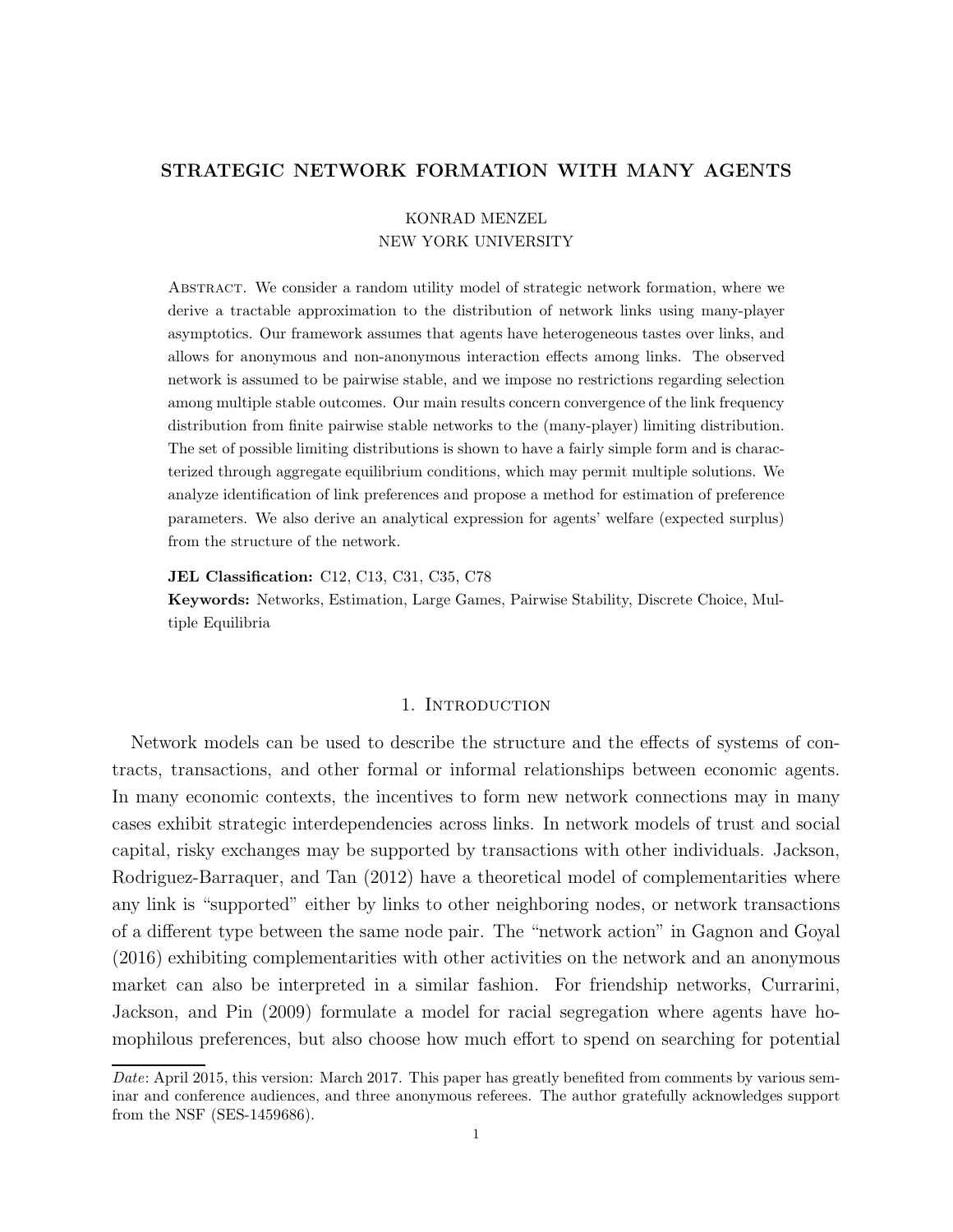friends. Here the individually optimal effort choice depends on the racial composition of the environment. Identifying such a channel is policy relevant since a social planner could mitigate segregation in friendship networks by changing the racial composition of schools, e.g. through re-zoning, busing, or voucher programs. For theoretical or empirical models of peer effects or social coordination, as for example smoking or risky behaviors among high school students, the friendship network often has to be regarded as endogenous with respect to the relevant outcome if that activity plays a significant role in agents' social life (see e.g. Goyal and Vega-Redondo (2005), Goldsmith-Pinkham and Imbens (2012), and Badev (2016)).

This paper proposes a canonical, general-purpose empirical framework for models of network formation which allows to translate premises and predictions of (typically more stylized) theoretical models into testable hypotheses. To that end, we consider a random utility model where network links are undirected and discrete, and link preferences may depend on agents' exogenous attributes and (endogenous) position in the network. Our framework assumes that the observable network is pairwise stable (Jackson and Wolinsky (1996)), which is the default solution concept for models strategic network formation in economics (see e.g. Jackson (2008)) and imposes only minimal requirements on agents' strategic sophistication. The main theoretical result is a tractable approximation to the resulting distribution(s) over networks, assuming that the number of agents (nodes) of the network is large. Our analysis identifies the relevant aggregate state variables that characterize equilibrium and interdependence of individual link formation decisions, and shows how to use (many-agent) limiting approximations to simplify the representation of the network in terms of these variables. We derive a sharp characterization of the set of link distributions that can be generated by pairwise stable networks. With strategic interaction effects between links, this set is in general not a singleton. Based on this limiting approximation we then propose strategies for estimation and inference regarding the model parameters. For the many player limit, we can also give an analytical expression for the expected surplus to the agent of forming the links of the pairwise stable network - in particular, when preferences only depend on exogenous node attributes, expected surplus for a given node equals the expected number of its network neighbors. That characterization of surplus can be used to analyze incentives for participating in network formation as well as welfare analysis of policy interventions that affect the shape of the network.

The asymptotic approximation is obtained by embedding the finite-player network corresponding to the observable data into a sequence of network formation models with an increasing number of agents. Using statistical approximation techniques, we derive the limit for the distribution of links along that sequence. The primary motivation for many-agent asymptotics in the network model is to arrive at a tractable model that does not require an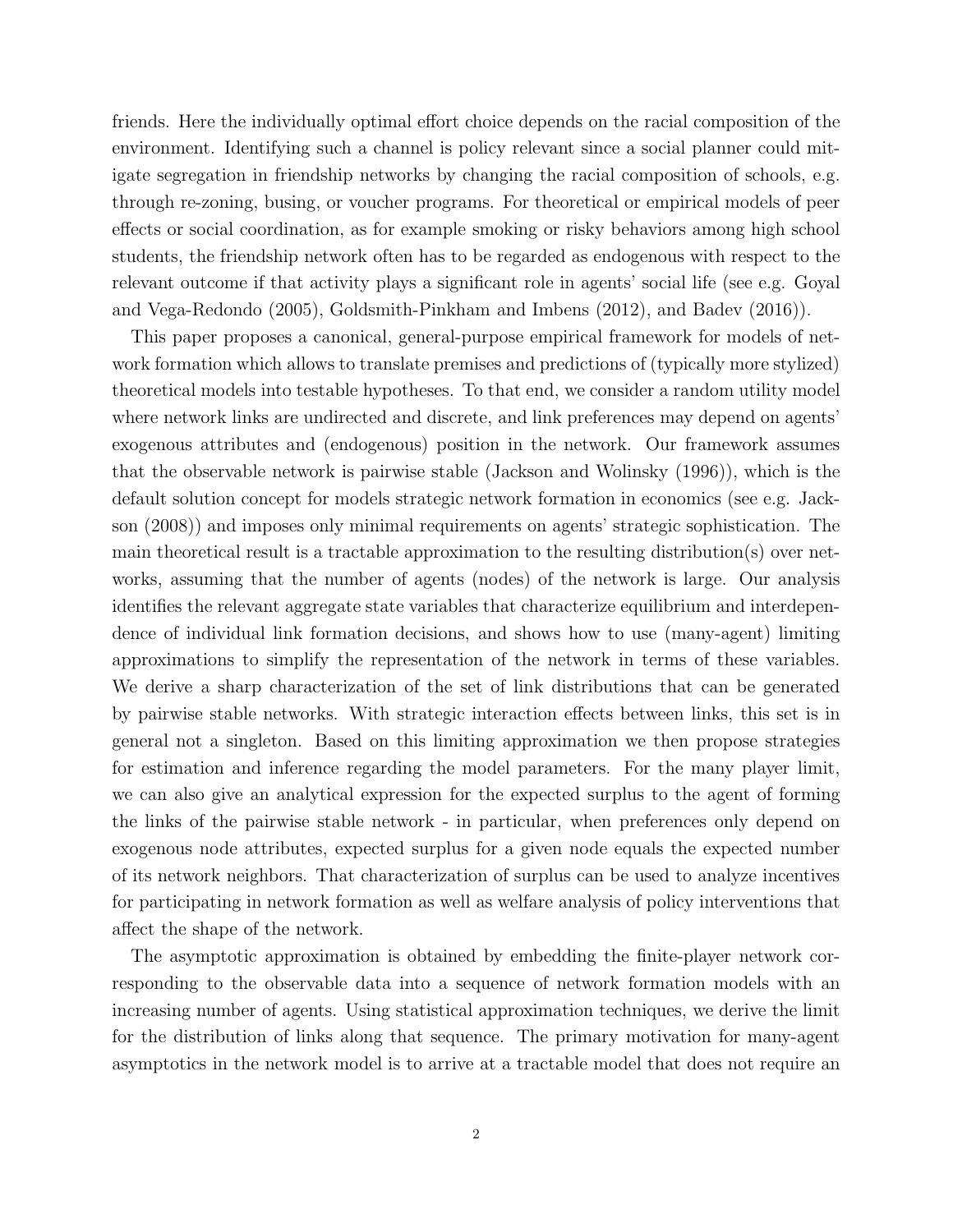explicit account for certain interdependencies that are not of first order in the limiting experiment. In particular, the limiting sequence considered has the following qualitative features: (1) each agent can choose from a large number of possible link formation opportunities, and (2) similar agents face similar choices, at least as measured by the inclusive values corresponding to link opportunity sets. (3) By construction, additional links become increasingly costly along the asymptotic sequence, so that the resulting network remains sparse. (4) The resulting limiting distribution of links for a pairwise stable network need in general not be unique. Rather, a given realization of payoffs may support multiple pairwise stable networks that differ qualitatively both in terms of global, aggregate features, as well as locally in assigning nodes different roles under alternative equilibria. The limiting sequence does not impose any additional qualitative constraints on agents' incentives for forming network links.

Our approach incorporates some qualitative insights on many-agent limits of game-theoretic models and matching markets from Menzel (2016), Dagsvik (2000), and Menzel (2015). However the main new technical challenges in analyzing large networks cannot be addressed using the formal tools developed in these papers. Most importantly, many realistic models of strategic externalities in link formation need to allow for strong (statistical) dependence across the entire network. The limiting arguments developed in this paper (most importantly Lemma 4.1) relying on exchangeable, rather than weak dependence are to my knowledge entirely new and may serve as a blueprint for limiting arguments in large games beyond the context of networks. Furthermore, in a network formation problem with link externalities, non-uniqueness of stable outcomes results in a non-singleton set of limiting distributions, adding conceptual difficulties in taking many-player limits. In contrast, the structure of the matching problem in Menzel (2015) was shown to imply weak dependence of matching outcomes and resulted in a unique limiting distribution.

Literature. A popular formal framework for describing networks are exponential random graph models (ERGM) that treat links as conditionally independent random variables, and for which some results on estimation and large-sample theory are already available.<sup>1</sup> Strategic models of network formation can typically not be represented as ERGM. Also, network data often exhibit clustering and degree heterogeneity in excess of levels compatible with the standard ERGM. One approach to accommodate this empirical regularity into econometric models of link formation is to allow for preferential attachment and unobserved heterogeneity in the propensity of a node to form links (see Graham (2014) and Dzemski (2014)). As an alternative, the model may directly incorporate (endogenous) network attributes - including

<sup>1</sup>See e.g. Frank and Strauss (1986), Wasserman and Pattison (1996), Bickel, Chen, and Levina (2011), or Snijders (2011) for a survey. Jackson and Rogers (2007) analyze characteristics of large networks of homogeneous agents that result from a sequential random meeting process where links may be added "myopically" at each step.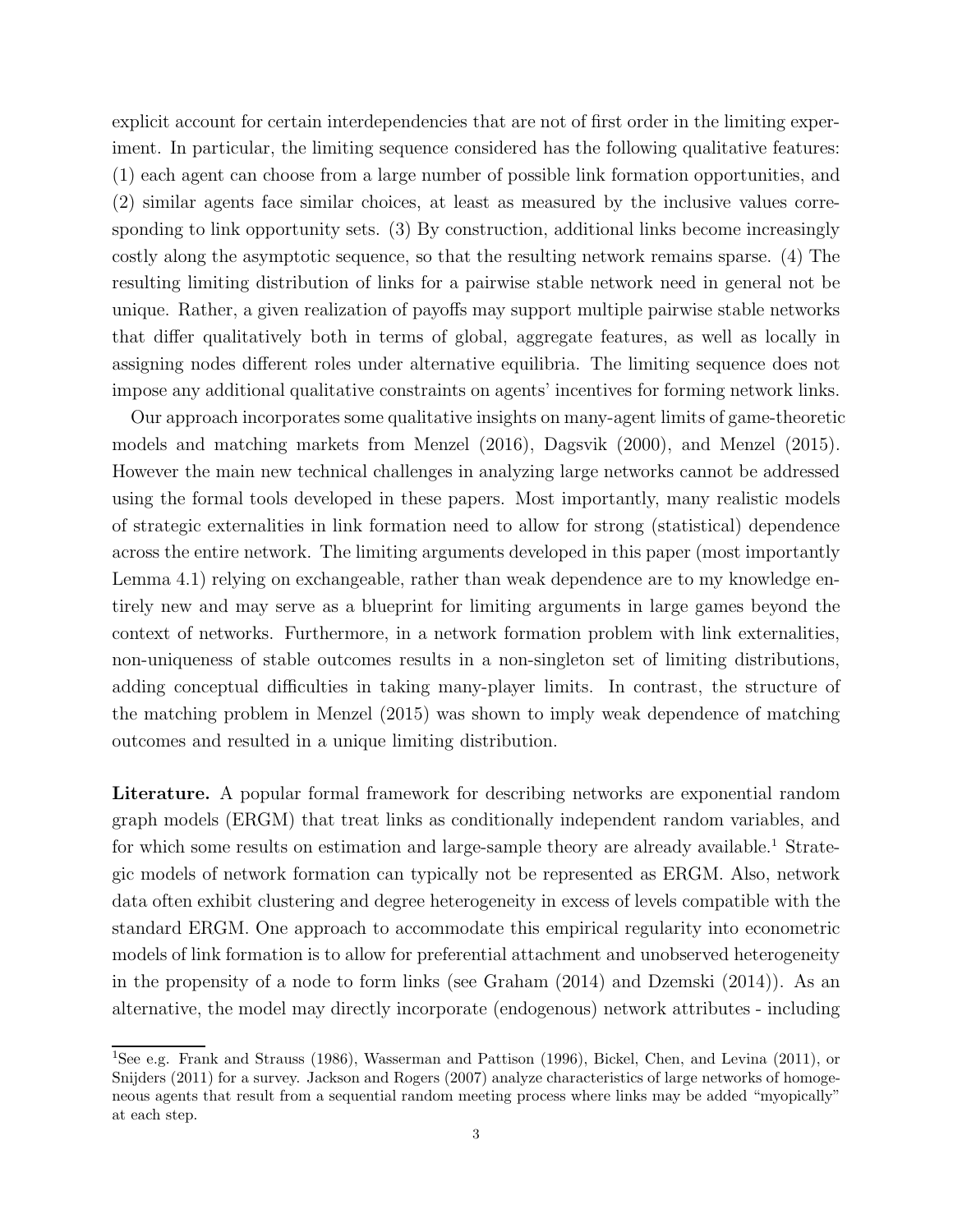degree centrality or network distance - as determinants of the link probability in a generalized ERGM. Here Chandrasekhar and Jackson (2016) develop a flexible approach to match not only pairwise frequencies, but also subgraph counts involving three or more nodes. Our framework differs from these papers in that we characterize the network formation process using link preferences that may depend directly on endogenous network attributes. This introduces a strategic element into the model which in some cases produces interdependencies of link formation decisions between "distant" nodes, and typically yields a multiplicity of stable network outcomes. In particular, Chandrasekhar and Jackson (2016)'s assumption that subnetworks of certain types form independently is not generally consistent with pairwise stability under preferences that exhibit strategic interdependencies between different links. Lovasz (2012) showed how to characterize a finite network graph as a sample from a continuous limiting object. However when the graph is the result of strategic decisions by the agents associated with the (finitely many) nodes, the relationship between features of the descriptive limiting "graphon" to stable, "structural" features of an underlying population is generally not transparent or even unambiguous, especially if the network formation model admits multiple stable outcomes. We are not aware of any research preceding this paper that derives analytical characterizations of large networks based on a random utility model that allows for strategic interference across links.

Most existing approaches to structural estimation rely heavily on simulation methods this includes Hoff, Raftery, and Handcock (2002), Christakis, Fowler, Imbens, and Kalyanaraman (2010), Mele (2012), Sheng (2014), and Leung (2016) - whereas our approach focusses on analytic characterizations of pairwise stable networks. Instead of considering the joint distribution of the adjacency matrix or larger local "neighborhoods" inside the network (as considered by Sheng (2014), De Paula, Richards-Shubik, and Tamer (2014) or Graham (2012)), we argue that it is typically sufficient for estimation to consider the frequencies of links between pairs of nodes (dyads) with a given combination of exogenous attributes and endogenous network characteristics. Our analysis differs from De Paula, Richards-Shubik, and Tamer (2014) in that our limiting model is constructed as a limiting approximation to a finite network, whereas their model assumes a continuum of players. Furthermore, we model link preferences as non-anonymous in the finite network, and therefore have to characterize explicitly how subnetworks interact with the full network through link availability and strategic interaction effects with neighboring nodes. Our asymptotic approximations allow to characterize that dependence using aggregate state variables that satisfy certain equilibrium conditions in order for the network to be pairwise stable. Boucher and Mourifié (2012) give conditions for weak dependence of network links under increasing domain asymptotics, whereas our approach can be thought of as "infill" asymptotics where link frequencies between distant nodes are non-trivial under any metric on the space of node characteristics. A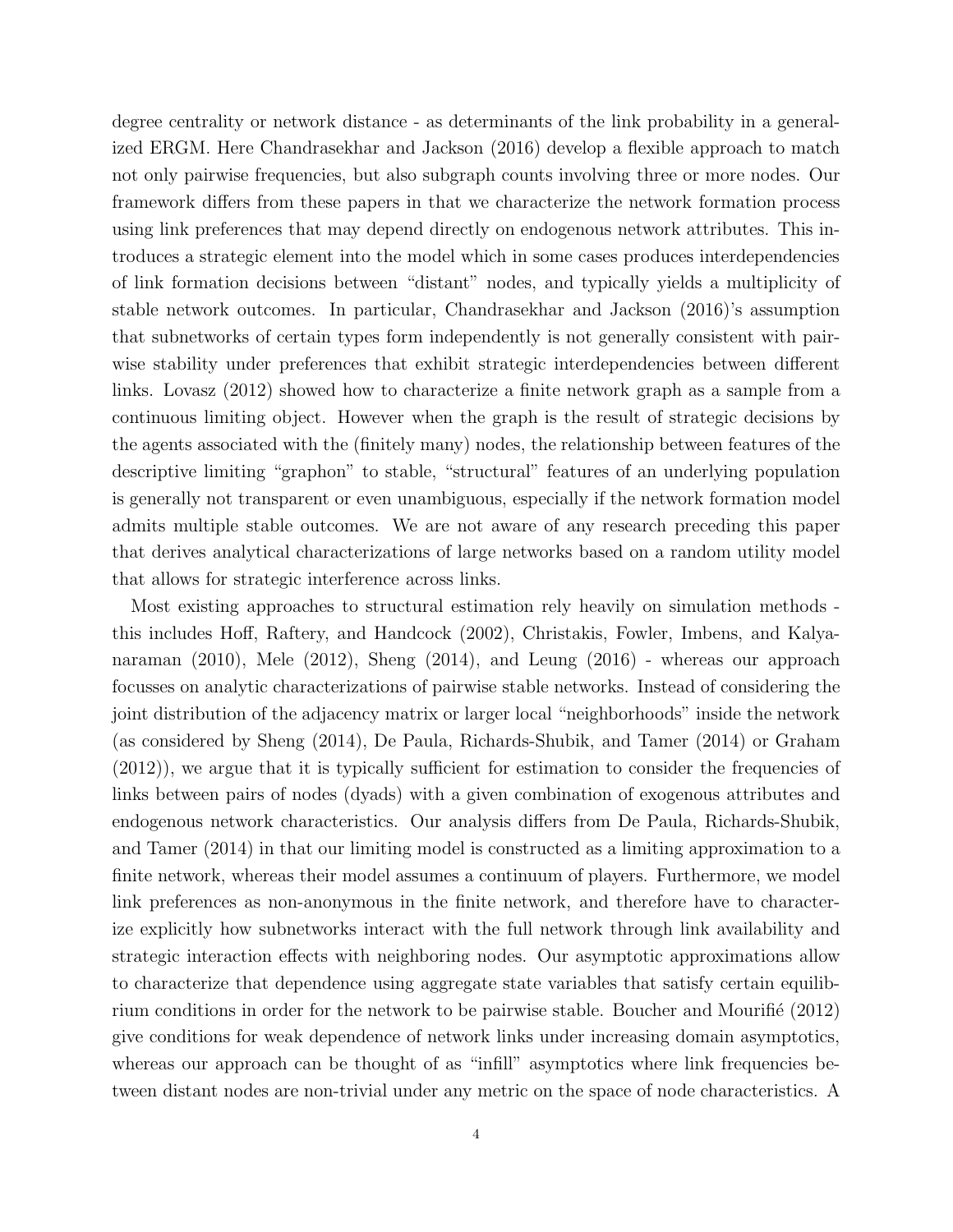concurrent paper by Leung (2016) gives conditions under which strategic interaction effects remain limited to subnetworks of finite size as the number of nodes grows large. Our approach does allow for long-range dependence of arbitrary strength, and relies on symmetry and exchangeability arguments instead.

The remainder of the paper is organized as follows: we first describe the economic model, including alternative solution concepts. Section 3 defines the limiting model, and section 4 gives formal results regarding convergence to that limit. Section 5 discusses strategies for identification and estimation based on that representation, and gives an analytical characterization of agents' welfare (expected surplus) from the structure of the network. Section 6 gives an outline of the main formal steps for the convergence argument. Section 7 presents a Monte Carlo study illustrating the theoretical convergence results.

#### 2. Model Description

The network consists of a set of n agents ("nodes" or "vertices"), which we denote with  $\mathcal{N} = \{1, \ldots, n\}.$  We assume that each agent is associated with a vector of exogenous attributes (types)  $x_i \in \mathcal{X}$ , where the type space  $\mathcal{X}$  is some (continuous or discrete) subset of a Euclidean space, and the marginal distribution of types is given by the p.d.f.  $w(x)$ . We also use  $X = [x_1, \ldots, x_n]'$  to denote the matrix containing the *n* nodes' exogenous attributes.

Using standard notation (see Jackson (2008)), we identify the network graph with the *adjacency matrix*  $\bf{L}$ , where the element

$$
L_{ij} = \begin{cases} 1 & \text{if there is a direct link from node } i \text{ to node } j \\ 0 & \text{otherwise} \end{cases}
$$

As a convention, we do not allow for any node i to be linked to itself,  $L_{ii} = 0$ . We assume that all links are *undirected*, so that the adjacency matrix **L** is symmetric, i.e.  $L_{ij} = L_{ji}$ . We also let  $L - \{ij\}$  be the network resulting from deleting the edge ij from **L**, that is from setting  $L_{ij} = L_{ji} = 0$ . Similarly,  $L + \{ij\}$  denotes the network resulting from adding the edge ij to  $\mathbf{L}$ .

In an idealized application, the observed network data consists of  $X$  and  $L$ . However, the limiting approximations do not distinguish between observable and unobservable components of  $x_i$  and can therefore also be used in settings in which relevant exogenous characteristics are unobserved. Furthermore, our results can also be applied when the researcher only observes attributes and links for a randomly selected subset of nodes according to a known sampling rule.

2.1. Payoffs. Player i's payoffs are of the form

$$
\Pi_i(\mathbf{L}) = B_i(\mathbf{L}) - C_i(\mathbf{L})
$$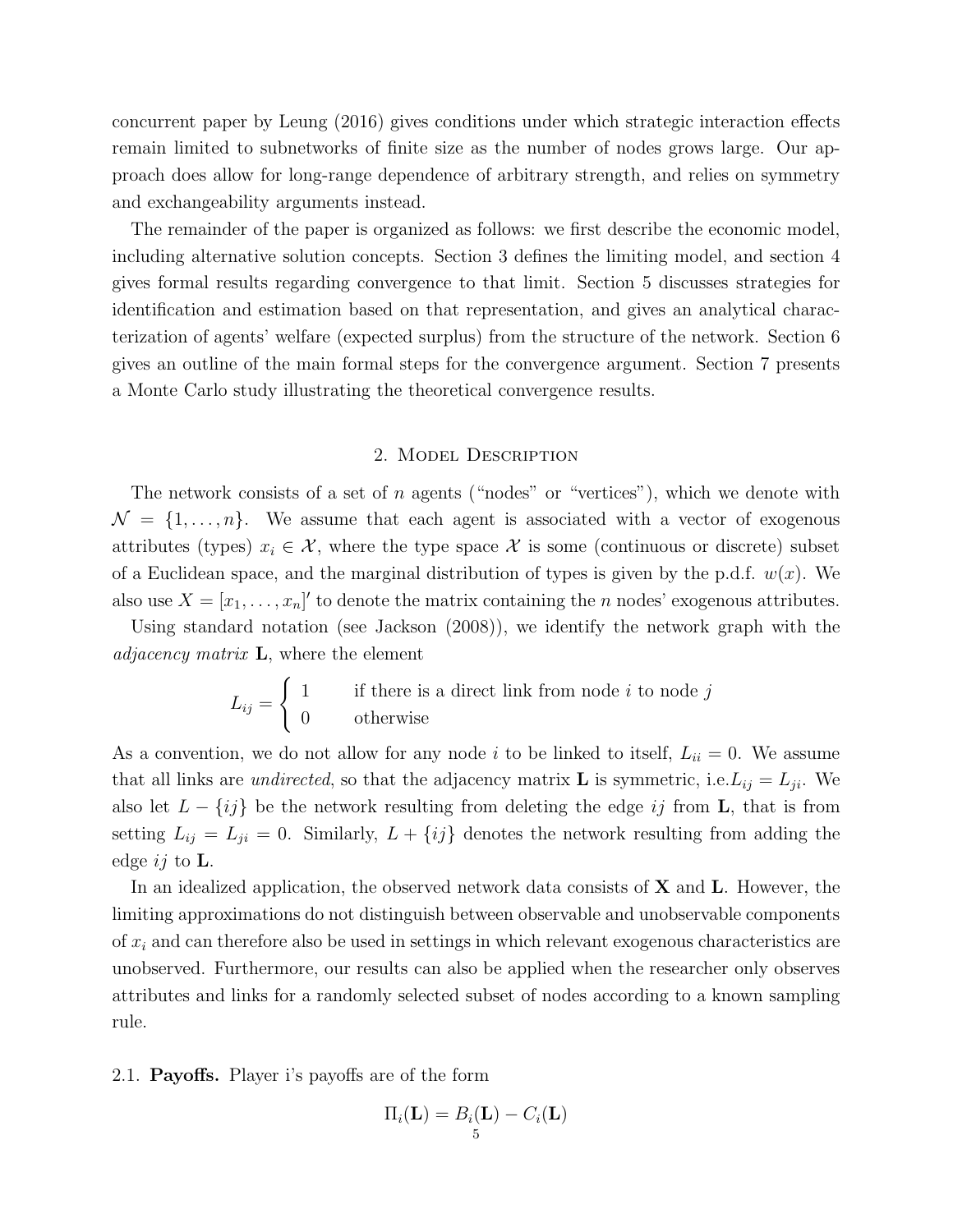where  $B_i(\mathbf{L})$  denotes the gross benefit to i from the network structure, and  $C_i(\mathbf{L})$  the cost of maintaining links. We will see below that identification of costs and benefits entails a location normalization of some kind. Hence, we will generally assume that the cost  $C_i(\mathbf{L})$  is only a function of the number of direct links to player  $i$ , but not the identities or characteristics of the individuals that  $i$  is directly connected to under the network structure  $\mathbf{L}$ .

We specify the model in terms of the incremental benefit of adding a link  $ij$  to the network  $\mathbf{L},$ 

$$
U_{ij}(\mathbf{L}) := B_i(\mathbf{L} + \{ij\}) - B_i(\mathbf{L} - \{ij\})
$$

and the cost increment of adding that link,

$$
MC_{ij}(\mathbf{L}) := C_i(\mathbf{L} + \{ij\}) - C_i(\mathbf{L} - \{ij\})
$$

With a slight departure from common usage of those terms, we refer to  $U_{ij}(\mathbf{L})$  and  $MC_{ik}(\mathbf{L})$ as the *marginal benefit* and *marginal cost* (to player i), respectively, of adding the link ij to the network.

Throughout our analysis we specify the marginal benefit function as

$$
U_{ij}(\mathbf{L}) = U_{ij}^*(\mathbf{L}) + \sigma \eta_{ij}
$$
\n(2.1)

where  $U_{ij}^*(\mathbf{L})$  is a deterministic function of attributes  $x_1, \ldots, x_n$  and the adjacency matrix L, and will be referred to as the *systematic part* of the marginal benefit function. The idiosyncratic taste shifters  $\eta_{ij}$  are assumed to be independent of  $x_i$  and  $x_j$  and distributed according to a continuous c.d.f.  $G(\cdot)$ , and  $\sigma > 0$  is a scale parameter. Also, marginal costs are given by

$$
MC_{ij}(\mathbf{L}) := \max_{k=1,\dots,J} \sigma \eta_{i0,k}
$$
\n(2.2)

where  $\eta_{i0,k}$  are independent of  $x_i$  and across draws  $k = 1, 2, \ldots$ , and the choice of the number of draws  $J$  will be discussed in section 4. In particular, we let  $J$  to grow as  $n$  increases in order for the resulting network to be sparse. In this formulation, marginal costs do not depend on the network structure, so that in the following we denote marginal cost of the link ij by  $MC_i$  without explicit reference to j or the network **L**. Note that in the absence of further restrictions on the systematic parts of benefits  $U_{ij}^*(\mathbf{L})$ , this is only a normalization.

We find below that for some relevant aspects of the model, only the sum of the systematic part of marginal utilities between the two nodes constituting an edge matters, we also define the pseudo-surplus for the edge  $\{ij\}$  as

$$
V_{ij}^*(\mathbf{L}) := U_{ij}^*(\mathbf{L}) + U_{ji}^*(\mathbf{L})
$$

Obviously  $V_{ij}^*(L) = V_{ji}^*(L)$ , so pseudo-surplus is symmetric with respect to the identities of the two nodes.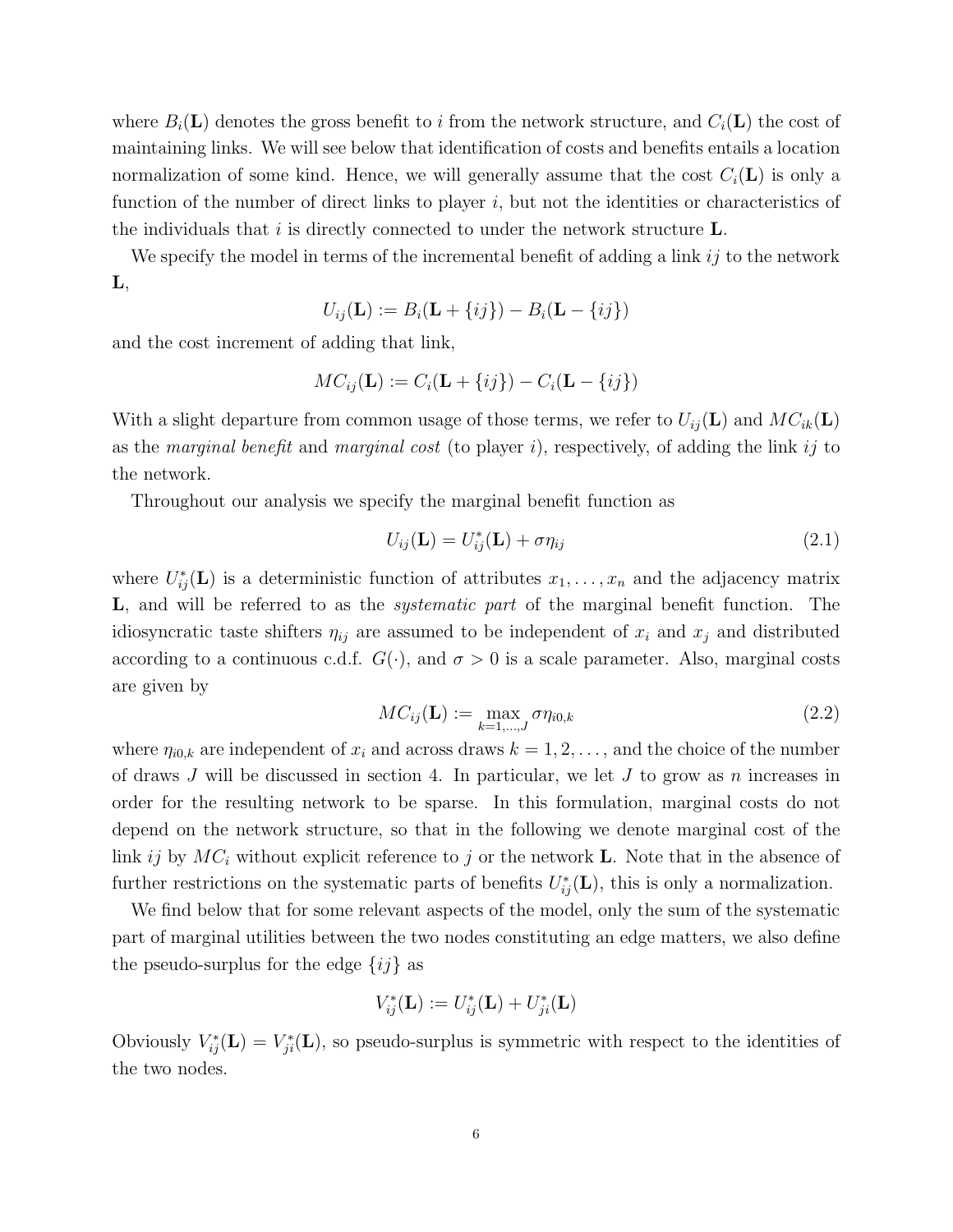Our framework allows for various types of interaction effects on the marginal benefit function. The marginal benefit from adding the link from  $i$  to  $j$  may depend on agent  $i$  and  $j$ 's exogenous attributes  $x_i$  and  $x_j$ , and the structure of the network through vector-valued statistics  $S_i$ ,  $S_j$ ,  $T_{ij}$  that summarize the payoff-relevant features,

$$
U_{ij}^*(\mathbf{L}) \equiv U^*(x_i, x_j; S_i, S_j, T_{ij})
$$
\n
$$
(2.3)
$$

Specifically, the marginal benefit of a link may directly depend on node  $i$  and  $j$ 's exogenous attributes,  $x_i$  and  $x_j$ , respectively, as well as interaction effects between the two.  $U_{ij}^*(\mathbf{L})$  may vary in  $x_i$ , e.g. because some node attributes may make i attach more value to any additional links. On the other hand, dependence on  $x_i$  allows for target nodes with certain attributes to be generally more attractive as partners. Finally, a non-zero cross-derivative between components of  $x_i$  and  $x_j$  could represent economic complementarities, or a preference for being linked to nodes with similar attributes (homophily).

Furthermore, the propensity of agent  $i$  to form an additional link, and the attractiveness of a link to agent j may both depend on the absolute position of either node i and j in the network. To account for effects of this type, we can include node-specific network statistics of the form

$$
S_i := S(\mathbf{L}, \mathbf{X}; i)
$$

where we assume that the function  $S(\cdot)$  is invariant to permutation of player indices.<sup>2</sup>

Example 2.1. (Degree and Composition) Node specific network statistics include the network degree (number of direct neighbors),

$$
S_1(\mathbf{L}, \mathbf{X}; i) := \sum_{j \neq i} L_{ij}
$$

Another statistic could measure the share of i's direct neighbors that are of a given exogenous type,

$$
S_2(\mathbf{L}, \mathbf{X}; i) := \frac{\sum_{j \neq i} L_{ij} \mathbb{1}\{x_{jk} = \bar{x}_k\}}{\sum_{j \neq i} L_{ij}}
$$

where the kth component of  $x_j$  may be e.g. gender or race, and  $\bar{x}_k$  the value corresponding to the category in question (e.g. with respect to gender or race).

Node-specific network statistics depending on node types can also be used to develop joint models of link formation other economic decisions that may be subject to peer effects on the same network:

**Example 2.2.** (Peer Effects) Suppose that  $x_i$  includes a subvector  $(z'_i, v_i)'$ , where  $v_i$  is not observed by the econometrician. Suppose that in addition to forming links, each agent

<sup>&</sup>lt;sup>2</sup>Formally, we assume that for any one-to-one map  $\pi : \{1, \ldots, n\} \to \{1, \ldots, n\}$  and  $i = 1, \ldots, n$  we have  $S(\mathbf{L}^{\pi}, \mathbf{X}^{\pi}; \pi(i)) = S(\mathbf{L}, \mathbf{X}; i)$ , where the matrices  $\mathbf{X}^{\pi}$  and  $\mathbf{L}^{\pi}$  are obtained from **X** and **L** by permuting the rows (rows and columns, respectively) of the matrix according to  $\pi$ .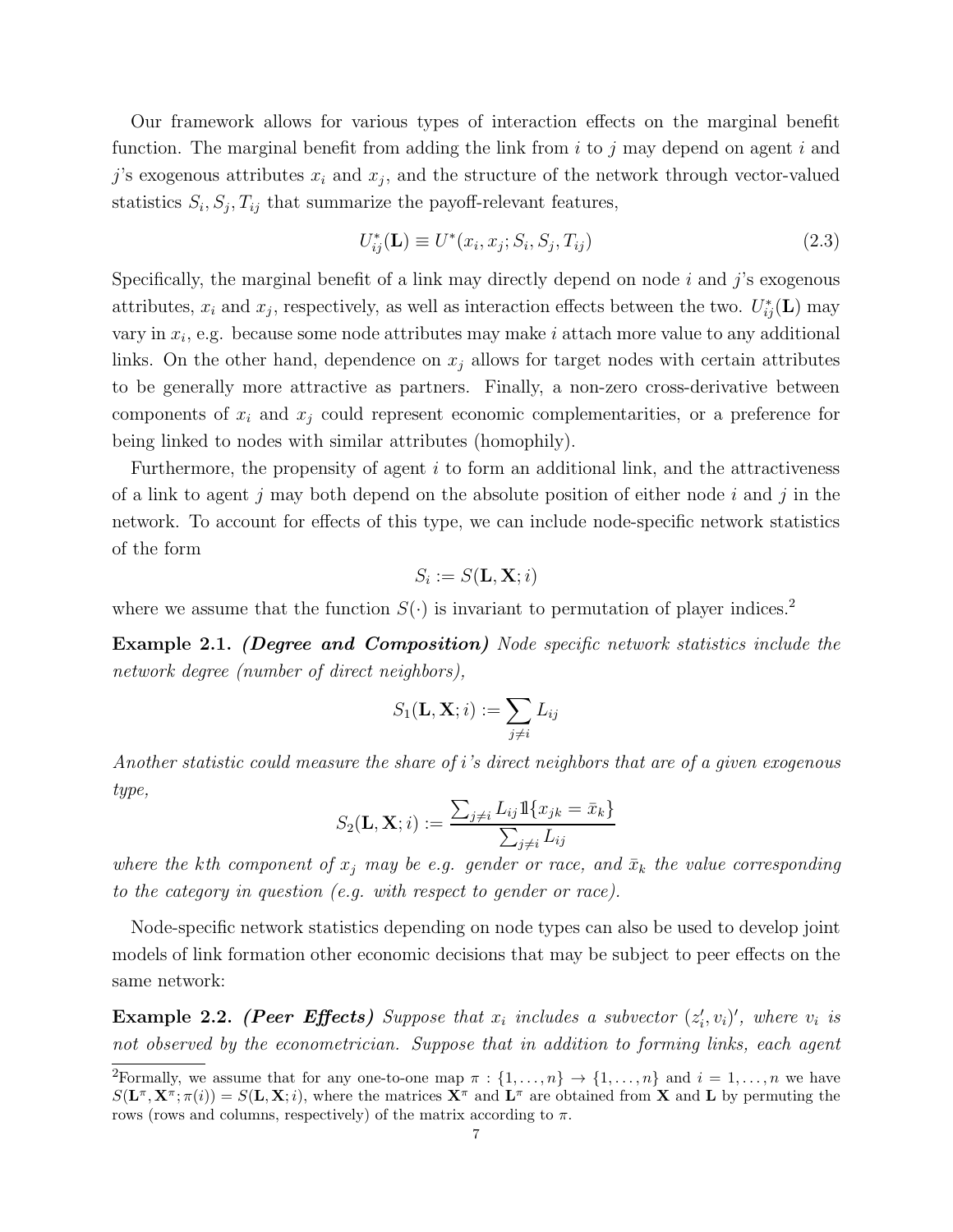chooses a discrete action  $Y_i \in \{0, 1\}$ , where her best response is characterized by the random payoff inequality

$$
y_i = \mathbb{1}\left\{ z_i' \gamma + \delta \frac{1}{s_{1i}} \sum_{j \neq i} L_{ij} y_j + v_i \ge 0 \right\}
$$

where  $s_{1j} := S_1(\mathbf{L}, \mathbf{X}; j)$  is node j's degree, and  $\gamma, \delta$  are model coefficients. If link preference and the discrete action are determined simultaneously, we can incorporate the interaction effect into the network formation model through a node-specific statistic of the form

$$
S_3(\mathbf{L}, \mathbf{X}; i) := \mathbb{1} \left\{ z'_i \gamma + \delta \frac{1}{s_{1i}} \sum_{j \neq i} L_{ij} s_{3j} + v_i \ge 0 \right\}
$$

where  $s_{3j} := S_3(\mathbf{L}, \mathbf{X}; j)$ , provided a solution to the recursive system exists.

An example for peer effects of this type would be a model for youth smoking behavior, where smokers could e.g. be more likely to form friendships with each others. Models of peer effects with endogenous friendship networks have been analyzed, among others, by Goldsmith-Pinkham and Imbens (2012) and Badev (2016). Our asymptotic results for the link frequency distribution can therefore also be used to analyze the large-network outcomes of a model of this type. However a full discussion of identification and estimation of models of peer effects with endogenous link formation is beyond the scope of this paper and will be left for future research.

In each of these cases, the explicit dependence of the function  $S(\cdot)$  on the index i is needed to capture the absolute position of the agent in the network L. The network degree of a node plays a special role in the description of the link frequency distribution. In the remainder of the paper, we therefore partition the vector of node i's network characteristics into  $s_i = (s_{1i}, s'_{2i})'$ , where  $s_{1i} := \sum_{j=1}^n L_{ij}$  denotes the network degree of node i, and  $s_{2i}$  a vector of other payoff-relevant network statistics.

Payoffs may also depend on the relative position of the node  $i$  with respect to  $j$  in the network. Specifically, the researcher may also want to include edge-specific network statistics of the form

$$
T_{ij} := T(\mathbf{L}, \mathbf{X}; i, j)
$$

where  $T(\cdot)$  may again be vector-valued, and we assume that the function  $T(\cdot)$  is invariant to permutations of player indices.<sup>3</sup> In the following, we also assume that the statistic is symmetric,  $T_{ij} = T_{ji}$ <sup>4</sup>. In our description of preferences regarding  $T_{ij}$  we will occasionally use  $t_0$  to denote an arbitrarily chosen "default" value for the statistic.

<sup>&</sup>lt;sup>3</sup>That is, we assume that for any permutation  $\pi : \{1, \ldots, n\} \to \{1, \ldots, n\}$  and  $i, j = 1, \ldots, n$  we have  $T(\mathbf{L}^{\pi}, \mathbf{X}^{\pi}; \pi(i), \pi(j)) = T(\mathbf{L}, \mathbf{X}; i, j).$ 

<sup>&</sup>lt;sup>4</sup>In order to accommodate the general case of asymmetric edge-specific statistics, it would be possible an additional argument in the marginal benefit function, and the technical results would continue to go through without substantive modifications.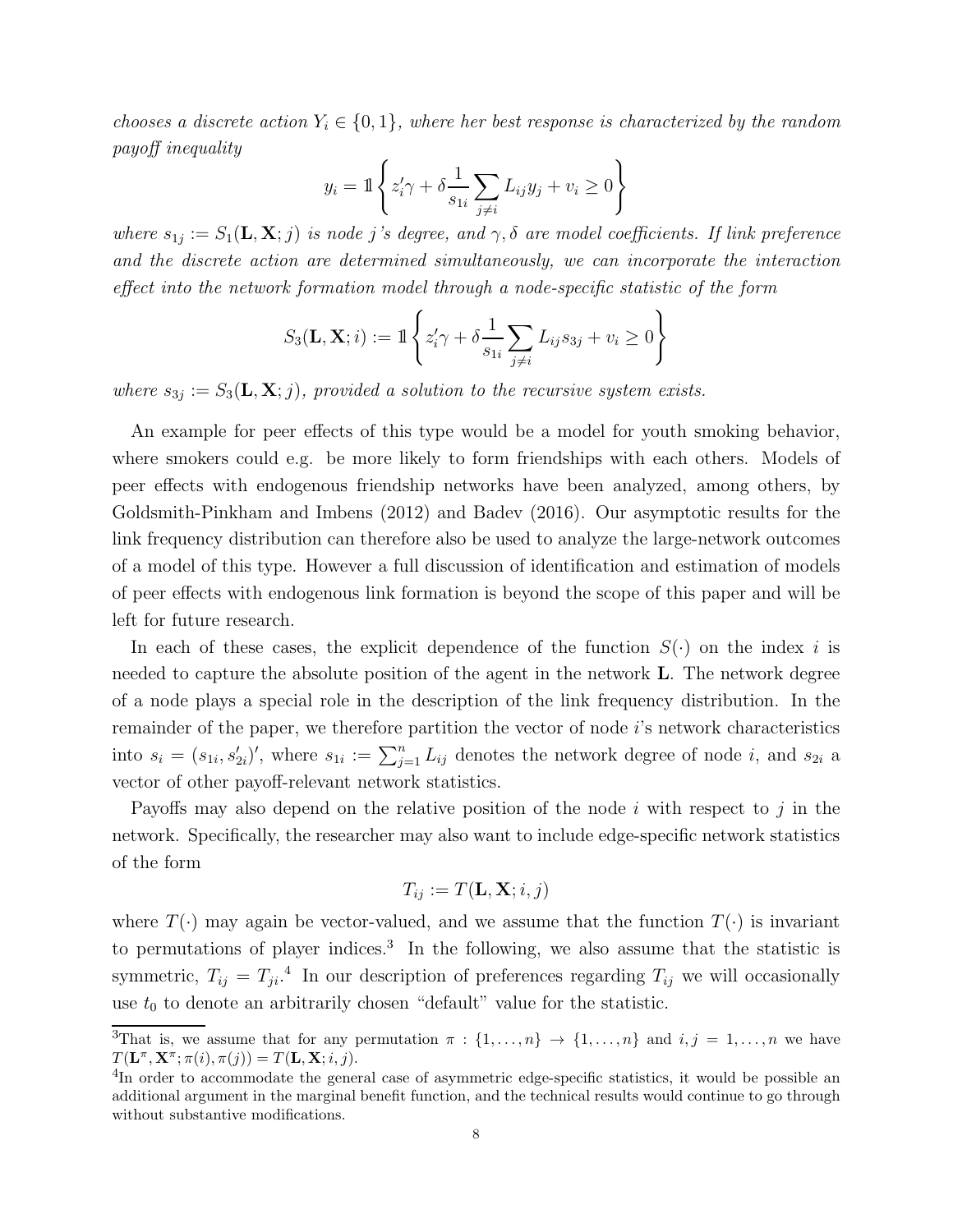Example 2.3. (Transitive Triads) A preference for closure of transitive triads can be expressed using statistics of the form

$$
T_1(\mathbf{L}, \mathbf{X}; i, j) = \sum_{k \neq i, j} L_{ik} L_{jk}, \quad \text{or } T_2(\mathbf{L}, \mathbf{X}; i, j) = \max \{ L_{ik} L_{jk} : k \neq i, j \}
$$

Here,  $T_{1ij}$  counts the number of immediate neighbors that both i and j have in common, and  $T_{2ij}$  is an indicator whether i and j have any common neighbor. More generally,  $T_{ij}$  could include other measures of the distance between agents  $i$  and  $j$  in the absence of a direct link, or indicators for potential "cliques" of larger sizes.

Patterns of transitivity may emerge for example in economic models of social capital where supporting links to common neighbors may enhance the value or viability of a connection between an agent pair, see e.g. Jackson, Rodriguez-Barraquer, and Tan (2012) or Gagnon and Goyal (2016). Transitivity may also reflect a biased search process where agents may be more likely to "meet" through common neighbors.

For our results we assume that the network statistics  $S_i$ ,  $S_j$ , and  $T_{ij}$  only depend on nodes at up to a finite network distance from i and j, respectively. Specifically, we say that  $S_i$  is a function of the network neighborhood of radius  $r_S$  around i if  $S(\mathbf{L}, \mathbf{X}; i) = S(\tilde{\mathbf{L}}, \mathbf{X}; i)$  for any networks  $\mathbf{L}, \tilde{\mathbf{L}}$  such that  $\tilde{\mathbf{L}}_{kl} = L_{kl}$  whenever the network distance between i and k is less than or equal to  $r<sub>S</sub>$ . Similarly, we say that  $T<sub>ij</sub>$  is a function of the network neighborhood of radius  $r_T$  around i and j if  $T(L, X; i, j) = T(L, X; i, j)$  for any networks L, L such that  $\tilde{\mathbf{L}}_{kl} = L_{kl}$  whenever the network distance of k to i or j is less than  $r_T$ . In this paper, we assume that the radius of dependence for  $S(\cdot)$  is finite,  $r_S < \infty$ , and that for edge-specific measures  $T(\cdot)$  the radius of interaction is  $r_T = 1$ , respectively. Restricting  $r_T = 1$  still allows for preferences for closing triads or cliques of any other arbitrary size.

In contrast to node attributes  $x_i, x_j$ , the variables  $S_i, S_j$ , and  $T_{ij}$  are endogenous to the network formation process, and the characterization of the limiting model therefore must include equilibrium conditions for the joint distribution of types  $x_i$  and network statistics  $S_i$ and  $T_{ij}$ . We therefore refer to the payoff contribution of the exogenous attributes  $x_i, x_j$  as exogenous interaction effects, and the contribution of the endogenous network characteristics  $s_i, s_j, t_{ij}$  as endogenous interaction effects.

In terms of this specification, we can also rewrite the pseudo-surplus function as

$$
V_{ij}^*(\mathbf{L})=V^*(x_i,x_j;s_i,s_j,t_{ij}):=U^*(x_i,x_j;s_i,s_j,t_{ij})+U^*(x_j,x_i;s_j,s_i,t_{ij})
$$

This framework also incorporates other problems of economic interest as special cases, most notably the stable roommate problem, many-to-many matching, and models of coalition formation with non-transferable utility.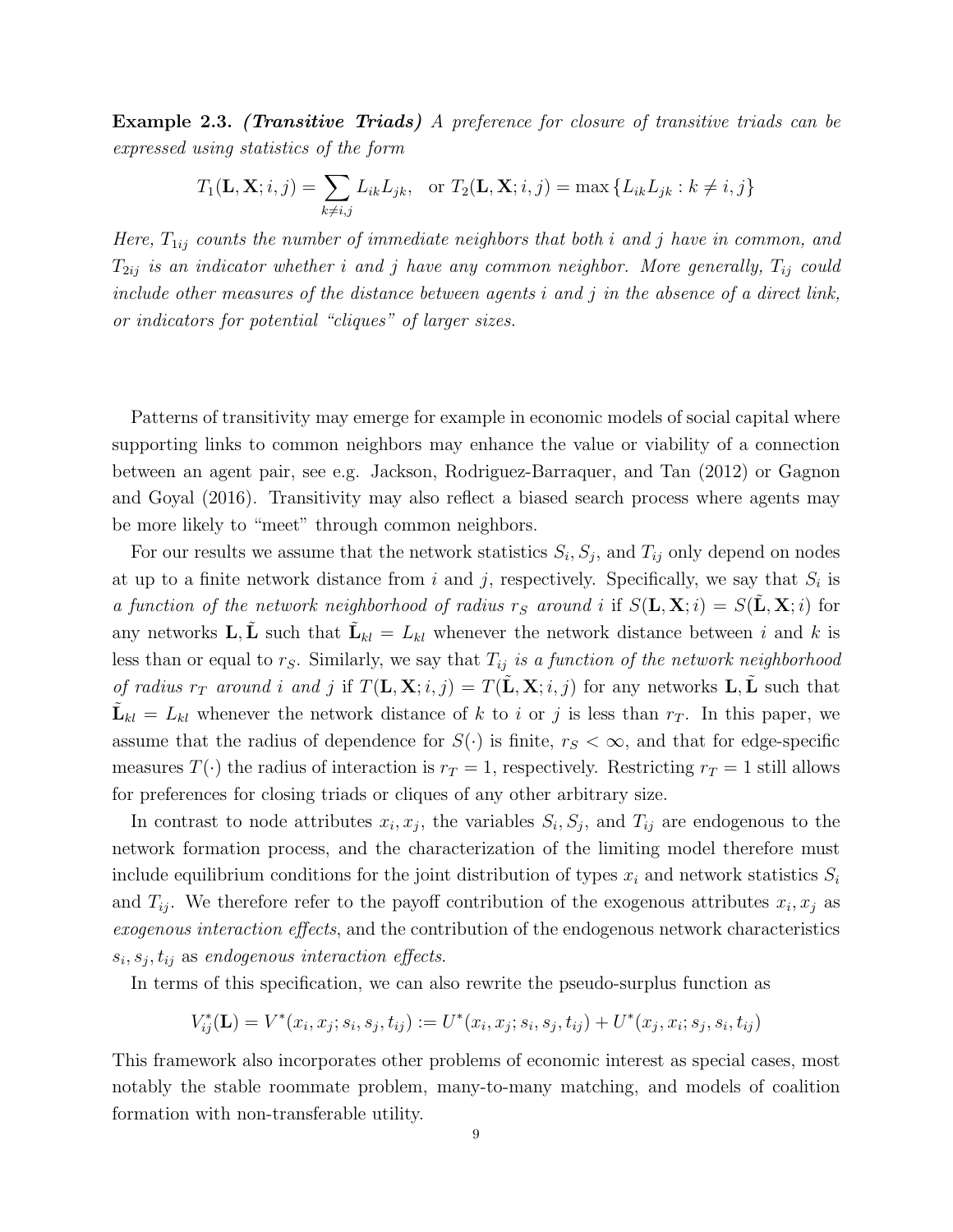2.2. Solution Concept. Our formal analysis assumes pairwise stability as a solution concept, which was first introduced by Jackson and Wolinsky (1996).

**Definition 2.1.** (Pairwise Stable Network) The undirected network  $\bf{L}$  is a pairwise stable network (PSN) if for any link ij with  $L_{ij} = 1$ ,

 $\Pi_i(\mathbf{L}) \ge \Pi_i(\mathbf{L} - \{ij\}), \text{ and } \Pi_j(\mathbf{L}) \ge \Pi_j(\mathbf{L} - \{ij\})$ 

and any link ij with  $L_{ij} = 0$ ,

$$
\Pi_i(\mathbf{L} + \{ij\}) < \Pi_i(\mathbf{L}), \quad \text{or } \Pi_j(\mathbf{L} + \{ij\}) < \Pi_j(\mathbf{L})
$$

Pairwise stability as a solution concept only requires stability against deviations in which one single link is changed at a time. For a pairwise stable network there may well be an agent who can increase her payoff by reconfiguring two or more links unilaterally. While it is possible to consider stronger notions of individually optimal choice which require stability against more complex deviations, PSN gives a set of necessary conditions which have to be met by any such refinement.

Pairwise stability also does not necessarily impose particularly high demands on participating agents' knowledge and strategic sophistication: Jackson and Watts (2002) showed that pairwise stable networks can be achieved by tâtonnement dynamics in which agents form or destroy individual connections, taking the remaining network as given and not anticipating future adjustments. This makes PSN a plausible static solution concept for a decentralized network formation process even when agents have only a limited understanding of the network as a whole, and link decisions may in fact take place over time, where the exact sequence of adjustments is not known to the researcher.

A major limitation of PSN as a solution concept is that, without additional restrictions on payoffs a pairwise stable network is not guaranteed to exist. While to our knowledge there are no fully general existence results, there are some relevant special cases for which existence of a PSN is not problematic.<sup>5</sup> Our approach builds on local stability conditions for each link in isolation, and therefore only requires that any given link satisfies the pairwise stability conditions with probability approaching 1. Hence in the context of tâtonnement dynamics, existence of a pairwise stable network will not be strictly necessary for our approach to work as long as the share of links satisfying the conditions for PSN goes to one as  $n$  grows large.

A second challenge is that pairwise stability does not predict a unique outcome for the network formation game. Neither the static nor the tâtonnement interpretation of pairwise stability in a model of decentralized network formation appear to suggest a particular rule for

<sup>5</sup>As an example, Miyauchi (2012) considers the case of non-negative link externalities, in which case pairwise stability can be represented as Nash equilibrium in a finite game with strategic complementarities. Hence, existence and achievability through a myopic tâtonnement mechanism follow from general results by Milgrom and Roberts (1990).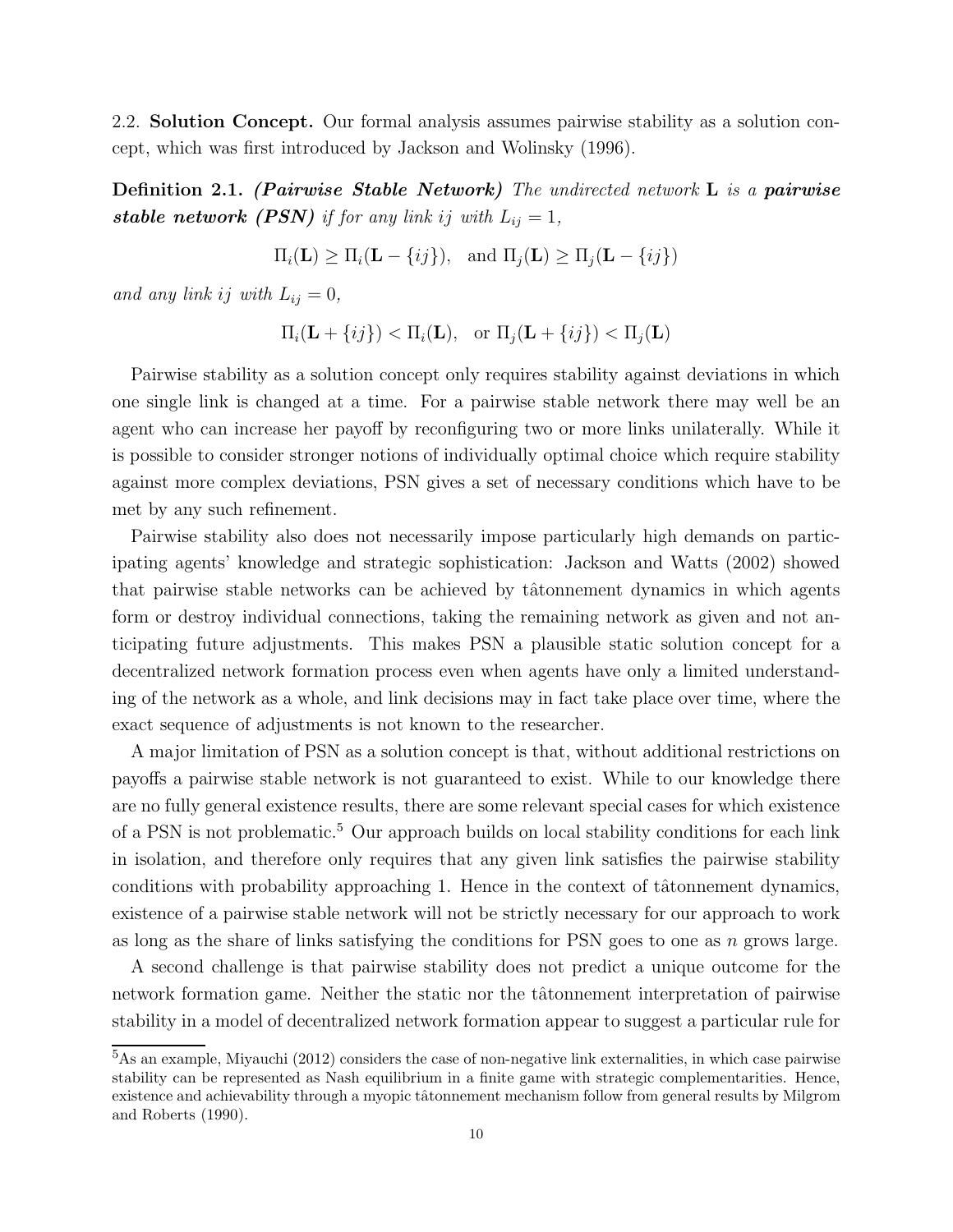selecting one stable outcome over another. In their most general version our results therefore do not constrain the mechanism for selecting among multiple pairwise stable matchings, but give sharp bounds on the distribution of network outcomes.

It is also interesting to contrast our use of an essentially static solution concept to the approaches in Christakis, Fowler, Imbens, and Kalyanaraman (2010) and Mele (2012) who consider link distributions resulting from myopic random revisions of past link formation decisions, where agents are not assumed to be forward-looking regarding future stages of the formation game. Christakis, Fowler, Imbens, and Kalyanaraman (2010) specify an initial condition and a stochastic revision process, so that (in the absence of further shocks to the process) further iterations of the tâtonnement process would generate a distribution over pairwise stable outcomes or cycles with mixing weights depending on that specification. The revision process in Mele (2012) is represented by a potential function, favoring formation of links that lead to larger cardinal utility improvements, and networks generating a large "systematic" surplus. Our approach allows for any pairwise stable outcome and does not take an implicit stand on equilibrium selection.

For a revealed-preference analysis it is useful to represent the pairwise stability conditions as a discrete choice problem, where preferences are given by the random utility model described above, and the set of available "alternatives" for links arises endogenously from the equilibrium outcome. Specifically, given the network  $L$  we define the *link opportunity set*  $W_i(\mathbf{L}) \subset \mathcal{N}$  as the set of nodes who would prefer to add a link to i,

$$
W_i(\mathbf{L}) := \{ j \in \mathcal{N} \setminus \{i\} : U_{ji}(\mathbf{L}) \geq MC_j(\mathbf{L}) \}
$$

and denote the corresponding "availability indicators" with

$$
D_{ji}(\mathbf{L}) := \mathbb{1}\{j \in W_i(\mathbf{L})\}
$$

Using this notation, we can rewrite the pairwise stability condition in terms of individually optimal choices from the opportunity sets arising from a network L.

**Lemma 2.1.** Assuming that all preferences are strict, a network  $L^*$  is pairwise stable if and only if

$$
L_{ij}^* = \begin{cases} 1 & \text{if } U_{ij}(\mathbf{L}^*) \geq MC_{ij}(\mathbf{L}^*)\\ 0 & \text{if } U_{ij}(\mathbf{L}^*) < MC_{ij}(\mathbf{L}^*) \end{cases} \tag{2.4}
$$

for all  $j \in W_i(\mathbf{L}^*)$ , and  $i = 1, \ldots, n$ .

The proof for this lemma is similar to that of Lemma 2.1 in Menzel (2015) and is given in the appendix.

2.3. Equilibrium Selection. Since a pairwise stable network is generally not unique, we assume that the observed network is generated by an equilibrium selection mechanism which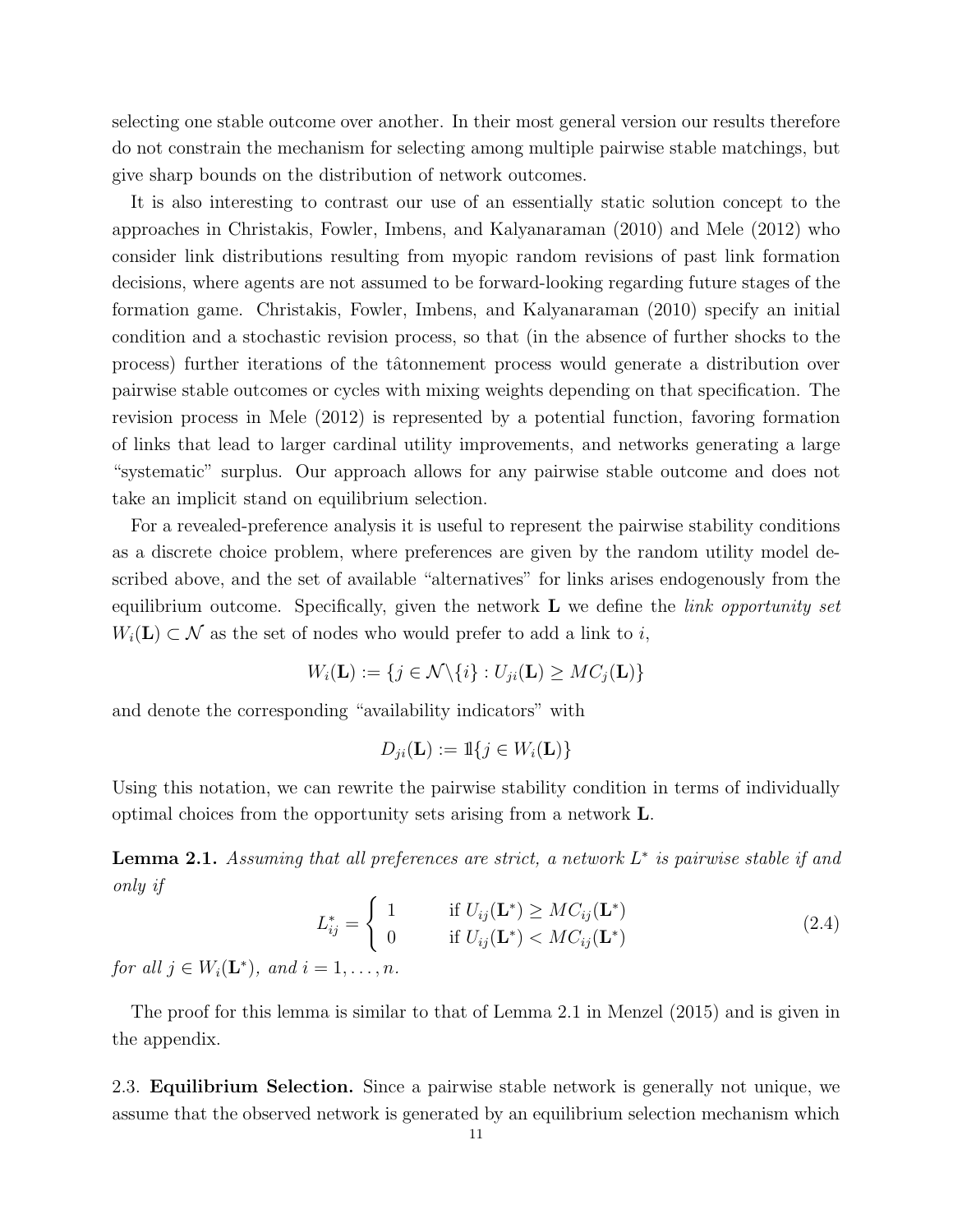we formalize as a distribution over initial conditions for a tâtonnement process. Since that myopic best-response dynamics is not guaranteed to converge to a PSN even if one exists, we use the notion of closed cycles introduced by Jackson and Watts (2002) to characterize the outcome of tâtonnement: We say that in a given network  $\mathbf{L}^{(0)}$ , the edge *ij* is *active* if either  $U_{ij}(\mathbf{L}^{(0)}) - MC_i(\mathbf{L}^{(0)})$  or  $U_{ji}(\mathbf{L}^{(0)}) - MC_j(\mathbf{L}^{(0)})$  violate the payoff inequalities in Definition 2.1. We then say that the chain of networks  $\mathbf{L}^{(1)}, \mathbf{L}^{(2)}, \ldots$  is an *improving path* if for each s,  $\mathbf{L}^{(s)}$  is obtained from  $\mathbf{L}^{(s-1)}$  after sequentially adjusting one single link that is active under  $\mathbf{L}^{(s-1)}$ .

Definition 2.2. (Closed Cycle, Jackson and Watts (2002)) A finite set of networks  $\mathcal{L}^* := \{\mathbf{L}^{(1)}, \ldots, \mathbf{L}^{(s)}\}$  is a closed cycle if (a) it is a cycle in that for any two networks  $\mathbf{L}, \mathbf{L}' \in \mathcal{L}^*$  there exists an improving path from  $\mathbf{L}$  to  $\mathbf{L}'$ , and (b) it is closed in that there exists no networks  $\mathbf{L} \in \mathcal{L}^*$  and  $\tilde{\mathbf{L}} \notin \mathcal{L}^*$  with an improving path from  $\mathbf{L}$  to  $\tilde{\mathbf{L}}$ .

Now, for an initial state of the network corresponding to the adjacency matrix  $\mathbf{L}^{(0)}$ , we let L <sup>∗</sup> denote the pairwise stable network, or the first network in a closed cycle, reached by myopic adjustment process, where in the sth step, the network  $\mathbf{L}^{(s)}$  results from the preceding adjacency matrix  $\mathbf{L}^{(s-1)}$  by simultaneously replacing each link  $L_{ij}^{(s)} = 1 - L_{ij}^{(s-1)}$ if the pairwise stability conditions for that link do not hold given the network  $\mathbf{L}^{(s-1)}$ , and leaving it unchanged otherwise. This process continues until it reaches a pairwise stable network, or a closed cycle, which is guaranteed to occur after a finite number of iterations according to Lemma 1 by Jackson and Watts (2002).

Representing a distribution over pairwise stable networks with a distribution over initial conditions is without loss of generality since any pairwise stable network is a fixed point with respect to the adjustment step, and therefore can be reached via tâtonnement. Note also that for the purposes of this paper, the tâtonnement process only serves as a purely representational device, and not an empirical description of the mechanism agents follow to coordinate on the pairwise stable network observed in the data.

Given the tâtonnement process defined above, a mechanism for selecting among pairwise stable outcomes is a distribution over initial network states  $\mathbf{L}^{(0)}$ , which may also depend on realized node attributes  $x_i$ , taste shifters  $\eta_{ij}$ , and marginal costs  $MC_i$ . Since any agent's link preferences depend on network structure only through the network attributes  $s_i, t_{ij}$  we can summarize the network state  $\mathbf{L}^{(0)}$  equivalently by the resulting statistics  $S(\mathbf{L}^{(0)}, X; i)$  and  $T({\bf L}^{(0)},X;i,j).$ 

Since our aim is to describe the set of pairwise stable networks, our asymptotic results below first consider the outcome of tâtonnement from arbitrary fixed initial states  $\mathbf{L}^{(0)}$ , where convergence is shown to be uniform with respect to the choice of  $\mathbf{L}^{(0)}$ . We can thereby obtain an asymptotic characterization of the full set of outcome distributions that are supported by some pairwise stable network. For large  $n$ , the distribution over network outcomes from any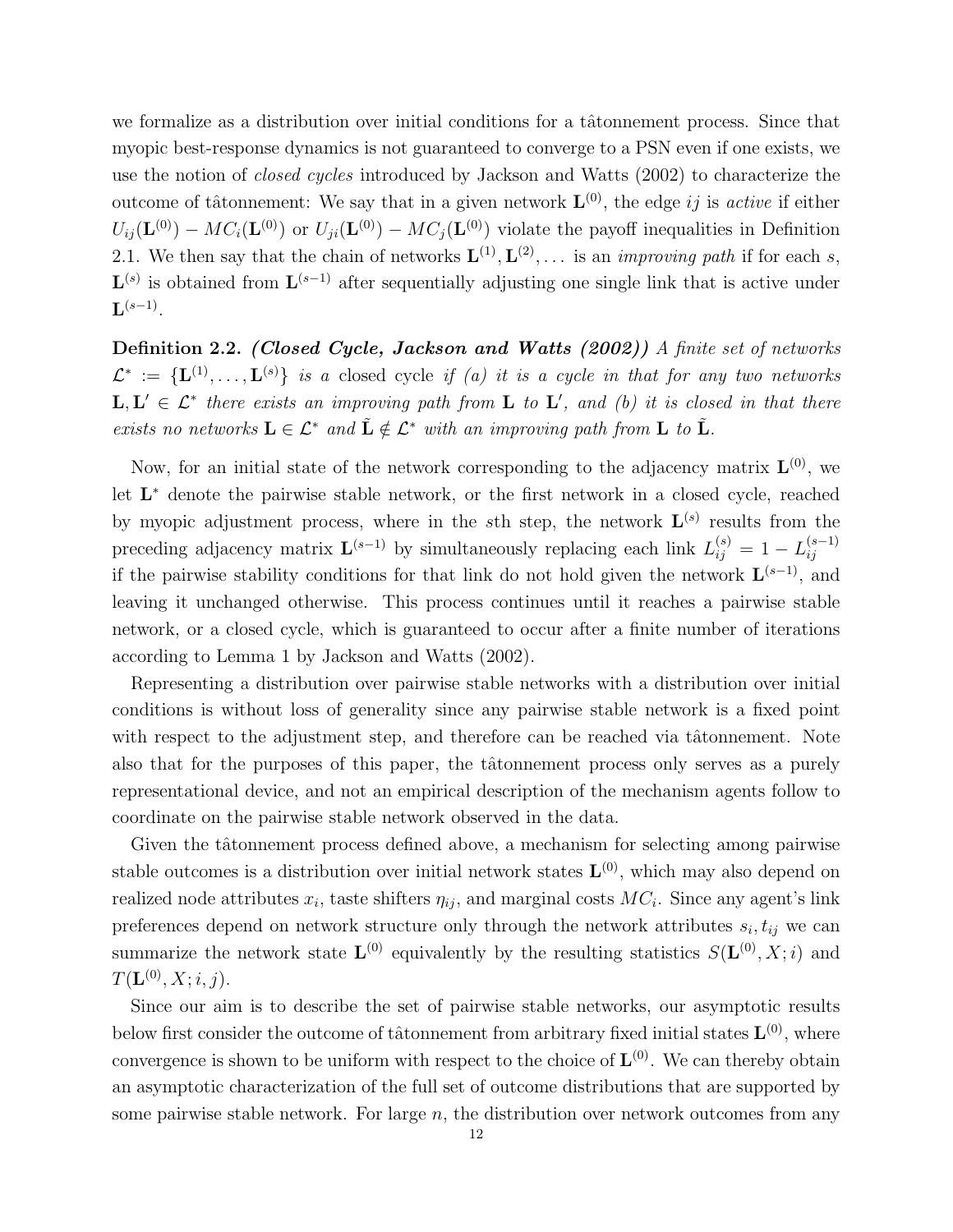selection mechanism can therefore be approximated by a mixture over outcome distributions from that set, where the mixing weights may depend on node attributes  $(x_i, MC_i)_{i=1}^n$  and taste shifters  $(\eta_{ij})_{i,j=1}^n$ .

Since our main representational results rule out closed cycles of networks that are not pairwise stable, the support of the selection mechanism has to be restricted to initial conditions from which tâtonnement converges to pairwise stable networks, and that restriction may generally depend on the realizations of the taste shifters  $(\eta_{ij})_{i,j=1}^n$ . An exception to this are link preferences with strategic complementarities: If the marginal benefit of forming any new link is nondecreasing in  $\bf{L}$ , then tâtonnement dynamics are monotone, and can therefore only sustain trivial closed cycles that consist of a single pairwise stable network.

#### 3. Asymptotic Representation of Network

This section presents the limiting model for the network for the leading case in which the local structure of the network is uniquely determined by payoffs in a manner to be made more precise below. A description of that limiting model for the fully general case requires additional notation and definitions and is therefore relegated to appendix A. This asymptotic approximation to the model can then be used for identification analysis, or to construct likelihoods and probability bounds for parametric estimation. We derive analytic characterizations for various specifications of the payoffs in (2.3) in Section 6.

3.1. Link Frequency Distribution. Our limiting results will be stated in terms of the link frequency distribution, which we define as

$$
F_n(x_1, x_2; s_1, s_2, t_{12}) := \frac{1}{n} \sum_{i=1}^n \sum_{j \neq i} P(L_{ij} = 1, x_i \leq x_1, x_j \leq x_2, S_i \leq s_1, S_j \leq s_2, T_{ij} \leq t_{12})
$$

The link frequency distribution is not a proper probability distribution but integrates to a non-negative value (measure) equal to the average degree across nodes, which is in general different from one. Nonetheless and with an abuse of standard terminology we refer to the Radon-Nikodym derivative of  $F_n$  as the p.d.f. of the link frequency distribution and denote it with  $f_n(x_1, x_2; s_1, s_2, t_{12})$ .

Most existing approaches for describing distributions of networks are based on the distribution of the entire adjacency matrix (see e.g. Christakis, Fowler, Imbens, and Kalyanaraman (2010), Chandrasekhar and Jackson (2011), or Mele (2012)), which typically requires simulation of the entire network at a substantial computational cost. We argue informally that for typical specifications of a network formation model, the link frequency distribution contains most of the relevant information for identification and estimation of the preference parameters. Specifically we can encode a sparse adjacency matrix more efficiently (i.e. requiring less memory) as a list of pairs of nodes that are connected by a direct link.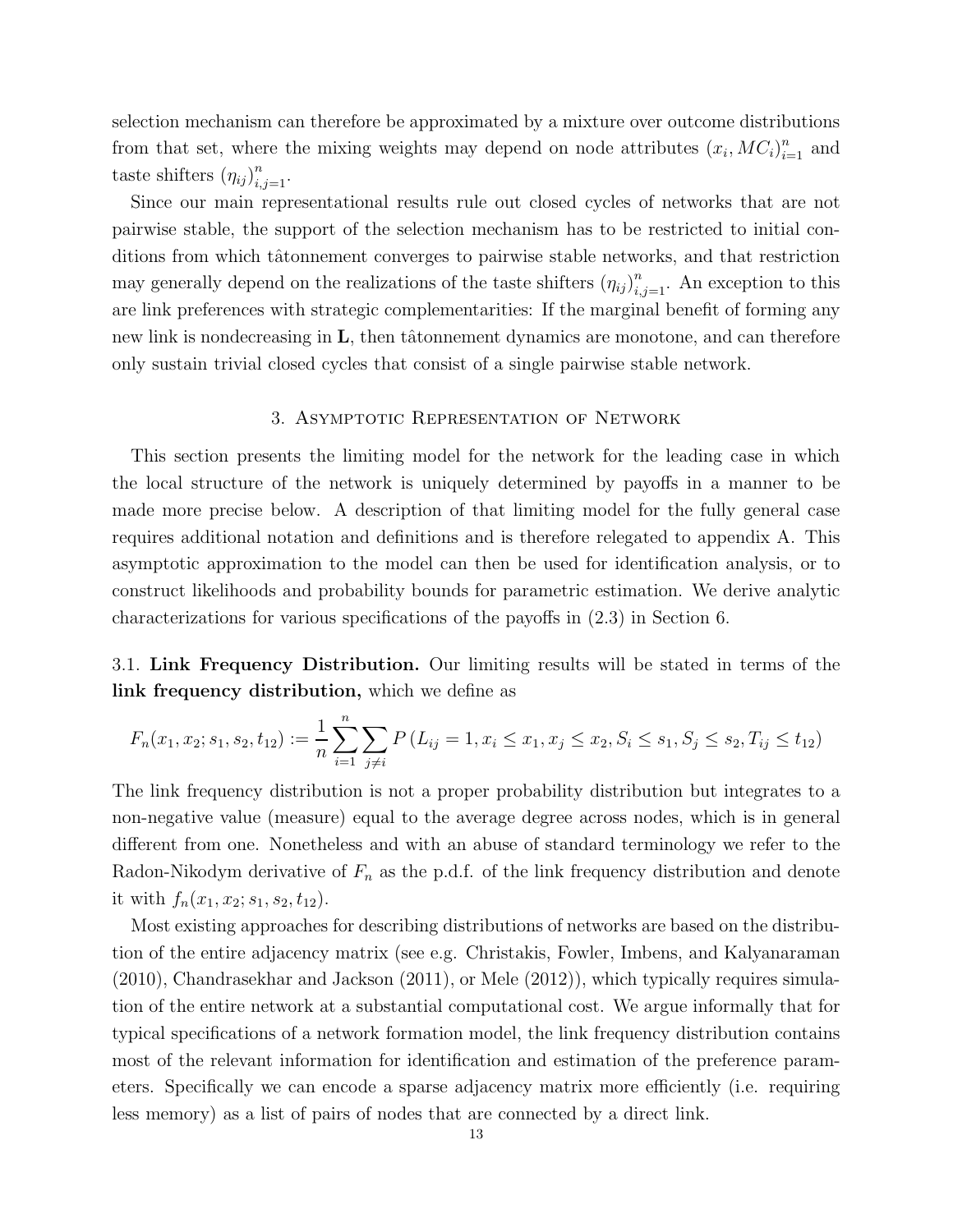Furthermore, under a parameterization of the model as in (2.3) the nodes are exchangeable in that the joint distribution of payoffs  $U_{ij}(\mathbf{L})$  and exogenous attributes  $x_i$  is invariant to permutations of the node labels  $1, \ldots, n$ . It is therefore sufficient to retain information about the corresponding exogenous attributes  $x_i, x_j$ , and endogenous network characteristics  $S_i, S_j$ and  $T_{ij}$ . While in principle knowing which other links emanate from a common node could also be informative, we find that in the limit, stability of the link  $L_{ij}$  and any other link  $L_{ik}$ are conditionally independent events given the characteristics of nodes  $i, j, k$ .

We do not attempt to make this informal claim more precise, but also note that the formal arguments developed in this paper can be used to describe the joint distribution of several (but finitely many) entries of the adjacency matrix.

3.2. Limiting Model  $\mathcal{F}_0^*$ . We next describe the limiting model  $\mathcal{F}_0^*$  for the link frequency distribution  $\hat{F}_n$ . Formal conditions for convergence of the finite-n network to this "as if" statistical experiment are given in section 4. In general the limit of the link frequency distribution is not uniquely defined, due to multiplicity of pairwise stable networks in the finite- $n$ model. Instead, we find that there is a sharp set  $\mathcal{F}_0^*$  of distributions such that any link frequency distribution  $\hat{F}_n$  resulting from some pairwise stable network can be approximated by some element  $F_0^* \in \mathcal{F}_0^*$ . This limiting model forms the basis of our approach to identification and estimation of link preferences discussed in Section 5.

While decisions about whether to form or destroy a link are interrelated across nodes, the asymptotic approximation developed in this paper allows to characterize the link frequency distribution in terms of aggregate states at the network level, and a edge-level "best response" to those aggregate states.

The limiting model  $\mathcal{F}_0^*$  can be described in terms of pairwise stable **subnetworks** on finite network neighborhoods  $\mathcal{N}_{ij}$  around a pair of nodes i, j. Specifically, the network neighborhood  $\mathcal{N}_{ij}$  is the set of nodes  $l \in \mathcal{N}$  such that  $U_{lk}(\mathbf{L}) \geq MC_l$  and  $U_{kl}(\mathbf{L}) \geq MC_k$ for either  $k = i$  or  $k = j$ , so that the nodes k, l may be mutually acceptable under some configuration of the network L. Under the assumptions made in Section 4, the number of nodes in any such network neighborhoods is stochastically bounded.

Furthermore, each node  $l$  is associated with its exogenous attributes  $x_l$ , and potential values for the endogenous network attributes  $s_l, t_{kl}$ . Here, the **potential values** for endogenous network attributes are given by the network statistics  $S(\mathbf{L}, l)$  and  $T(\mathbf{L}, k, l)$  evaluated at any network  $\tilde{\mathbf{L}}$  that coincides with the pairwise stable network  $L^*$  everywhere except on edges between node pairs in  $\mathcal{N}_{ij}$ .

The model  $\mathcal{F}_0^*$  describes the distribution generating these network neighborhoods in the many-player limit, as well as the distribution of network outcomes on  $\mathcal{N}_{ij}$ . That distribution can in turn be fully described in terms of three components: (1) the edge-level response  $Q^*(l_{12}, s_1, s_2, t_{12} | x_1, x_2)$  which corresponds to a conditional probability of a link ij forming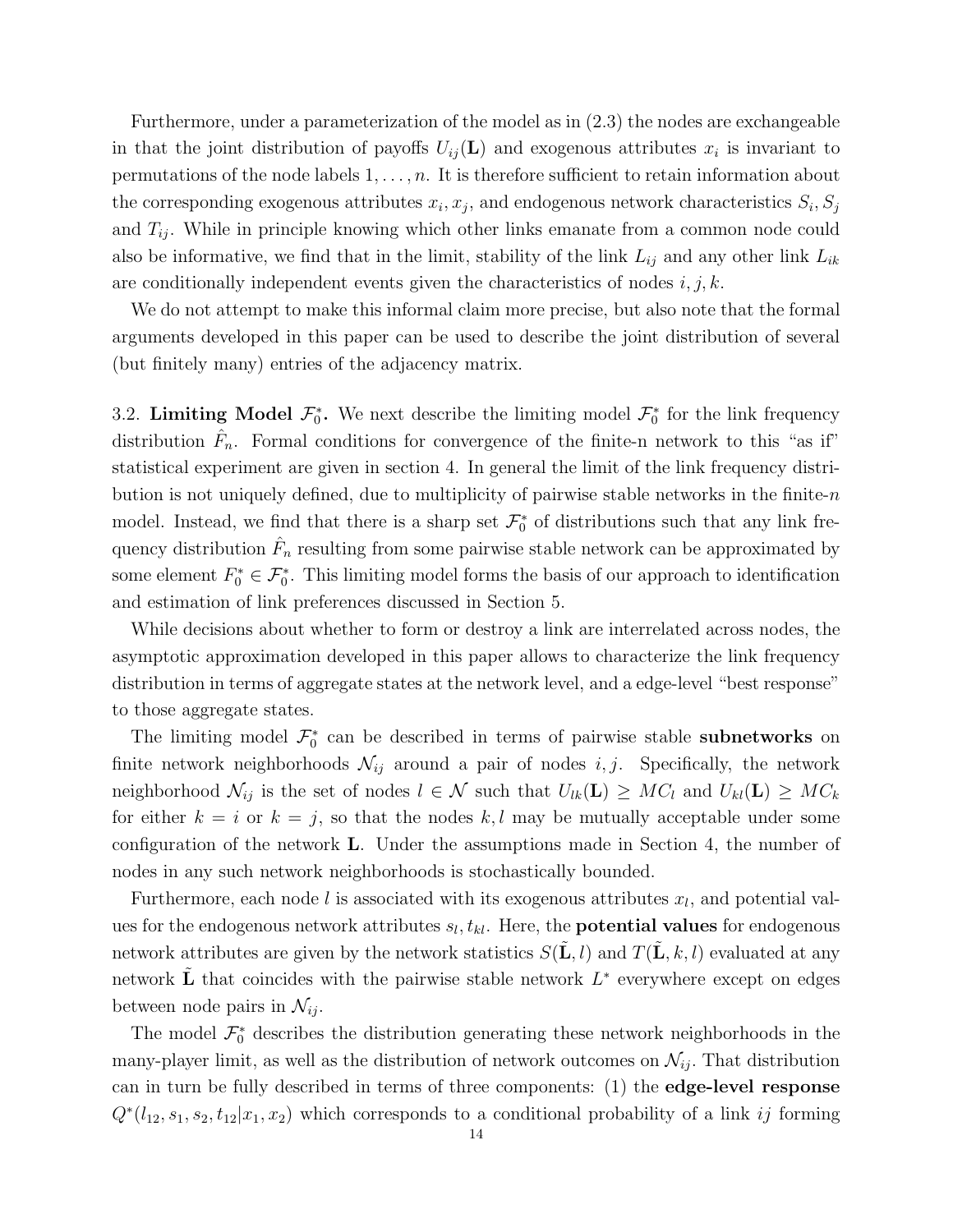together with the resulting values of the endogenous network variables  $s_1, s_2, t_{12}$ , (2) the reference distribution  $M^*$  which is a cross-sectional p.d.f. of potential outcomes for the endogenous node characteristics  $s_l$  and  $t_l$  given exogenous attributes in the relevant subnetwork, and (3) the **inclusive value function**  $H^*(x, s)$  which gives a sufficient statistic for the link opportunity set  $W_i(\mathbf{L}^*)$  of a node with characteristics  $x_i = x$  and  $s_i = s$  with respect to her link formation decisions.<sup>6</sup> We next characterize each of these three components separately.

We say that the edge-level response is *unique* if for any given realization of  $\mathcal{N}_{ij}$ , all pairwise stable networks on  $\mathcal{N}_{ij}$  result in the same network outcomes  $(\mathbf{L}_{ij}, s_i, s_j, t_{ij})$  for the edge  $ij$ . In general, the edge-level response need not be unique. For example, if j and  $k$ 's payoff from a link to *i* increase with *i*'s network degree  $s_{1i}$ , and *i* is available to either node, then there may be values of  $\eta_{ji}, \eta_{ki}$  such that both outcomes  $L_{ij} = L_{ik} = 1$  and  $L_{ij} = L_{ik} = 0$ , respectively, are supported by different pairwise stable networks on  $\mathcal{N}_{ij}$ .

For expositional purposes, this section gives a characterization of the limiting distribution only for the special case of a unique edge-level response and anonymous endogenous interaction effects with a radius of interaction  $r<sub>S</sub> = 1$ . Specifically, we do not allow for edge-specific interaction effects, i.e. we let  $\mathcal{T} = \{t_0\}$ . A fully general representation of  $\mathcal{F}_0^*$  is given in the appendix. Examples with a unique edge-level response include models with payoffs that depend exclusively on exogenous attributes, as well as a many-to-many matching model with capacity constraints described in further detail in Appendix A.

For this special case, the only relevant potential value of the node characteristic  $s_j$  for a node  $j$  in the network neighborhood around  $i$  is its value in the presence of a direct connection to i. Hence for the remainder of this section, we take the reference distribution M<sup>∗</sup> to be the marginal distribution of the potential value for  $s_j$  corresponding to the network  $\tilde{\bf{L}}$  that is obtained from  $L^*$  after setting  $L_{ij} = 1$ .

The resulting limiting link frequency distribution has p.d.f.

$$
f_0^*(x_1, x_2; s_1, s_2) = \frac{s_{11}s_{12} \exp\{U^*(x_1, x_2; s_1, s_2) + U^*(x_2, x_1; s_2, s_1)\}}{(1 + H^*(x_1, s_1))(1 + H^*(x_2, s_2))}
$$
  
×
$$
M^*(s_1|x_1, x_2)M^*(s_2|x_2, x_1)w(x_1)w(x_2)
$$
(3.1)

and can therefore be characterized in closed form given the aggregate state variables  $H^*, M^*$ .

The inclusive value function  $H^*(x_1, s_1)$  satisfies the fixed-point condition

$$
H^*(x; s) = \Psi_0[H^*, M^*](x; s)
$$
\n(3.2)

<sup>&</sup>lt;sup>6</sup>Recall that in the Logit model for multinomial choice, the inclusive value serves as a sufficient statistic for the set of available alternative with respect to conditional choice probabilities, see e.g. Train (2009). The inclusive value function takes that role in the many player limit of the network formation model, see Menzel (2015) for a more extensive discussion for the special case of one-to-one matching markets.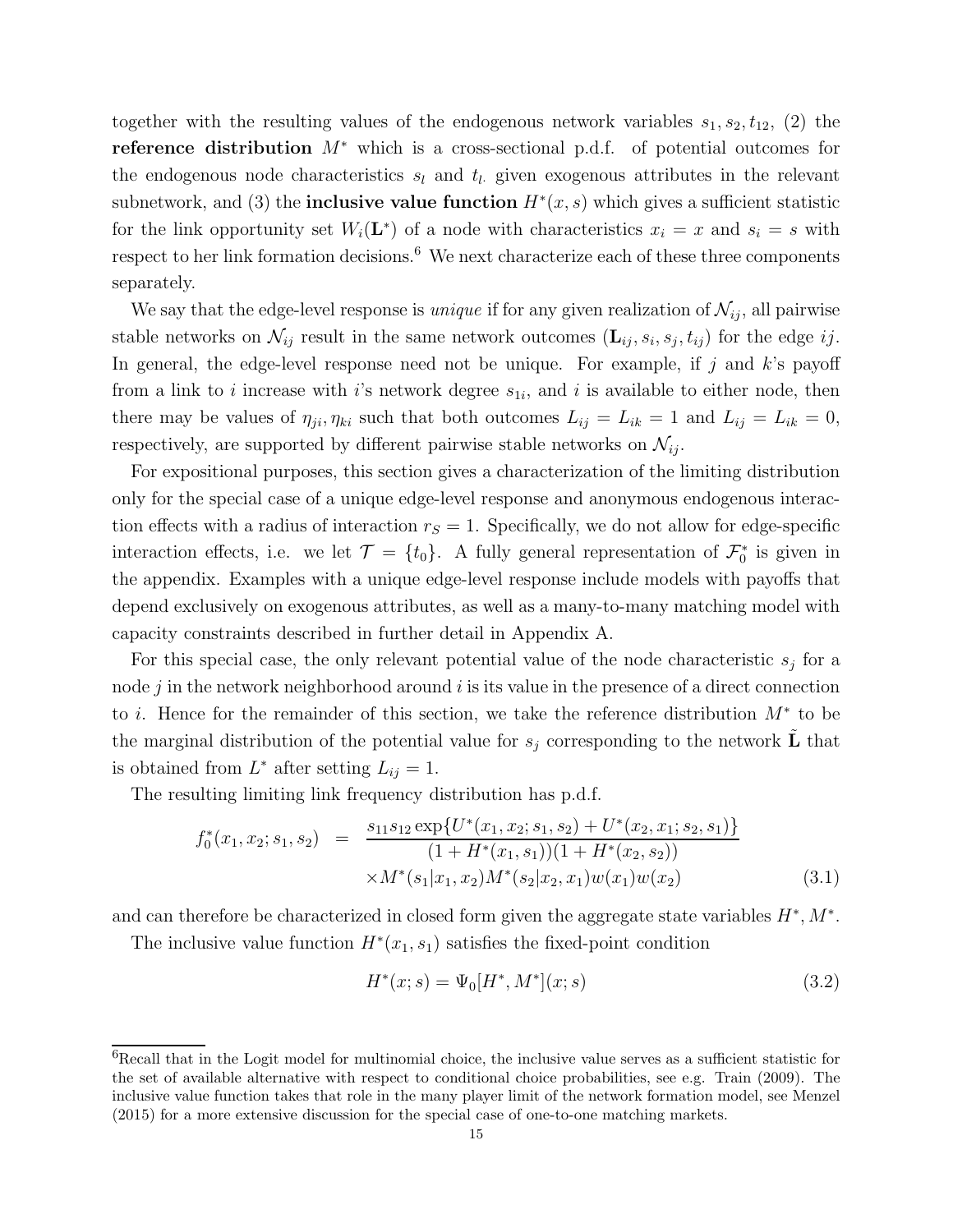where the fixed-point operator  $\Psi_0$  is defined as

$$
\Psi_0[H,M](x;s) := \int \frac{s_{12} \exp\{U^*(x,x_2;S_{+1}(x,x_2;s,s_2),s_2) + U^*(x_2,x;s_2,s)\}}{1 + H(x_2;s_2)} M^*(s_2|x_2,x_1) w(x_2) ds_2 dx_2
$$

The reference distribution  $M^*(s_1|x_1, x_2)$  solves the equilibrium condition

$$
M^*(s_1|x_1, x_2) = \Omega_0[H^*, M^*](x_1, x_2; s_1)
$$
\n(3.3)

where the operator  $\Omega_0$  maps H, M to the conditional distribution for the network statistic  $s_i$  given  $x_i$  resulting from the edge-level response in the cross section. For a given value of  $H^*$ , the solution to the fixed-point condition  $(3.3)$  may admit multiple solutions, so that the resulting link frequency distribution need not be uniquely defined even in the case of a unique edge-level response.

In the case of no endogenous interaction effects,  $S = \{\}$ , the fixed-point mapping for the degree distribution is given by

$$
\Omega_0[H, M](x_1, x_2; s_{11}) := \frac{H(x_1)^{s_{11}}}{(1 + H^*(x_1))^{s_{11}+1}}
$$

where according to the convention introduced earlier in section 2.1,  $s_{11}$  denotes the network degree of node 1. Note that the fixed point mapping and the resulting reference distribution do not depend on  $x_2$ , which is generally the case whenever the network statistics  $S(\mathbf{L}, \mathbf{X}; i)$ do not depend on **X**. In general, the fixed-point mapping  $\Omega_0$  has to be derived separately for each type of payoff-relevant network statistics, and we give additional examples in Appendix A.3.

Since the taste shifters  $\eta_{ij}$  are independent across nodes  $j = 1, \ldots, n$ , link formation decisions are also conditionally independent. As a result, for a given pairwise stable network the selected reference distribution  $M^*(s_1|x_1, x_2)$  coincides with the conditional distribution of  $s_1$  given that node 1 is directly linked to a node 2 with attributes  $x_2$ . This observation is useful for estimation since that conditional distribution can be estimated directly from the crosssectional sample of nodes  $i = 1, \ldots, n$ , without having to solve the fixed-point condition (3.3) and explicitly addressing the multiplicity of solutions to that problem.<sup>7</sup> Furthermore, under the maintained assumption of bounded systematic payoffs and unbounded taste shifters, the probability of a link between nodes with attributes  $x_1, x_2$  is nonzero, so that this conditional distribution is always well-defined.

The limiting distribution (3.1) can be interpreted as follows: at the level of the edge the two nodes i and j are independent draws from the cross-sectional distribution of types

<sup>7</sup>As pointed out in Menzel (2016), an approach of this form can be justified as conditional estimation or inference given a sufficient statistic for the selected equilibrium. The strategy of replacing equilibrium quantities with sample analogs in order to side-step a nested fixed-point problem has already been fruitfully applied in dynamic discrete choice Hotz and Miller (1993) and dynamic games Bajari, Benkard, and Levin (2007).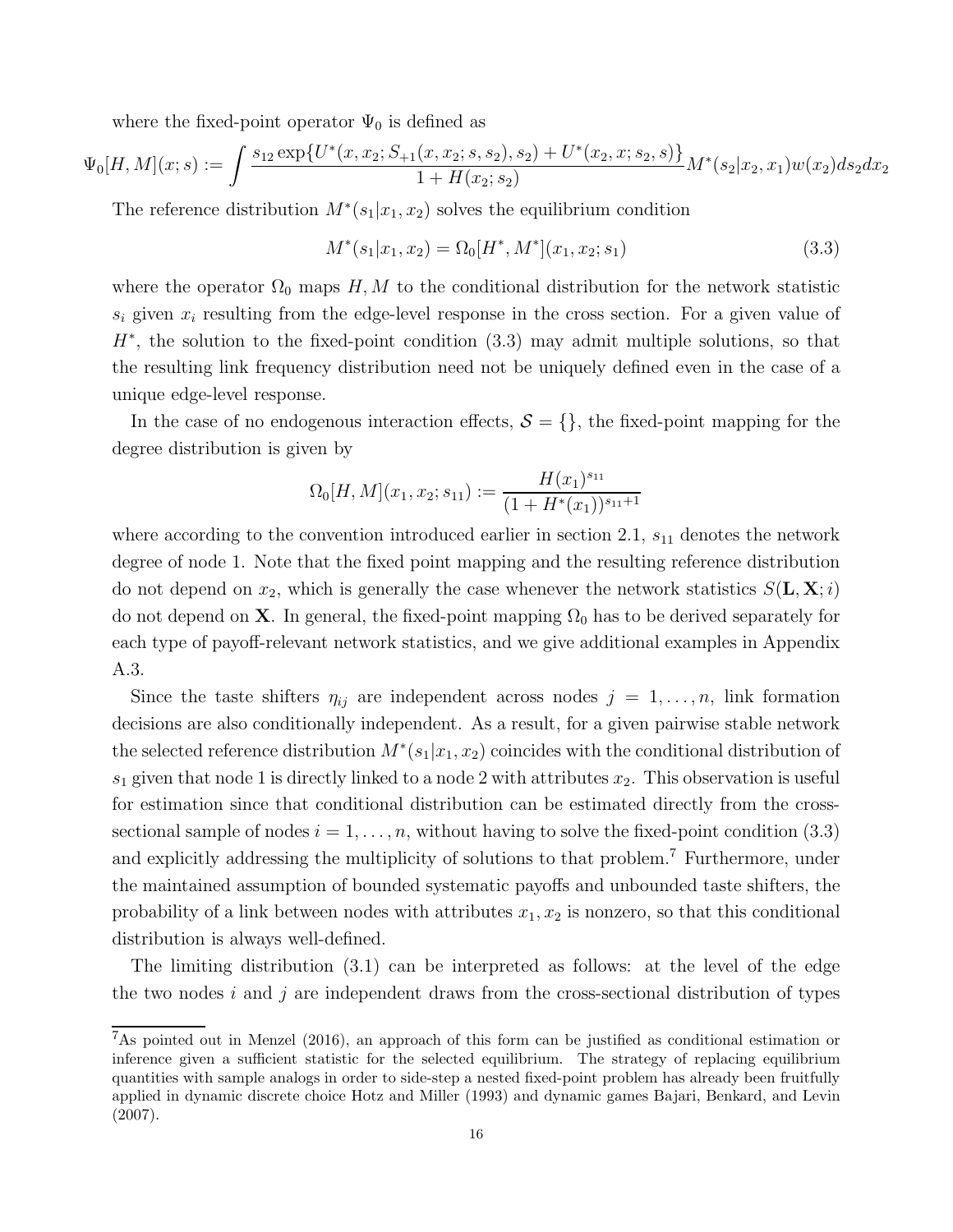and potential values for network characteristics. Given these (exogenous and endogenous) attributes, the two nodes make conditionally independent decisions on whether or not to agree to forming a link between them that is of a continuum Logit form analogous to the framework in Dagsvik (1994). In particular, given potential values for endogenous network attributes node i's decision to form a link to  $j$  is also conditionally independent from her decision to form a link to any further node  $k$ .

More generally, a local subnetwork is consistent with pairwise stability on  $\mathcal{N}_0$  if we can find a combination of potential outcomes for the network variables  $(s_i, t_{ij} : i, j \in \mathcal{N}_0)$  that jointly satisfy the stability conditions given the realized types and payoff shocks. The fully general case which is discussed in Appendix A has to deal with the added complication that such a combination need not be unique. Nevertheless, the general representation retains the general structure discussed in this section in which the link  $L_{ij}$  together with network variables  $s_i, s_j, t_{ij}$  is determined locally in the subnetwork on  $\mathcal{N}_{ij}$  which interacts with the full network only through the aggregate state variables  $H^*$  and  $M^*$ .

### 4. Convergence to the Limiting Distribution

This section presents the main convergence results for the link frequency distribution. We first state our formal assumptions, followed by the main results. An outline of the main intermediate formal steps is given in Section 6. The main result in this section is contained in Theorem 4.2 below. The results in this section refer to, and are proven for, the limiting model  $\mathcal{F}_0^*$  for the general case, which is developed in Appendix A. Proposition A.1 in that appendix establishes that the general formulation for  $\mathcal{F}_0^*$  indeed simplifies to the limiting model presented in the previous section.

4.1. Formal Assumptions. The main formal assumptions regarding the random utility model are similar to those in Menzel (2015).

For one, we will maintain that the deterministic parts of random payoffs satisfy certain uniform bounds and smoothness restrictions:

Assumption 4.1. (Systematic Part of Payoffs) (i) The systematic parts of payoffs are uniformly bounded in absolute value for some value of  $t = t_0$ ,  $|U^*(x, x', s, s', t_0)| \le$  $\overline{U} < \infty$ . Furthermore, (ii) at all values of s, s', the function  $U^*(x, x', s, s', t_0)$  is  $p \geq 1$ times differentiable in x with uniformly bounded partial derivatives. (iii) The supports of the payoff-relevant network statistics, S and T, and the type space X are compact sets.

These conditions are fairly standard, where the uniform bound on systematic payoffs in part (i) serves primarily to simplify the formal argument, and might be replaced by bounds on other norms on the function  $U^*(\cdot)$ , a question we will leave for future research. Part (iii)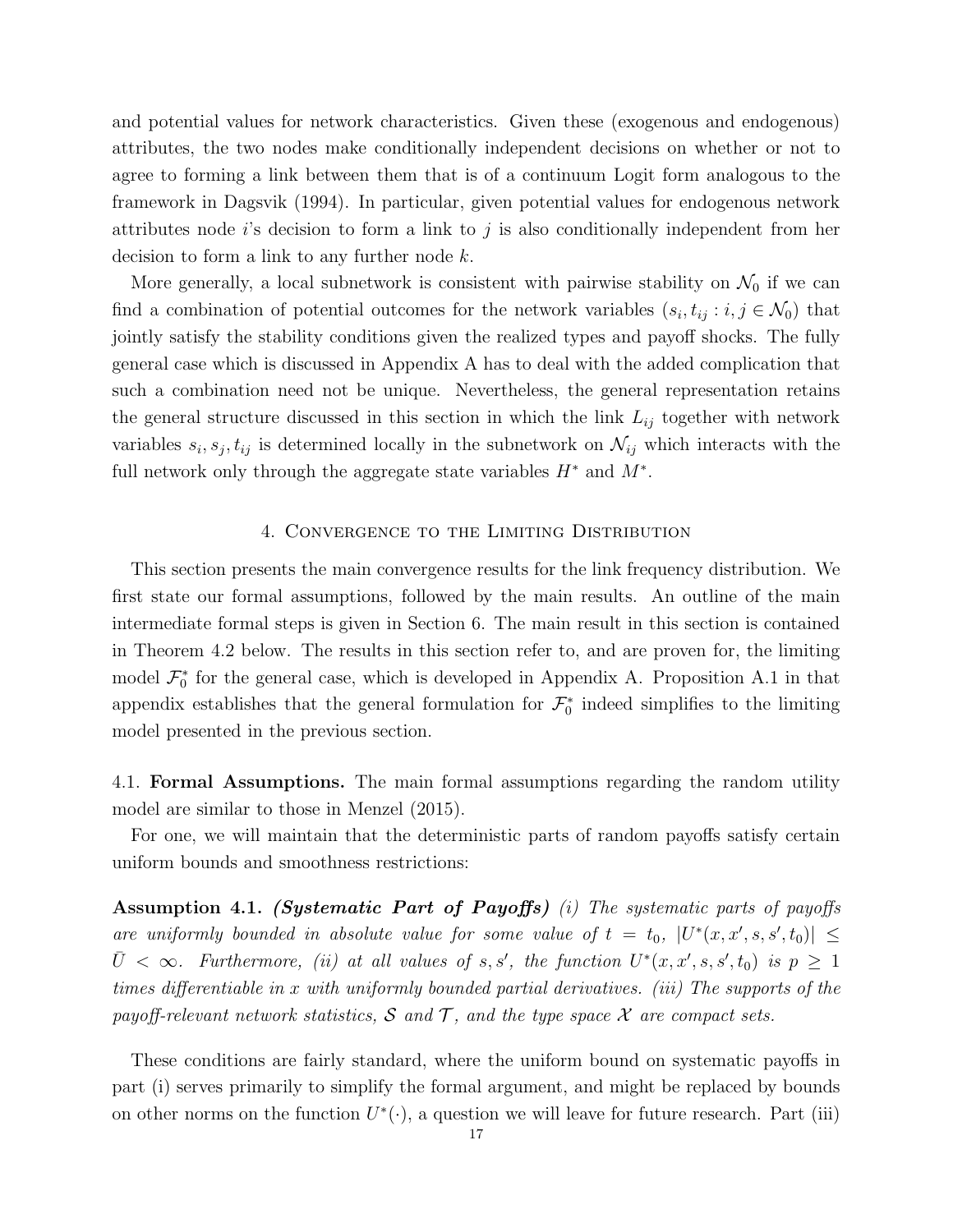may require a reparametrization of network statistics that can take arbitrarily large values, as e.g. the network degree of a node.

We next state our assumptions on the distribution of unobserved taste shifters. Most importantly, we impose sufficient conditions for the distribution of  $\eta_{ij}$  to belong to the domain of attraction of the extreme-value type I (Gumbel) distribution. Following Resnick (1987), we say that the upper tail of the distribution  $G(\eta)$  is of type I if there exists an auxiliary function  $a(s) \geq 0$  such that the c.d.f. satisfies

$$
\lim_{s \to \infty} \frac{1 - G(s + a(s)v)}{1 - G(s)} = e^{-v}
$$

for all  $v \in \mathbb{R}$ . We are furthermore going to restrict our attention to distributions for which the auxiliary function can be chosen as  $a(s) := \frac{1-G(s)}{g(s)}$ , where  $g(s)$  denotes the density associated with the c.d.f.  $G(s)$ . This property is shared for most standard specifications of discrete choice models, e.g. if  $\eta_{ij}$  follows the extreme-value type I, normal, or Gamma distribution, see Resnick (1987). We can now state our main assumption on the distribution of the idiosyncratic part of payoffs:

Assumption 4.2. (Idiosyncratic Part of Payoffs)  $\eta_{ij}$  and  $\eta_{i0,k}$  are i.i.d. draws from the distribution  $G(s)$ , and are independent of  $x_i, x_j$ , where (i) the c.d.f.  $G(s)$  is absolutely continuous with density  $g(s)$ , and (ii) the upper tail of the distribution  $G(s)$  is of type I with auxiliary function  $a(s) := \frac{1 - G(s)}{g(s)}$ .

We also need to specify the approximating sequence of networks. Here it is important to emphasize that the main purpose of the asymptotic analysis is a reliable approximation to the (finite) *n*-agent version of the network rather than a factual description how network outcomes would change if nodes were added to an existing network. Hence our approach is to embed the  $n$ -agent model into an asymptotic sequence whose limit preserves the main qualitative features of the finite-agent model.

Specifically, we design the asymptotic sequence to match the following properties of a finite network: (1) the network should remain sparse in that degree distribution does not diverge as the size of the market grows. (2) The limiting conditional link formation frequencies given node-level attributes should be non-degenerate, and depend non-trivially on the systematic parts of payoffs. Finally, (3) the limiting approximation should retain network features at a nontrivial frequency that are deemed important by the researcher, e.g. closed triangles or other forms of clustering among links.

For the first requirement, it is necessary to increase the magnitude of marginal costs  $MC<sub>i</sub>$  as the number of available alternatives grows, whereas to balance the relative scales of the systematic and idiosyncratic parts we have to choose the scale parameter  $\sigma \equiv \sigma_n$  at an appropriate rate. For the last requirement we have to scale the effect of edge-specific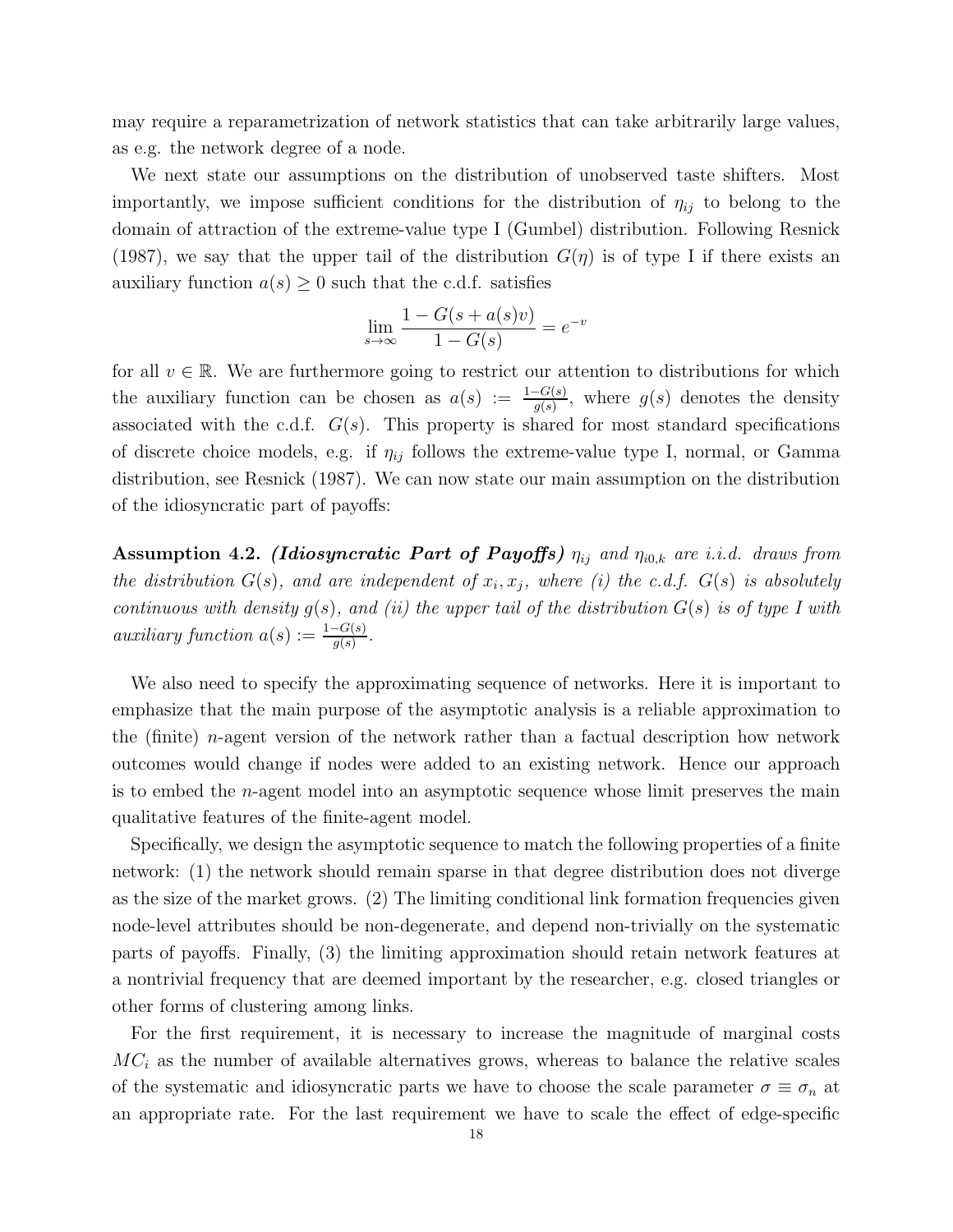network attributes  $t_{ij}$  on the payoff functions at an appropriate rate, which we discuss for specific cases below.

Specifically we are going to assume the following in the context of the reference model:

**Assumption 4.3.** (Network Size)(i) The number n of agents in the network grows to infinity, and (ii) the random draws for marginal costs  $MC_i$  are governed by the sequence  $J = \lfloor n^{1/2} \rfloor$ , where  $\lfloor x \rfloor$  denotes the value of x rounded to the closest integer. (iii) The scale parameter for the taste shifters  $\sigma \equiv \sigma_n = \frac{1}{a(b)}$  $\frac{1}{a(b_n)}$ , where  $b_n = G^{-1} \left( 1 - \frac{1}{\sqrt{n}} \right)$ n  $\Big)$ , and  $a(s)$  is the auxiliary function specified in Assumption 4.2 (ii). Furthermore, (iv) for any values  $t_1 \neq t_2 \in \mathcal{T}$ ,  $|U(x, x', s, s', t_1) - U(x, x', s, s', t_2)|$  may increase with n, and there exists a constant  $B_T < \infty$  such that for any sequence of pairwise stable networks  $(\mathbf{L}_n^*)_{n \geq 2}$ ,  $\sup_{x,x',s,s'} \left( \mathbb{E} \left[ \exp \left\{ 2 | U(x, x', s, s', T(\mathbf{L}_n^*, x, x', i, j)) - U(x, x', s, s', t_0) | \right\} \right] \right)^{1/2} \leq \exp \{ B_T \}$  for n sufficiently large.

The rate conditions for marginal costs and the scale parameter in parts (i) and (ii) are analogous to the matching case and discussed in greater detail in Menzel (2015). Specifically, the rate for  $J$  in part (ii) is chosen to ensure that the degree distribution from a pairwise stable network will be non-degenerate and asymptotically tight as  $n$  grows. The construction of the sequence  $\sigma_n$  in part (iii) implies a scale normalization for the systematic parts  $U_{ij}^* = U_{ij}^*(\mathbf{L}),$ and is chosen as to balance the relative magnitude for the respective effects of observed and unobserved taste shifters on choices as n grows large. Rates for  $\sigma_n$  for specific distributions of taste shifters are also given in Menzel (2015).

The requirement that the sequence of networks remains sparse is primarily needed to obtain the limiting characterization of link opportunity sets with inclusive value functions, where the some of the arguments break down for a network that is more dense than what is implied by the asymptotic sequence in Assumption 4.3 (ii). However, asymptotic (conditional) independence of subnetworks across distinct network neighborhoods does not rely on sparsity but continues to hold for dense or semi-sparse network sequences.

Part (iv) of Assumption 4.3 allows the effect of the edge-specific network effect  $t_{ij}$  on payoffs to increase with  $n$ , where the second half of the statement gives an upper bound on that rate of increase. We can illustrate the rate condition in part (iv) for the case of a preference for completion of transitive triads:

**Proposition 4.1.** Let  $t_{ij} = \max_{k \neq i,j} \{L_{ik}L_{jk}\}\$  and consider the model  $U^*(x, x', s, s', t) =$  $U^*(x, x', s, s', 0) + \beta_T t$ . Then Assumption 4.3 (iv) holds if  $\exp{\{|\beta_T|\}} = O(n^{1/4})$ .

For the rate condition on  $\beta_T$ , we find below that in order to achieve a nondegenerate degree of clustering in the limit (i.e. a clustering coefficient taking values strictly between zero and one) we need to choose a sequence for  $\beta_T$  satisfying  $\exp\{|\beta_T|\} = O(n^{1/6})$ , which is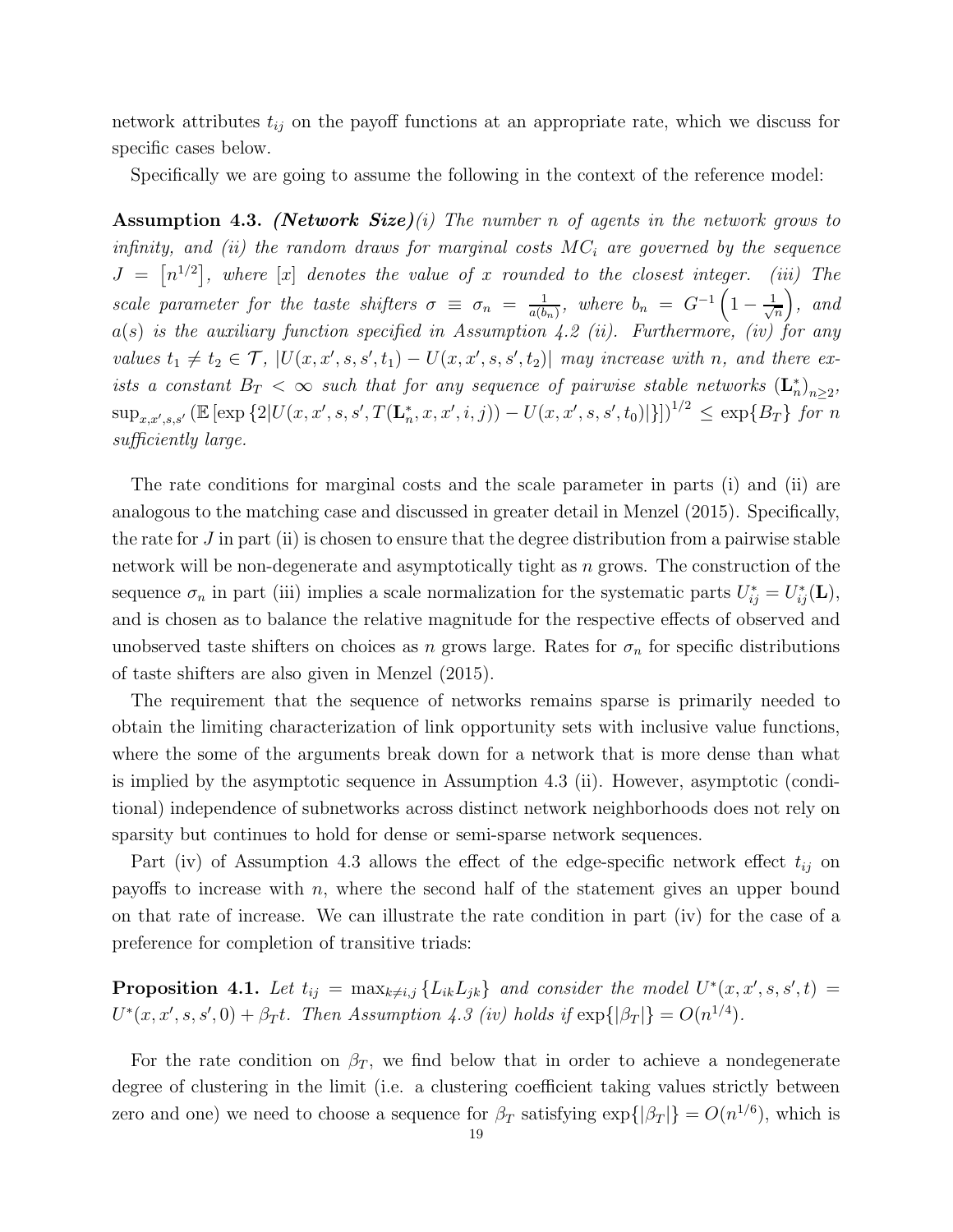strictly slower than the maximal rate permitted by this proposition, so that Assumption 4.3 is satisfied for this knife-edge case.

While there are alternative sets of primitive conditions for existence of a pairwise stable network, we make the following high-level assumption on the observed network  $L^*$ :

Assumption 4.4. (Pairwise Stability) Let  $\mathcal{N}_s \subset \{1, \ldots, n\}$  be the subset of nodes for which the network  $L^*$  satisfies the payoff conditions for pairwise stability in Definition 2.1. Then for any  $\varepsilon > 0$ ,  $|\mathcal{N}_s|/n > 1 - \varepsilon$  with probability approaching 1 as n increases.

This condition is clearly satisfied if the network  $L^*$  is pairwise stable. Primitive conditions for existence of pairwise stable networks include cases in which links are strategic complements (see Miyauchi (2012)) or substitutes (see Sheng (2014)). Alternatively, there are conditions under which a pairwise stable outcome need not exist, but the share of "mismatched" nodes becomes arbitrarily small as  $n$  increases. One example for this is the stable roommate problem analyzed by Pęski (2014).

We next give high-level conditions on the fixed point mapping  $\Omega_0$  for the reference distribution in (3.3) and (A.4) for the general case, respectively. We let  $\mathcal R$  denote the support of the reference distribution, which is a finite Cartesian product of the sets  $S$  and  $T$ . Let  $\hat{\Omega}_n[H,M]$  denote the empirical analog of the mapping  $\Omega_0[H,M]$  in (A.3), where we take  $x_i$ to be distributed according to its empirical distribution in the cross-section across nodes.

In the general case of set-valued edge-level responses,  $\Omega_0$  maps to a a capacity rather than a single probability distribution, where we can represent its image as the subset of elements  $\tilde{M}$  of the probability simplex  $\Delta \mathcal{R}$  for distributions over  $\mathcal{R}$  satisfying the constraints

$$
\int_{S} \tilde{M}(s|x_1, x_2)ds \le \Omega_0[H, M](x_1, x_2; S) \text{ for all } S \subset \mathcal{R}
$$

That subset is generally referred to as the *core* of  $\Omega_0$ , see Appendix A for a formal definition.

Since the selection mechanism on the individual response may vary discontinuously in  $x$ , the set of distributions satisfying the bounds in  $(3.3)$  and  $(A.4)$ , respectively, can be fairly rich, many of which do not meet any useful smoothness criteria. However for our analysis of convergence of the set of equilibrium reference distributions, it is sufficient to restrict our attention to distributions that determine the boundary of that set on the probability simplex  $\Delta(\mathcal{X}\times\mathcal{R})$ . Specifically, we say that the distribution  $M(s_1|x_1, x_2)$  is on the boundary of the core of  $\Omega_0$  if for some values of  $x_1, x_2$ , there exists a set  $S(x_1, x_2) \in \mathcal{R}$  such that  $\int_{S(x_1,x_2)} M(s|x_1,x_2)ds = \Omega_0(x_1,x_2,S(x_1,x_2))$  with equality.

We can now formulate the main assumptions on the fixed-point mappings  $\hat{\Omega}_n$  and  $\Omega_0$  for the reference distributions in the finite network and the limiting economy, respectively:

**Assumption 4.5.** (i) The mapping  $\Omega_0$  is compact and upper hemi-continuous in H, M for all  $x \in \mathcal{X}$  and  $S \subset \mathcal{R}$ , and (ii) the core of  $\Omega_0[H, M]$  is nonempty, where the boundary of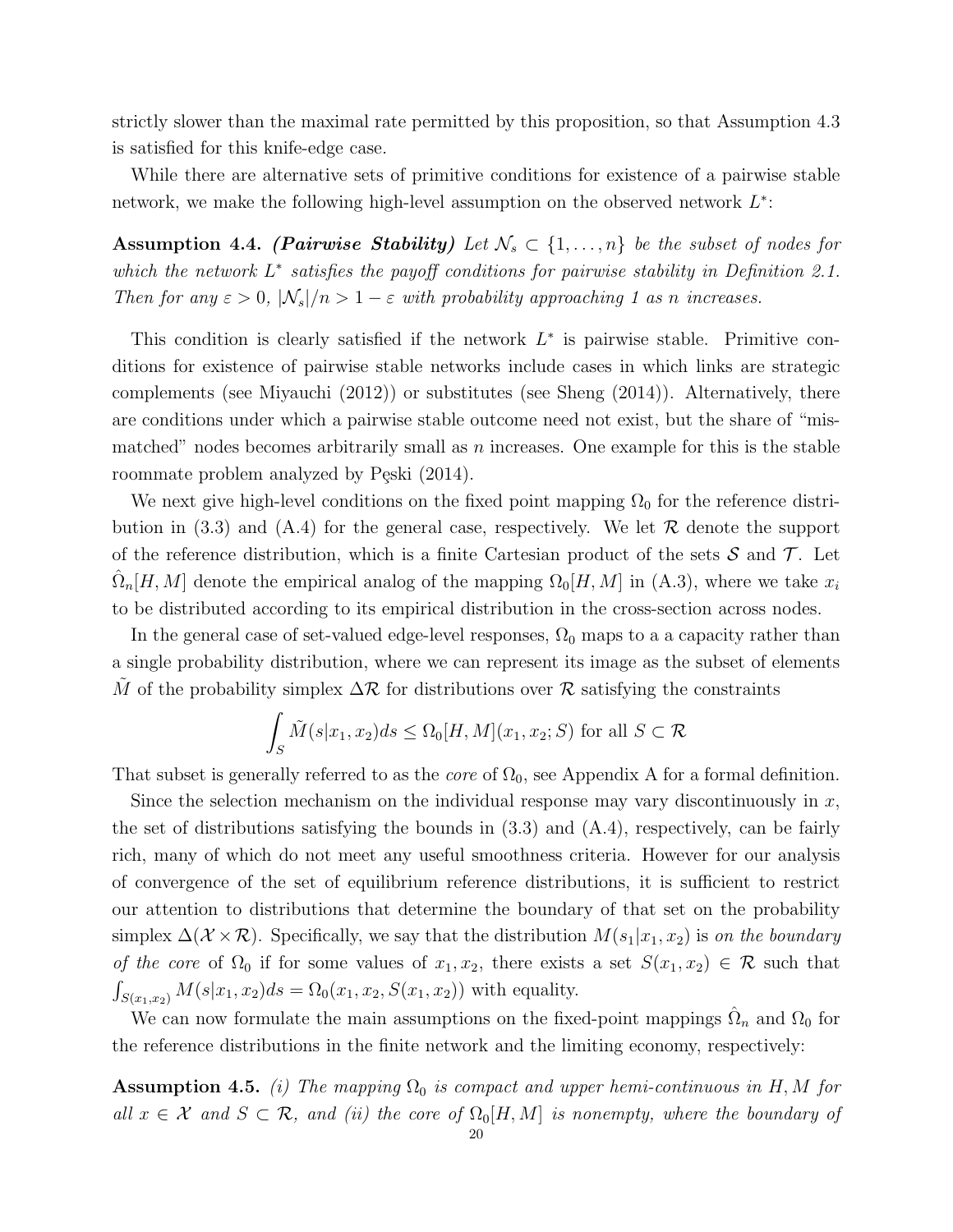the core of  $\Omega_0[H, M]$  is in some compact subset  $\mathcal{U} \subset \Delta(\mathcal{X} \times \mathcal{R})$  for all values of H, M. (iii)  $\sup_{x,Z\subset\mathcal{R}}\left|\hat{\Omega}_n[H,M](Z)-\Omega_0[H,M](Z)\right|\to 0$  uniformly in  $H\in\mathcal{G}$  and distributions  $M\in\mathcal{U}$ .

These high-level assumptions on the equilibrium mapping  $\Omega_0$  have to be verified on a case by case basis. Furthermore, as we already argued in section A.1, the core of a capacity is a convex subset of a probability simplex, which simplifies the argument for existence of a fixed point below.

Uniform convergence of  $\hat{\Omega}_n$  with respect to M in part (iii) is only stated only as a highlevel condition in order to keep the result as general as possible.<sup>8</sup> As the case of interactions through the degree distribution in section A.3 illustrates, for some cases of applied interest the mapping  $\Omega_0$  does not depend on the sampling distribution of types, in which case uniform convergence as in part (iii) trivially holds.

4.2. Main Limiting Results. We can now state the main formal results of this paper. One potential concern is that the limiting distribution in (3.1) may not be well defined if there exists no fixed point for the population problem (3.2) and (3.3). We find that the assumptions on the fixed-point mapping  $\Omega_0$  are sufficient to guarantee existence of an equilibrium inclusive value function and reference distribution, as stated in the following proposition.

**Theorem 4.1. (Fixed Point Existence)** Suppose that Assumptions 4.1 and 4.5 (i)-(ii) hold. Then the mapping  $(H, M) \rightrightarrows (\Psi_0, \Omega_0)[H, M]$  has a fixed point.

See the appendix for a proof. Taken together, Assumption 4.4 and Theorem 4.1 ensure the respective models for the finite network as well as the limiting model are always well-defined. We can now state our main asymptotic result, which establishes convergence to the limiting model described in Sections 3 and A, respectively.

**Theorem 4.2. (Convergence)** Suppose that Assumptions 4.1-4.5 hold, and let  $\mathcal{F}_0^*$  be the set of distributions characterized by  $(3.1)$ - $(3.3)$   $(A.7,A.4, and A.5, respectively)$ . Then for any pairwise or cyclically stable network there exists a distribution  $F_0^*(x_1, x_2; s_1, s_2) \in \mathcal{F}_0^*$ such that the link frequency distribution

$$
\sup_{x_1, x_2, s_1, s_2, t_{12}} |\hat{F}_n(x_1, x_2; s_1, s_2, t_{12}) - F_0^*(x_1, x_2; s_1, s_2, t_{12})| = o_p(1)
$$

<sup>&</sup>lt;sup>8</sup>Note that the boundary distributions are pointwise minima of a selection of  $\{\Omega(\cdot; S) : S \subset \mathcal{R}\}\$  and  $\{\hat{\Omega}_n(\cdot;S): S \subset \mathcal{R}\}\,$ , respectively. Hence, if S is finite, and  $\Omega_0(x_1,x_2;S)$  and  $\hat{\Omega}_n(x_1,x_2;S)$  have bounded partial derivatives with respect to  $x_1, x_2$  of order  $p \ge 1$ , then the boundary distributions can be represented using a finite intersection of Glivenko-Cantelli classes, which is also Glivenko-Cantelli. In that case, uniform laws of large numbers with respect to potential boundary distributions of the core can be established under otherwise standard regularity conditions, which can be used to establish uniform convergence if  $\hat{\Omega}_n(x_1, x_2; S)$ depends on sample averages with respect to the sampling distribution of  $x_i$ .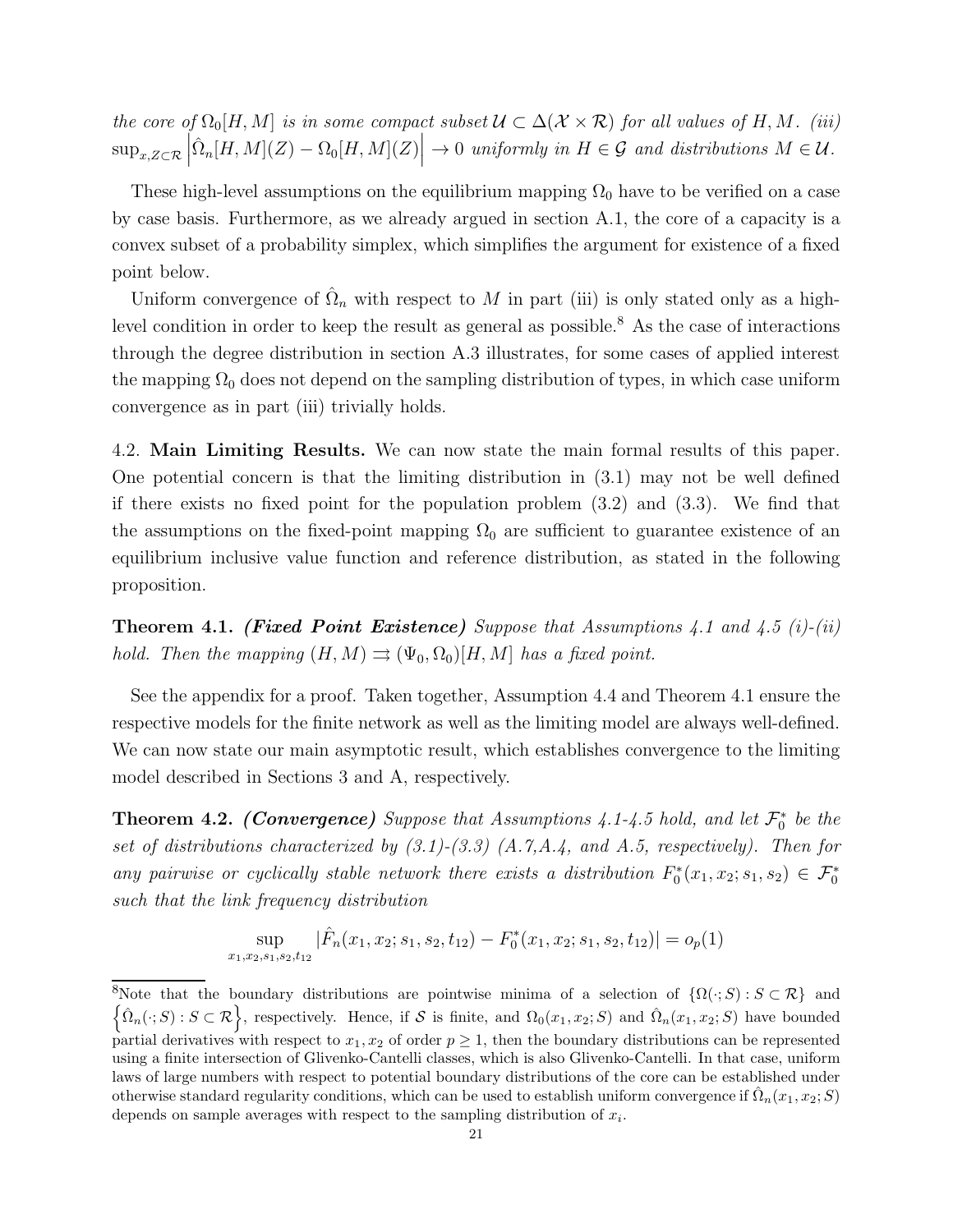Furthermore, convergence is uniform with respect to selection among pairwise stable networks.

This limiting model gives a tractable characterization of the link distribution. By considering only the distribution of links rather than the full adjacency matrix, we do not need to characterize the structure of the full network explicitly, but the model is closed via equilibrium conditions on the aggregate state variables  $H^*$  and  $M^*$ . In contrast, the expressions in Chandrasekhar and Jackson (2011) and Mele (2012) can only be approximated by simulation over all possible networks, the number of which grows very fast as  $n$  increases.

Finally, we want to give conditions under which the characterization of the limiting model is sharp in the sense that all distributions satisfying the fixed-point conditions (3.2) and (3.3) can be achieved by a sequence of finite networks. To this end, we rely on the notion of regularity for the solutions of the fixed-point problem which correspond to standard local stability conditions in optimization theory (see e.g. chapter 9 in Luenberger (1969), or chapter 3 in Aubin and Frankowska (1990)).

To simplify notation, we define the set-valued mapping  $\Upsilon_0 : (\mathcal{G} \times \mathcal{U}) \Rightarrow (\mathcal{G} \times \mathcal{U})$ , where

1

$$
\Upsilon_0: \left[ \begin{array}{c} H \\ M \end{array} \right] \rightarrow \left[ \begin{array}{c} \Psi_0[H,M] \\ \text{core } \Omega_0[H,M] \end{array} \right]
$$

Using the notation  $z = (H, M) \in \mathcal{Z} := \mathcal{G} \times \mathcal{U}$ , the fixed-point conditions (3.2) and (3.3) can be written in the more compact form  $z^* \in \Upsilon_0[z^*]$ . We also define the sample fixed point mapping  $\hat{\Upsilon}_n$  in a completely analogous manner. The *contingent derivative* of  $\Upsilon_0$  at  $(z'_0, y_0)' \in \text{gph } \Phi$  is defined as the set-valued mapping  $D\Upsilon_0(z_0, y_0) : \mathcal{Z} \implies \mathcal{Z}$  such that for any  $u \in \mathcal{Z}$ 

$$
v \in D\Upsilon_0(z, y)(u) \Leftrightarrow \liminf_{h \downarrow 0, u' \to u} d\left(v, \frac{\Upsilon_0(z_0 + hu') - y}{h}\right)
$$

where  $d(a, B)$  is taken to be the distance of a point a to a set  $B$ .<sup>9</sup> Note that if the correspondence  $\Upsilon_0$  is single-valued and differentiable, the contingent derivative is also single-valued and equal to the derivative of the function  $\Upsilon_0(z)$ . The contingent derivative of  $\Upsilon_0$  is surjective at  $z_0$  if the range of  $D\Upsilon_0(z_0, y_0)$  is equal to  $\mathcal{Z}$ .

The following theorem states that for equilibrium points that are regular in a specific sense, the characterization of the limiting model is sharp in that any solution of (3.2) and (3.3) can be achieved as the limit of a sequence of solutions to the finite-agent network.

**Theorem 4.3.** Suppose that Assumptions  $4.1-4.5$  hold. Furthermore, suppose that for each point  $z^*$  satisfying  $z^* \in \Upsilon_0[z^*]$ , the contingent derivative of  $\Upsilon_0[z]$  is surjective. Then for any  $z_0^* := (H_0^*, M_0^*)$  solving  $z^* \in \text{ core } \Upsilon_0[z^*]$ , there exists a sequence  $\hat{z}_n := (\hat{H}_n, \widehat{M}_n^*)$  solving  $\hat{z}_n \in \text{ core } \hat{\Upsilon}_n[\hat{z}_n] \text{ such that } d(\hat{z}_n, z_0^*) \stackrel{p}{\to} 0.$ 

<sup>&</sup>lt;sup>9</sup>See Definition 5.1.1 and Proposition 5.1.4 in Aubin and Frankowska (1990)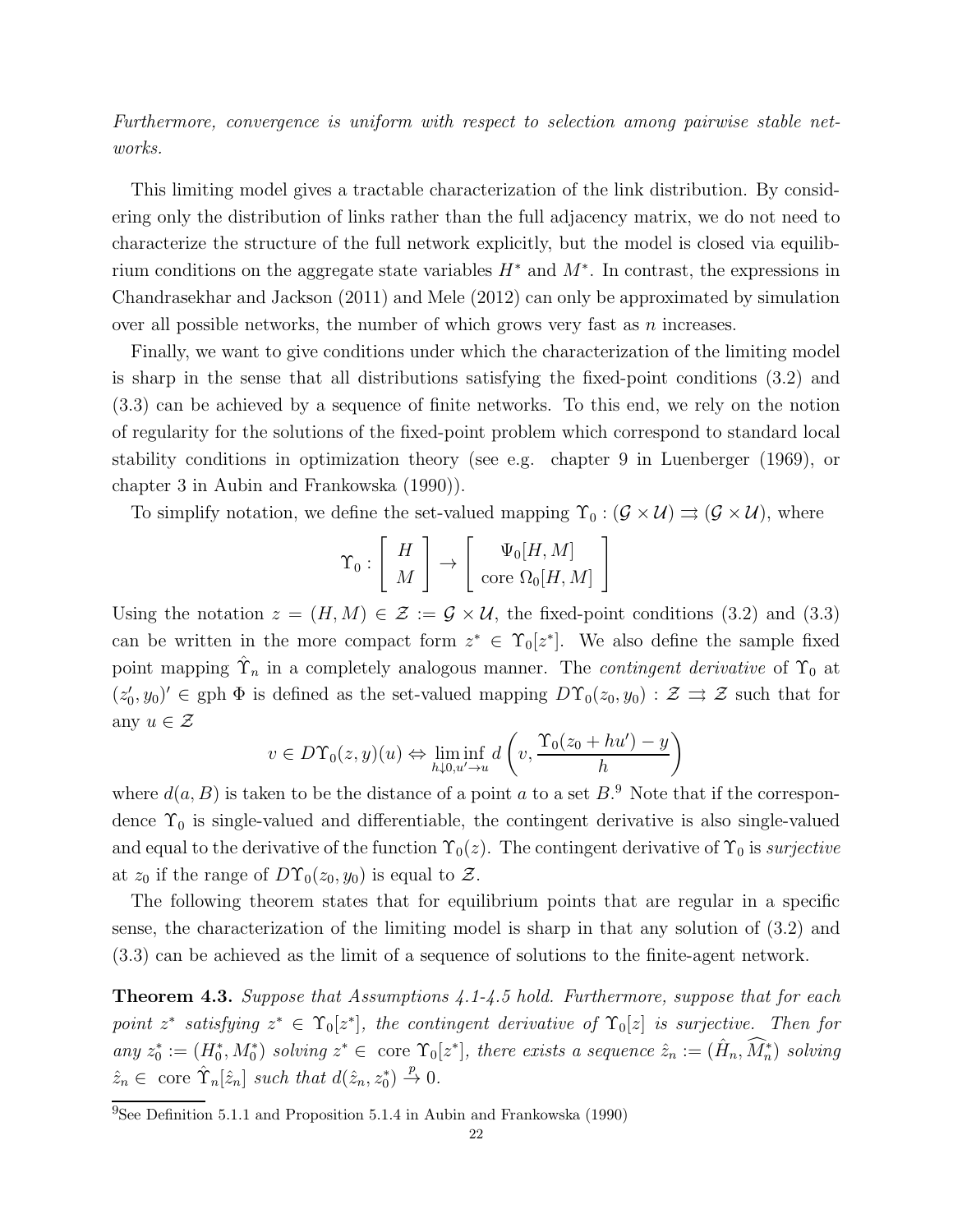See the appendix for a proof.

#### 5. Identification, Estimation, and Welfare Analysis

We next outline a strategy for estimating structural payoff parameters from network data, where we assume that all payoff-relevant attributes  $x_i$  and network characteristics  $s_i$  are observed for a random sample of nodes  $i = 1, \ldots, K$  included in the sample. The arguments below could be extended to different sampling protocols and certain cases in which some components of  $x_i$  are not directly observed but generated from a distribution that is known up to a parameter to be estimated. The primary focus of this section is on the case of a single-valued best-response, a more general approach to estimation will be left for future research.

5.1. **Identification.** We first consider identification of the payoff functions  $U^*(x_1, x_2; s_1, s_2, t_{12}),$ where we assume that the researcher observes either the full network  $\mathcal{L}, \mathcal{X}$ , or a random sample of edges, i.e.  $K \leq n(n-1)/2$  pairs  $i, j$  together with the variables  $L_{ij}, x_i, x_j, s_i, s_j, t_{ij}$ . Note that in this case, the link frequency distribution  $f(x_i, x_j; s_i, s_j, t_{ij})$  is nonparametrically identified. These arguments can be adjusted for other sampling protocols with known sampling weights.<sup>10</sup>

In the case of perfectly observable attributes  $x_i$  and knowledge of the complete network  $\mathbf{L}$ , the network statistics  $S_i$  and  $T_{ij}$  can be computed from the available data. We argue below that the equilibrium distribution  $w^*(x; s) := M^*(s|x)w(x)$  can be estimated consistently from the observed sample. The inclusive value function  $H^*(x; s)$  is only implicitly defined through the fixed-point condition  $(A.5)$  which is known to have a unique solution for a given reference distribution.

We now turn to identification of the model primitives based on the asymptotic approximation for the case of no edge-specific interaction effects. Define

$$
V^*(x_1, x_2; s_1, s_2) := U^*(x_1, x_2; s_1, s_2) + U^*(x_2, x_1; s_2, s_1)
$$

which we refer to as the *pseudo-surplus function* for the link  $\{12\}$ . We now turn to nonparametric identification of  $V^*(x_1, x_2; s_1, s_2)$ , where we need to distinguish between the case of a single-valued and set-valued edge-level response, respectively.

5.1.1. Nonparametric Identification with no Endogenous Interaction Effects. In the absence of any interaction effects between links, the marginal benefit of link  $ij$  is given by

$$
U_{ij} \equiv U^*(x_i, x_j) + \sigma \eta_{ij}
$$

 $10$ For example, the researcher may sample nodes at random and eliciting all links emanating from each node ("induced subgraph"), or only the links among the nodes included in the survey ("star subgraph"), see Chandrasekhar and Lewis (2011) for a discussion.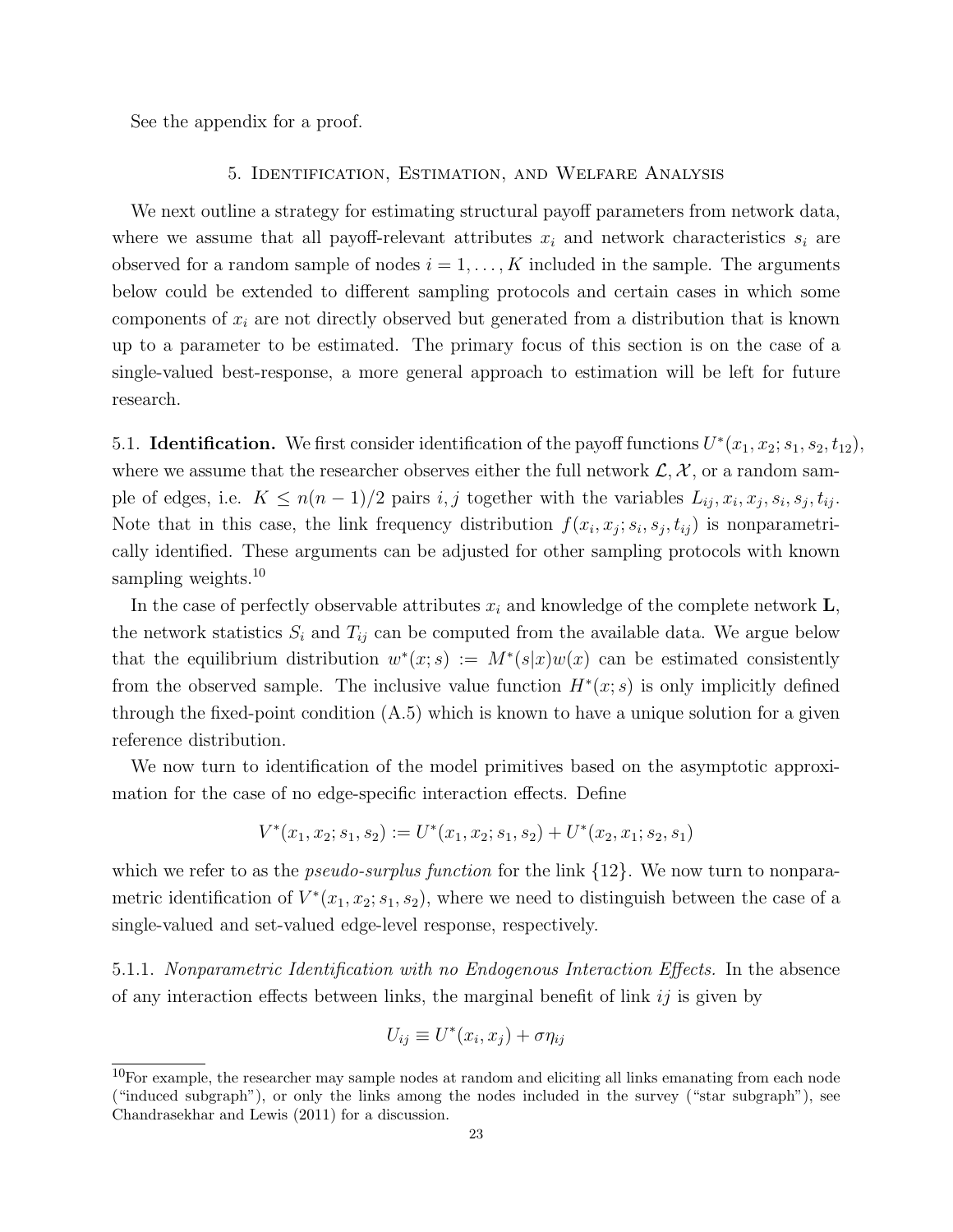From our results in sections 3 and 4, it follows that we can fully characterize the limiting distribution of links in pairwise stable networks in terms of the pseudo-surplus function. Specifically, if we let  $s_{1i}$  denote the degree of node i, the density for the limiting distribution is given by

$$
f_0^*(x_1, x_2; s_1, s_2) = \frac{s_{11}s_{12} \exp\{V^*(x_1, x_2)\} M^*(s_{11}|x_1, x_2) M^*(s_{12}|x_2, x_1) w(x_1) w(x_2)}{(1 + H^*(x_1))(1 + H^*(x_2))}
$$

where the inclusive value function  $H^*(x)$  satisfies the fixed-point condition

$$
H^*(x) = \Psi_0[H^*, M^*](x) := \int_{\mathcal{X} \times \mathcal{S}} s \frac{\exp\{V^*(x, x_2)\}}{1 + H^*(x_2)} M^*(s | x_2, x) w(x_2) ds dx_2
$$

and the degree distribution  $M^*(s|x)$  is given by

$$
M^*(s_1|x_1, x_2) = \frac{H(x_1)^{s_1}}{(1 + H^*(x_1))^{s_1+1}}
$$

and does not depend on  $x_2$ . In particular, we have for any  $r = 0, 1, \ldots$  that

$$
P(s_{1i} \ge r | x_i = x) = \sum_{s=r}^{\infty} \frac{H^*(x)^s}{(1 + H^*(x))^{s+1}} = \left(\frac{H^*(x)}{1 + H^*(x)}\right)^r
$$

so that the ratio

$$
\frac{P(s_{1i} = r | x_i = x)}{P(s_{1i} \ge r | x_i = x)} = \frac{1}{1 + H^*(x)}
$$

for any natural number r, including zero. Hence for any arbitrarily chosen  $r = 0, 1, \ldots$ , we can write the pseudo-surplus function in terms of log differences of link frequencies,

$$
V^*(x_1, x_2) = \log \frac{f_0^*(x_1, x_2; s_1, s_2)}{s_{11}s_{12}w^*(x_1; s_1)w^*(x_2; s_2)}
$$

$$
- \log \frac{P(s_{1i} = r | x_i = x_1)}{P(s_{1i} \ge r | x_i = x_1)} - \log \frac{P(s_{1j} = r | x_j = x_2)}{P(s_{1j} \ge r | x_j = x_2)}
$$

where  $w^*(x; s)$  is the p.d.f. of the cross-sectional distribution of  $x_i, s_i$ . Note that all quantities on the right-hand side can be estimated nonparametrically from the observed network. Hence, the pseudo-surplus function  $V^*(x_1, x_2)$  is nonparametrically identified for the "pure homophily" model. Note that the identification argument is constructive and does not require knowledge of the (unobserved) inclusive value function  $H^*(x)$ .

5.1.2. Identification of the Reference Distribution. Appendix A shows that if selection from the edge-level response is independent across nodes in the general case of a multi-valued edgelevel response, then the network is characterized by a unique reference distribution  $M^*$ , that is the set  $\mathcal{M}^*$  defined in that appendix is a singleton. In that event, the reference distribution for the potential value of  $s_l$  for any specific value of the relevant overlap  $r_{ijl}$  equals the conditional distribution of  $s_l$  given  $r_{ijl}$  in the cross-section, and is therefore nonparametrically identified for all values of  $r_{ijl}$  that occur with strictly positive probability.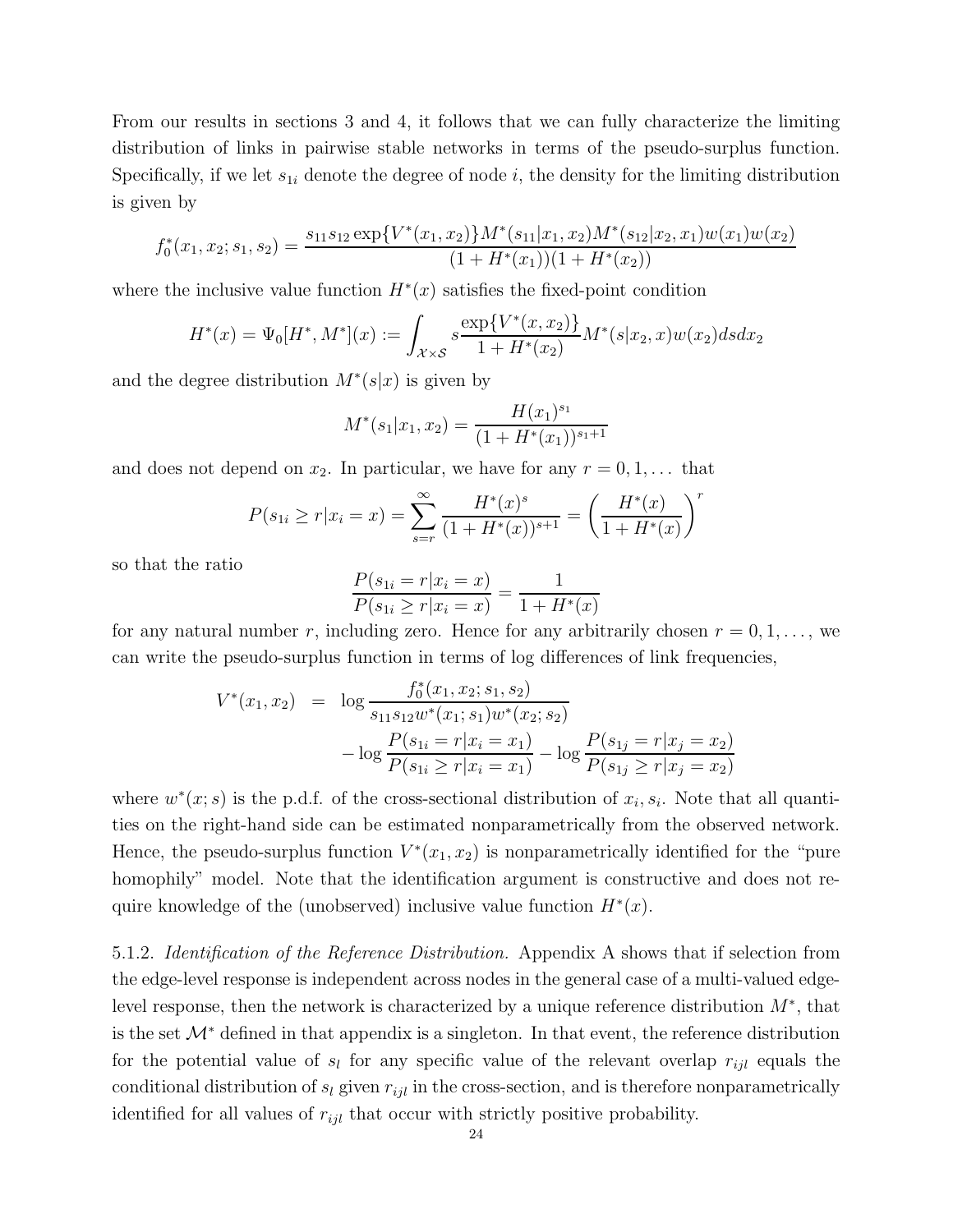Note however that  $M^*$  is the joint distribution over potential values for all values of  $r_{ijl}$ , so that this argument does not guarantee nonparametric identification of M<sup>∗</sup> from the marginal distributions for specific potential values. In the case of a unique edge-level response, the link frequency distribution depends only on the respective marginal distributions for the potential outcomes. In that event, we can use the implied nonparametric estimator for the marginals of M<sup>∗</sup> for estimation which obviates the need to solve the fixed-point problem (3.3) explicitly.

5.1.3. Set-Valued Edge-Level Response. In the general case of a set-valued edge-level response, there is no guarantee that the pseudo-surplus function, or parameters governing its form, are point-identified. By Theorem 4.3, the bounds on the large-network distribution implied by the model are in general sharp, and can be used to construct moment inequalities that bound an identified set of pseudo-surplus function or other payoff parameters. This step is fully analogous to the analysis of other models with set-valued predictions, see Beresteanu, Molchanov, and Molinari (2011) and Galichon and Henry (2011).

In the literature on discrete games it is known that bounds in more tightly parameterized models may shrink to a point e.g. under large-support conditions on relevant exogenous characteristics, see Tamer (2003). It may be possible to establish similar conditions for the limiting bounds derived in this paper, however a more systematic analysis of the set-valued case is beyond the scope of this paper and will be left for future research.

5.2. Parametric Estimation. We now turn to estimation of parametric models for link preferences, where we assume that systematic utilities are specified as

$$
U^*(x_i, x_j; s_i, s_j, t_{ij}) = U^*(x_i, x_j; s_i, s_j, t_{ij} | \theta)
$$

for a finite-dimensional parameter  $\theta$ . We also define the resulting pseudo-surplus function

$$
V^*(x_i, x_j; s_i, s_j, t_{ij} | \theta) = U^*(x_i, x_j; s_i, s_j, t_{ij} | \theta) + U^*(x_j, x_i; s_j, s_i, t_{ij} | \theta)
$$

For the case of a non-unique edge-level response, we also maintain the assumption of independent equilibrium selection stated formally in Example A.4 in the appendix.

Estimation and inference for  $\theta$  in the network model is complicated by the presence of multiple stable outcomes. However, while the fixed-point conditions in  $(3.3)$  and  $(A.4)$ , respectively, may admit multiple solutions, as discussed before the distribution  $M^*(s_1|x_1, x_2)$ resulting from the equilibrium chosen in the data can be estimated consistently from the observed network. Our approach is therefore conditional on the non-unique equilibrium distribution M<sup>∗</sup> , which we replace by a consistent estimate. This strategy for dealing with multiple equilibria is analogous to Menzel (2016)'s approach for the case of discrete action games.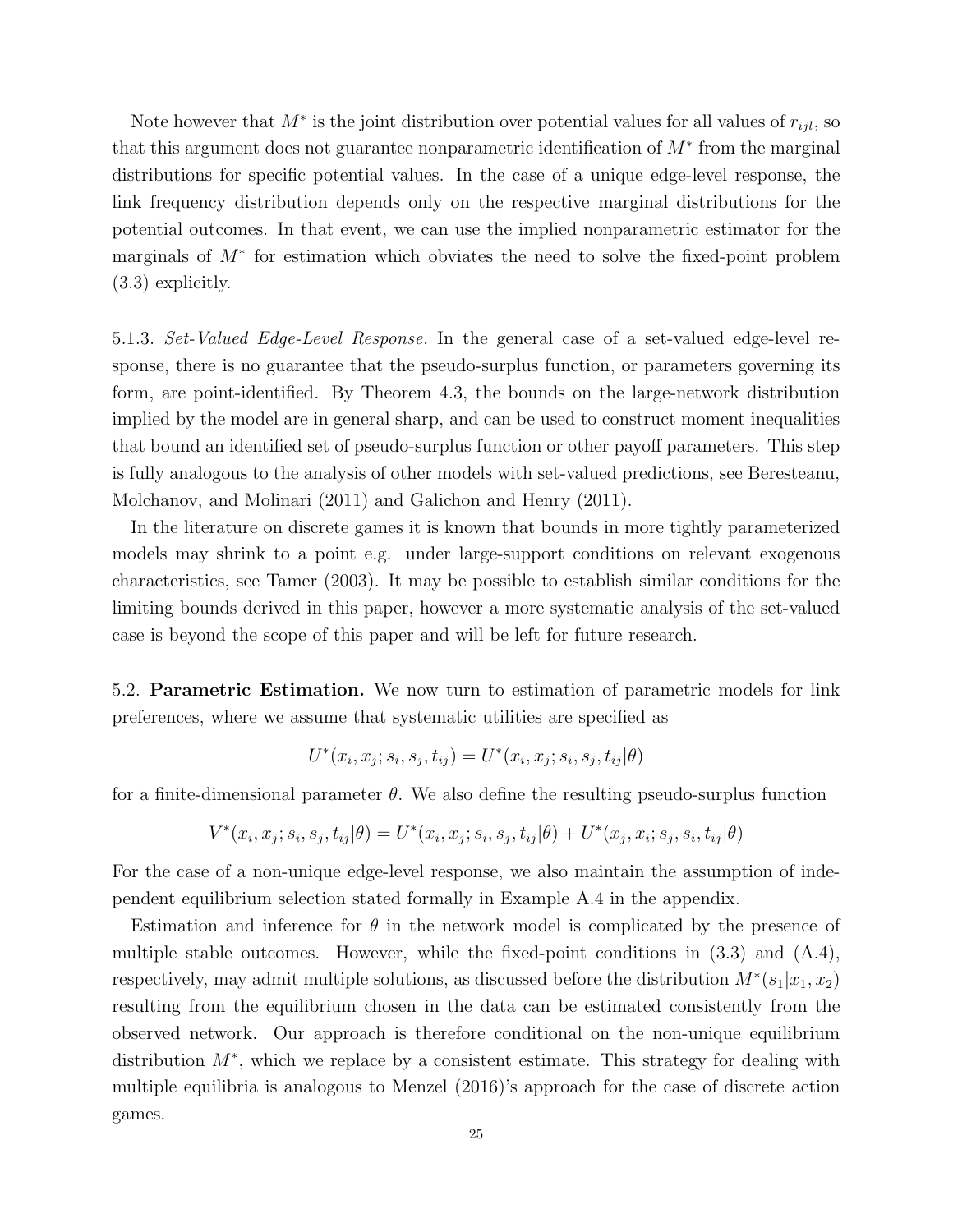The other potential difficulty is that the limiting distribution in (A.7) depends on the (unobserved) inclusive value function. Following the approach in Menzel (2015) for the case of matching markets, we suggest to treat  $H^*(x; s)$  as an auxiliary parameter in maximum likelihood estimation of the surplus function  $V^*(x_1, x_2; s_1, s_2 | \theta)$  satisfying the fixed-point condition  $(A.5)$ . Specifically, given a sample of K nodes from the network, we propose a constrained maximum likelihood estimator  $\theta$  that solves

$$
\max_{\theta,H} \mathcal{L}_K(\theta, H) \quad \text{s.t. } H = \hat{\Psi}_K(H) \tag{5.1}
$$

where  $\mathcal{L}_K(\cdot)$  is the log-likelihood function for the sample based on the approximation in  $(A.7)$ , and  $\Psi_K(\cdot)$  is the sample analog of the fixed-point mapping  $\Psi_0(\cdot)$ , where expectations are replaced with a sample average over the K observed nodes. For other sampling protocols with uniformly bounded qualification probabilities, the formulae for  $L_K(\cdot)$  and  $\Psi_K(\cdot)$  can be adjusted using weights.

To conclude our discussion of estimation, we give the log-likelihood functions for a few illustrative examples which form the basis for the Monte Carlo experiments in the last section of this paper. We only consider cases for which the edge-level response is unique, or we specify the equilibrium selection rule since the main purpose of these examples is to illustrate our convergence results, abstracting from potential issues with partial identification in the general case. In each case the likelihood function is derived from the corresponding limiting model  $\mathcal{F}_0^*$ , assuming that the researcher observes the relevant exogenous characteristics for all nodes,  $x_1, \ldots, x_n$ , and the full adjacency matrix **L**.

Example 5.1. (No Endogenous Interaction Effects) We first consider the case of no endogenous interaction effects, with systematic marginal utility functions of the form  $U^*(x_1, x_2) = U^*(x_1, x_2; \theta)$ . For this case, the only relevant network variable is the network degree  $s_{1i} := \sum_{j=1}^n L_{ij}$ , and the inclusive value function does not depend on endogenous network characteristics, so that  $H(x; s) = H(x)$  for all  $s \in S$ .

Then the information in the sample can be summarized by the degree sequence  $s_{11}, \ldots, s_{1n}$ together with the non-zero link indicators, and the limiting model implies that the loglikelihood contribution of the ith node is given by

$$
\ell_i(\theta, H) = \frac{1}{2} \sum_{j=1}^n L_{ij} \left( V^*(x_i, x_j | \theta) - \log(1 + H(x_i)) - \log(1 + H(x_j)) \right) + \log s_{1i} - \log(1 + H(x_i))
$$

Note that the first term of the log-likelihood only receives weight one half to avoid doublecounting of non-zero link indicators as we sum the log-likelihood contributions over the nodes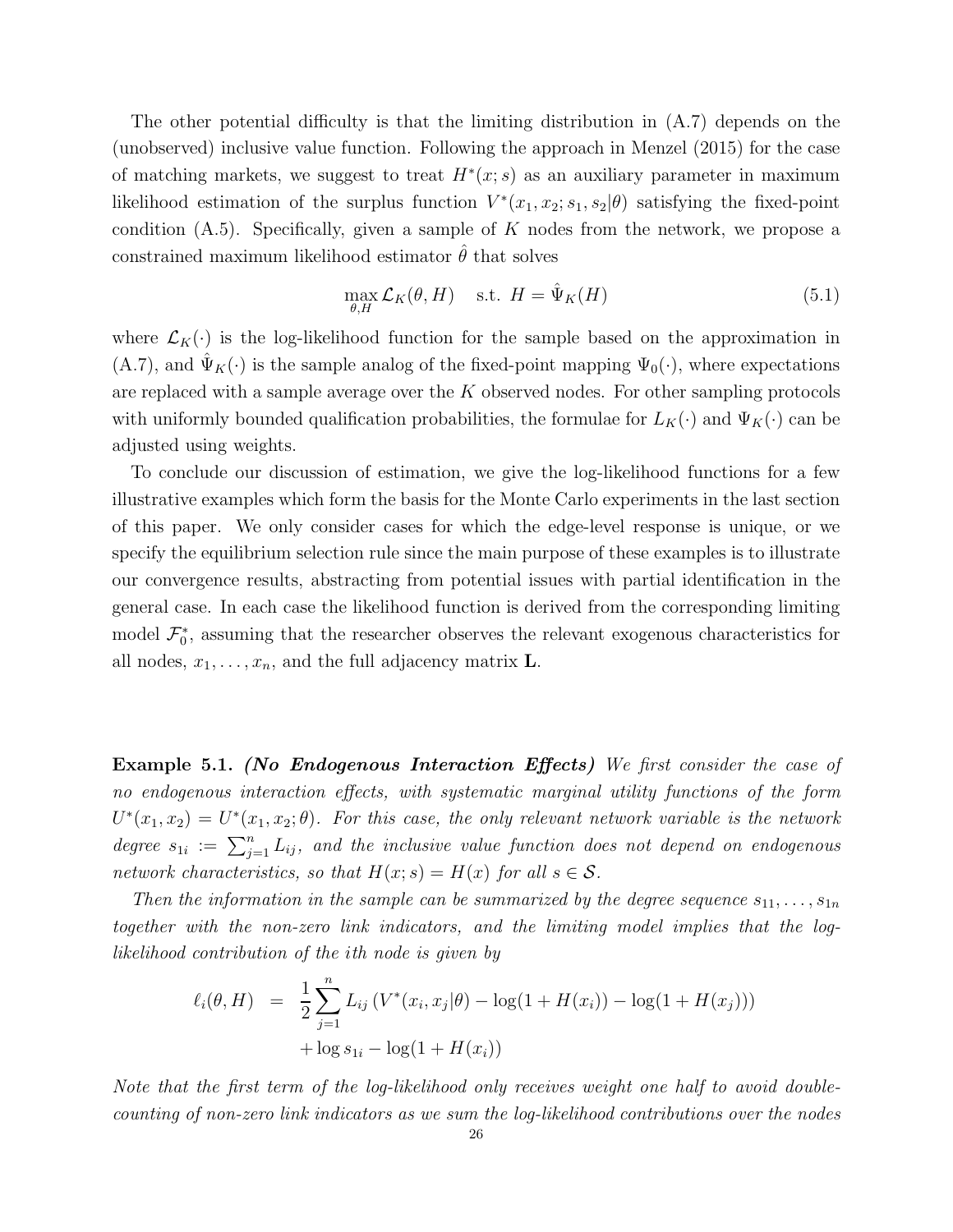$i = 1, \ldots, n$ . The constrained maximum likelihood estimator maximizes the network loglikelihood  $\mathcal{L}_n(\theta, H) := \sum_{i=1}^n \ell_i(\theta, H)$  subject to the fixed-point condition

$$
H(x) = \sum_{j=1}^{n} w_j s_{1j} \frac{\exp\{V^*(x, x_j|\theta)\}}{1 + H(x_j)}
$$

where  $w_j := \frac{1\{s_{1j} > 0\}}{\frac{1}{n} \sum_{k=1}^n 1\{s_{1j} > 0\}}$ . The importance weights  $w_j$  are used to obtain an unbiased estimator for the operator  $\Psi_0$  in (3.2), noting that the reference distribution for the potential value of  $s_{1j}$  from setting  $L_{ij} = 1$  is equal to the conditional distribution of  $s_{1j}$  given  $s_{1j} > 0$ in the cross-section over nodes in the network.

Example 5.2. (Many-to-Many Matching and Capacity Constraints) Next, we state the likelihood for a many-to-many matching model that assumes the same preferences as in the previous case, but allows each node to form at most  $\bar{s}$  direct links, i.e. capping the network degree at  $\bar{s}$ . Furthermore, in accordance with classical matching models, we modify the notion of pairwise stability for networks (PSN, Definition 2.1) to allow for deviations in which a node simultaneously severs one link and forms another, see Definition A.3 (PSN2) in the appendix for a formal definition.

The log-likelihood contribution of the ith node resulting from the limiting model is then obtained as

$$
\ell_i(\theta, H) = \frac{1}{2} \sum_{j=1}^n L_{ij} \left( V^*(x_i, x_j | \theta) - \log(1 + H(x_i)) - \log(1 + H(x_j)) \right) + \log s_{1i} - \mathbb{1}\{s_{1i} < \bar{s}\} \log(1 + H(x_i))
$$

and the fixed-point condition for the inclusive value function is

$$
H(x) = \sum_{j=1}^{n} w_j s_{1j} \frac{\exp\{V^*(x, x_j|\theta)\}}{1 + H(x_j)}
$$

where  $w_j := \frac{1\{s_{1j} > 0\}}{\frac{1}{n}\sum_{k=1}^n 1\{s_{1j} > 0\}}$  as in the previous case.

Example 5.3. (Strategic Complementarities in Network Degree) Finally, we consider the case in which link preferences depend on the respective network degrees of nodes i and j,  $s_i = \sum_{k=1}^n L_{ik} \equiv s_{1i}$  and  $s_j = \sum_{k=1}^n L_{jk} \equiv s_{1j}$ . For simplicity, we assume that  $s_i, s_j$  are strategic complements with  $L_{ij}$ , that is the systematic part  $U^*(x_i, x_j; s_i, s_j | \theta)$  is nondecreasing in  $s_i$  and  $s_j$ .

With preferences of this form, the edge-level response is generally not unique, and in what follows we assume that for any realization of payoffs, the observed network is selected as the maximal pairwise stable network under the partial order  $L \, \geq \, L' \,$  if  $L_{ij} \, \geq \, L'_{ij}$  for all i, j. It follows from standard arguments for monotone comparative statics (see Milgrom and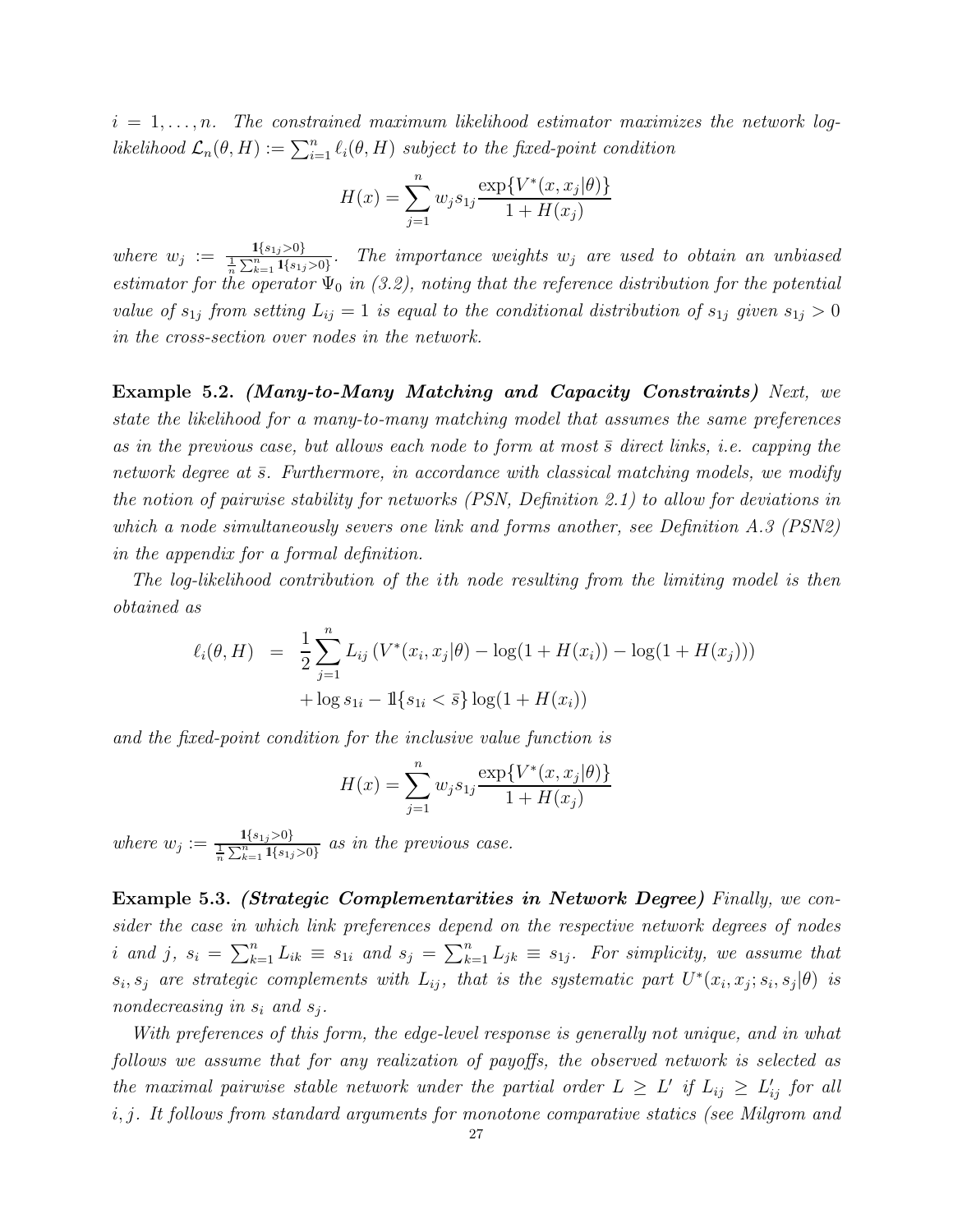Roberts (1990)) that the maximal stable network is well-defined and can be obtained from myopic best-response dynamics starting at the complete graph  $L_{ij} = 1$  for all  $i \neq j$ .

Under these assumptions the probability that a given network  $L$  is generated by this selection mechanism is equal to the probability that  $\bf{L}$  is pairwise stable times the conditional probability that payoffs do not support any larger network  $L' > L$  given that  $L$  is pairwise stable. After some standard calculations, we find that under  $\mathcal{F}_0^*$ , the probability that the values  $s_0 < s_1, \dots < s_r$  for  $s_{1i}$  are jointly supported is equal to

$$
p(s_0, \ldots, s_r) = \frac{H(x; s_0)^{s_0} \prod_{q=1}^r (H(x; s_q) - H(x; s_{q-1}))^{(s_q - s_{q-1})}}{(1 + H(x; s_r))^{r+1}}
$$

If we define

$$
\pi^*(s_0; r) := \sum_{s_0 < \ldots < s_r} \frac{p(s_0, s_1, \ldots, s_r)}{p(s_0)} = 1 - \sum_{s_0 < \ldots < s_r} \frac{(1 + H(x; s_0))^{s_0 + 1} \prod_{q=1}^r (H(x; s_q) - H(x; s_{q-1}))^{(s_q - s_{q-1})}}{(1 + H(x; s_r))^{r+1}}
$$

the conditional probability that  $s_0$  is the largest network degree for node i given that  $s_0$  is supported by a pairwise stable network is given by

$$
\pi^*(s_0) = 1 + \sum_{r=1}^{\infty} (-1)^r \pi^*(s_0; r)
$$

For an implementation of the MLE in the Monte Carlo experiments in the next section, we partially vectorize computation of  $\pi^*(s_0)$ . Specifically, if  $H(x; s)$  only changes its value at a finite number r of values for s, then  $\pi^*(s_0)$  can be computed by a double loop with a total of 2r iterations.

The log-likelihood contribution of the ith observation can then be written as

$$
\ell_i(\theta, H) = \frac{1}{2} \sum_{j=1}^n L_{ij} \left( V^*(x_i, x_j; s_i, s_j | \theta) - \log(1 + H(x_i; s_i)) - \log(1 + H(x_j; s_j)) \right) + \log s_{1i} - \log(1 + H(x_i; s_i)) + \log \pi^*(s_i)
$$

and the fixed-point condition for the inclusive value function is

$$
H(x; s) = \sum_{j=1}^{n} w_j s_{1j} \frac{\exp\{V^*(x, x_j; s, s_j | \theta)\}}{1 + H(x_j; s_j)}
$$

where  $w_j := \frac{1\{s_{1j} > 0\}}{\frac{1}{n} \sum_{k=1}^n 1\{s_{1j} > 0\}}$  as in the previous case.

5.3. Set Estimation and Bounds. In the general case of a non-unique edge-level response, the limiting model provides bounds on the link frequency distribution. In complete analogy to estimation of discrete games, probability bounds of this type can then be used to construct moment inequalities to estimate identification regions for the payoff parameters, see Tamer (2003), Ciliberto and Tamer (2009), Beresteanu, Molchanov, and Molinari (2011), and Galichon and Henry (2011).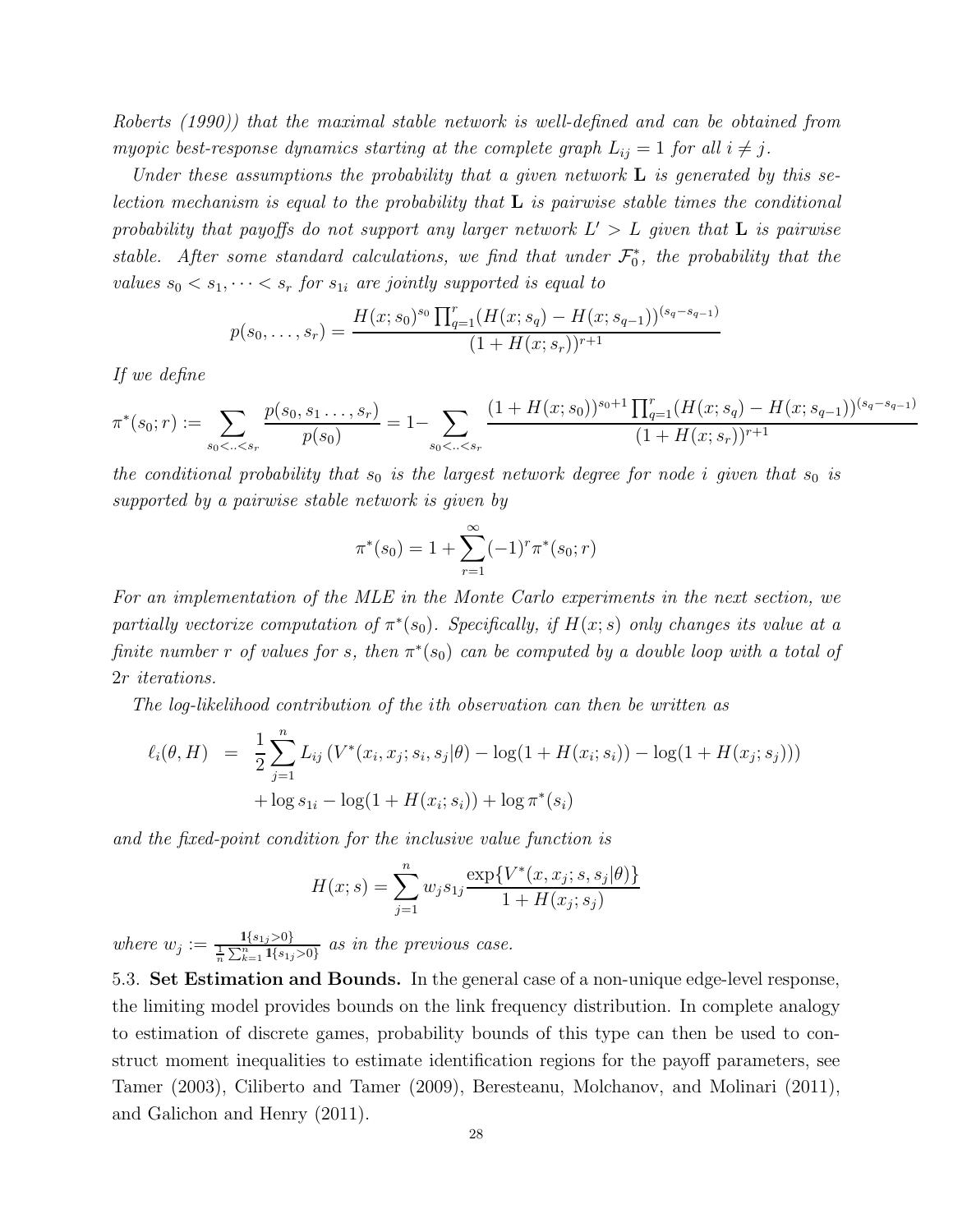We consider a parametric specification for payoffs,

$$
U(x_i, x_j; s_i, s_j, t_{ij}) = U(x_i, x_j; s_i, s_j, t_{ij} | \theta_0)
$$

and will now focus on those cases in which the edge-level response is non-unique, so that the limiting model  $\mathcal{F}_0^*$  consists of non-trivial set of distributions. This set can be described in terms of lower and upper bounds for probabilities of events  $A_{ij}$  in the variables  $d_{ij}, s_i, s_j, t_{ij}$ for a dyad ij in the *n*-player network. That is, denoting the probability of the event  $A_{ij}$  in the selected pairwise stable network with  $P_n(A_{ij} | x_i, x_j)$ , we can derive functions  $Q_L(\cdot), Q_U(\cdot)$ from the limiting model such that

$$
Q_L(A_{ij}|x_i, x_j; \theta_0, H^*) \le \lim_n P_n(A_{ij}|x_i, x_j) \le Q_U(A_{ij}|x_i, x_k; \theta_0, H^*)
$$
\n(5.2)

As shown by Galichon and Henry (2011) and Beresteanu, Molchanov, and Molinari (2011), a characterization of sharp bounds on  $\mathcal{F}_0^*$  typically has to account for composite events  $A_{ij}$ , i.e. events of the form  $A_{ij} = \{(d_{ij}, s_i, s_j, t_{ij}) \in Z\}$  for certain non-singleton sets  $Z \subset \{0, 1\} \times$  $S^2 \times \mathcal{T}$ . As in the single-valued case, the bounds  $Q_L(\cdot)$  and  $Q_U(\cdot)$  depend on the aggregate states  $H^*, M^*$  where the inclusive-value function satisfies the fixed-point condition  $H^* =$  $\Psi[H^*, M^*],$  and the reference distribution  $M^* \in \Omega_0[H^*, M^*]$  with the mappings  $\Psi_0[\cdot], \Omega_0[\cdot]$ are defined as before. In the remainder of this section, we focus on the case in which the reference distribution M<sup>∗</sup> is nonparametrically point-identified, so that we do not need to solve the second fixed-point problem explicitly.

Given these probability bounds, the identified set for the payoff parameter  $\theta$  is

$$
\Theta_I := \left\{ \theta \in \Theta : Q_L(A^{(r)} | x_i, x_j; \theta_0, H^*) \le \lim_n \lim_n P_n(A^{(r)} | x_i, x_j) \le Q_U(A^{(r)} | x_i, x_k; \theta_0, H^*) \text{ a.s. for each } r = \text{for some } H = \Psi_0[H, M^*](\theta) \right\}
$$

where  $A^{(r)} := \{(d_{ij}, s_i, s_j, t_{ij}) \in Z^{(r)}\}$  and  $Z^{(1)}, \ldots, Z^{(R)}$  denote the subsets of  $\{0, 1\} \times S^2 \times T$ .

Estimation and inference regarding the identified set  $\Theta_I$  can be implemented using moment functions of the form

$$
\mathbf{m}(A^{(r)}|\theta,H) := \left(\begin{array}{c} \mathbb{1}\{A_{ij}^{(r)}\} - Q_L(A^{(r)}|x_i, x_j; \theta, H) \\ Q_U(A^{(r)}|x_i, x_j; \theta, H) - \mathbb{1}\{A_{ij}^{(r)}\}\end{array}\right)
$$

From our convergence results and the definition of the probability bounds, we then have the asymptotic conditional moment restriction

$$
\lim_{n} \mathbb{E}[\mathbf{m}(A^{(r)};\theta_0)|x_i, x_j] \ge 0 \text{ a.s.}
$$

Set estimation and inference using sample analogs for conditional expectations and the fixedpoint mapping  $\Psi_0$  can be implemented using now standard techniques for moment inequalities, see e.g. Beresteanu, Molchanov, and Molinari (2011) for a description. Since the bounds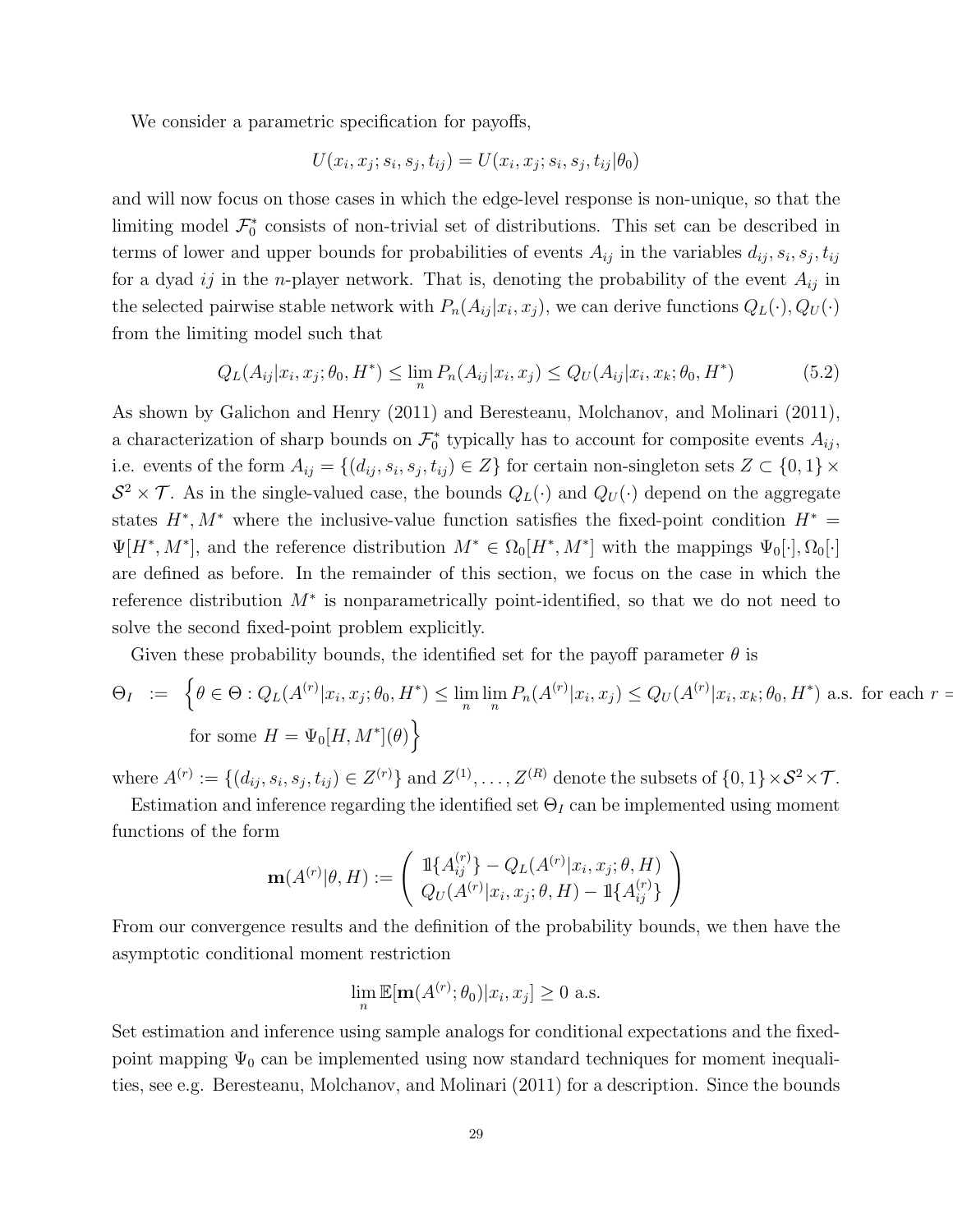in (5.2) are only satisfied as  $n \to \infty$ , these procedures can only be consistent (asymptotically valid, respectively) under the many-player limit.

We conclude this section by giving two examples for how to derive the probability bounds  $Q_L(\cdot), Q_U(\cdot)$  from the limiting model  $\mathcal{F}_0^*$ .

#### Example 5.4. Completion of Transitive Triads. Let payoffs be

$$
U_{ij}(\mathbf{D}, \mathbf{X}) = U^*(x_i, x_j) + \beta_{T,n} t_{ij} + \sigma \eta_{ij}
$$

where  $t_{ij} = t(\mathbf{D}, \mathbf{X}; i, j) := \max_{k \neq i,j} d_{ik} d_{jk}$  is an indicator of i and j having a common network neighbor. In order to obtain a potentially non-degenerate clustering coefficient in the limiting model, we assume the sequence  $\beta_{T,n} := \frac{1}{6} \log n + \beta_T \geq 0$ , which can be shown to satisfy Assumption 4.3 (c). We also let  $t_{ij}(d_1, d_2, d_3)$  denote the potential values for  $t_{ij}$  given the structure of the network after fixing  $d_{ij} = d_1$ ,  $d_{ik} = d_2$ ,  $d_{jk} = d_3$  for  $d_1, d_2, d_3 \in \{0, 1\}$ . In particular,  $t_{ij}(1, d_{ij}, d_{jk}) = 1$  only if i, j are part of a transitive triad for  $d_{ij} = 1$ .

We consider probability bounds for outcomes in the subgraph on the triad consisting of nodes i, j, k, where either of the link indicators  $d_{ij}$ ,  $d_{ik}$ ,  $d_{jk}$  may be one or zero. We do not assign specific roles to the nodes  $i, j, k$ , so it is without loss of generality sufficient to consider events with  $d_{ij} \geq d_{ik} \geq d_{jk}$ . For orders of magnitude, under the asymptotic sequence in Assumption 4.3 we can verify that the number of triads supporting  $l = 0, 1, 2, 3$  stable links grows at the order  $a_{ln}$ , where  $a_{0n} = n^3$ ,  $a_{1n} = n^2$ ,  $a_{2n} = n$ , and  $a_{3n} = n$ , and their respective shares at rates  $a_{ln}/n^3$ . In particular, the dyad ij is part of  $n-3$  distinct triads outside ijk, so that the probability for  $t_{ij}(1, 0, 0) = 1$  is of the order  $na_{3n}/n^3 = 1/n$ .

Next we notice that the structure of the complementarity restricts multiplicity in subnetwork outcomes: Since  $\beta_{T,n} \geq 0$ , we can verify that for any payoffs supporting  $d_{ij} = d_{ik} = 1$ and  $d_{jk} = 0$ , there exists no other pairwise stable subnetwork on the triad. Also, payoffs under which a subnetwork with one or zero links is pairwise stable, may only support the complete subgraph  $d_{ij} = d_{ik} = d_{jk} = 1$  as an additional pairwise stable subnetwork.

To compute the probability bounds  $Q_L(d_{ij}, d_{ik}, d_{jk}|x_i, x_j, x_k; \cdot)$  and  $Q_U(d_{ij}, d_{ik}, d_{jk}|x_i, x_j, x_k; \cdot)$ , let  $d_{ij}(t)$  denote the potential value for  $d_{ij}$  from setting  $T_{ij} = 1$ . Then define  $p_{ik}(t) :=$  $P(d_{ik}(t) = 1 | x_i, x_j)$  so that from our previous results,

$$
\lim_{n} np_{ik}(t) = \frac{s_{1i}s_{1k} \exp\{U^*(x_i, x_k) + U^*(x_k, x_i) + 2\beta_T t\}}{(1 + H^*(x_i))(1 + H^*(x_k))}.
$$

For any event  $A_{ijk}$  in the variables  $d_{ij}, d_{ik}, d_{jk}$ , the upper bound  $Q_U(A_{ijk}|x_i, x_j, x_k)$  corresponds to the probability that an outcome in  $A_{ijk}$  is supported by random payoffs. Hence we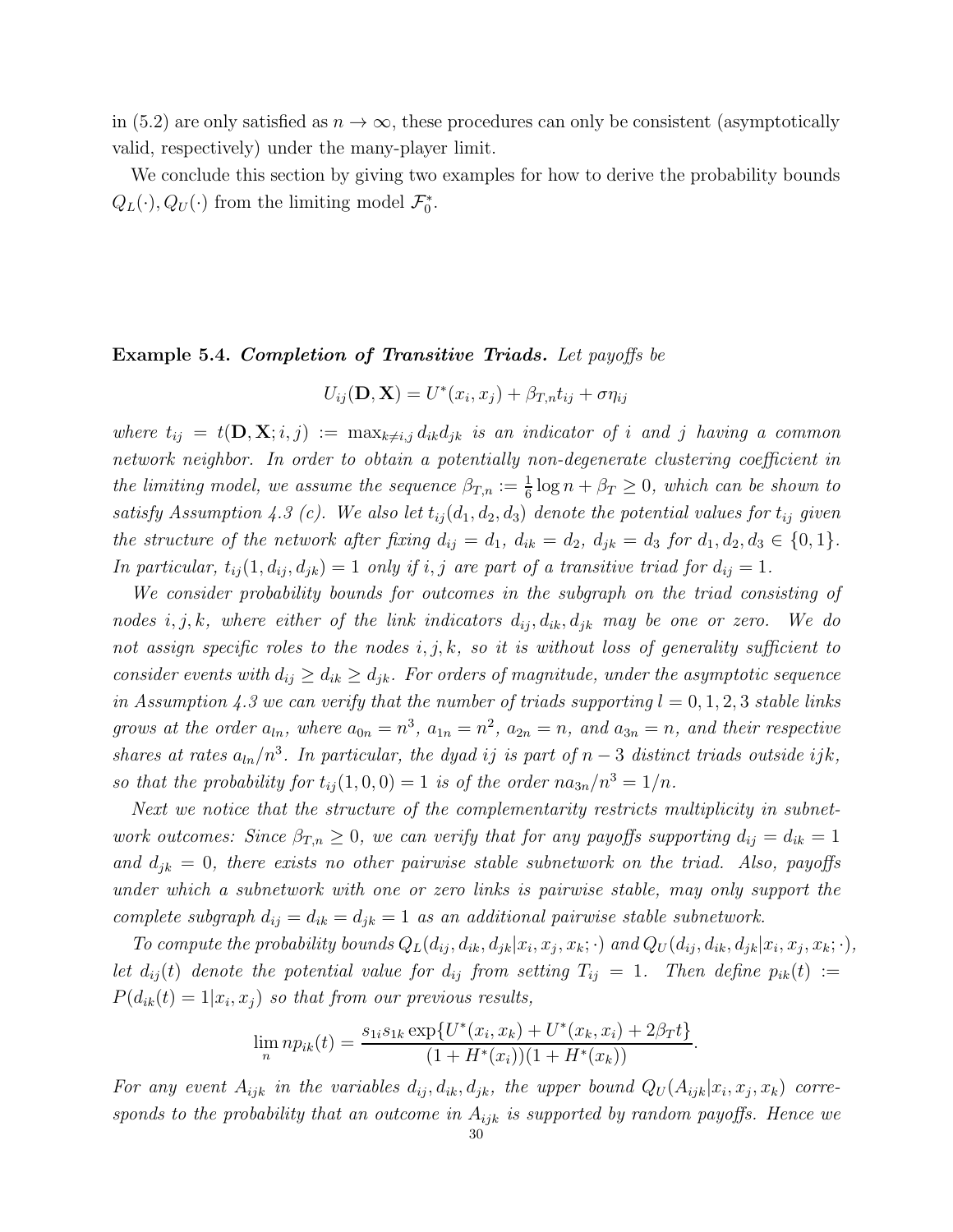have

$$
Q_U(0,0,0|x_i, x_j, x_k; \theta, H) = \lim_{n} (1 - p_{ij}(0))(1 - p_{ik}(0))(1 - p_{jk}(0)) = 1
$$
  
\n
$$
Q_U(1,0,0|x_i, x_j, x_k; \theta, H) = \lim_{n} np_{ij}(0)(1 - p_{ik}(0))(1 - p_{jk}(0))
$$
  
\n
$$
Q_U(1,1,0|x_i, x_j, x_k; \theta, H) = \lim_{n} n^2 p_{ij}(0)p_{ik}(0)(1 - p_{jk}(0))
$$
  
\n
$$
Q_U(1,1,1|x_i, x_j, x_k; \theta, H) = \lim_{n} n^2 p_{ij}(1)p_{ik}(1)p_{jk}(1))
$$

noting that, as argued before, the contribution of triads outside ijk to link probabilities is asymptotically negligible. The limits on the right-hand side are then obtained by plugging in component-wise limits for  $p_{kl}(t)$  as functions of  $\theta$  and H.

For the lower bounds, note first that the upper bound on the probability of transitive triads is of a smaller asymptotic order that that for a triad with zero or one link, so that

$$
Q_L(0,0,0|x_i, x_j, x_k; \theta, H) = Q_U(0,0,0|x_i, x_j, x_k; \theta, H)
$$
  

$$
Q_L(1,0,0|x_i, x_j, x_k; \theta, H) = Q_U(1,0,0|x_i, x_j, x_k; \theta, H).
$$

Furthermore, for any payoffs resulting in a triad with two links, the pairwise stable subnetwork on that triad is unique for  $t_{ij}(1,1,0) = t_{ik}(1,1,0) = t_{jk}(1,1,0) = 0$ , so that  $Q_L(1, 1, 0|x_i, x_j, x_k; \theta, H) = Q_U(1, 1, 0|x_i, x_j, x_k; \theta, H)$ . Finally, the transitive triad is the unique pairwise stable subnetwork if and only if all three links are dominant,

$$
Q_L(1, 1, 1 | x_i, x_j, x_k; \theta, H) = \lim_n n^2 p_{ij}(0) p_{ik}(0) p_{jk}(0) = 0
$$

We can also verify that bounds for composite events of distinct values of  $d_{ij}$ ,  $d_{ik}$ ,  $d_{jk}$  do not impose additional restrictions on the limiting distribution.

We can then form moment inequality conditions by comparing these bounds to appropriately normalized subgraph counts for triads in the observed network,

$$
\hat{\mathbf{m}}_n^{(1)}(\theta, H) \ := \ \frac{1}{n^2} \sum_{ijk} \left( \mathbb{1}\{d_{ij} = 1, d_{ik} = 0, d_{jk} = 0\} - Q_L(1, 0, 0 | x_i, x_j, x_k; \theta, H) \right) \psi(x_i, x_j, x_k)
$$

$$
\hat{\mathbf{m}}_n^{(2)}(\theta, H) := \frac{1}{n} \sum_{ijk} \left( \mathbb{1}\{d_{ij} = d_{ik} = 1, d_{jk} = 0\} - Q_L(1, 1, 0 | x_i, x_j, x_k; \theta, H) \right) \psi(x_i, x_j, x_k)
$$

$$
\hat{\mathbf{m}}_n^{(3)}(\theta, H) \ := \ \frac{1}{n} \sum_{ijk} \left( Q_U(1, 1, 1 | x_i, x_j, x_k; \theta, H) - \mathbb{1} \{ d_{ij} = d_{ik} = d_{jk} = 1 \} \right) \psi(x_i, x_j, x_k)
$$

for a vector-valued function  $\psi(x_1, x_2, x_3) \geq 0$  that only takes non-negative values. By the law of iterated expectations, the limit of the expectations for  $\mathbf{\hat{m}}_n^{(k)}(\theta_0, H_0^*)$  is equal to zero for  $k = 1, 2$ , and greater or equal to zero for  $k = 3$ , so that we can use the resulting moment equalities and inequalities for testing and estimation.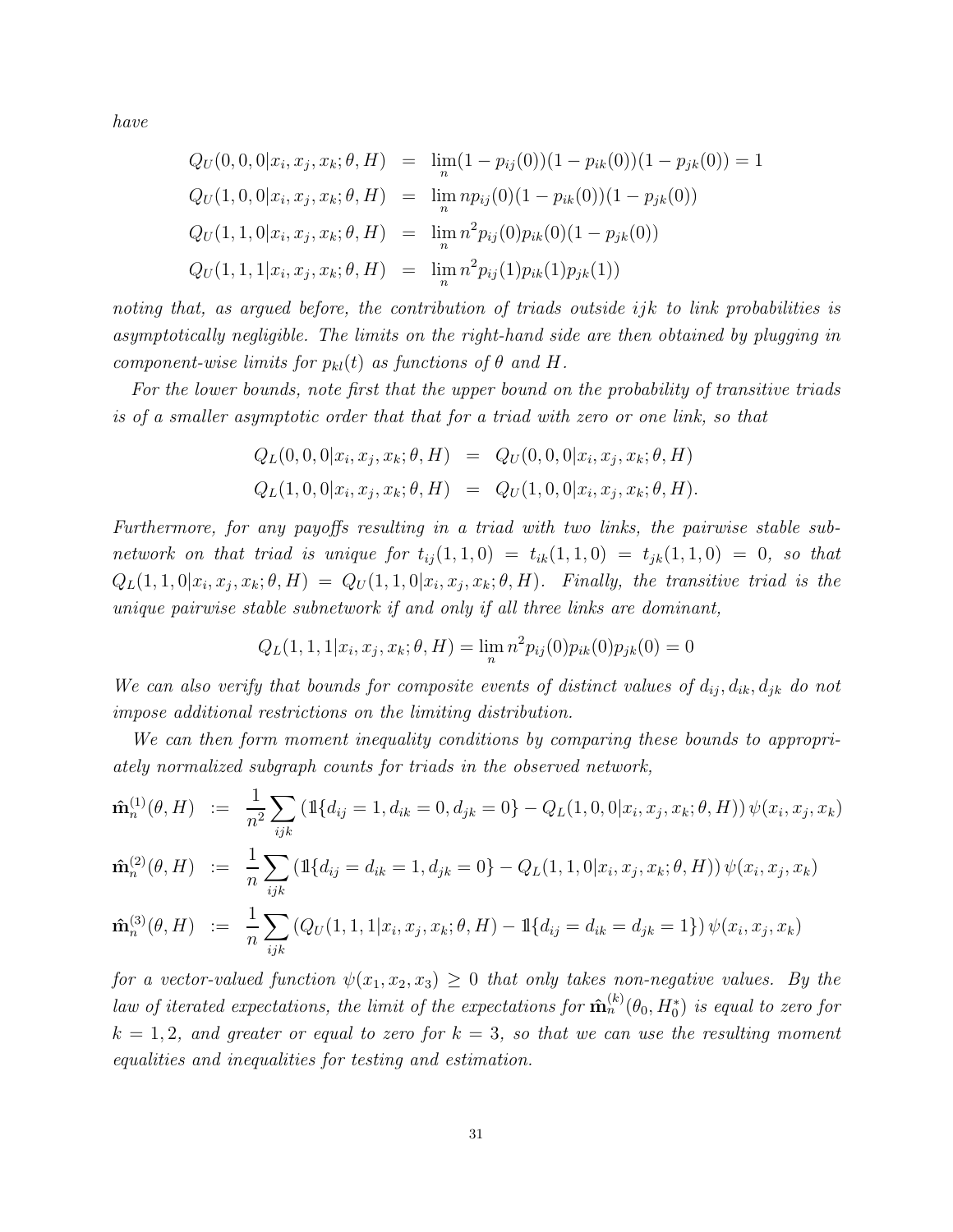Example 5.5. (Strategic Complementarities in Network Degree) Consider the payoffs from Example 5.3 with payoffs  $U_{ij}(\mathbf{D})$  depending on  $s_i := \sum_{j=1}^n d_{ij}$  and  $s_j := \sum_{i=1}^n d_{ji}$ . We now show how to construct probability bounds for dyad-level outcomes in  $(d_{ij}, s_i, s_j)$  which do not assume a particular selection mechanism.

Similar to the discussion for the case of a specific selection mechanism, let

$$
p(s_1, \ldots, s_r | x) := \frac{H(x; s_1)^{s_1} \prod_{q=1}^r (H(x; s_q) - H(x; s_{q-1}))^{(s_q - s_{q-1})}}{(1 + H(x; s_r))^{r+1}}
$$

for any  $s_1 < \cdots < s_r$ , and define

$$
\tau^*(\bar{s};r|x) := \sum_{s_1 < \ldots < \bar{s} < \ldots < s_r} \frac{p(s_1, \ldots, \bar{s}, \ldots, s_r|x)}{p(\bar{s}|x)}
$$

where the summation is over any ordered tuple of r values for  $s_{1i}$ , one component of which equals  $\bar{s}$ . Then the conditional probability that  $\bar{s}$  is the unique pairwise stable value of  $s_i$ given that it is supported by a pairwise stable subnetwork is

$$
\pi^*(\bar{s}|x) = 1 + \sum_{r=1}^{\infty} (-1)^r \tau^*(\bar{s}; r|x)
$$

Since the sharp upper bound for the probability of the outcome  $d_{ij}, s_i, s_j$  corresponds to the probability that these values are supported by some pairwise stable subnetwork, we obtain

$$
Q_U(d_{ij} = 1, s_i, s_j | x_i, x_j; \theta, H) := \lim_{n} n P(d_{ij} = 1, s_i, s_j \text{ supported } | x_i, x_j)
$$
  
= 
$$
\frac{s_i s_j \exp{V(x_i, x_j; s_i, s_j)} H(x_i; s_i)^{s_i} H(x_j; s_j)^{s_j}}{(1 + H(x_i; s_i))^{s_i+1} (1 + H(x_j; s_j))^{s_j}}
$$

Sharp lower bounds for specific values of these network outcomes correspond to the event that no other values of  $d_{ij}, s_i, s_j$  are supported by payoffs, and can be obtained by multiplying the upper bound with the conditional probability that the given pairwise stable outcome is unique. Specifically, we let

$$
Q_U(d_{ij} = 1, s_i, s_j | x_i, x_j; \theta, H) := Q_U(d_{ij} = 1, s_i, s_j | x_i, x_j; \theta, H) \pi^*(s_i | x_i) \pi^*(s_j | x_j)
$$

These bounds for singleton events are not sharp, but following Beresteanu, Molchanov, and Molinari (2011) and Galichon and Henry (2011), we can obtain additional constraints by considering composite events consisting of several distinct values of these network variables.

5.4. Welfare and Surplus. Our limiting framework also yields a straightforward analytic approximation to expected surplus from being connected to the network. Surplus calculations of this type are necessary e.g. to characterize ex ante incentives to participate in the network and exert search effort (as e.g. in the setting described by Currarini, Jackson, and Pin (2009)), or to evaluate welfare consequences of policies affecting the composition or structure of the network.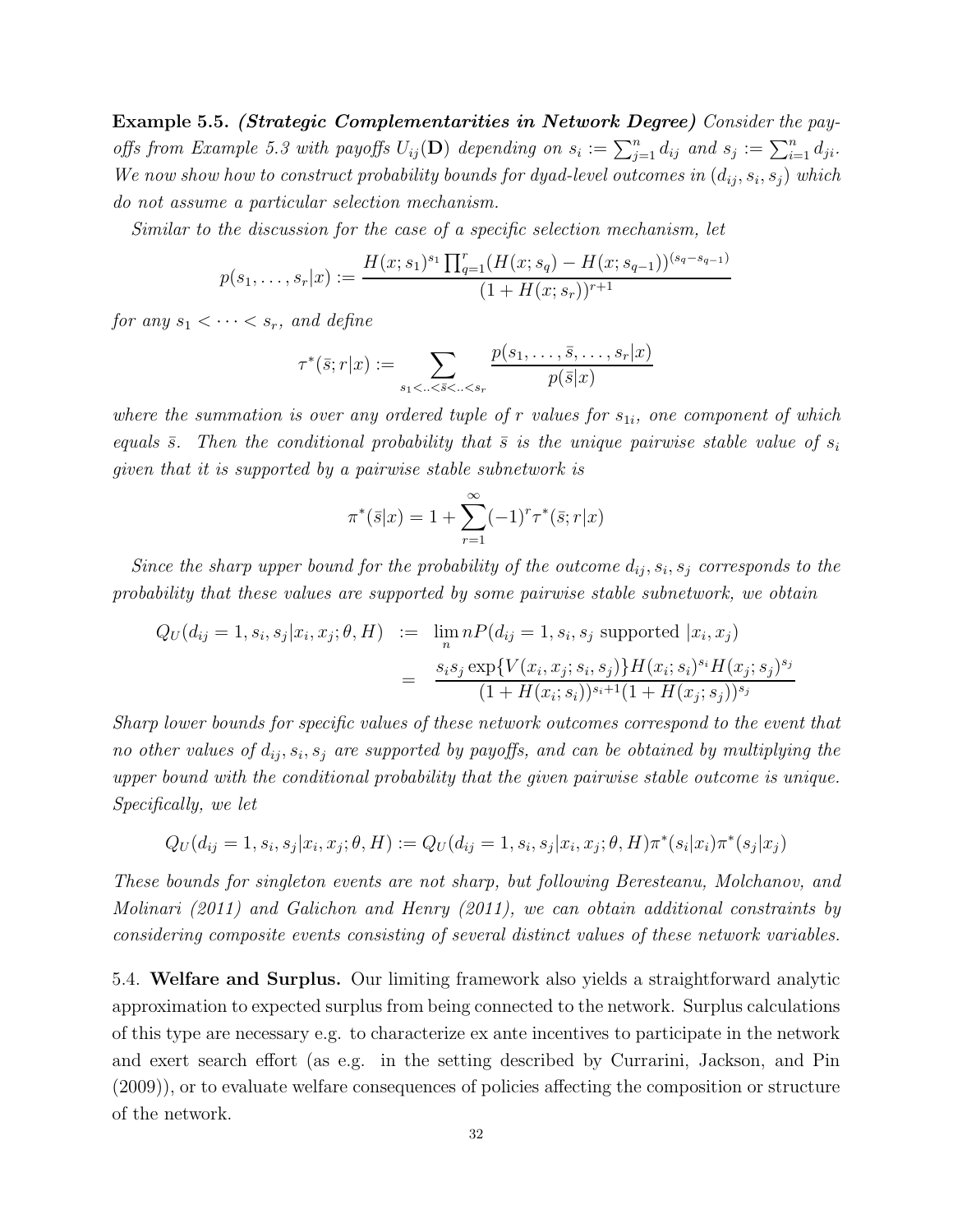Focusing on the case of no edge-specific endogenous interaction effects, let  $U_{ij}(s) :=$  $U^*(x_i, x_j; s, s_j(\mathbf{L}^*)) + \sigma \eta_{ij}$  and let  $U_{i,r}(s)$  denote the rth (largest) order statistic of the sample  ${U_{ij}(s) : j \in W_i(\mathbf{L}^*)\}.$  Then if the sequence  $s_1, \ldots, s_{s_{1i}} = s_i$  of values for  $s_i$  results from successively adding links corresponding to the  $1, \ldots, r$ th order statistics, agent is surplus can be obtained by integrating the marginal utilities,

$$
\Pi_i(\mathbf{L}^*) = \sum_{r=1}^{s_{1i}} \left( U_{i;t}(s_r) - MC_i \right) \tag{5.3}
$$

Note that if marginal link utilities are indeed derived from a benefit function  $B_i(\mathbf{L})$  as in Section 2.1, the expression for  $\Pi_i(\mathbf{L}^*)$  does not depend on the particular choice of such a sequence  $s_1, \ldots, s_r$ .

For the Logit model it is known that the expected value of the first order statistic of such a sample is equal to a function of the inclusive value (see e.g. Train (2009)). We first show an analogous result for any other finite order statistic as  $W_i(\mathbf{L})$  grows in size, and then derive limiting expressions for the expected net surplus in (5.3). In order to characterize the expectation of  $\Pi_i(\mathbf{L}^*)$ , we also let  $A_i(r;s)$  denote the event that payoffs support  $s_i = s$  and network degree  $s_{1i} = r$ . We can then derive the following limiting expressions for expected link surplus:

**Proposition 5.1.** Suppose that the assumptions of Theorem 4.2 hold. Then for any  $r' \geq r$ ,

$$
\lim_{n} \mathbb{E}[U_{i;r}|A_i(r';s)] - \frac{1}{2}\log n = \log(1 + H^*(x;s)) + \gamma - \sum_{q=1}^{r-1} \frac{1}{q}
$$
  

$$
\lim_{n} \mathbb{E}[MC_i|A_i(r';s)] - \frac{1}{2}\log n = \log(1 + H^*(x;s)) + \gamma - \sum_{q=1}^{r'} \frac{1}{q}
$$

where  $H^*(x; s)$  is the inclusive value function and  $\gamma \approx 0.5772$  denotes the Euler-Mascheroni constant.

See the appendix for the derivation of these expressions. Given this result, we can compute the expected surplus from being connected in the network. Conditional on  $A_i(s_{1i}, s)$ , we have

$$
\lim_{n} \mathbb{E}[\Pi_{i}(\mathbf{L}^{*})|A_{i}(s_{1i}, s)] = \lim_{n} \sum_{r=1}^{s_{1i}} (\mathbb{E}[U_{i;r}|A_{i}(s_{1i}; s)] - \mathbb{E}[MC_{i}|A_{i}(s_{1i}; s)])
$$
\n
$$
= \sum_{r=1}^{s_{1i}} (\log(1 + H^{*}(x; s_{r})) - \log(1 + H^{*}(x; s_{s_{1i}}))) + \sum_{r=1}^{s_{1i}} \left(\sum_{q=1}^{s_{1i}} \frac{1}{q} - \sum_{q=1}^{r-1} \frac{1}{q}\right)
$$
\n
$$
= \sum_{r=1}^{s_{1i}} (\log(1 + H^{*}(x; s_{r})) - \log(1 + H^{*}(x; s_{s_{1i}}))) + s_{1i} \tag{5.4}
$$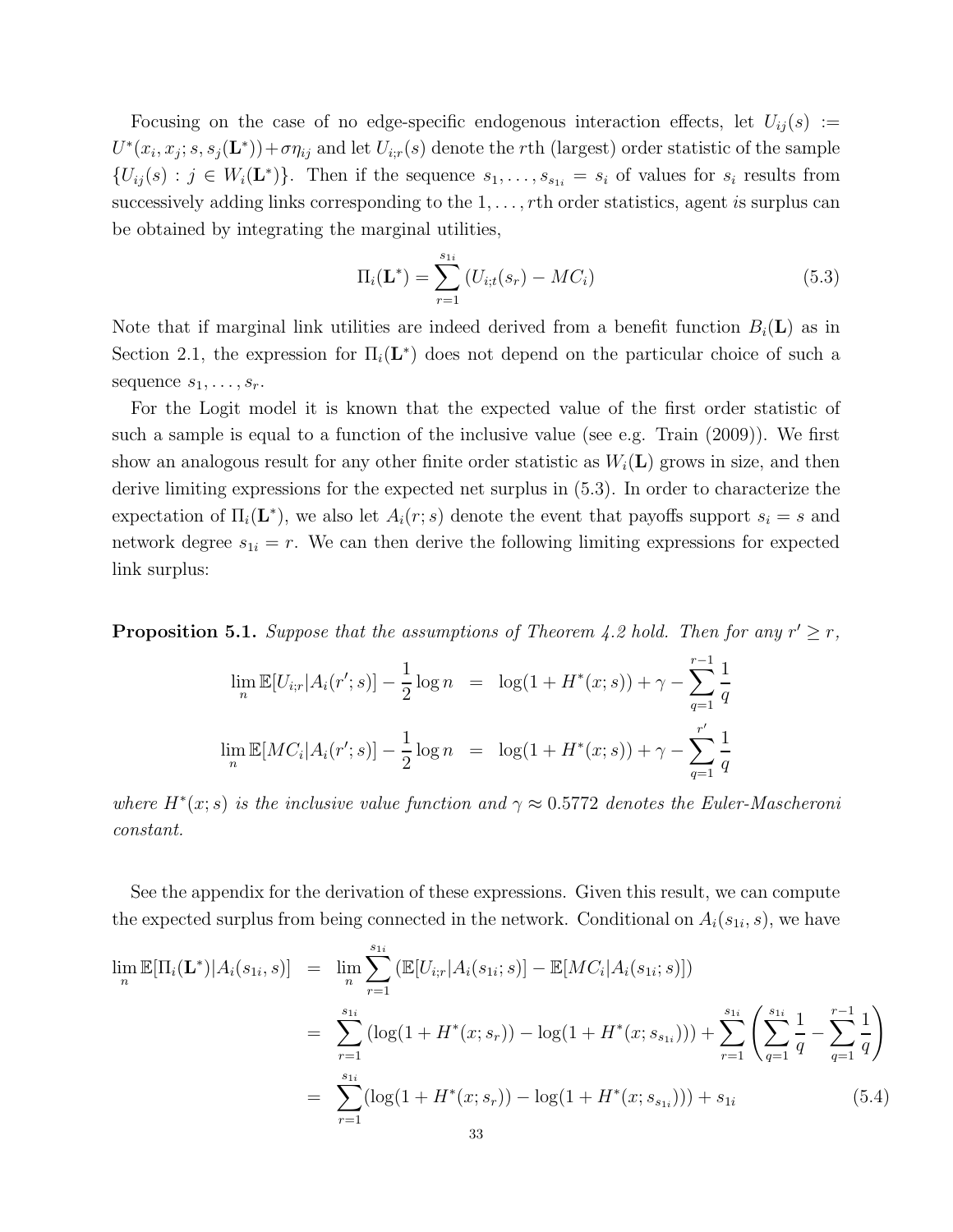Hence, for the case where link preferences in exogenous attributes alone, it follows by the law of iterated expectations that

$$
\lim_n \mathbb{E}[\Pi_i(\mathbf{L}^*)] = \mathbb{E}[s_{1i}] = H^*(x)
$$

where in the case of a non-unique edge-level response, the expectation is taken given the equilibrium selection rule. On the other hand, with preferences depending on network degree, the sequence  $s_1, \ldots, s_{s_{1i}}$  becomes  $1, 2, \ldots, s_{1i}$ , so that

$$
\lim_{n} \mathbb{E}[\Pi_i(\mathbf{L}^*)] = \mathbb{E}\left[\sum_{r=1}^{s_{1i}} (\log(1 + H^*(x; r)) - \log(1 + H^*(x; s_{1i}))) + s_{1i}\right]
$$

where the expectation with respect to  $s_{1i}$  also depends on the selection rule.

### 6. Outline of the Limiting Argument

This section gives an outline of the formal argument behind Theorem 4.2. One of the challenges in characterizing the exact model for the finite-player network is that the set of available link opportunities to each of the  $n$  nodes are unobserved and endogenous to that node's own choices. Furthermore, the pairwise stability conditions depend on the potential values for the relevant network attributes for each node (edge, respectively) under all possible configurations of the network. Clearly, the corresponding latent state space grows in dimension with the size of the network and contains both discrete and continuous components. Part of our argument uses insights from Menzel (2015) to simplify the representation of that state space.

There are three additional aspects that complicate the formal argument: For one, strategic externalities across links may lead to long-range dependence of link decisions and result in simultaneity problems that do not exist in models without strategic interdependencies. Here we rely on a novel argument based on symmetric dependence which does not require any type of ergodicity or weak dependence. Furthermore, network formation allows for several, rather than just one direct connection to each node, so that not only the maximum, but other extremal order statistics of marginal benefits are relevant for link formation decisions. Finally, PSN allows for multiple edge-level responses to a given set of link opportunities, so that even in the limit the link frequency distribution need not be unique.

Dependence. In a first step, we show that dependence between idiosyncratic taste shifters  $\eta_{ij}$ and endogenous network attributes of nodes in the link opportunity set  $W_i(\mathbf{L}^*)$ , as defined in section 2, vanishes as n grows large: In pairwise stable networks, establishing a link ij may affect subsequent decisions by other nodes that are available to i or j, which may in turn affect link choices by other agents that need not be directly linked to i or j. Such a chain of adjustments may eventually link back to either  $i$  or  $j$ 's link opportunity sets.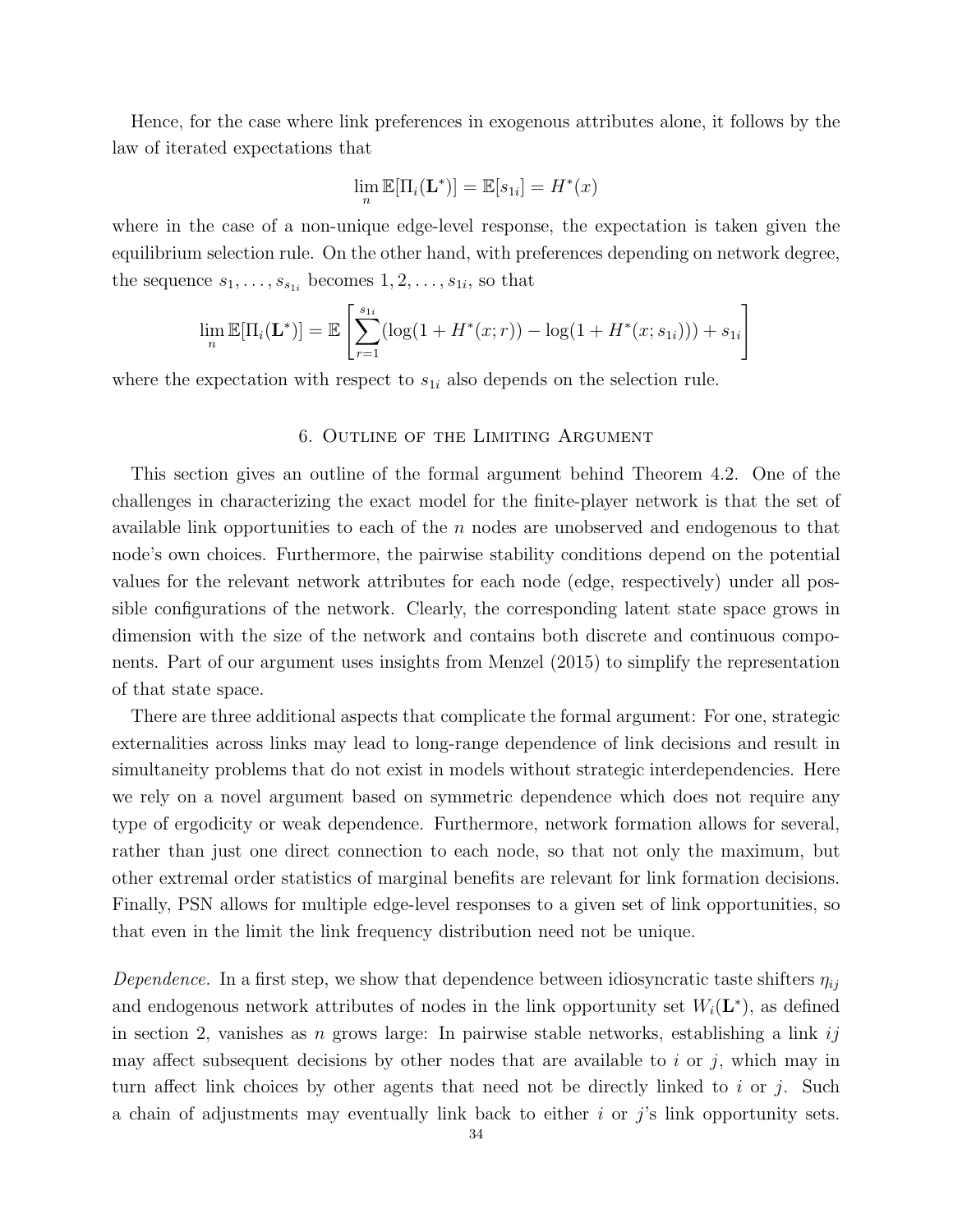Preference cycles of this type may generally lead to dependence between taste shocks  $\eta_{ij}$  and link opportunity sets  $W_i(\mathbf{L}^*)$  in finite network formation games, but our first technical result below establishes that dependence becomes negligible as  $n$  increases:

In the following we let  $\mathbf{d}_{ji}$  be a vector of dummy variables indicating availability of node j to i for each configuration of the relevant overlap defined in Appendix A, and also let  $s_{ji}$ ,  $t_{ji}$  denote the potential values of the payoff-relevant endogenous network attributes for the dyad  $(i, j)$  corresponding to an arbitrarily chosen initial network  $L^{(0)}$ . Note that for the leading case of a unique edge-level response, the potential values corresponding to a network **L** are given by  $\mathbf{s}_{ji} = S(\mathbf{L} + \{ij\}, X; j)$ , and  $\mathbf{t}_{ji} = T(\mathbf{L} + \{ij\}, X; j, i)$ , respectively. We also let  $L^*$  denote the pairwise stable network, or first element of a closed cycle reached by the tâtonnement process described in section 2.3 starting from the initial condition  $L^{(0)}$ , and denote the potential values of the network variables under  $L^*$  with  $\mathbf{d}_{ji}^*, \mathbf{s}_{ji}^*, \mathbf{t}_{ji}^*$ . We also stack the potential values and attributes into vectors  $z_{ij} := (x_i, x_j, \mathbf{d}'_{ji}, \mathbf{s}'_{ji}, \mathbf{t}'_{ji})$  and  $z_{ij}^* := (x_i, x_j, (\mathbf{d}_{ji}^*)', (\mathbf{s}_{ji}^*)', (\mathbf{t}_{ji}^*)')$ , respectively.

Availability of a node  $j$  to  $i$  in a given network is fully determined by the potential values of  $s_j, t_{ij}$ , and the taste shocks  $\eta_{ji}$  and  $MC_j$ . To analyze dependence between node *i*'s taste shifters and link opportunities, it is therefore sufficient to focus on the joint distribution of  $MC_i, (\eta_{ij})_{j=1}^n$  and  $z_{ij}^*$  for  $j = 1, ..., n$ .

In the following, we denote the conditional c.d.f. of  $(\eta_{i1}, \ldots, \eta_{in}, MC_i)$  given  $\mathbf{z}_i^* :=$  $(z_{i1}^*,\ldots,z_{in}^*)$  with

$$
G_n^{\ast}(\eta_{i1},\ldots,\eta_{in},MC_i|\mathbf{z}_i^{\ast}) := P(\eta_{i1} \leq \eta_1,\ldots,\eta_{in} \leq \eta_n|z_{i1}^{\ast},\ldots,z_{in}^{\ast})
$$

with the associated p.d.f.  $g_n^*(\eta_{i1}, \ldots, \eta_{in}, MC_i | \mathbf{z}^*)$ , and the unconditional distribution functions with  $G_n(\eta_{i1}, \ldots, \eta_{in}, MC_i)$  and  $g_n(\eta_{i1}, \ldots, \eta_{in}, MC_i)$ , respectively. The following lemma summarizes the main finding regarding dependence between taste shifters  $\eta_i$  and link opportunities represented by  $W_i(\mathbf{L}^*)$ .

**Lemma 6.1.** Suppose Assumptions 4.1, 4.2, 4.3 (i), and 4.4 hold. Then, for any pairwise stable network,

$$
\lim_{n\to\infty}\frac{g_n^*(\eta_{i1},\ldots,\eta_{in},MC_i|\mathbf{z}_i^*)}{g_n(\eta_{i1},\ldots,\eta_{in},MC_i)}=1
$$

where convergence is uniform with respect to the initial condition  $L^{(0)}$ . The analogous conclusion holds for the joint distribution over any fixed finite subset of nodes  $N_0 \subset \{1, \ldots, n\}$ , where the conditioning set excludes the dyad-level outcomes  $z_{ij}^*$  for any pair  $i, j \in N_0$ .

The proof of this result is given in the appendix. Note that the conclusion is analogous to that in Lemma 3.2 in Menzel (2015) for the problem of two-sided matchings, where the structure of the matching problem was shown to rule out preference cycles that lead to interdependence among a non-negligible share of agents in the market. However, with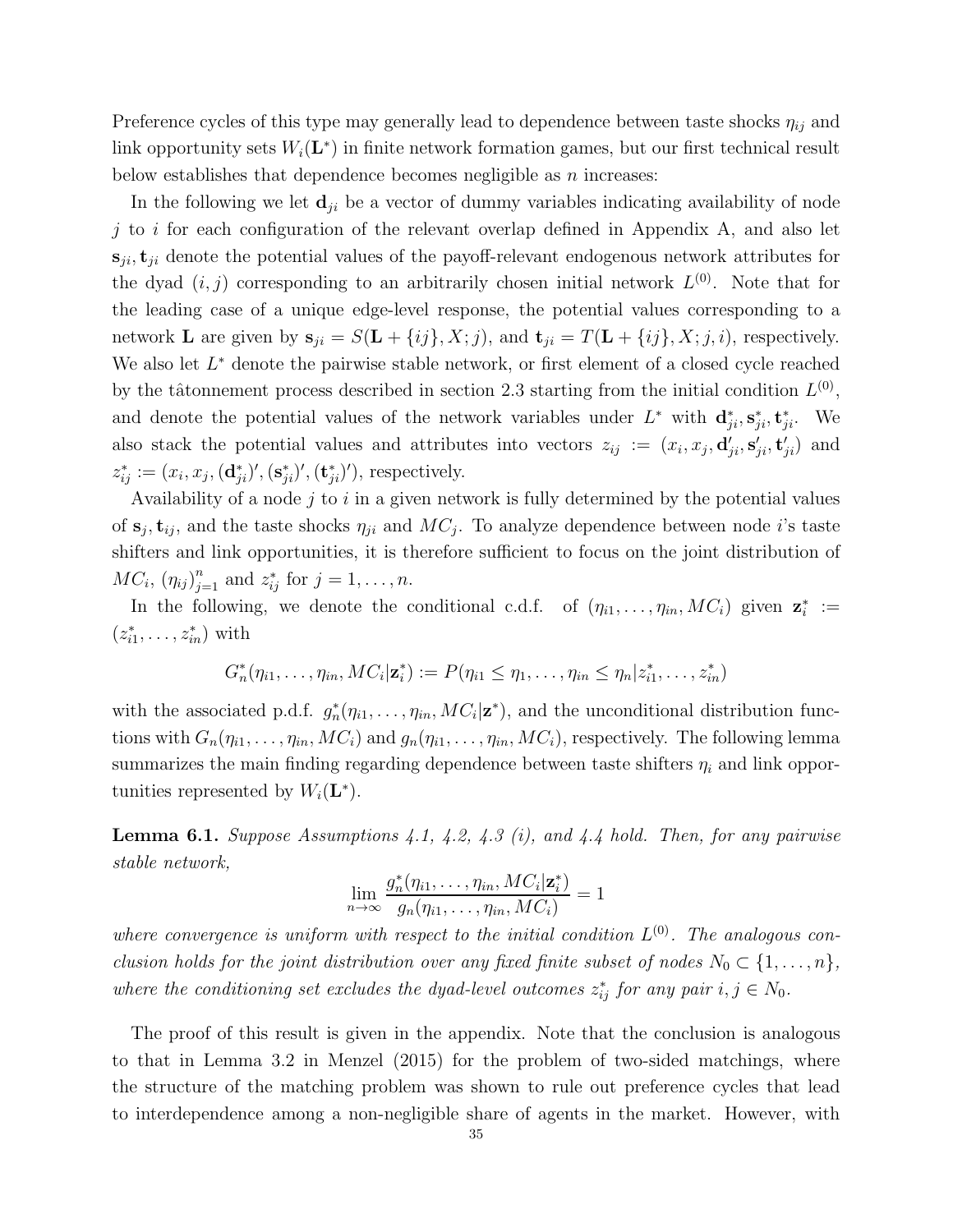general link externalities the length of preference cycles of this type is no longer bounded, and local perturbations of a given pairwise stable network may trigger cascades of subsequent adjustments that percolate through the entire network. Hence, the argument in Menzel (2015) cannot be easily extended to the network formation problem except for very restrictive cases in which link externalities are known to be sufficiently small.<sup>11</sup>

The proof of Lemma 6.1 considers the outcomes of tâtonnement starting from arbitrary initial conditions, where we use symmetry arguments to show that for any node pair the conditional distribution of  $z_{ij}^*$  given the initial condition  $z_{ij}$  does not depend on the taste shocks at the dyad level. This finding can then be combined with row-wise exchangeability of the distribution  $g_n^*(\cdot)$  to establish the main conclusion of the Lemma. In particular, our argument does not rely on sparsity of the network, weak dependence or ergodicity in the link formation process. Instead, the conclusion of the Lemma can be interpreted as resulting from conditional independence of dyad-level outcomes given the (potentially stochastic) reference distribution associated with the selected pairwise stable network.

Conditional Choice Probabilities. The second step takes the limit of the conditional probability that agent *i* is willing to form a link to agent *j* given  $x_i$ ,  $z_j$ , and her other links. As in the case of the matching model (Lemma 3.1 in Menzel (2015)), we find that given our specification the number of links "accepted" by agent  $i$  is substantially smaller than the number of "proposals"  $j \in W_i(\mathbf{L}^*)$ , so that the conditional probability of proposing or accepting a link depends only on the upper tail of  $G(\cdot)$ , the distribution for the taste shifters  $\eta_{ij}$ . The assumption that  $G(\cdot)$  has tails of type I can then be used to establish that conditional choice probabilities can be approximated by those implied by the Logit model with taste shifters generated by an extreme-value type-I distribution. Here a complication arises from the fact that all links (and availability to  $j$ ) are determined simultaneously, so that it is necessary to consider joint probabilities of the form

$$
\Phi(i, j_1, \dots, j_r | \mathbf{z}_i^*) = P(U_{ij_1}, \dots, U_{ij_r} \geq MC_i > U_{ij'}
$$
all other  $j' \in W_i(\mathbf{L}^*) | \mathbf{z}_i^*$ 

Notice that marginal benefits  $U_{ij}$  depends on  $S_i$  and  $T_{ij}$ , so that  $\Phi(i, j_1, \ldots, j_r | \mathbf{z}_i^*)$  cannot be directly interpreted as a conditional choice probability, but equals the probability that the configuration  $L_{ij_1} = \cdots = L_{ij_r} = 1$  and  $L_{ij'} = 0$  for all other  $j' \in W_i$  satisfies the pairwise stability conditions regarding player i's payoffs. Such a configuration is not necessarily unique, but externalities among links emanating from i may support several stable outcomes for a given realization of random payoffs.

We find that under our assumptions, we can approximate the conditional probability  $\Phi(i, j_1, \ldots, j_r | \mathbf{z}_i^*)$  with its analog under the assumption of independent extreme-value type-I

<sup>&</sup>lt;sup>11</sup>A sufficient condition for preference cycles in networks to have finite length is given by Assumption 4 ("subcriticality") in Leung (2016).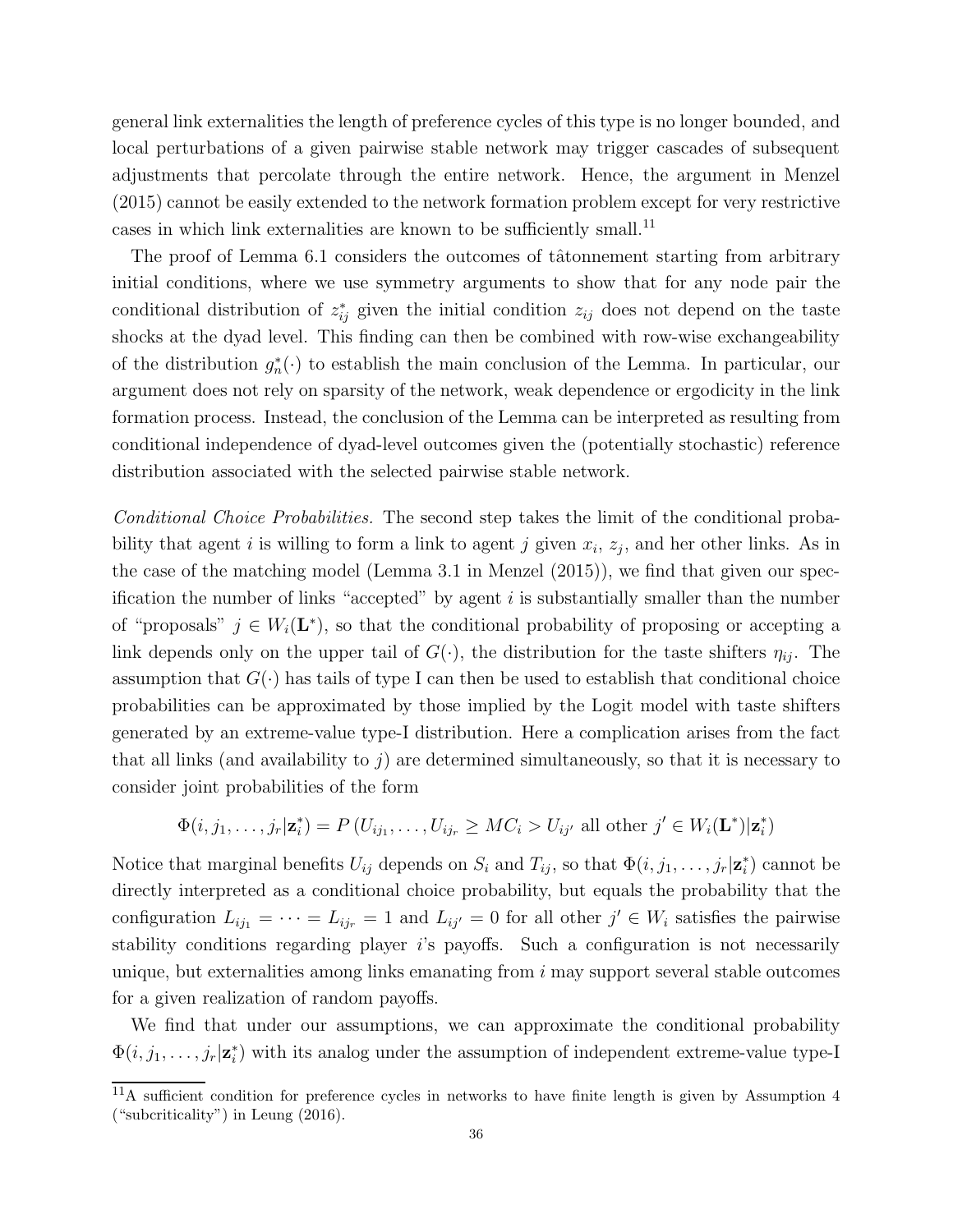taste shifters. Let  $s_{i,+j}^*, s_{j,+i}^*, t_{ij,+ij}^*$  denote the potential values for  $s_i, s_j$ , and  $t_{ij}$ , respectively, for the network  $\tilde{\mathbf{L}}$  that is obtained from  $L^*$  after setting  $L_{ij} = L_{ij_s} = 1$  for all  $s = 1, \ldots, r$ and  $L_{ik} = 0$  for all  $k \neq j, j_1, \ldots, j_r$ .

**Lemma 6.2.** Suppose that Assumptions  $\angle 4.1-\angle 3$  hold, and that the marginal benefit functions  $U_{i1},\ldots,U_{iJ}$  are  $J$  i.i.d. draws from the model (2.1), and marginal cost  $MC_i$  is an independent draw from (2.2). Then as  $J \to \infty$ ,

$$
\left| n^{r/2} \Phi(i, j_1, \dots, j_r | \mathbf{z}_i^*) - \frac{r! \prod_{s=1}^r \exp\{U^*(x_i, x_{j_s}; s_{i, +j_s}^*, s_{j_s, +i}^*, t_{i j_s, +i j_s}^*)\}}{\left(1 + \frac{1}{J} \sum_{j=1}^J \exp\{U^*(x_i, x_j; s_{i, +j}^*, s_{j, +i}^*, t_{i j, +i j}^*)\}\right)^{r+1}} \right| \to 0 \quad (6.1)
$$

*for any*  $r = 0, 1, 2, \ldots$ .

This approximation allows the use of inclusive values for the link opportunity sets to reparameterize conditional choice probabilities even if the distribution of taste shifters  $\eta_{ij}$  is not extreme-value type-I, but belongs to its domain of attraction. We also find that we can take joint limits for any finite set of nodes,  $i_1, \ldots, i_s$  conditional on  $\mathbf{z}_{i_1}^*, \ldots, \mathbf{z}_{i_s}^*$  in an analogous fashion.

It follows from the previous two steps that we can approximate the distribution of the edge-level response using the inclusive value of agent i's link opportunity set  $W$ , which we defined as

$$
I_i[W] := \frac{1}{n^{1/2}} \sum_{j \in W} \exp\{U_{ij}^*(\mathbf{L} + \{ij\})\}
$$

Most importantly, the composition and size of the set of link opportunities affects the conditional choice probabilities only through the inclusive value, which is a scalar parameter summarizing the systematic components of payoffs for the available options, see Luce (1959), McFadden (1974), and Dagsvik (1994).

Law of Large Numbers. The third step of the argument establishes a conditional law of large numbers for the inclusive values  $I_i^* := I_i[W_i(\mathbf{L}^*)]$  which are sample averages over the characteristics of agents in the link opportunity set  $W_i(\mathbf{L}^*)$ , where the size of the set  $|W_i(\mathbf{L}^*)|$ grows at a rate  $\sqrt{n}$  for any PSN.

**Lemma 6.3.** Suppose Assumptions 4.1, 4.2, and 4.3 hold. Then, (a) there exists a function  $\hat{H}_n(x,s)$  such that for any pairwise stable network, the resulting inclusive values satisfy

$$
I_i^* - \hat{H}_n(x_i, s_i) = o_p(1)
$$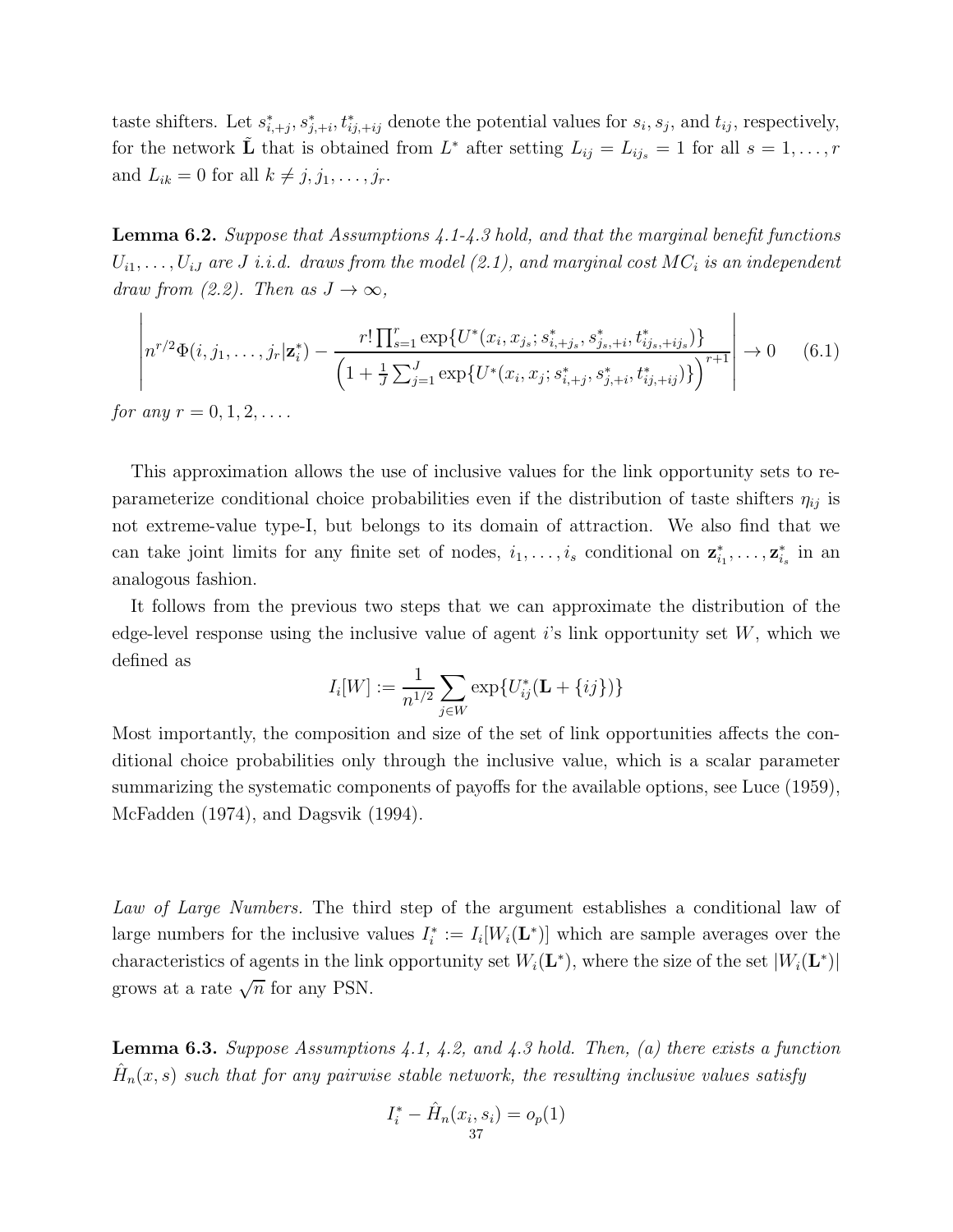for each i drawn from a uniform distribution over  $\{1,\ldots,n\}$ . Furthermore, (b), if the weight functions  $\omega(x, x', s, s') \geq 0$  are bounded and form a Glivenko-Cantelli class in  $(x, s)$ , then

$$
\sup_{x \in \mathcal{X}} \frac{1}{n} \sum_{j=1}^{n} \omega(x, x_j, s, s_j)(I_j^* - \hat{H}(x_j, s_j)) = o_p(1)
$$

See the appendix for a proof. The result implies that up to sampling error, for all but a vanishing share of nodes, inclusive values only depend on agents' own characteristics  $x_i, s_i$ , so that we do not need to account for the node-specific link opportunity sets separately as we take limits. In the following, we refer to  $\hat{H}_n(x,s)$  as the inclusive value function in the finite network. Note also that part (a) still allows for some nodes to have inclusive values that differ substantially from the respective value of the inclusive value function even for large  $n$ , however their share among the  $n$  nodes vanishes as the network grows.

In the two-sided matching case an analogous result could be derived relying on bounds exploiting the ordinal structure of the set of stable matchings (see Lemma B.5 in Menzel (2015)), where the inclusive value was shown to converge to the inclusive value function for each agent. For pairwise stable networks with a non-unique edge-level response, this is in general not the case so that our argument has to rely on a different strategy.

To illustrate the difficulty, suppose that there exists a stable network in which both values  $s_j = s$  and  $s_j = \bar{s} \neq s$  are supported by the edge-level response for a nontrivial share of nodes. Then switching between a network in which  $s_j = s$  to another in which  $s_j = \overline{s}$  may make j more likely to be available to i, or increase the marginal benefit to i of forming a link with j. For a given realization of taste shifters  $\eta_{ji}$  it may then be possible to construct a pairwise stable network in which nodes j with high values of  $\eta_{ji}$  choose  $s_j = s$ , whereas nodes with high values of  $\eta_{jk}$  for another node k choose  $s_j = \bar{s}$ . Hence, if selection of pairwise stable networks is allowed to depend on the idiosyncratic taste shifters  $\eta_{ji}$ , the inclusive values  $I_i^*, I_k^*$  could deviate substantially from the average for a small number of nodes. However, we find that for any pairwise stable network the share of nodes whose inclusive value differs substantially from the respective conditional average must vanish as the size of the network grows. In particular, we find that the problematic term in the characterization of the "worstcase" selection from edge-level responses can be bounded by the eigenvalue of a symmetric random matrix which is known to converge to a finite limit.

Fixed-Point Mapping for Inclusive Value Functions. Next, we derive an (approximate) fixedpoint condition for the inclusive value function  $H(x; s)$  resulting from the law of large numbers in the previous step.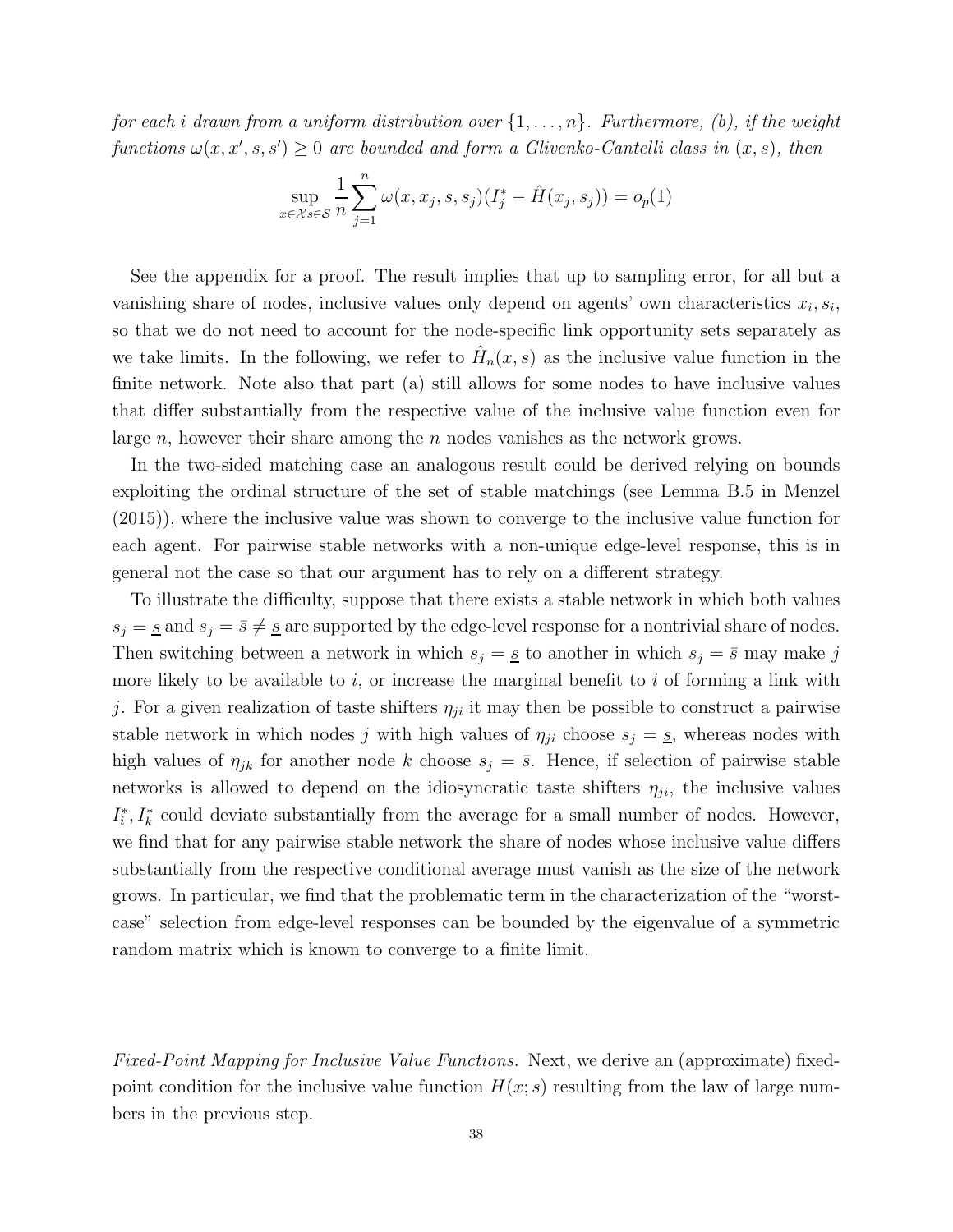For any conditional distribution  $M(s|x)$ , define the mapping

$$
\hat{\Psi}_n[H, M](x; s) := \frac{1}{n} \sum_{j=1}^n \int \frac{s_{1j} \exp\{U^*(x, x_j; s, s_j, t_0) + U^*(x_j, x; s_j, s, t_0)\}}{1 + H(x_j; s_j)} M(s_j | x_j) ds_j
$$
\n(6.2)

If we let  $\hat{M}_n^*(s|x)$  denote the empirical distribution of endogenous network characteristics given exogenous traits in the PSN, the next Lemma states that the inclusive value function is a fixed point of the mapping  $\hat{\Psi}_n[\cdot, \hat{M}_n^*]$ :

**Lemma 6.4.** The inclusive value function  $\hat{H}_n(x,s)$  resulting from a PSN has to satisfy the approximate fixed-point condition

$$
\hat{H}_n(x;s) = \hat{\Psi}_n[\hat{H}_n, \hat{M}_n^*](x;s) + o_p(1)
$$
\n(6.3)

where the remainder converges in probability uniformly in the arguments  $x, s$ .

See the appendix for a proof.

Fixed-Point Existence and Uniqueness for Inclusive Value Functions. Next we can characterize the limit for  $\hat{H}_n$ . The analog of the fixed-point operator in (6.2) for the limiting model is given by

$$
\Psi_0[H, M^*](x; s) := \int \frac{s_{1j, +1}^* \exp\{U^*(x, x_j; s, s_j) + U^*(x_j, x; s_j, s)\}}{1 + H(x_j; s_{1j, +1}^*)} M^*(s_{1j, +1}^* | x_j, x) dx_j ds_j
$$
\n(6.4)

for an appropriately chosen reference distribution  $M^*$  in the set given by  $(A.4)$ . Given that reference distribution, we then let  $H^*(x; s)$  be a solution of the fixed-point problem

$$
H^* = \Psi_0[H^*, M^*]
$$

We next give conditions under which for any given reference distribution, the fixed point exists and is unique:

**Proposition 6.1.** Suppose that Assumptions 4.1-4.3 hold. Then  $(i)$  for any given reference distribution  $M^*(s|x)$  for which the network degree  $s_{1i}$  satisfies  $\mathbb{E}[s_{1i}|x_i] < B_s < \infty$  almost surely, the mapping  $\log H \mapsto \log \Psi[H]$  is a contraction mapping with contraction constant  $\lambda < \frac{B_s \exp\{2\bar{U}\}}{1+B_s \exp\{2\bar{U}\}}$ . Moreover, (ii) the fixed points in (3.2) are continuous functions that have bounded partial derivatives at least up to order p.

The formal argument for this result closely parallels the proof of Theorem 3.1 in Menzel (2015) with contraction constant equal to  $\frac{B_s \exp\{2\bar{U}\}}{1+B_s \exp\{2\bar{U}\}}$ , a separate proof is therefore omitted.

One case of particular interest for which the contraction property holds without additional assumptions is that of no endogenous interaction effects, as shown by the following corollary: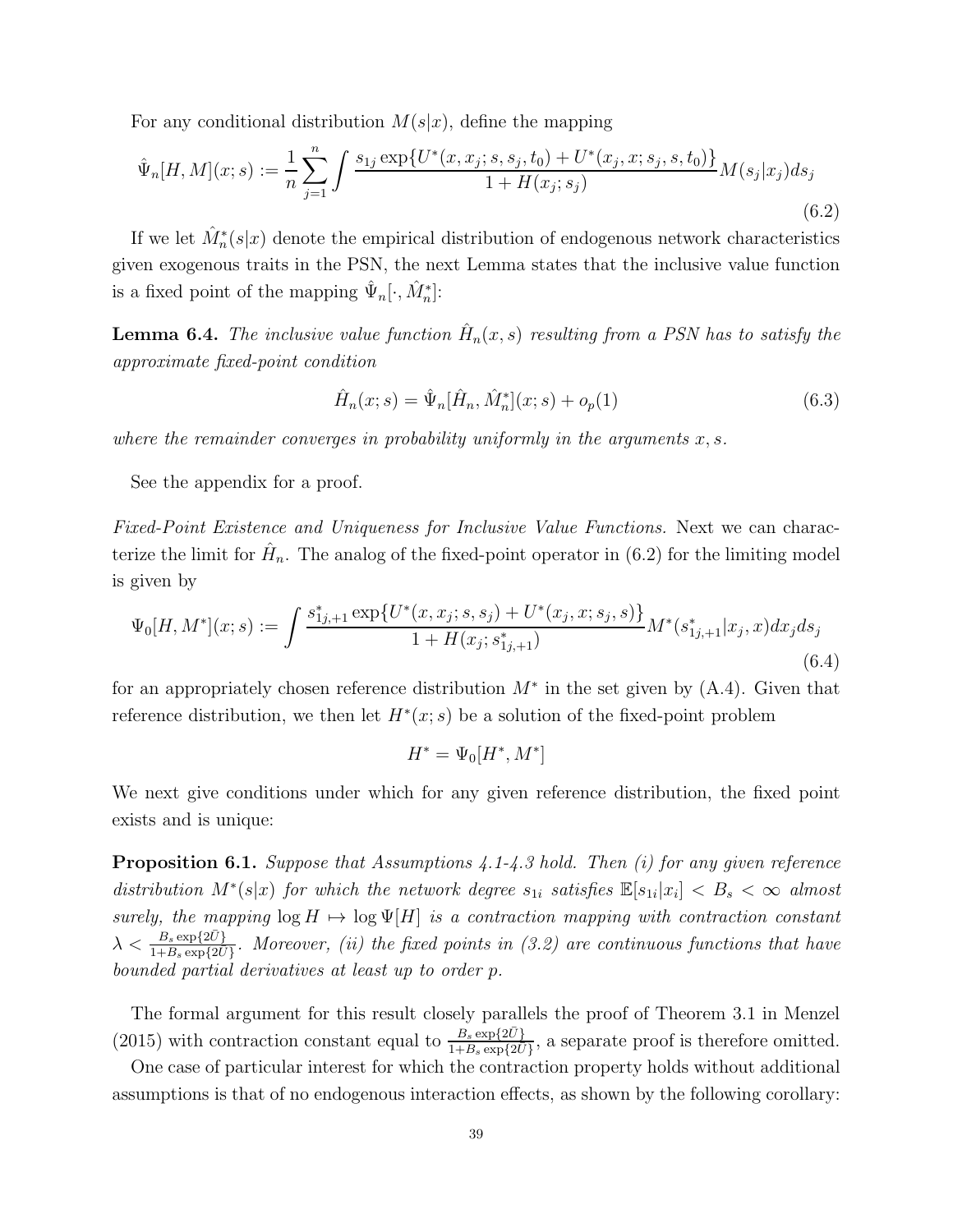**Corollary 6.1.** Suppose Assumptions 4.1-4.3 hold, and  $U^*(x_1, x_2; s_1, s_2, t_{12}) = U^*(x_1, x_2)$ . Then the solution  $H^*(x; s) = H^*(x)$  to the fixed point problem (3.2) is unique.

The proof of this corollary is given in the appendix.

6.0.1. Fixed Point Convergence. Finally, we can characterize the cross-sectional distribution  $\hat{M}_n^*(s_1|x_1, x_2)$  of potential values for  $s_i$  in the cross-section of nodes in the *n*-agent network with the equilibrium conditions

$$
\int_{S} \hat{M}_{n}^{*}(s|x_{1}, x_{2})ds \leq \hat{\Omega}_{n}[\hat{H}_{n}, \hat{M}_{n}^{*}](x_{1}, x_{2}; S) + o_{p}(1) \text{ for all } S \in \mathcal{S}
$$
\n(6.5)

We can now combine the previous steps to show joint convergence for the reference distribution  $\hat{M}_n^*$  and the inclusive value function  $\hat{H}_n(x; s)$  to solutions of the population fixed-point problem (3.2) and (3.3). Specifically, Lemmata 6.2 and 6.3 imply that link opportunity sets can be parameterized with the inclusive value functions, whereas the fixed-point conditions for the inclusive value function and reference distribution converge to their respective population limits.

**Lemma 6.5.** Suppose that Assumptions  $\frac{1}{4}$ . 1- $\frac{1}{4}$ . 5 hold. Then for any stable network, the inclusive value function  $\hat{H}_n(x; s)$  and reference distribution  $\hat{M}_n^*(s_1|x_1, x_2)$  satisfy the fixedpoint conditions in  $(6.3)$  and  $(6.5)$ . Moreover, there exist  $H^*, M^*$  satisfying the population fixed-point conditions in (3.2) and (3.3) such that  $\|\hat{H}_n - H^*\|_{\infty} = o_p(1)$  and  $\|\hat{M}^*_n - M^*\|_{\infty} = o_p(1)$  $o_p(1)$ .

See the appendix for a proof. Convergence to the limiting model relies on fairly weak conditions on the fixed point mapping.

## 7. Simulation Study

This section reports results from Monte Carlo experiments to illustrate the performance of the limiting approximations for the case of a unique best response. We focus on simulation designs with discrete types, where the only exogenous covariate  $x_i \in \{0, 1\}$  (e.g. "red" nodes vs. "blue" nodes) is a Bernoulli random variable with success probability 0.4. The taste shifters  $\eta_{ij}$  are i.i.d. draws from an extreme-value type-I distribution.

7.1. Convergence of the Link Frequency Distribution. We first simulate pairwise stable networks without endogenous interaction effects ("pure homophily" case). Link preferences are given by

$$
U_{ij} = \beta_0 + \beta_1 x_i + \beta_2 |x_i - x_j| + \eta_{ij}
$$

A nonzero coefficient for  $\beta_1$  allows for the propensity to form links to vary between the two types, whereas  $\beta_2$  can be interpreted as a complementarity between nodes of the same type. We use two different designs in our simulation experiments which set the preference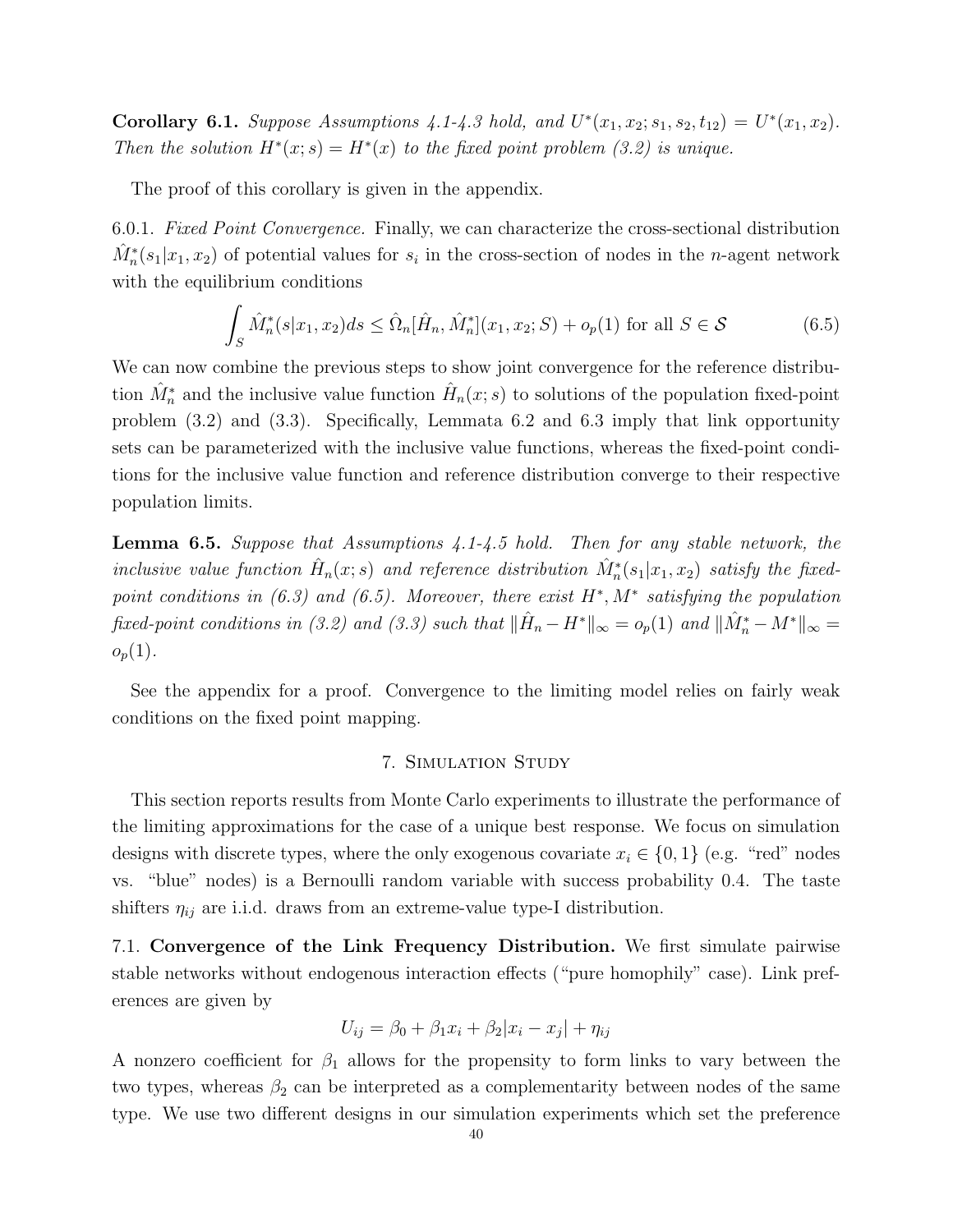|                  | Design 1                                  |                  |                  |                                  |  | Design 2                                  |                    |  |                                           |                   |
|------------------|-------------------------------------------|------------------|------------------|----------------------------------|--|-------------------------------------------|--------------------|--|-------------------------------------------|-------------------|
| $\boldsymbol{n}$ | $\mathbb{E}[s_i x_i=x]$<br>$x=1$<br>$x=0$ |                  | $x=0$            | $\mathbb{E}[I_i x_i=x]$<br>$x=1$ |  | $\mathbb{E}[s_i x_i=x]$<br>$x=0$<br>$x=1$ |                    |  | $\mathbb{E}[I_i x_i=x]$<br>$x=0$<br>$x=1$ |                   |
| 100              | 1.971                                     | 1.948            | 2.307            | 2.300                            |  | 7.540                                     | 6.560              |  | 10.557                                    | 8.955             |
| 500              | (2.128)<br>2.435                          | (2.106)<br>2.439 | (0.531)<br>2.613 | (0.535)<br>2.610                 |  | (6.018)<br>11.082                         | (5.353)<br>9.334   |  | (1.538)<br>13.087                         | (1.364)<br>10.965 |
| 1000             | (2.740)<br>2.403                          | (2.726)<br>2.395 | (0.413)<br>2.523 | (0.412)<br>2.524                 |  | (9.945)<br>11.530                         | (8.560)<br>9.812   |  | (1.334)<br>13.005                         | (1.175)<br>10.920 |
|                  | (2.745)                                   | (2.767)          | (0.344)          | (0.344)                          |  | (10.725)                                  | (9.332)            |  | (1.153)                                   | (1.022)           |
| 5000             | 2.579<br>(2.989)                          | 2.577<br>(2.993) | 2.637<br>(0.241) | 2.636<br>(0.241)                 |  | 13.294<br>(13.088)                        | 11.128<br>(11.069) |  | 14.072<br>(0.854)                         | 11.721<br>(0.753) |
| 10000            | 2.632<br>(3.055)                          | 2.637<br>(3.061) | 2.675<br>(0.206) | 2.675<br>(0.206)                 |  | 13.836<br>(13.815)                        | 11.580<br>(11.661) |  | 14.406<br>(0.738)                         | 12.008<br>(0.651) |
| DGP              | 2.660                                     | 2.664            | 2.718            | 2.718                            |  | 13.883                                    | 11.617             |  | 15.012                                    | 12.463            |
|                  |                                           |                  |                  |                                  |  |                                           |                    |  |                                           |                   |

TABLE 1. Average degree (left) and average inclusive value (right).

parameters equal to  $(\beta_0, \beta_1, \beta_2) = (0.5, 0, 0)$  and  $(1.5, 0, -0.5)$ , respectively. All simulation results were obtained using 200 Monte Carlo draws.

To illustrate the formal results on convergence of the link frequency distribution, we compare summary statistics of the simulated distribution and their theoretical counterparts from the limiting distribution in Table 1: The first set of columns reports the conditional mean and standard deviation (in parenthesis) of the degree of a node  $s_i := \sum_{j \neq i} L_{ij}$  given the covariate  $x_i = 0, 1$ , and the second set of columns the conditional mean and standard deviation of the inclusive value  $I_i := n^{-1/2} \sum_{j \neq i} \mathbb{1}{U_{ji} \geq MC_j} \exp\{U^*(x_i, x_j)\}.$  The DGP values in Table 1 correspond to the inclusive value function (left) and the expected degree conditional on  $x_i$  under the limiting distribution (right).

The first simulation design results in a very sparse network in which nodes have an average degree of around 2.6, whereas for the second design, the degree distribution is centered around 12-14 links per node, which may be more typical for real-world social networks. In the first design, types do not matter for agents' preferences since  $\beta_1 = \beta_2 = 0$ , so that, at least up to sampling and numerical errors, inclusive values and degree distributions do not differ across types  $x_i = 0, 1$ . For the second design, nodes with  $x_i = 0$  have larger inclusive values and degree distributions than nodes with  $x_i = 1$  since the complementarity  $\beta_2$  is positive and the share of nodes with  $x_i = 1$  was set to 0.4. This leaves nodes of the type  $x_i = 0$  with a larger number of link opportunities within their own type category than nodes with  $x_i = 1$ .

The simulation results replicate by and large the theoretical predictions for large networks. In particular, the conditional means of  $I_i$  and  $s_i$  converge to their asymptotic counterparts,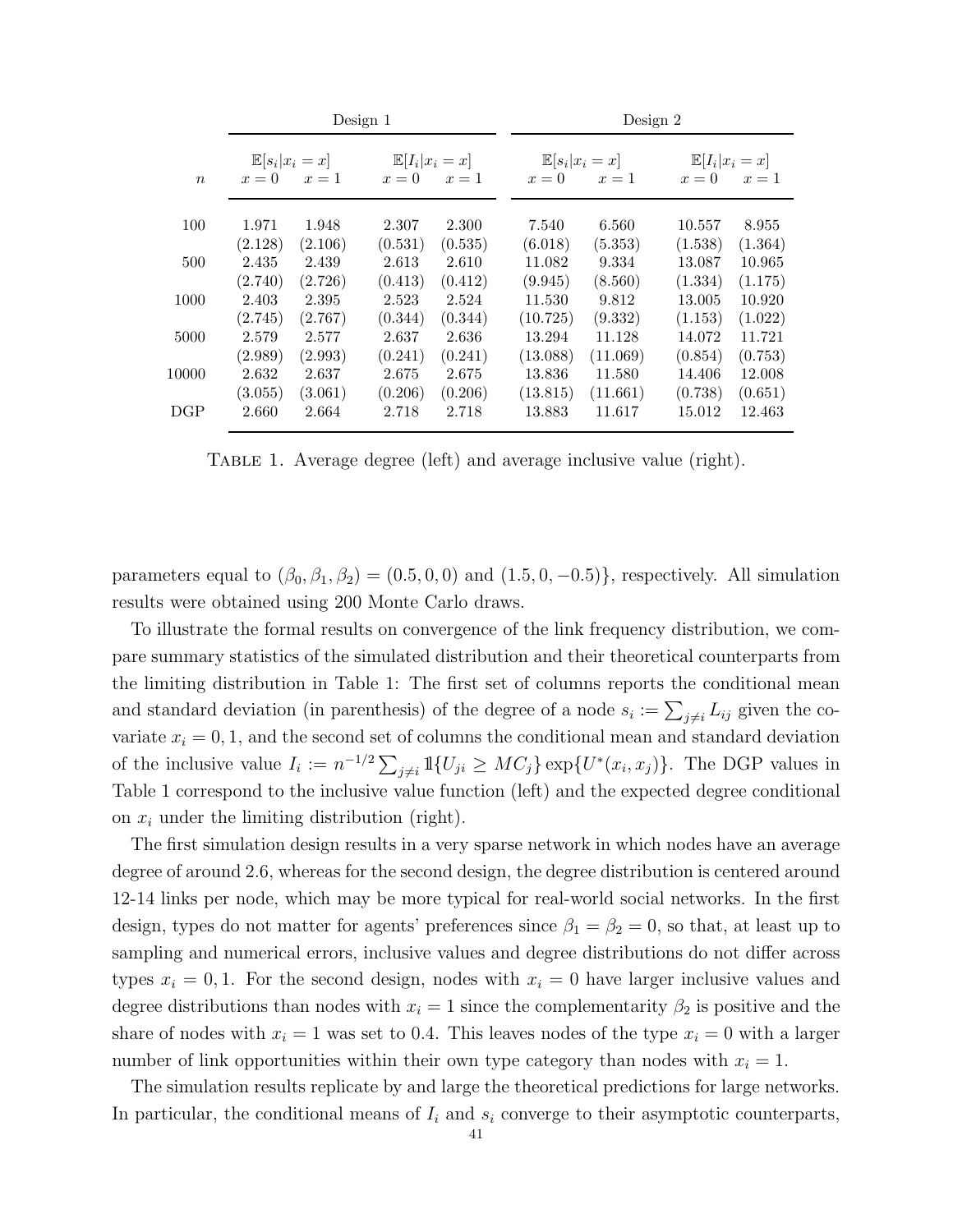and the cross-sectional variance of  $I_i$  decreases, although at a fairly slow rate.<sup>12</sup> Note also that the conditional distribution of  $s_i$  given  $x_i$  remains non-degenerate in the limit.

7.2. Parameter Estimation with no Endogenous Interaction Effects. We next turn to estimation of the preference parameter  $\beta := (\beta_0, \beta_1, \beta_2)'$ . We estimate  $\beta$  via pseudomaximum likelihood, using the asymptotic log-likelihood given in Example 5.1. Note also that in the absence of strategic interaction effects  $\mathbb{E}[s_i|x_i=x] = H^*(x)$  in the limiting model, so that we can use any consistent nonparametric estimator for  $\mathbb{E}[s_i | x_i = x]$  to obtain starting values for  $H^*(x)$ . We use the same design values for the parameter vector  $\beta$ , and results are for 200 Monte Carlo replications.

One source for small-sample bias in the likelihood results from the use of the inclusive value function  $H^*(x)$  in the limiting representation for the distribution of the edge-level response when the node forms more than one link. The derivation for Lemma 3.2 suggests a (partial) bias correction in which we replace  $H^*(x_i)$  with  $\tilde{I}_i := H^*(x_i) - n^{-1/2} \sum_{j=1}^n L_{ij} \exp\{U^*(x_i, x_j)\}.$ Since the degree distribution remains stochastically bounded as  $n$  increases, the correction term becomes negligible in a very large network. However our simulation results suggest that such a correction substantially reduces bias for networks of moderate size, especially in the second design for which the average degree is larger than 10.

The simulation results suggest that the estimators indeed converge to the population values of the parameter  $\beta$ , where both bias and standard deviation of the estimator decrease as n grows. However, in contrast to standard nonlinear estimators for i.i.d. samples from a fixed DGP, the bias of the MLE in our simulation results appears not to vanish at a rate faster than its standard deviation - in fact the simulation results are consistent with a root-n rate for both bias and standard error, similar to the findings for the two-sided matching model in Menzel (2015). This behavior is primarily a result of the slower convergence rate of the inclusive value functions.

7.3. Parameter Estimation with Capacity Constraints. For another set of simulation results we modify the previous design by adding a capacity constraint, where the degree of each node is not permitted to exceed  $\bar{s} = 5$ . We also impose the modified stability notion PSN2 introduced in Appendix A.3 rather than pairwise stability. This setup can be interpreted as a model of many-to-many matching where each node can be matched with at most 5 partners.

The constrained MLE maximizes the asymptotic log likelihood given in Example 5.2. Since in this design the degree of any node is capped at  $\bar{s} = 5$ , we omit the bias correction of inclusive values used in the first set of results, which produces less precise (higher-variance) estimates for networks of moderate sizes. The starting values for  $H^*$  were obtained by solving

<sup>&</sup>lt;sup>12</sup>Based on the argument for Lemma 6.3, we conjecture that the rate of convergence is  $n^{-1/4}$ .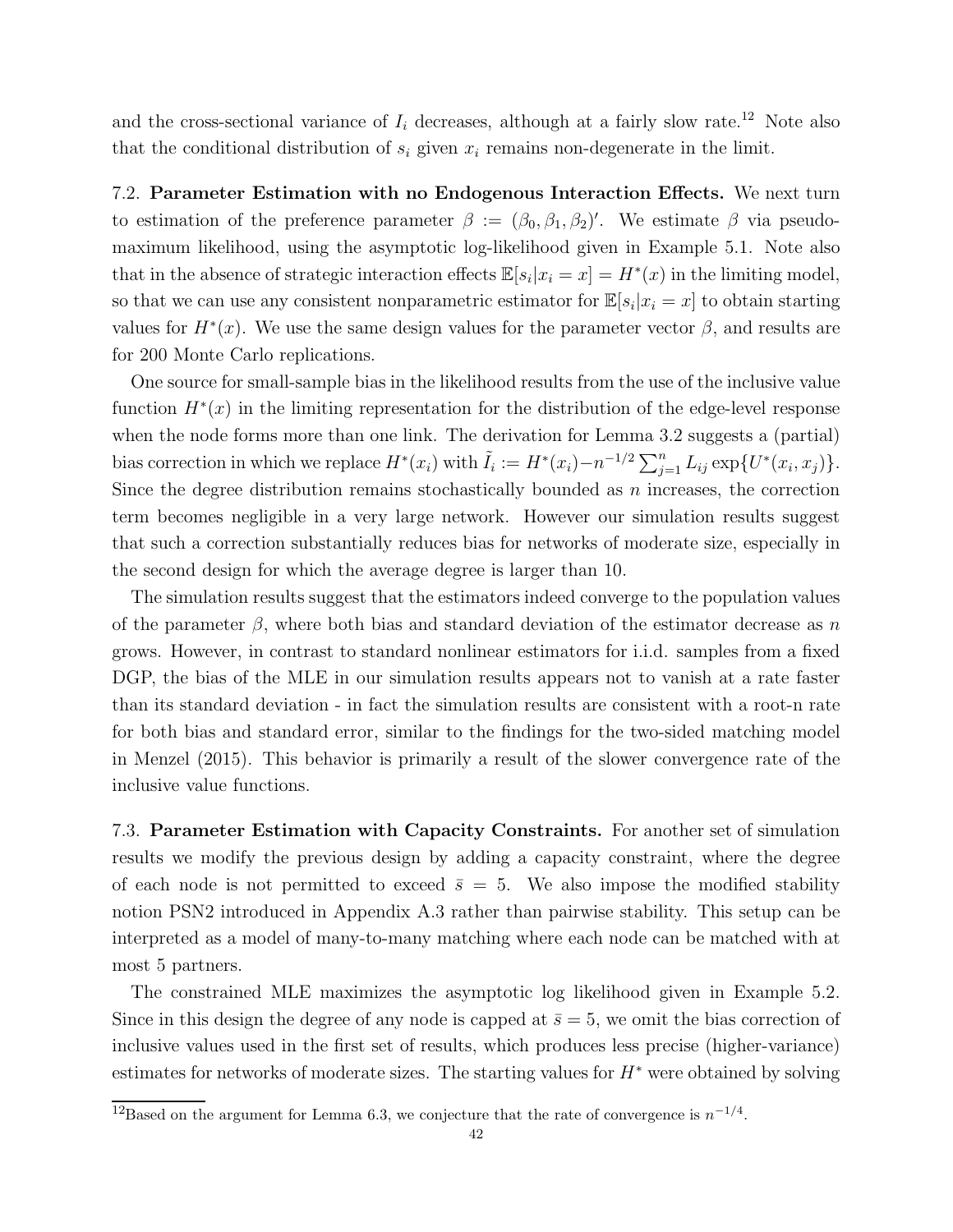| $\boldsymbol{n}$ | $\hat{\beta}_0^{ML}$ | $\hat{\beta}_1^{ML}$ | $\hat{\beta}_2^{ML}$ | $\hat{\beta}_0^{ML}$ | $\hat{\beta}_1^{ML}$ | $\hat{\beta}_2^{ML}$ |
|------------------|----------------------|----------------------|----------------------|----------------------|----------------------|----------------------|
| 100              | 0.442                | 0.027                | 0.006                | 1.116                | $-0.018$             | $-0.371$             |
|                  | (0.203)              | (0.249)              | (0.120)              | (0.460)              | (0.804)              | (0.061)              |
| 500              | 0.564<br>(0.077)     | 0.002<br>(0.099)     | 0.004<br>(0.046)     | 1.413<br>(0.229)     | $-0.022$<br>(0.444)  | $-0.432$<br>(0.022)  |
| 1000             | 0.542                | 0.004                | 0.003                | 1.451                | $-0.024$             | $-0.450$             |
| 5000             | (0.053)              | (0.071)<br>0.001     | (0.030)              | (0.177)<br>1.512     | (0.364)              | (0.016)              |
|                  | 0.535<br>(0.027)     | (0.032)              | 0.000<br>(0.013)     | (0.024)              | 0.003<br>(0.031)     | $-0.476$<br>(0.007)  |
| 10000            | 0.531                | $-0.002$             | $-0.000$             | 1.521                | 0.004                | $-0.483$             |
|                  | (0.016)              | (0.022)              | (0.009)              | (0.016)              | (0.022)              | (0.004)              |
| DGP              | 0.500                | 0.000                | 0.000                | 1.500                | 0.000                | $-0.500$             |

Table 2. Model without capacity constraints - mean and standard deviation (in parentheses) of MLE

| $\boldsymbol{n}$ | $\hat{\beta}_0^{ML}$ | $\hat{\beta}_1^{ML}$ | $\hat{\beta}_2^{ML}$ | $\hat{\beta}_0^{ML}$ | $\hat{\beta}_1^{ML}$ | $\hat{\beta}_2^{ML}$ |
|------------------|----------------------|----------------------|----------------------|----------------------|----------------------|----------------------|
| 100              | 0.375                | 0.033                | 0.011                | 1.455                | 0.088                | $-0.434$             |
| 500              | (0.279)<br>0.526     | (0.287)<br>$-0.009$  | (0.132)<br>0.004     | (0.337)<br>1.521     | (0.437)<br>0.153     | (0.095)<br>$-0.471$  |
|                  | (0.116)              | (0.115)              | (0.053)              | (0.185)              | (0.276)              | (0.037)              |
| 1000             | 0.491                | 0.013                | 0.002                | 1.517                | 0.079                | $-0.477$             |
| 5000             | (0.086)<br>0.503     | (0.091)<br>0.002     | (0.036)<br>$-0.000$  | (0.140)<br>1.517     | (0.221)<br>0.026     | (0.029)<br>$-0.491$  |
|                  | (0.038)              | (0.038)              | (0.015)              | (0.066)              | (0.098)              | (0.013)              |
| 10000            | 0.509<br>(0.024)     | $-0.003$<br>(0.028)  | $-0.001$<br>(0.011)  | 1.514<br>(0.045)     | 0.018<br>(0.062)     | $-0.493$<br>(0.009)  |
| DGP              | 0.500                | 0.000                | 0.000                | 1.500                | 0.000                | $-0.500$             |

Table 3. Model with capacity constraints - mean and standard deviation (in parentheses) of MLE

the fixed-point equations with the preference parameters  $\beta$  held fixed at their respective starting values. The simulation results for the MLE for the preference parameter  $\beta$  are reported in Table 3 and are by and large comparable to those for the baseline model.

7.4. Endogenous Interactions based on Network Degree. For the last simulation design, we allow for complementarities in network degree, where nodes with greater degree centrality are regarded as more "attractive" link prospects. Specifically we consider link preferences of the form

$$
U_{ij} = \beta_0 + \beta_1 x_i + \beta_2 |x_i - x_j| + \beta_3 \min\{10, 2 \cdot \lceil s_j/2 \rceil\} + \eta_{ij}
$$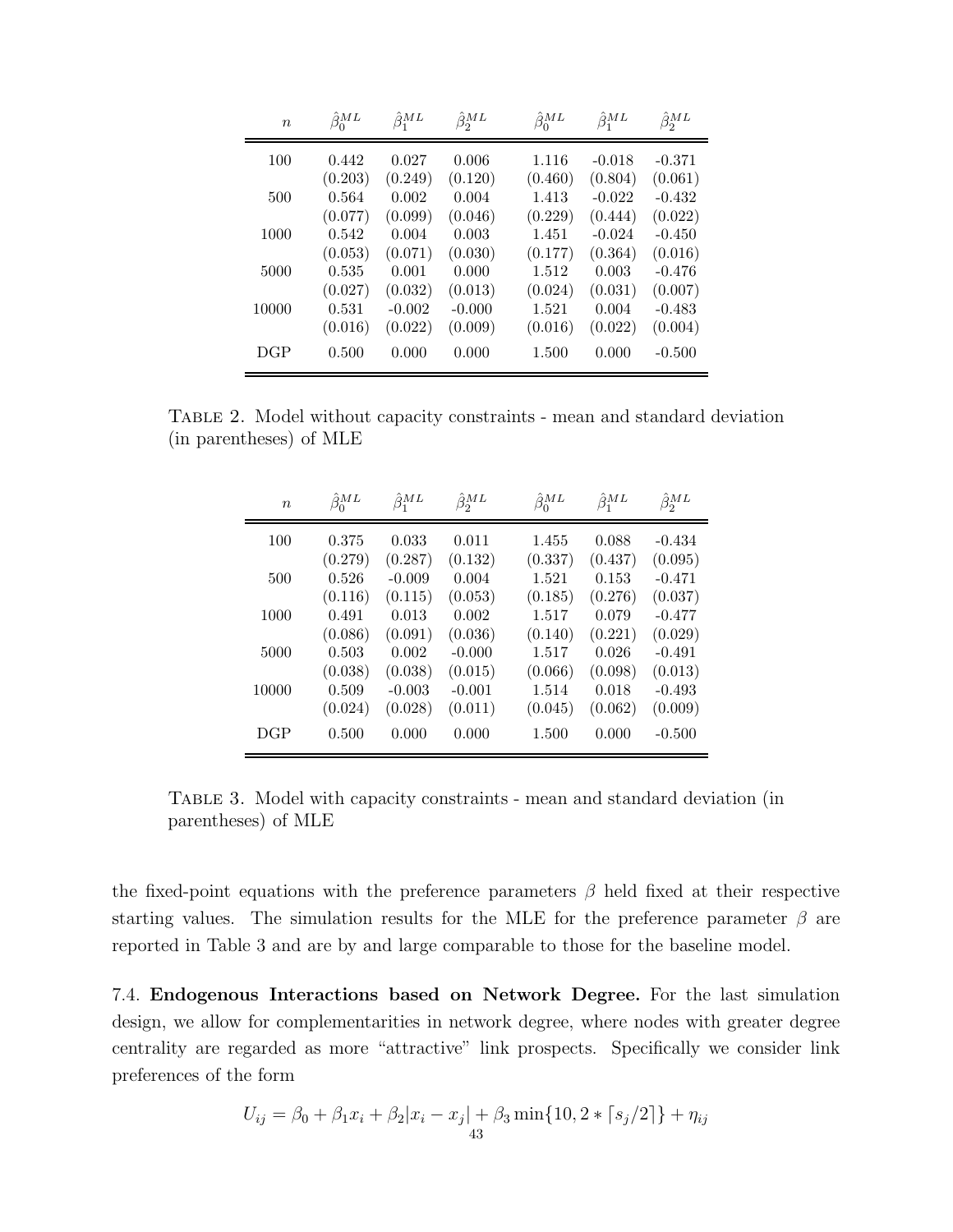| $\boldsymbol{n}$ | $\hat{\beta}_0^{ML}$ | $\hat{\beta}_1^{ML}$ | $\hat{\beta}_2^{ML}$ | $\hat{\beta}_3^{ML}$ | $\hat{\beta}_0^{ML}$ | $\hat{\beta}_1^{ML}$ | $\hat{\beta}_2^{ML}$ | $\hat{\beta}_3^{ML}$ |
|------------------|----------------------|----------------------|----------------------|----------------------|----------------------|----------------------|----------------------|----------------------|
| <b>200</b>       | 0.820                | $-0.009$             | $-0.387$             | 0.045                | 0.956                | $-0.399$             | 0.009                | 0.079                |
|                  | (0.357)              | (0.173)              | (0.040)              | (0.039)              | (0.405)              | (0.124)              | (0.024)              | (0.041)              |
| 500              | 0.711                | $-0.008$             | $-0.424$             | 0.071                | 0.965                | $-0.426$             | 0.003                | 0.093                |
|                  | (0.256)              | (0.101)              | (0.023)              | (0.028)              | (0.264)              | (0.089)              | (0.014)              | (0.026)              |
| 1000             | 0.640                | 0.008                | $-0.447$             | 0.080                | 0.973                | $-0.462$             | 0.001                | 0.098                |
|                  | (0.203)              | (0.077)              | (0.017)              | (0.021)              | (0.112)              | (0.069)              | (0.009)              | (0.010)              |
| 5000             | 0.528                | $-0.002$             | $-0.482$             | 0.097                | 1.042                | $-0.536$             | $-0.001$             | 0.100                |
|                  | (0.059)              | (0.031)              | (0.007)              | (0.006)              | (0.096)              | (0.074)              | (0.004)              | (0.007)              |
| DGP              | 0.500                | 0.000                | $-0.500$             | 0.100                | 1.000                | $-0.500$             | 0.000                | 0.100                |

Table 4. Model with degree externalities - mean and standard deviation (in parentheses) of MLE

where  $s_j := \sum_{k=1}^n L_{jk}$  denotes the network degree of node j, and  $\lceil x \rceil$  is the value of  $x \in \mathbb{R}$ rounded up to the next integer. This specification groups agents into 6 discrete categories in terms of network degree, partitioning S into  $\{\{0\},\{1,2\},\{3,4\},\{5,6\},\{7,8\},\{9,10,\ldots\}\}.$ This design follows the setup in Example 5.3, where the pairwise stable network is obtained from myopic best-response dynamics starting at the full network graph,  $L_{ij} = 1$  for all  $i \neq j$ , in order to select the largest stable network.

We assume throughout that  $\beta_3 \geq 0$  and choose the other design parameters  $\beta_0, \beta_1, \beta_2$  in a way that generates a degree distribution with a reasonable amount of variation across these categories. Specifically, we use two different designs in our simulation experiments which set the preference parameters equal to  $(\beta_0, \beta_1, \beta_2, \beta_3) = (1, -0.5, 0, 0.1)$  and  $(0.5, 0, -0.5, 0.1)$ , respectively.<sup>13</sup> All simulation results were obtained using 100 Monte Carlo draws.

Simulation results are reported in Table 4. Bias and dispersion of the MLE appear to be of a comparable order of magnitude as the previous cases, where the bias on the constant  $\beta_0$  is particularly large for smaller networks. Separate maximization over  $(\beta_0, \beta_1, \beta_2)$  and  $\beta_3$ , respectively, constraining the remaining parameters to DGP values yield much more accurate partial estimates (not reported here), suggesting that for small  $n$  the likelihood may be fairly flat in the direction of some linear combination of the two parameters.

#### 8. Discussion

This paper develops an asymptotic representation of the link frequency distribution resulting from a network formation game. In this limiting approximation, interdependence of link formation decisions can be split into a "local" component at the level of a given pair

<sup>&</sup>lt;sup>13</sup>A back of the envelope calculation and simulation evidence suggest that both specifications exhibit cascading adjustments to small local changes to the network and do not meet the "subcriticality" condition of Assumption 6 in Leung (2016).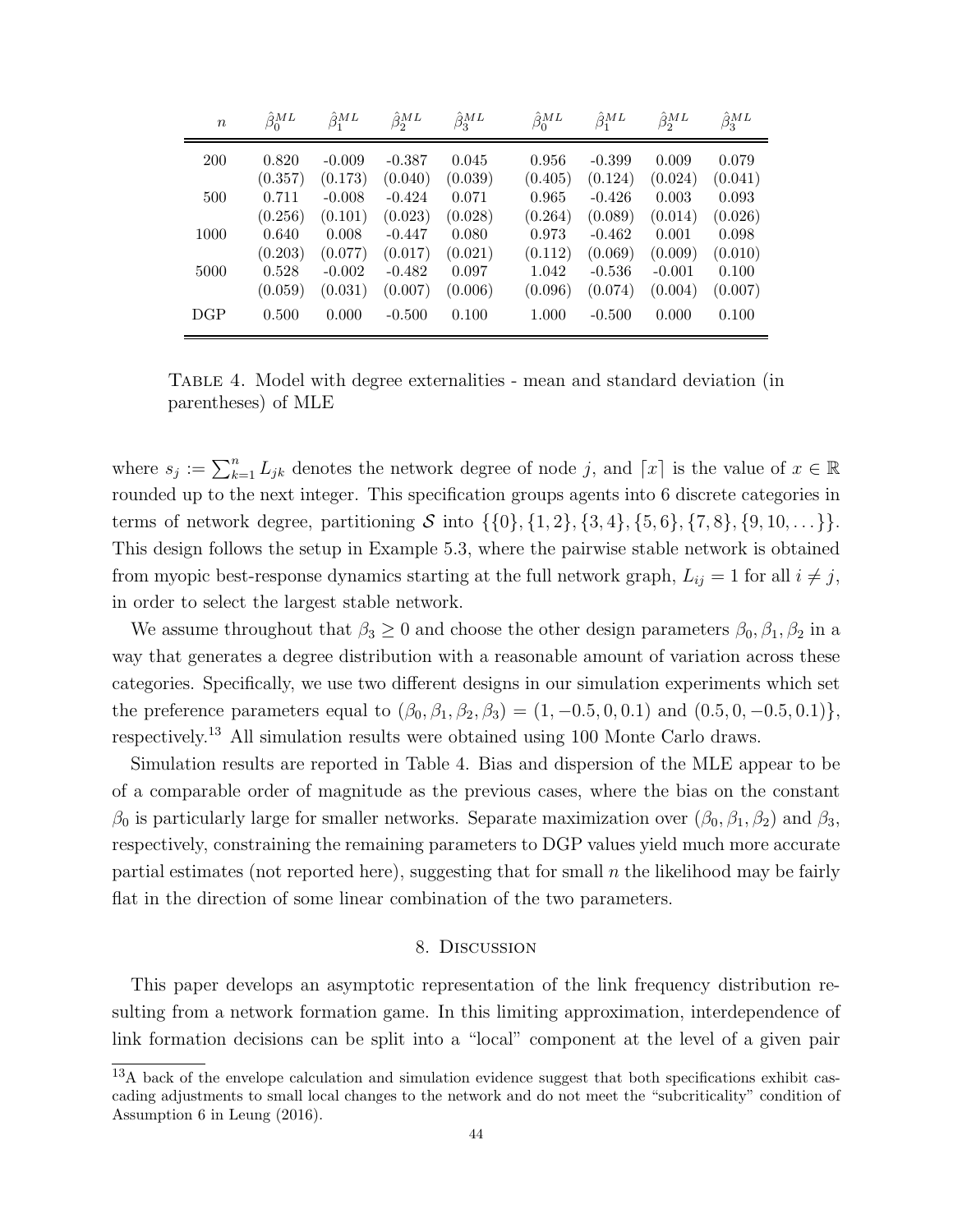of nodes which is characterized through the edge-level response, and a "global" component, which is captured entirely by the inclusive value function  $H^*$  and reference distribution  $M^*$ which serve as aggregate state variables. The same applies to multiplicity of stable outcomes, where "local" multiplicity is resolved by selecting from a multi-valued edge-level response corresponding to an individual potential link, and "global" multiplicity corresponds to selecting among multiple roots solutions for the equilibrium conditions for the inclusive value function and reference distribution.

# APPENDIX A. GENERAL CHARACTERIZATION OF THE LIMITING MODEL  $\mathcal{F}_0^*$

This appendix gives a general characterization of the limiting model  $\mathcal{F}_0^*$ , allowing for multiplicity in the edge-level response. In the absence of a unique edge-level response, pairwise stability may be consistent with a family of probability distributions each of which is generated by a different random selection from multiple pairwise stable outcomes for a given value of the relevant aggregate states. In this section we first give the most general characterization of that set in the absence of auxiliary assumptions on equilibrium selection. We then show how additional restrictions on the equilibrium selection rule can simplify that representation considerably.

Following the approach in Galichon and Henry (2011) and Beresteanu, Molchanov, and Molinari (2011), we characterize the set of distributions generated by non-unique stable outcomes using capacities (see Choquet (1954), Molchanov (2005)). We next introduce the main formal concepts, and then describe the capacities and equilibrium conditions that define  $\mathcal{F}_0^*$ . Several illustrative examples are given in Appendix A.3.

A.1. Choquet Capacities. For an arbitrary set S, let 2<sup>S</sup> denotes the set of all subsets of S, and  $\Delta S$  the probability simplex of distributions over elements of  $S$ . For the following definition, we say that a sequence of sets  $(A_n)_{n\geq 0}$  is *increasing* (with respect to set inclusion) if  $A_n \subset A_{n+1}$  for all n, and we say that the sequence is *decreasing* if  $A_{n+1} \subset A_n$  for all *n*.

**Definition A.1.** (Choquet capacity) A mapping  $\overline{Q}$  :  $2^S \rightarrow [0,1]$  is called a Choquet capacity (upper probability) on the set S if (a)  $\overline{Q}(\emptyset) = 0$ ,  $\overline{Q}(S) = 1$ , (b)  $\overline{Q}$  is monotone with respect to set inclusion, i.e.  $\overline{Q}(S') \leq \overline{Q}(S)$  whenever  $S' \subset S \subset S$ , and (c) for any increasing sequence of subsets  $(S_n)_{n\geq 0}$  of  $S$ ,  $\lim_n \bar{Q}(S_n) = \bar{Q}(\bigcup_{n\geq 0} S_n)$ , whereas for any decreasing sequence of subsets  $(S_n)_{n\geq 0}$ ,  $\lim_n \bar{Q}(S_n) =$  $\bar{Q}(\bigcap_{n\geq 0} S_n).$ 

The normalization of the values of the capacity in part (a) is not part of the usual (i.e. more general) definition of a Choquet capacity, but is assumed throughout in this paper, so that a capacity can be interpreted as representing a set of proper probability distributions, as we discuss below. The monotonicity property in part (b), and continuity from the right in part (c) generalize the corresponding properties of standard probability distributions. Note that in order to characterize the capacity fully, it is in general not sufficient to state the upper bounds for the elementary events of the form  $\{s_i = s\}$ , but sharp bounds may be determined in part by composite events of the form  $s_i \in S$ , for arbitrary subsets  $S \subset S$ .

Choquet capacities can be used to represent sets of probability distributions, where that set is referred to as the core of the capacity: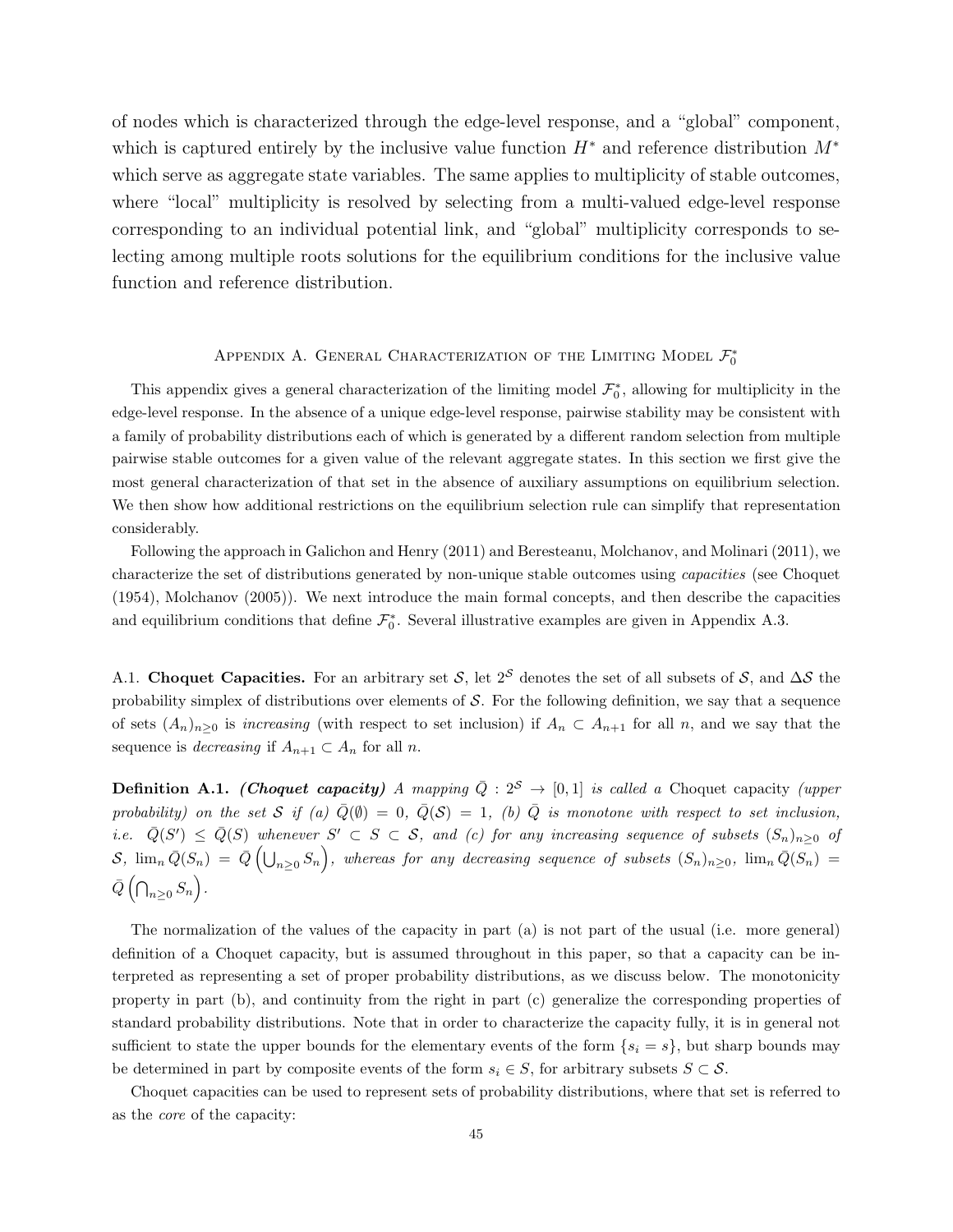**Definition A.2.** (Core) The core of the capacity  $\overline{Q}$  is the set of all probability distributions  $Q(s)$  over S such that

$$
\int_{S} Q(s)ds \le \bar{Q}(S) \quad \text{ for all subsets } S \subset \mathcal{S}
$$

In that event, we also write  $Q \in \text{core}(Q)$ .

Hence, the core of the capacity  $\overline{Q}$  is a subset of the probability simplex  $\Delta S$ . Clearly, the core of  $\overline{Q}$  is convex: if  $Q_1$  and  $Q_2$  are in the core, then we also have that for any  $\lambda \in [0,1]$   $\int_S (\lambda Q_1(s) + (1-\lambda)Q_2(s)) ds \le \overline{Q}(S)$ for all  $S \subset S$ , so that  $\lambda Q_1 + (1 - \lambda)Q_2$  is also in the core of  $\overline{Q}$ .

Moreover, if  $\overline{Q}$  describes a set of distributions generated by pairwise stable networks under various selection mechanisms, every distribution in the core can be attained by pairwise stable network as long as the rule for selecting from the edge-level response is unrestricted: Consider any two points in  $Q$  that are supported by selection rules corresponding to mixture weights  $\alpha, \alpha'$ . Then any convex combination of the two distributions can be generated by the mixture  $\lambda \alpha + (1 - \lambda) \alpha'$  as  $\lambda$  varies on the unit interval. Hence, in the absence of additional constraints on the selection mechanism we can represent the set of reference distributions consistent with pairwise stability using a capacity  $\Omega_0$  to convex subsets of the probability simplex  $\Delta S$ . We illustrate the construction of the capacity  $\overline{Q}$  describing the possible distributions of endogenous network statistics, and the associated fixed-point mapping  $\Omega_0$  with several examples in the last subsection of this appendix.

A.2. Limiting model  $\mathcal{F}_0^*$ . We now give a representation of the limiting model  $\mathcal{F}_0^*$ , which can be characterized in terms of subnetworks on an appropriately defined network neighborhood around a pair of nodes i, j. We start by defining the main components of our representation of  $\mathcal{F}_0^*$ , most importantly the edge-level response  $Q^*$ , the reference distribution  $M^*$  and the inclusive value function  $H^*$ , where the last two serve as aggregate state variables that summarize the relevant global properties of the network. We then state the equilibrium conditions determining these objects in the limit of pairwise stable networks.

A.2.1. Main Components. The **random network neighborhood**  $\mathcal{N}_i$  around a node i is the set of nodes l such that i and l are mutually acceptable (i.e.  $U_{il}(\mathbf{L}) \geq MC_i(\mathbf{L})$  and  $U_{li}(\mathbf{L}) \geq MC_i(\mathbf{L})$ ) at least for some combination of values for the endogenous network attributes  $s_i, s_l, t_{il}$ . The network neighborhood around an edge  $ij$  is the union of the random network neighborhoods around the nodes i and j, and will be denoted by  $\mathcal{N}_{ij} := \mathcal{N}_i \cup \mathcal{N}_j$ .

Since the network attributes  $s_l, t_{il}$  of nodes  $l \in \mathcal{N}_i$  are determined endogenously in the subnetwork on  $\mathcal{N}_l$ , we need to solve the model on overlapping subnetworks of a similar form. We parameterize the interdependence between adjacent subnetworks in terms of the collection of network variables  $L_{km}$ ,  $s_k$ ,  $t_{km}$ of nodes  $k \in \mathcal{N}_{ij} \cap \mathcal{N}_l \setminus \{l\}$  and  $m \in \mathcal{N}_{ij} \cap \mathcal{N}_l$ . We say that the vector  $\mathbf{r}_{ijl}$  containing network variables from that list is the **relevant overlap** for  $\mathcal{N}_{ij}$  and  $\mathcal{N}_l$  if it is a sufficient statistic for the subnetwork on  $\mathcal{N}_{ij} \cap \mathcal{N}_l$ with respect to the variables  $s_l, t_{il}, t_{jl}$ . For a given network **L**, we also write  $\mathbf{r}_{ijl}(\mathbf{L})$  to denote the values of the network attributes in the relevant overlap.

**Example A.1.** If there are only anonymous interaction effects, i.e.  $\mathcal{T} = \{t_0\}$ , then under the distribution of network neighborhoods given below in this section, distinct nodes in  $\mathcal{N}_{ij}$  are mutually available with probability zero. Hence the relevant overlap of  $\mathcal{N}_{ij}$  and  $\mathcal{N}_l$  is given by  $\mathbf{r}_{ijl} = (s_i)$  if  $l \in \mathcal{N}_j$ , and  $\mathbf{r}_{ijl} = (s_j)$  if  $l \in \mathcal{N}_j$ .

**Example A.2.** If the only endogenous interaction effect is a preference for transitive triads, i.e.  $T_{ij} =$  $\max_{k \in \mathcal{N}} L_{ik} L_{jk}$ , then the relevant overlap of  $\mathcal{N}_{ij}$  and  $\mathcal{N}_l$  is given by  $\mathbf{r}_{ijl} = (\mathbf{L}_{il}, L_{jl})$ .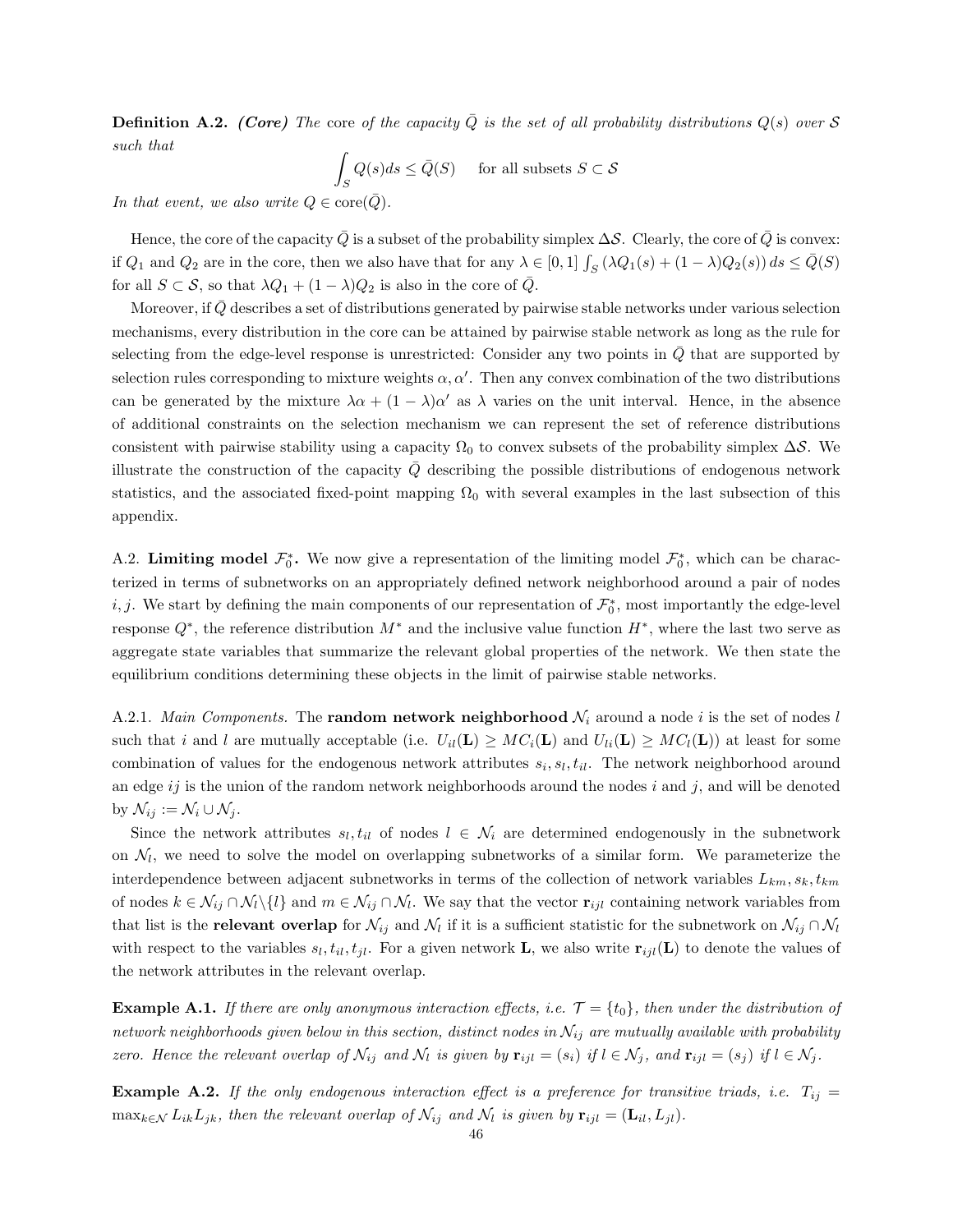Note also that in general the number of relevant entries of  $\mathbf{r}_{ijl}$  may vary with the realized structure of the network neighborhoods  $\mathcal{N}_{ij}$  and  $\mathcal{N}_l$ . In the following we will assume that the number of nodes in the relevant overlap is bounded at some integer  $d<\infty$ , and w.l.o.g. constant, potentially after introducing a placeholder for attributes that are irrelevant for a given draw of  $\mathcal{N}_{ij}$  and  $\mathcal{N}_l$ . We also use the boldface notation  $\mathbf{x}_{ijl} := (x_k)_{k \in \mathcal{N}_{ij} \cap \mathcal{N}_l} \in \mathcal{X}^{d_{\cap}}$  and  $\mathbf{t}_{ijl} := (t_{kl})_{k \in \mathcal{N}_{ij} \cap \mathcal{N}_l} \in \mathcal{T}^{d_{\cap}}$  to denote the exogenous covariates (edge-specific network statistics with respect to the node  $l$ , respectively) for the nodes in the intersection of  $\mathcal{N}_{ij}$  and  $\mathcal{N}_l$ . We also denote the range of the relevant overlap  $\mathbf{r}_{ijl}$  by  $\mathcal{R} \subset \{0,1\}^{d^2} \cap \mathcal{T}^{d^2} \cap \mathcal{T}^{d^2} \cap \mathcal{T}^{d^2}$ . In many cases it is possible to reduce the dimension of  $R$  to a substantially smaller number of components necessary to describe the outcome distribution, as illustrated by the previous examples.

Given the relevant overlap, the potential values for the endogenous network statistics are defined as

$$
s_l(\mathbf{r}_{ijl}) := S(\tilde{\mathbf{L}}(\mathbf{r}_{ijl}), l) \quad t_{kl}(\mathbf{r}_{ijl}) := T(\tilde{\mathbf{L}}(\mathbf{r}_{ijl}), k, l)
$$

where  $\tilde{\mathbf{L}}(\mathbf{r}_{ijl})$  is a network that coincides with  $L^*$  everywhere except on  $\mathcal{N}_{ij} \cap \mathcal{N}_l$ , where the network has been reconfigured to generate the specified values of the network statistics corresponding to the relevant overlap  $\mathbf{r}_{ijl}$ . The potential outcomes for the case in which the relevant overlap is empty,  $\mathbf{r}_{ijl} = \{\}$ , correspond to the values of the network statistics evaluated at  $L^*$ . While there may be more than one such network  $\tilde{\mathbf{L}}$ , sufficiency of the relevant overlap for  $s_l$  and  $t_{ijl}$  implies that either construction must result in the same potential values.

Note that for a pairwise stable network  $L^*$ , the realized links and network variables on any network neighborhood  $\mathcal{N}_{ij}$  must coincide with their potential values corresponding to the relevant overlap at  $\mathbf{r}_{ijl}(\mathbf{L}^*)$ . For a given realization of payoffs, pairwise stability therefore amounts to a simultaneous solution of a sparse system of "structural" potential value equations for the payoff-relevant network variables, where direct interaction effects are restricted to the random network neighborhoods.

The **reference distribution**  $M^*(s_l, \mathbf{t}_{ijl}; r_{ijl} | \mathbf{x}_{ijl})$  is the joint distribution of potential values of  $s_l$  and  $t_{kl}$  with components indexed by the relevant overlap  $\mathbf{r}_{ijl}$  in the cross-section of nodes in N. That is, the reference distribution is of the form

$$
M^*(\bar{s}_l, \bar{t}_{ijl}; \mathbf{r}_{ijl} | \mathbf{x}_{ijl}) := P(s_l(\mathbf{r}_{ijl}) = \bar{s}_l, t_{ijl} = \bar{t}_{ijl}(\mathbf{r}_{ijl}) | \mathbf{x}_{ijl})
$$

Hence,  $M^*(s_l, \mathbf{t}_{ijl}, \mathbf{r} | \mathbf{x}_{ijl})$  becomes a distribution over the network variables  $s_l$  and  $\mathbf{t}_{ijl}$  which is indexed by conditioning variables  $x_i, x_j, x_l$  and state variables  $\mathbf{r}_{ijl}$ . We also use the notation  $M^*(s_l, \mathbf{t}_{ijl}; \mathbf{r}_{ijl} | x_i, x_j) :=$  $\int M^*(s_l, \mathbf{t}_{ijl}; \mathbf{r}_{ijl} | \mathbf{x}_{ijl}) \prod_{l \neq i,j} w(x_l) dx_l$ , and  $M^*(s_l, \mathbf{t}_{ijl} | \mathbf{x}_{ijl}) = M^*(s_l, \mathbf{t}_{ijl}; () | \mathbf{x}_{ijl})$  for the cross-sectional distribution of network outcomes for the pairwise stable network  $L^*$ , corresponding to a relevant overlap that is empty.

The reference distribution depends on the selection mechanism which may assign different initial values of  $L_{ij}$  to different dyads. In the absence of additional restrictions on equilibrium selection, the distribution of endogenous network characteristics may therefore be different across distinct nodes.  $\mathcal{F}_0^*$  is therefore characterized by a set <sup>M</sup><sup>∗</sup> of possible reference distributions, and the limiting model allows for the reference distribution at each node to correspond to a different element in  $\mathcal{M}^*$ .

Since the object of interest is the conditional probability of the network variables  $L_{ij}$ ,  $s_i$ ,  $s_j$ ,  $t_{ij}$  given  $x_i, x_j$ , we can treat edges with the same values of  $x_i, x_j$  symmetrically, and integrate out other features of their network neighborhoods. Hence conditional on exogenous attributes  $\mathbf{x}_{iil}$ , the reference distribution  $M^*(s_l, \mathbf{t}_{ijl}; \mathbf{r}_{ijl} | \mathbf{x}_{ijl})$  is a joint distribution over values of network attributes at the network configurations corresponding to different values of  $\mathbf{r}_{ijl}$ . For our analysis it is necessary to condition on  $x_i, x_j$  since we aim to obtain the conditional link-frequency distribution given the pair's exogenous attributes, whereas dependence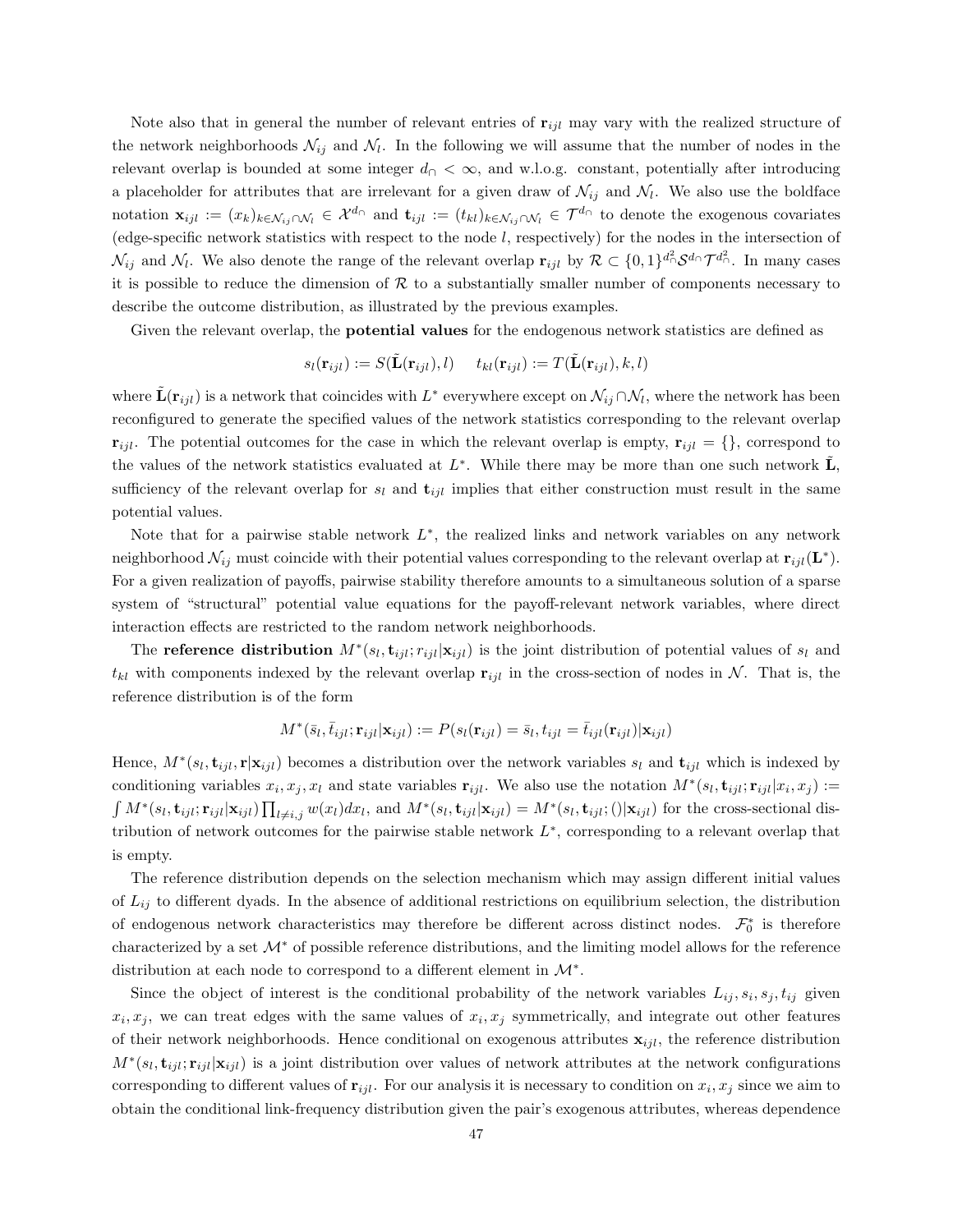on  $x_k$  for  $k \in \mathcal{N}_{ij} \cap \mathcal{N}_i \setminus \{i, j\}$  is integrated out when we take probabilities over random network neighborhoods. The reference distribution therefore summarizes the influence of the network structure outside of a network neighborhood  $\mathcal{N}_{ij}$  on the endogenous network attributes for nodes in  $\mathcal{N}_{ij}$ , and for a given draw of potential values we can solve for any pairwise stable configurations on that subset of nodes.

The **inclusive value function**  $H^*(x_i, s_i)$  is a nonnegative function of i's attributes  $x_i$  and  $s_i$  alone. We find that in the limiting distribution,  $H^*(x; s)$  serves a sufficient statistic for that agent's link opportunity set with respect to the probability that for a given combination of links the pairwise stability conditions are satisfied by agent i's random payoffs. Taken together,  $\mathcal{M}^*$  and  $H^*$  serve as aggregate state variables for the network which satisfy the equilibrium (fixed point) conditions  $(A.4)$  and  $(A.5)$  if and only if they are supported by a pairwise stable network.

These three objects - i.e. the distribution of subnetworks, reference distribution, and inclusive value function - are jointly determined through equilibrium conditions developed in the remainder of this subsection. We start by specifying the distribution of the random network neighborhoods  $\mathcal{N}_{ij}$  and  $\mathcal{N}_l$ , followed by equilibrium conditions characterizing the edge-level response, reference distribution, and inclusive value function under the limiting model  $\mathcal{F}_0^*$ . We can then put these individual components together to obtain the link frequency distribution associated with  $\mathcal{F}_0^*$ .

A.2.2. Distribution of  $\mathcal{N}_{ij}$ . In order to characterize the distribution for drawing available nodes  $l \in \mathcal{N}_{ij}$ , we define

$$
p(x_i, x_l, s_l, t_{il}; \mathbf{r}_{ijl}) := s_{1l} \frac{\exp\{U^*(x_l, x_i; s_l, s_i, t_{il})\}}{1 + H^*(x_1; s_1)} M^*(s_l, t_{il}; \mathbf{r}_{ijl} | x_i, x_j, x_l)
$$

and

$$
\bar{p}(x_i,x_l):=\sup_{s_l,\mathbf{t}_{ijl};\mathbf{r}_{ijl}}p(x_l,s_l,\mathbf{t}_{ijl};\mathbf{r}_{ijl}).
$$

Since  $H^*(x; s) \geq 0$ , it follows that  $\bar{p}(x_1, x_2) \leq \exp\{\bar{U}\} < \infty$  whenever  $\mathbb{E}[s_{1i}|x_i]$  is bounded and Assumption 4.1 holds.

Under  $\mathcal{F}_0^*$ , a network neighborhood  $\mathcal{N}_{ij}$  is generated as follows:

• For either node  $k = i, j$ , the link opportunity set  $\mathcal{N}_k$  is generated by a point process with Poisson intensity

$$
\mu(x_l, x_k) = \bar{p}(x_k, x_l) w(x_l)
$$

 $\bullet\,$  Payoffs on the subnetwork  $\mathcal{N}_{ij}:=\{i,j\}\cup\mathcal{N}_i\cup\mathcal{N}_j$  are constructed as

$$
U_{kl}(\mathbf{L}) := U^*(x_k, x_l; s_k(\mathbf{L}), s_l(\mathbf{L}), t_{kl}(\mathbf{L})) + \eta_{kl}
$$

for  $k = i, j$  and  $l \in \mathcal{N}_i \cup \mathcal{N}_j$ , where  $s_l(\mathbf{L}) := s_l(\mathbf{r}_{ijl}(\mathbf{L}))$ ,  $t_{kl}(\mathbf{L}) \equiv t_{kl}(\mathbf{r}_{ijl}(\mathbf{L}))$ , and the taste shifters  $\eta_{kl}$  are i.i.d. draws from an extreme-value distribution of type I.

- For any fixed values of  $s_l, t_{kl}$  each node  $l \in \mathcal{N}_i \cup \mathcal{N}_j$  is available to another node  $k \in \mathcal{N}_0/\{l\}$ with probability  $\frac{p(x_k,x_l,s_l,t_{kl};\mathbf{r}_{ijl}(\mathbf{L}))}{\bar{p}(x_k,x_l)} \in [0,1]$ , where availability is independent across k, l. In the absence of edge-specific interaction effects, i.e.  $\mathcal{T} = \{0\}$ , that probability is changed to zero for all  $k, l \in \mathcal{W}_i^* \cup \mathcal{W}_j^*.$
- Marginal costs are given by  $MC_k = \max_{l \in J_k} \eta_{k0,l}$  for  $k = i, j$ , where  $J_k$  is Poisson with intensity  $\mu = 1$ , and  $\eta_{k0,l}$  are i.i.d. extreme-value type I, and the maximum over an empty set is taken to be minus infinity.

While this description of the distribution over network neighborhoods  $\mathcal{N}_{ij}$  could in principle be used to simulate from the limiting model, probabilities for availability and link stability from this statistical model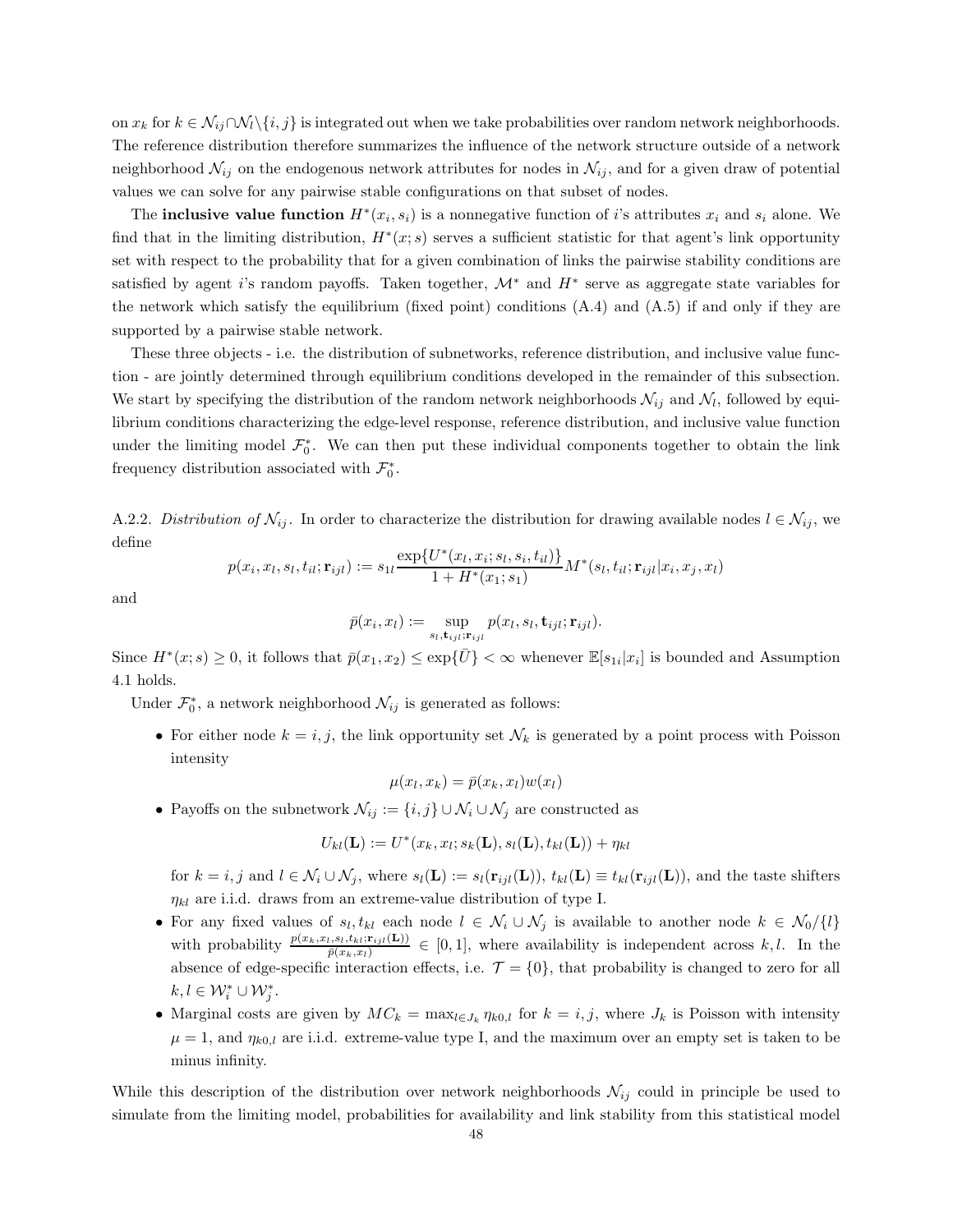can also be obtained in closed form. The probabilities and bounds that constitute the limiting model  $\mathcal{F}_0^*$ can then be fully characterized in terms of the random subnetwork on  $\mathcal{N}_{ij}$ .

A.2.3. Edge-Level Response. The **edge-level response** describes link formation for the edge  $ij$ , together with the values of the endogenous network variables  $s_i, s_j, t_{ij}$ . Formally, we let  $Q^*(L_{ij}, s_i, s_j, t_{ij} | x_i, x_j)$  denote the joint distribution of the link indicator  $L_{ij}$  and the variables  $s_i, s_j, t_{ij}$  in the limiting model, conditional on  $x_i, x_j$ .

We say that  $L_{ij}$  and  $s_i, s_j, t_{ij}$  are supported by the subnetwork on  $\mathcal{N}_{ij}$  if there exists a pairwise stable network  $L_0^*$  on  $\mathcal{N}_0$  given the payoffs defined above. Note that the number of nodes in  $\mathcal{N}_{ij}$  is random but finite. Probabilities over events in  $L_{ij}$  and  $s_i, s_j, t_{ij}$  on this subnetwork are evaluated conditional on the number of Poisson draws in  $\mathcal{N}_k$  exceeding the minimum number of edges to k necessary to obtain the value  $s_k$  for the network characteristics for  $k = i, j$ . These probabilities are generally available in closed form given the functions  $U^*(\cdot)$  and the inclusive value function  $H^*(x, s)$  using results by Dagsvik (1994).

Since even at the level of the edge ij there may be multiple pairwise stable outcomes regarding  $s_i, s_j, t_{ij}$ and  $L_{ij}$ , the model admits a set of edge-level responses which will be described in terms of upper bounds on probabilities for events in these variables: For any sets  $\mathcal{L} \subset \{0,1\}$ ,  $S_1, S_2 \subset \mathcal{S}$  and  $T_{12} \subset \mathcal{T}$ , we can obtain the bound

$$
\begin{array}{rcl}\n\bar{Q}^*(\mathcal{L}, S_1, S_2, T_{12}|x_1, x_2) & = & P\left(\ L_{ij}^* \in \mathcal{L}, S(\mathbf{L}^*, i) \in S_1, S(\mathbf{L}^*, j) \in S_2, T(\mathbf{L}^*, i, j) \in T_{12}\right. \\
& \text{for some pairwise stable network } L_0^* \text{ on } \mathcal{N}_{ij} \left|x_i = x_1, x_j = x_2\right.\n\end{array}
$$

In words, the upper bound  $\overline{Q}^*(\cdot|x_1, x_2)$  is the conditional probability that the link outcome  $L_{ij} = l$  and some values  $s \in S_i$ ,  $s' \in S_j$  and  $t \in T_{ij}$  are supported by some pairwise stable subnetwork on  $\mathcal{N}_{ij}$ .

Using the terminology introduced in section A.1, we can interpret the bound  $\overline{Q}$ <sup>∗</sup> as a capacity characterizing the family of edge-level responses, where any edge-level response  $Q^*(l, s_1, s_2, t_{12}|x_1, x_2)$  has to satisfy the constraints

$$
\int_{\mathcal{L}} \int_{S_1} \int_{S_2} \int_{T_{12}} Q^*(l_{12}, s_1, s_2, t_{12} | x_1, x_2) dt_{12} ds_2 ds_1 dl_{12} \le \bar{Q}^*(\mathcal{L}, S_1, S_2, T_{12} | x_1, x_2)
$$
\n(A.1)

 $\overline{ }$ 

for any sets  $\mathcal{L}, S_1, S_2, T_{12}$ . In analogy to the approaches in Galichon and Henry (2011) and Beresteanu, Molchanov, and Molinari (2011) for static discrete games, the set of edge-level responses can be formally characterized as the core of a capacity.

To obtain the edge-level response from the distribution of subnetworks on  $\mathcal{N}_{ij}$  described above, we can first consider the probability that an "elementary" outcome corresponding to specific values of  $L_{kl}$ ,  $s_l, t_{kl}$ and  $\mathbf{r}_{ijl}$  is supported by the subnetwork for  $k, l \in \mathcal{N}_{ij}$ . For a given configuration  $L_{\mathcal{N}_{ij}} := (\mathbf{L}_{kl})_{k,l \in \mathcal{N}_{ij}}$  of the subnetwork on  $\mathcal{N}_{ij}$ , the probability for that event is given by

$$
q(\mathbf{L}_{\mathcal{N}_{ij}},\mathcal{N}_{ij}) := \prod_{k,l \in \mathcal{N}_{ij}} M^*(s_l,\mathbf{t}_{ijl};\mathbf{r}_{ijl}(\mathbf{L}_{\mathcal{N}_{ij}})|\mathbf{x}_{ijl})(q_{kl}q_{lk})^{L_{kl}}(1-q_{kl}q_{lk})^{1-L_{kl}}
$$

and zero otherwise, where  $q_{kl} = p(x_k, x_l; s_k, s_l) / \bar{p}(x_k, x_l)$  if  $k \notin \{i, j\}$  and  $q_{kl} = p(x_k, x_l; s_k, s_l)$  if  $k \in \{i, j\}$ . Sharp bounds on the edge-level response  $Q^*(1, s_1, s_2, t_{12}|x_1, x_2)$  can then be obtained by aggregating probabilities over all "elementary" outcomes corresponding to a given event in the network variables  $L_{ij}, s_i, s_j, t_{ij}$ .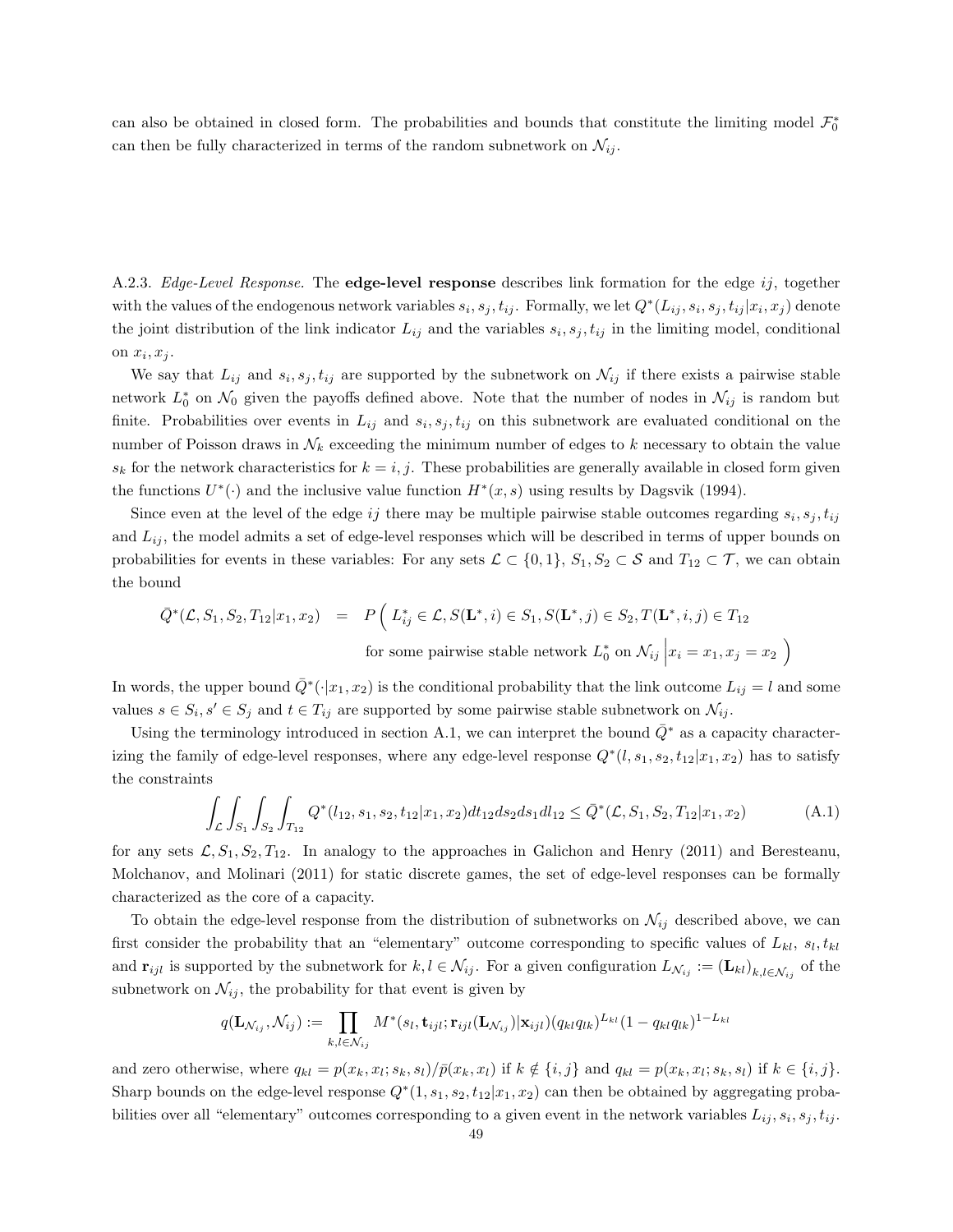Specifically, the upper bound  $\bar{H}^*$  is given by

$$
\bar{Q}^*(\mathcal{L}, S_1, S_2, T_{12} | x_1, x_2) := \mathbb{E}\left[\sum_{L_{\mathcal{N}_{ij}}} q(\mathbf{L}_{\mathcal{N}_{ij}}, \mathcal{N}_{ij}) \mathbb{1}\{s_1(\mathbf{L}_{\mathcal{N}_{ij}}) \in S_1, s_2(\mathbf{L}_{\mathcal{N}_{ij}}) \in S_2, t_{12}(\mathbf{L}_{\mathcal{N}_{ij}}) \in T_{12}\}\middle|\ x_1, x_2\right]
$$
\n(A.2)

where the expectation is taken with respect to the distribution of  $\mathcal{N}_{ij}$ .

A.2.4. Fixed-Point Condition for the Reference Distribution. An upper bound on the reference distribution  $M^*(s_l, t_{kl}; \cdot | \cdot)$  is given by the probability that a given distribution of potential outcomes for node l is supported by some pairwise stable subnetwork on the network neighborhood  $\mathcal{N}_l$ . To compute this bound, we can draw a network neighborhood  $\mathcal{N}_l$  for the node l with covariates  $x_l = x_3$  as described in the previous steps, where we fix the covariates of the first two nodes at  $x_1, x_2$ . Note that, since nodes in the network neighborhood are realizations of a Poisson process, this gives the conditional distribution of  $\mathcal{N}_l$  given the respective values of exogenous attributes for the first two nodes.

Holding the relevant overlap between the nodes fixed at  $\mathbf{r}_{123}$ , a subnetwork  $L_{\mathcal{N}_l}:=(\mathbf{L}_{ij})_{i,j\in\mathcal{N}_l}$  is supported by a pairwise stable network on  $\mathcal{N}_l$  with probability

$$
q(\mathbf{L}_{\mathcal{N}_l},\mathcal{N}_l) = \prod_{i,j \in \mathcal{N}_l} M^*(s_i,s_j,\mathbf{t}_{ijl};\mathbf{r}_{ijl}(\mathbf{L}_{\mathcal{N}_l})|\mathbf{x}_{ijl}) (q_{ij}q_{ji})^{L_{ij}} (1-q_{ij}q_{ji})^{1-L_{ij}}
$$

where  $M^*(s_i, s_j, \mathbf{t}_{ijl}; \mathbf{r}_{ijl} | \mathbf{x}_{ijl}) = M^*(s_i, \mathbf{t}_{ijl}; \mathbf{r}_{ijl} | \mathbf{x}_{ijl})M^*(s_j; \mathbf{r}_{ijl} | \mathbf{x}_{ijl}, \mathbf{t}_{ijl})$  denotes the joint distribution of potential outcomes for  $s_i, s_j, \mathbf{t}_{ijl}$  given  $\mathbf{x}_{ijl}$  implied by the reference distribution, and  $q_{ij}$  is defined in the analogous way as for the description of the edge-level response. Hence for any event  $S_3 \subset \mathcal{S}$  and a given reference distribution  $M^*$ , the probability that a value  $s_l \in S_3$  for the endogenous network attributes is supported on  $\mathcal{N}_l$  after holding the overlap fixed at  $\mathbf{r}_{123}$  is obtained after summing  $q(\mathbf{L}_{\mathcal{N}_l}, \mathcal{N}_l)$  over all configurations of  $L_{\mathcal{N}_l}$  that result in  $s_l \in S_3$ .

We can then define the capacity

$$
\Omega_0[H,M](\mathbf{x}_{123};\mathbf{r}_{123},S,T) := \mathbb{E}\left[\sum_{L_{\mathcal{N}_l}} q(\mathbf{L}_{\mathcal{N}_l},\mathcal{N}_l) 1\{s_l(\mathbf{L}_{\mathcal{N}_l}) \in S, \mathbf{t}_{12l}(\mathbf{L}_{\mathcal{N}_l}) \in T, \mathbf{r}(\mathbf{L}_{\mathcal{N}_l}) = \mathbf{r}_{123}\}\middle|\ \mathbf{x}_{123}\right] \tag{A.3}
$$

where dependence on  $M, H$  was implicit in the definition of the probabilities  $q(\mathbf{L}_{\mathcal{N}_l}, \mathcal{N}_l)$ , and the expectation is taken with respect to the distribution of  $\mathcal{N}_l$ . Note that the exact form of  $\Omega_0$  depends on the functions  $S(\cdot)$ and  $T(\cdot)$  in the construction of the network characteristics. We derive the edge-level response and resulting fixed point mappings for a few special cases in the next subsection below.

The model is then closed by the equilibrium condition that the reference distribution  $M^*(s_l, \mathbf{t}_{12l}; \mathbf{r}_{12l} | \mathbf{x}_{12l})$ has to be generated by some mixture over edge-level responses in the cross-section. Specifically, for any given value of  $H$ , the set  $\mathcal{M}^*$  is the largest set of distributions satisfying

$$
\mathcal{M}^* = \text{conv}\left(\bigcup_{M \in \mathcal{M}^*} \text{core } \Omega_0[H, M]\right) \tag{A.4}
$$

where  $\text{conv}(A)$  denotes the convex hull of a set A. Note that the set  $\mathcal{M}^*$  in A.4 is nonempty whenever the mapping  $\Omega_0[\cdot, M]$  has a fixed point with respect to M.

To illustrate the general structure of the set  $\mathcal{M}^*(H)$ , consider the case of link preferences with strategic complementarities:

**Example A.3.** (Strategic Complements) Suppose that the function  $U^*(x_1, x_2; s_1, s_2, t_{12})$  is nondecreasing in each component of  $s_1, s_2, t_{12}$  for each value of  $x_1, x_2$ , and that the network statistics  $S(\mathbf{L}, \cdot)$  and  $T(\mathbf{L}, \cdot)$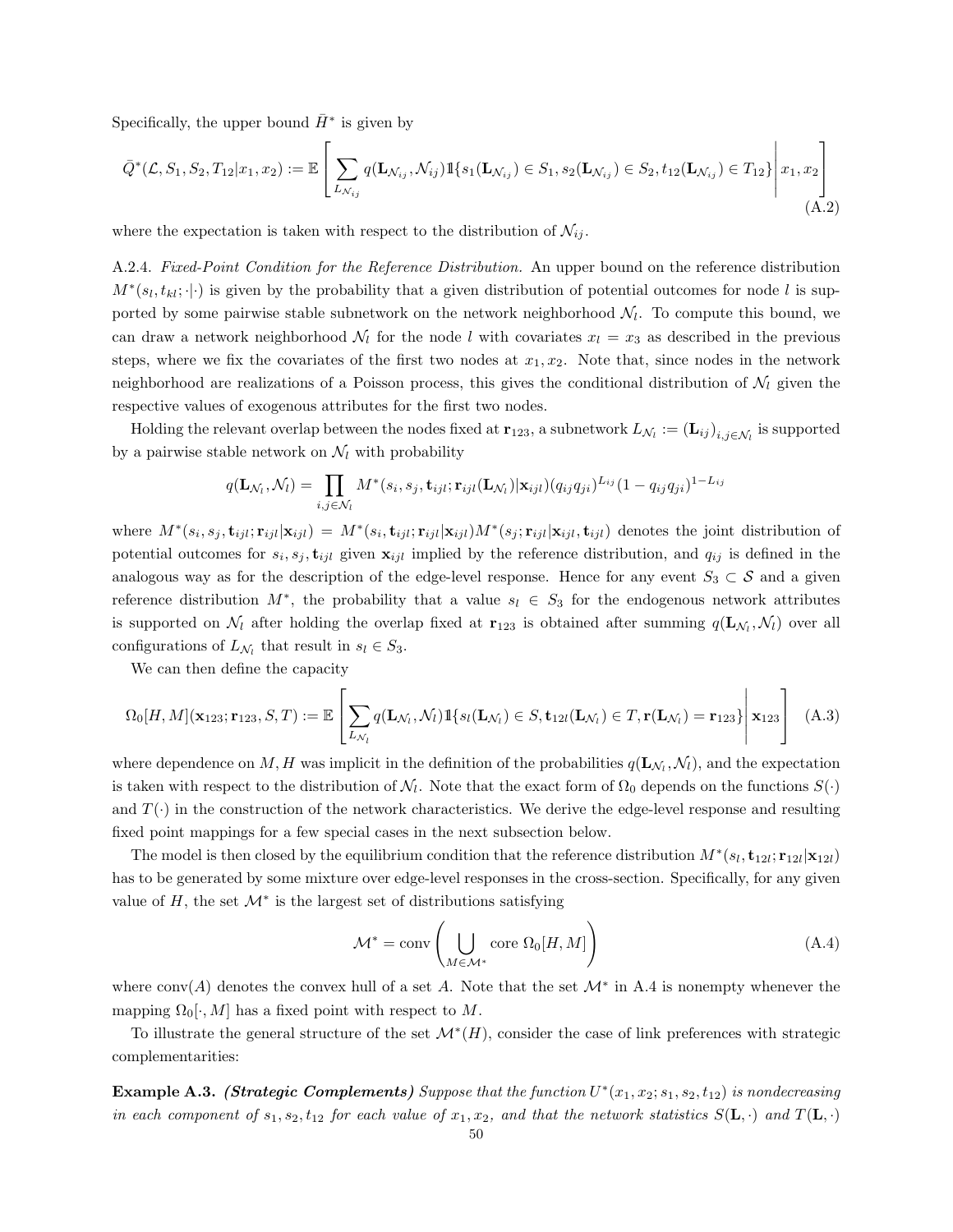are nondecreasing in **L** with respect to the partial ordering:  $L \geq L'$  iff  $L_{ij} \geq L'_{ij}$  for each  $i, j = 1, ..., n$ . If  $S, \mathcal{T}$  are finite sets, it can then be shown using standard arguments (see Milgrom and Roberts (1990)) that  $\Omega_0[H,M]$  is (a) nondecreasing in M, where (b) its image is a lattice, and (c) its (nonempty) set of fixed points forming a lattice on the distributions over  $S \times S \times T$ .

For the smallest fixed point  $\underline{M}^*$ , we also have that  $\underline{M}^* \leq \Omega_0[H, \underline{M}^*]$ : if there was a point  $\tilde{M} \in \Omega_0[H, \underline{M}^*]$ such that  $M \leq M^*$  with strict inequality in at least one component, then by monotonicity and continuity of  $\Omega_0$  there would exist another fixed point that is strictly smaller than  $\underline{M}^*$ . Similarly, for the largest fixed point  $\overline{M}^*$  we have  $\overline{M}^* \ge \Omega_0[H, \overline{M}^*].$ 

Hence,  $\mathcal{M}^* \subset \{M : \underline{M}^* \leq M \leq \overline{M}^*\}$ . Clearly,  $\mathcal{M}^*$  also contains the convex hull of the set of fixed points of  $\Omega_0[H, M]$ .

We can also use auxiliary assumptions on the equilibrium selection mechanism to narrow the set  $\mathcal{M}^*$  of reference distributions. In particular, if equilibrium selection exhibits independence across dyads (a condition similar to the "no coordination" Assumption 5 in Leung (2016)), then the set  $\mathcal{M}^*(H)$  is a singleton:

Example A.4. (Independent Selection) Suppose that equilibrium selection is independent across dyads in that the links in the initial condition  $L_{ij}^{(0)}$  are independent draws from a common distribution with conditional probability mass function  $p(\mathbf{L}_{ij}^{(0)}|x_i,x_j)$ . Then the resulting link frequency distribution can be characterized by a singleton reference distribution  $\mathcal{M}^* = \{M^*\}\$  which satisfies the fixed point condition

$$
M^* = \Omega_0[H^*, M^*]
$$

As discussed in Section 3 before, in the case of a single reference distribution,  $M^*(s_1|x_1, x_2)$  can be estimated directly from the observed sample as the conditional distribution of  $s_1$  given that node 1 is directly linked to a node 2 with attributes  $x_2$ . This obviates the need of explicitly characterizing the fixedpoint operator  $\Omega_0$  and solving for the - possibly non-unique - fixed points of the mapping for estimation of the payoff functions  $U^*(\cdot)$ .

A.2.5. Fixed-Point Condition for the Inclusive Value Function. For a given selection rule, we let

$$
\tilde{M}^*(s|x) := \frac{1}{n} \sum_{l=1}^n M_l^*(s|x)
$$

be the average reference distribution across nodes  $i = 1, 2, \ldots$ , where  $M_i^* \in \mathcal{M}^*$  denotes the reference distribution selected for node l. Note that the set  $\mathcal{M}^*$  is convex for any value of H so that the mixture  $\tilde{M}^* \in \mathcal{M}^*$ . Under  $\mathcal{F}_0^*$ , the inclusive value function then satisfies the fixed-point condition

$$
H^*(x; s) = \Psi_0[H^*, \tilde{M}^*](x; s)
$$
\n(A.5)

for all values of  $x, s$ , where the mapping

$$
\Psi_0[H,M](x;s) := \int \frac{s_{12} \exp\{U^*(x,x_2;s,s_2,t_0) + U^*(x_2,x;s_2,s,t_0)\}}{1 + H(x_2;s_2)} M(s_2|x_2) w(x_2) ds_2 dx_2
$$

Note that according to the notational convention introduced earlier, the first component of  $s_2$ ,  $s_{12}$  :=  $\sum_{j\neq 2} L_{j2}$  denotes the network degree of node 2. Using the notation introduced before, the cross-sectional distribution of network outcomes  $\tilde{M}^*(s_2|x_2)$  denotes the reference distribution corresponding to an empty relevant overlap.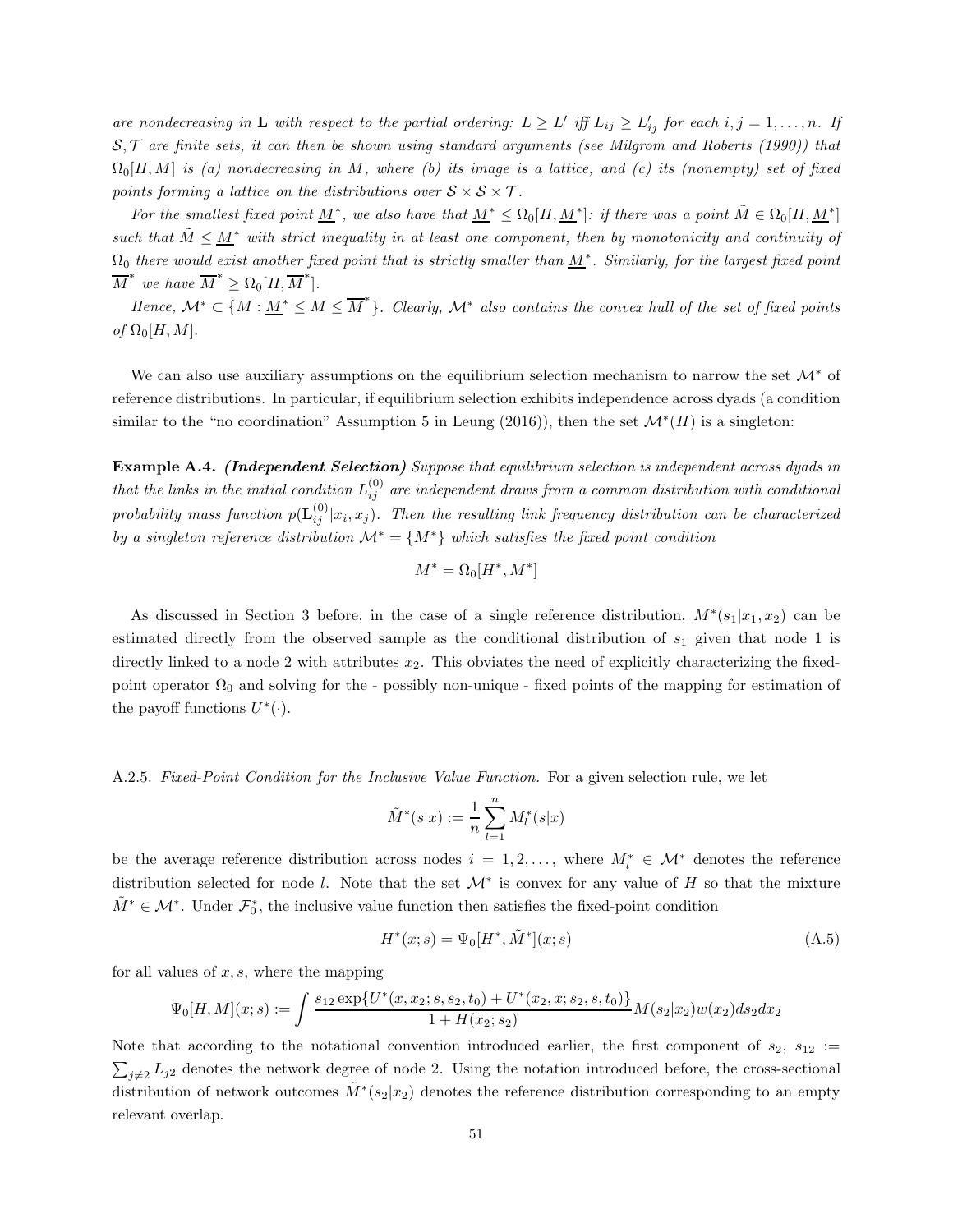Hence, we can summarize the equilibrium conditions on the aggregate state variables  $H^*, \mathcal{M}^*$  as follows:

$$
\mathcal{M}^* = \text{conv}\left(\bigcup_{M \in \mathcal{M}^*} \text{core } \Omega_0[H, M]\right)
$$
  

$$
H^* = \Psi_0[H^*, \tilde{M}^*] \text{ for some } \tilde{M}^* \in \mathcal{M}^*
$$
 (A.6)

A.2.6. Link Frequency Distribution. Our characterization of the set of limiting distributions  $\mathcal{F}_0^*$  consists exclusively of these three components. The p.d.f. associated with  $F_0^* \in \mathcal{F}_0^*$  is of the form

$$
f_0^*(x_1, x_2; s_1, s_2, t_{12}) = Q^*(1, s_1, s_2, t_{12}|x_1, x_2)w(x_1)w(x_2),
$$
\n(A.7)

where the edge-level response  $Q^*(\cdot|x_1, x_2)$  satisfies (A.1). Most importantly, the probability that a given link  $\{ij\}$  is established depends on the structure of the larger network only through  $H^*$  and  $M^*$  in addition to "local" characteristics of the two nodes i and j. This general representation simplifies considerably for certain special cases of practical interest. We show how to derive the capacities  $\bar{Q}(\cdot)$  and  $\Omega_0(\cdot)$  for some special cases in Appendix A.3.

To understand how this limiting approximation simplifies the description of the network formation model, notice that verifying the pairwise stability conditions in the small subnetwork on  $\mathcal{N}_0$  in the construction of the edge-level response is completely analogous to that of static game-theoretic models analyzed in Galichon and Henry (2011) and Beresteanu, Molchanov, and Molinari (2011), and therefore amenable to the techniques developed in these two papers. The resulting bounds are asymptotically sharp as the network grows large.

A.3. Characterization of  $\mathcal{F}_0^*$  for Special Cases. We now illustrate how to use this characterization to derive the limiting distribution for four cases with non-trivial endogenous interaction effects.

Unique Edge-Level Response. First, we briefly show how the general model nests the case of a unique edgelevel response with only anonymous interaction effects with radius of interaction equal to  $r<sub>S</sub> = 1$ , which was discussed in the main text. In the absence of edge-specific endogenous interaction effects,  $\mathcal{N}_i \cap \mathcal{N}_l = \{i, l\}$ , and since the radius of interaction is equal to 1, the relevant overlap reduces to  $\mathbf{r}_{ijl} = L_{il}$  if  $l \in \mathcal{N}_i$ , or  $\mathbf{r}_{ijl} = L_{jl}$  if  $l \in \mathcal{N}_j$ . Furthermore, availability of l to i only depends on the potential outcome of  $s_l$ for  $L_{il} = 1$  by inspection, so that the other potential outcome is irrelevant for the construction of the link frequency distribution or the fixed point mapping  $\Omega_0$ . Hence we can suppress dependence of the link frequency distribution on  $\mathbf{r}_{ijl}$  and  $x_i$  and let  $M^*(s_l|x_l) = M^*(s_l; 1|x_l)$  denote the conditional distribution of the potential value of  $s_l$  in the presence of a direct link to i or j. Finally, uniqueness of the edge-level response implies that the fixed point mapping  $\Omega_0$  is also singleton-valued, so that the description of the limiting model for this special case in Section 3 indeed derives from the more general formulation presented in this appendix. We can summarize this finding in the following proposition:

**Proposition A.1.** In the case of a unique edge-level response, the limiting model  $\mathcal{F}_0^*$  is characterized by the equations  $(3.1)-(3.3)$ .

Many to Many Matching with Capacity Constraints. The network formation problem considered in this paper can be viewed as an extension of certain matching models, where we interpret a direct link between two nodes as a match between the corresponding agents. This includes marriage markets, the stable roommate problems, and the college admissions problem. One important "strategic" feature of matching models consists in capacity constraints capping the number of matching partners at some maximum degree  $\bar{s}$ , which could in principle be allowed to vary across individuals. Specifically, let  $s_i$  denote node i's network degree and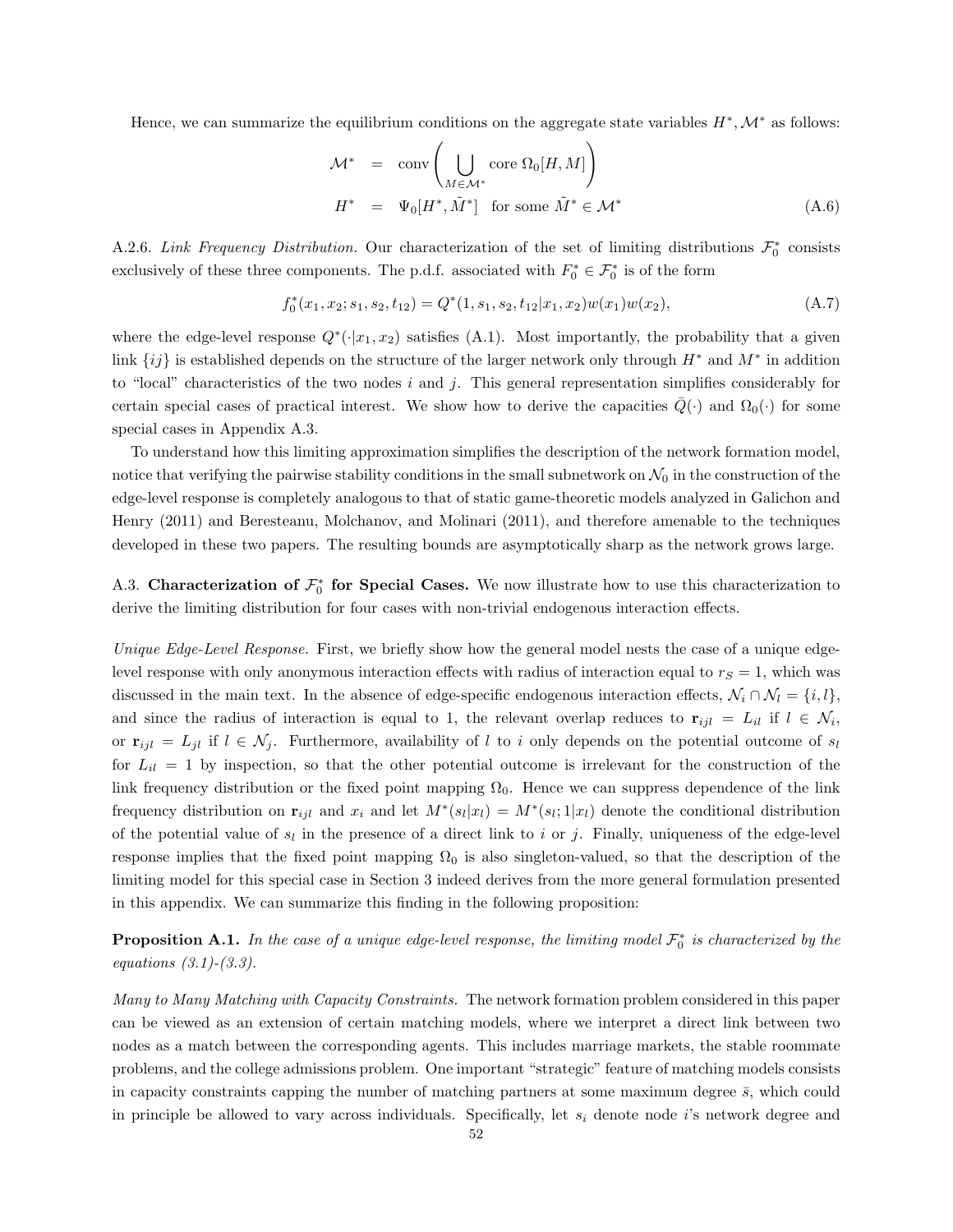suppose that payoffs are  $U_{ij} = U_{ij}^* + \sigma \eta_{ij}$ , where

$$
U_{ij}^* = \begin{cases} U^*(x_i, x_j) & \text{if } s_i < \bar{s} \\ -\infty & \text{if } s_i \ge \bar{s} \end{cases}
$$

In typical applications, agents may also have different "genders" (e.g. schools vs. students, firms vs. employees, etc.) where matches take place only between agents of different genders, but not within the same group. This would require some minor and straightforward adjustments to our framework, but for greater clarity we do not analyze that case explicitly in this paper. In general, additional restrictions on the set of matching opportunities will simply remove some of the payoff inequalities from the derivation of the analog to the conditional choice probability in (6.1).

For this type of problem, it is important to notice that the notion of pairwise stability in matching models (see Gale and Shapley (1962) and Roth and Sotomayor (1990)) allows for richer deviations from a status quo than PSN, the stability concept for networks. Specifically, a proposed matching is blocked by a pair if at least one agent would prefer to reject her current match (i.e. break a current link) in favor of another available matching partner (i.e. simultaneously form a link to a new available node). We can define PSN2 as stability of a network with regard to these slightly richer deviations:

**Definition A.3.** (Pairwise Stability, PSN2) The undirected network L is a pairwise stable network **according to PSN2** if for any link ij with  $L_{ij} = 1$ ,

$$
U_{ij}(\mathbf{L}) \ge \max\{MC_i(\mathbf{L}), U_{ik}(\mathbf{L} - \{ij\})\}, \text{ and } U_{ji}(\mathbf{L}) \ge \max\{MC_j(\mathbf{L}), U_{jl}(\mathbf{L} - \{ij\})\}
$$

and for any link ij with  $L_{ij} = 0$ ,

$$
U_{ij}(\mathbf{L}) < \min\{MC_i(\mathbf{L}), U_{ik}(\mathbf{L} - \{ij\})\}, \quad \text{or } U_{ji}(\mathbf{L}) < \min\{MC_j(\mathbf{L}), U_{jl}(\mathbf{L} - \{ij\})\}
$$

for any k such that  $U_{ki}(\mathbf{L}) \geq MC_k(\mathbf{L})$  and l such that  $U_{lj}(\mathbf{L}) \geq MC_l(\mathbf{L})$ .

Note that for simplicity we formulate the stability conditions only in terms of marginal utilities, in analogy with the characterization of pairwise stability in Lemma 2.1. The added requirement stipulates that at the margin, each agent selects the "best" link opportunity over alternatives with lower marginal utility, thereby removing one major source of multiplicity in the edge-level response. In particular for the case of matching subject to a capacity constraint, the edge-level response under PSN2 is unique, so that we can use the same simplified notation as in the main text.

To characterize the edge-level response, player i accepts the links to  $j_1, \ldots, j_r$  and rejects links to  $j_{r+1},\ldots,j_n$  if  $U_{ij_1},\ldots,U_{ij_r}\geq MC_i>U_{ij_{r+1}},\ldots,U_{ij_n}$  when  $r<\bar{s}$ , and  $U_{ij_1},\ldots,U_{ij_r}\geq MC_i,U_{ij_{r+1}},\ldots,U_{ij_n}$ when  $r = \bar{s}$ . In particular the conclusion of Lemma 6.2 holds for the corresponding probabilities. The remaining steps of the formal argument go trough without any modifications, so that we obtain the p.d.f.

$$
f(x_1, x_2; s_1, s_2) = \frac{\min\{s_{11}, \bar{s}\}\min\{s_{12}, \bar{s}\} \exp\{U^*(x_1, x_2) + U^*(x_2, x_1)\} M^*(s_1|x_1) M^*(s_2|x_2) w(x_1) w(x_2)}{(1 + H^*(x_1))(1 + H^*(x_2))}
$$

for the limiting link frequency distribution. The inclusive value functions  $H(x)$  satisfy the fixed-point condition

$$
\Psi_0[H, M](x) := \int_{\mathcal{X}\times\mathcal{S}} \min\{s, \bar{s}\} \frac{\exp\{U^*(x, x_2) + U^*(x_2, x)\}}{1 + H(x_2)} M(s|x_2) ds dx_2
$$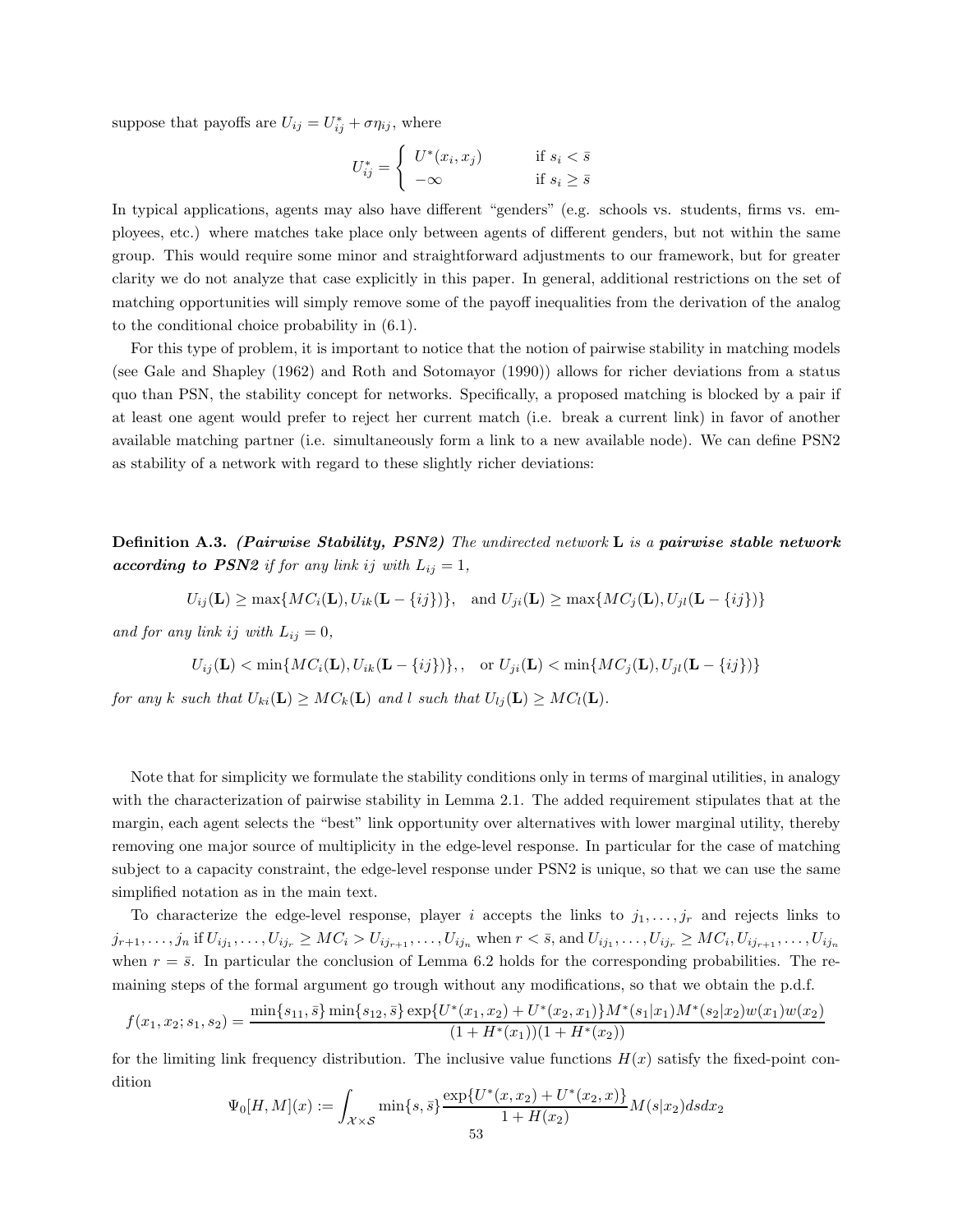As a minor modification relative to the case of no interaction effects, the degree distribution  $M^*(s|X)$  is given by

$$
M^*(s|x) = \begin{cases} \frac{H(x_1)^{s_1}}{(1+H(x_1))^{s_1+1}} & \text{for } s = 0, \dots, \bar{s} - 1\\ \left(\frac{H(x_1)}{1+H(x_1)}\right)^{s_1+1} & \text{for } s_1 = \bar{s} \\ 0 & \text{otherwise} \end{cases}
$$

Since  $s_{1i} \leq \bar{s}$  with probability 1, it follows from Proposition 6.1 that the fixed point mapping for the inclusive value function  $H^*(x)$  is a contraction, so that the resulting matching distribution is again unique.

Anonymous Interactions: Degree Centrality. In order to illustrate the role of the equilibrium condition (A.4), we show how to derive the edge-level response and reference distribution for the case of preferences over the degree (i.e. the number of direct links) of an agent. The degree of node  $i$  is defined as the network statistic

$$
s_i = S(\mathbf{L}; x_i, i) := \sum_{j \neq i} L_{ij}
$$

In terms of the latent random utility model,  $S_i = s$  corresponds to the event that  $MC_i$  is the  $(s + 1)$ st highest order statistic of the sample  $\{MC_i\} \cup \{U_{ij}\}_{j \in W_i(\mathbf{L}^*)}$ . Given the scalar network characteristics  $S_i, S_j$ we can consider a version of the reference model (2.3) with payoffs

$$
U_{ij} \equiv U^*(x_i, x_j; s_i, s_j) + \sigma \eta_{ij}
$$

To simplify the exposition, we also assume that  $U^*(x_1, x_2; s_1, s_2)$  is nondecreasing in  $s_1, s_2$ . For other signs of the interaction effect, the derivations are completely analogous.

Now consider  $l \in \mathcal{N}_i$ . Since there are no edge-specific interaction effects in this specification,  $l \notin \mathcal{N}_j$  with probability 1. Also,  $s_i$  clearly doesn't affect  $s_l$ , holding  $L_{il}$  fixed. Hence the relevant overlap between the network neighborhoods can be parameterized via  $\mathbf{r}_{ijl} = L_{il}$ . Furthermore, the network degree of a node l only affects the probability of link formation of a node i directly if  $L_{il} = 1$ , so that the potential outcome for  $s_l$  under  $L_{il} = 0$  is irrelevant for the edge-level response and degree distribution. Hence it is sufficient to explicitly model the reference distribution for the potential outcome of  $s_l$  corresponding to the subnetwork state  $L_{il} = 1$ .

The edge-level response and the fixed-point mapping  $\Omega_0$  derive from the probabilities of elementary events in  $L_{ij}, s_i, s_j$  which can in turn be calculated from the limiting model. Specifically, we consider subsets  $\tilde{S}_1$  =  ${s_1, \ldots, s_{1r_1}} \subset S_1$  and  $\tilde{S}_2 = {s_2, \ldots, s_{2r_2}} \subset S_2$ , where we assume w.l.o.g. that  $s_{11} \leq s_{12} \cdots \leq s_{1r_1}$  and  $s_{21} \leq s_{22} \cdots \leq s_{2r_2}$ . We then let  $\bar{q}(\mathbf{L}_{12}, \tilde{S}_1, \tilde{S}_2 | x_1, x_2)$  denote the probability that any possible combination of values  $s_1 \in \tilde{S}_1, s_2 \in \tilde{S}_2$  is supported by a pairwise stable network together with a direct link  $L_{ij}^* = 1$ .

From Lemma 6.2 and elementary calculations we then obtain

$$
\overline{q}(\mathbf{L}_{12}, \tilde{S}_1, \tilde{S}_2 | x_1, x_2) = \frac{s_{11}s_{21} \exp\{U^*(x_i, x_j; s_{11}, s_{21}) + U^*(x_j, x_i; s_{21}, s_{11})\}}{(1 + H(x_i; s_{1r_1}))(1 + H(x_j; s_{2r_2}))}
$$
\n
$$
\times \frac{H(x_i; s_{11})^{s_{11} - 1} H(x_j; s_{21})^{s_{21} - 1}}{(1 + H(x_i; s_{11}))^{s_{11}} (1 + H(x_j; s_{21}))^{s_{21}}}
$$
\n
$$
\times \left(\prod_{k=1}^{r_1 - 1} \left(\frac{H(x_i; s_{1(k+1)})}{1 + H(x_i; s_{1(k+1)})} - \frac{H(x_1; s_{1k})}{1 + H(x_i; s_{1k})}\right)^{s_{1(k+1)} - s_{1k}}\right)
$$
\n
$$
\times \left(\prod_{k=1}^{r_2 - 1} \left(\frac{H(x_j; s_{2(k+1)})}{1 + H(x_j; s_{2(k+1)})} - \frac{H(x_j; s_{2k})}{1 + H(x_j; s_{2k})}\right)^{s_{2(k+1)} - s_{2k}}\right)
$$
\n
$$
\frac{54}{}
$$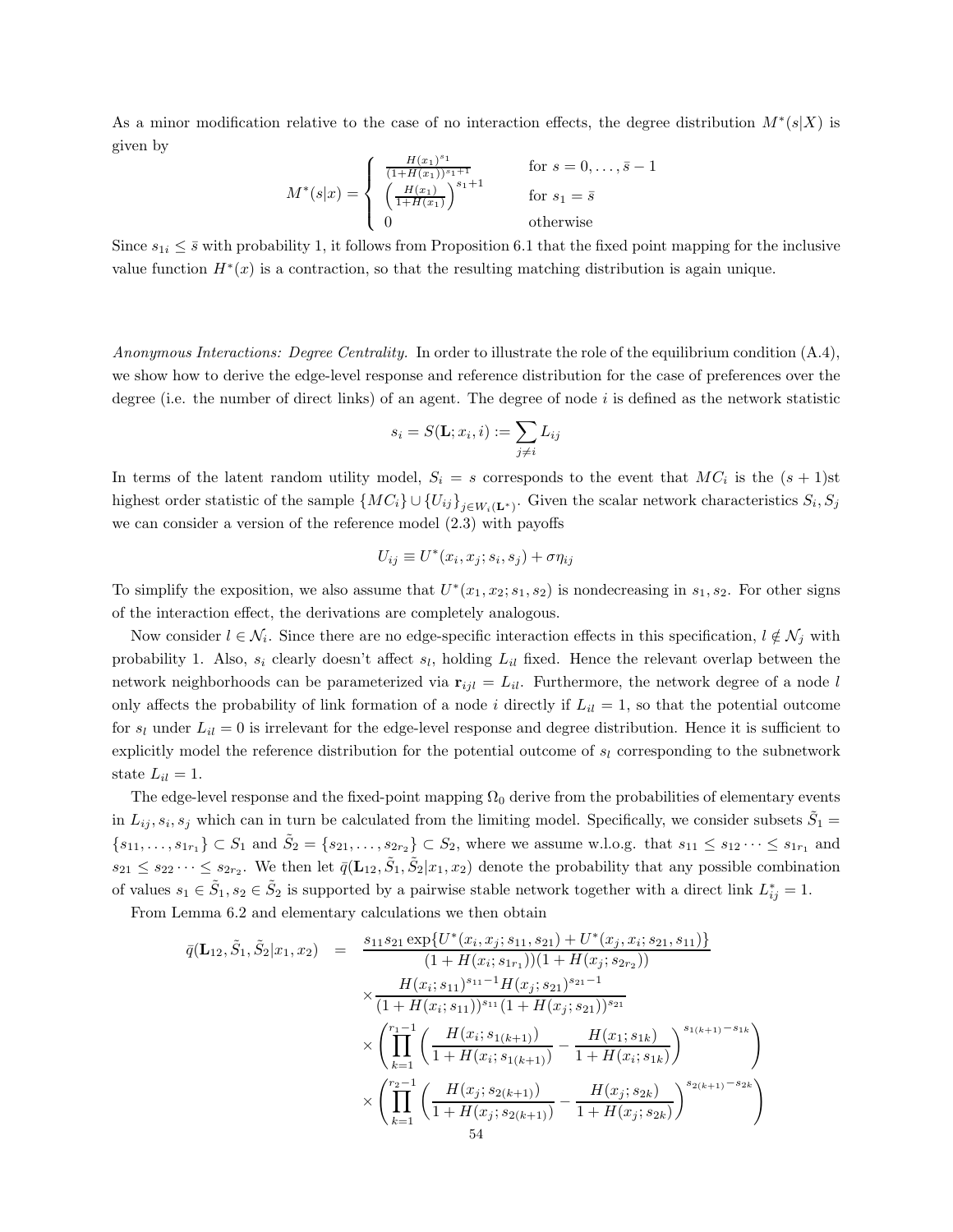Similarly, the capacity  $\bar{q}(\tilde{S}_1, \tilde{S}_2 | x_1, x_2)$  for the event  $s_1 \in S_1, s_2 \in S_2$  is given by

$$
\overline{q}(\tilde{S}_{1}, \tilde{S}_{2}|x_{i}, x_{j}) = \frac{H(x_{i}; s_{11})^{s_{11}} H(x_{j}; s_{21})^{s_{21}}}{(1 + H(x_{i}; s_{11}))^{s_{11}} (1 + H(x_{j}; s_{21}))^{s_{21}}} \times \left( \prod_{k=1}^{r_{1}-1} \left( \frac{H(x_{i}; s_{1(k+1)})}{1 + H(x_{i}; s_{1(k+1)})} - \frac{H(x_{1}; s_{1k})}{1 + H(x_{i}; s_{1k})} \right)^{s_{1(k+1)} - s_{1k}} \right) \times \left( \prod_{k=1}^{r_{2}-1} \left( \frac{H(x_{j}; s_{2(k+1)})}{1 + H(x_{j}; s_{2(k+1)})} - \frac{H(x_{j}; s_{2k})}{1 + H(x_{j}; s_{2k})} \right)^{s_{2(k+1)} - s_{2k}} \right)
$$

Hence, given values for  $H(x; s)$ , we can characterize the capacities  $\overline{Q}^*$  and  $\Omega_0$  in closed form using the formulae in (A.2) and (A.3), which is in turn sufficient to describe the core of link distributions generated by pairwise stable networks. The same principle can be applied to other network attributes of node i. For example, "deeper" network characteristics that depend on a wider network neighborhood of a given node can be characterized recursively in this manner by defining  $S(\mathbf{L}; x, i)$  as a function of network characteristics of i's neighbors.

#### Appendix B. Proofs

B.1. Proof of Lemma 2.1. To verify that the statement in Lemma 2.1 is indeed equivalent to the usual definition of pairwise stability, notice that if  $L^*$  is not pairwise stable, there exists two nodes  $i, j$  with  $L_{ij}^* = 0$ such that  $U_{ij}(\mathbf{L}^*) > MC_{ij}(\mathbf{L}^*)$  and  $U_{ji}(\mathbf{L}^*) > MC_{ji}(\mathbf{L}^*)$ . In particular, j is available to i under  $L^*$ , i.e.  $j \in W_i(\mathbf{L}^*)$ , violating (2.4). Conversely, if (2.4) does not hold for node i, then there exists  $j \in N_i[L^*]$  such that  $U_{ij}(\mathbf{L}^*) \geq MC_{ij}(\mathbf{L}^*)$ . On the other hand,  $j \in W_i(\mathbf{L}^*)$  implies that  $U_{ji}(\mathbf{L}^*) \geq MC_{ji}(\mathbf{L}^*)$ , where all inequalities are strict in the absence of ties.  $\Box$ 

B.2. **Proof of Proposition 4.1.** Note first that  $(\mathbb{E}[\exp{\{2|U(x,x',s,s',T(\mathbf{L}_n^*,x,x',i,j))}-U(x,x',s,s',t_0)|\}]^{1/2}$  $P(T_{ij} = 1)^{1/2} \exp{\{\beta_T\}}$ . Now consider the probability that i and j have a common neighbor, k. By the law of total probability, we can write

$$
P(\mathbf{L}_{ik} = L_{jk} = 1) = P(\mathbf{L}_{ik} = L_{jk} = 1, T_{ik} = T_{jk} = 0) + P(\mathbf{L}_{ik} = L_{jk} = 1, T_{ik} = T_{jk} = 1) \\
+ P(\mathbf{L}_{ik} = L_{jk} = 1, T_{ik} = 0, T_{jk} = 1) + P(\mathbf{L}_{ik} = L_{jk} = 1, T_{ik} = 1, T_{jk} = 0)
$$
\n(B.1)

where

$$
P(\mathbf{L}_{ik} = L_{jk} = 1, T_{ik} = T_{jk} = 1) \le P(\mathbf{L}_{ik} = L_{jk} = 1, L_{ij} = 1) + P(\mathbf{L}_{ik} = L_{jk} = 1, T_{ik} = T_{jk} = 1, L_{ij} = 0)
$$

It is easy to verify that under the rates assumed in the claim of this proposition, the leading terms for the right-hand side expression in (B.1) are  $P(\mathbf{L}_{ik} = L_{jk} = 1, T_{ik} = T_{jk} = 0)$  and  $P(\mathbf{L}_{ik} = L_{jk} = 1, L_{ij} = 1)$ , so that for  $n$  large enough we can bound

$$
P(T_{ij} = 1) \leq nP(\mathbf{L}_{ik} = L_{jk} = 1) \leq 2n(P(\mathbf{L}_{ik} = L_{jk} = 1, T_{ik} = T_{jk} = 0) + P(\mathbf{L}_{ik} = L_{jk} = 1, L_{ij} = 1))
$$
  

$$
\leq 2\left(\frac{\exp\{4\bar{U}\}}{n} + \frac{\exp\{6(\bar{U} + \beta_T)\}}{n^2}\right)
$$

where the last line follows from the same steps as in the proof of Lemma 6.2. Hence,  $P(T_{ij} = 1) \exp\{2\beta_T\}$  $O(1)$  if  $\exp\{|\beta_T|\} = O(n^{1/4})$ ) and the contract of  $\Box$ 

B.3. Proof of Theorem 4.1. Let  $\mathbf{w}_{ijl} := (s'_l, \mathbf{t}_{ijl})$  and  $\mathbf{r}_{ijl}, \mathbf{x}_{ijl}$  denote the state variables for the relevant overlap, where in the following we omit the  $ijl$  subscript for notational convenience.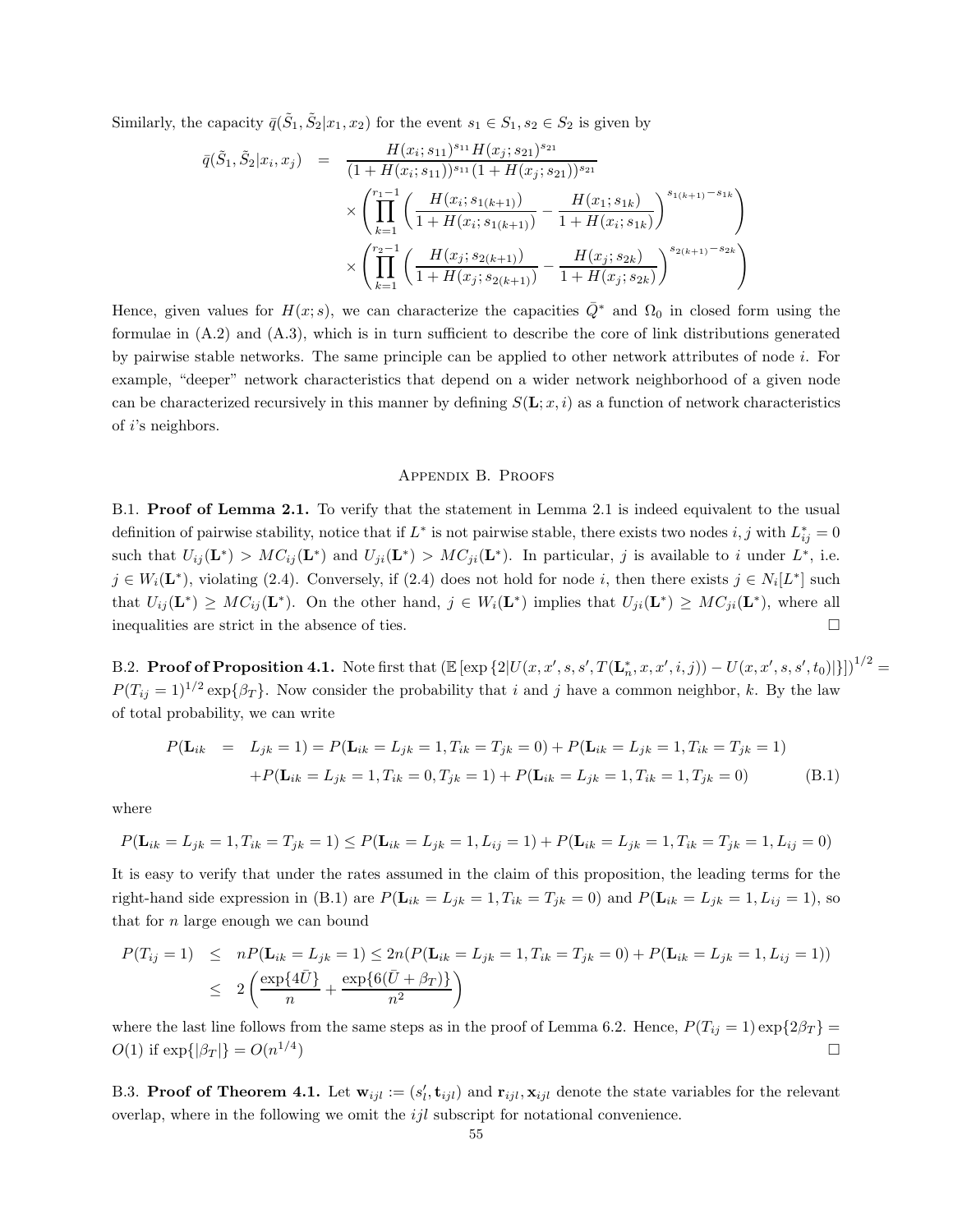Note first that the conditions of Proposition 6.1 ensure that  $\Psi_0[H, M]$  is a continuous, single-valued compact mapping. Next, notice that for any two distributions  $M_1(\mathbf{w}; \mathbf{r}|\mathbf{x})$ ,  $M_2(\mathbf{w}; \mathbf{r}|\mathbf{x})$  satisfying  $\int_S M_j(\mathbf{w}; \mathbf{r}|\mathbf{x})d\mathbf{w} \leq$  $\Omega_0(\mathbf{x}; \mathbf{r}, W)$  for all core-determining sets  $W \subset \mathcal{S} \times \mathcal{T}^{d_{\cap}}$ , the convex combination  $\lambda M_1 + (1 - \lambda)M_2$  satisfies the same inequality constraints. Hence, the core of  $\Omega_0$  is a convex subset of the probability simplex. Furthermore, if  $M_3$  is in the complement of the core, there exists at least one set  $S \in \mathcal{S}^\circ$  such that  $\int_S M_3(\mathbf{w}; \mathbf{r}|\mathbf{x})d\mathbf{w} > \Omega_0(\mathbf{x}; \mathbf{r}, W) + \varepsilon$ , where  $\varepsilon > 0$ . Then for any distribution  $M'$  with  $\|M' - M_3\|_{\infty} \leq \varepsilon/2$ , we have  $\int_S M'(\mathbf{w}; \mathbf{r}|\mathbf{x})d\mathbf{w}ds > \Omega_0(\mathbf{x}; \mathbf{r}, W) + \varepsilon/2$ . Hence the complement of the core is open, implying that the core is also a closed subset of the relevant probability simplex with respect to the  $L_{\infty}$ -norm. Hence, given the conditions on  $\Omega_0$  in Assumption 4.5 (i)-(ii), existence of a fixed point is a direct consequence of the Kakutani-Fan fixed point theorem for Banach spaces (Theorem 3.2.3 in Aubin and Frankowska (1990))  $\Box$ 

B.4. Auxiliary results for the Proof of Theorem 4.2. We next prove the Lemmas from section 4 which are then used to establish the conclusion of Theorem 4.2.

B.4.1. Proof of Lemma 6.1. Let  $z_{ij}$  and  $z_{ij}^*$  denote the vector of potential values for endogenous and exogenous attributes for the dyad  $(i, j)$  under the initial condition  $L^{(0)}$  and the resulting pairwise stable network  $L^*$ , respectively, as defined in the main text. Also let  $g_n(\cdot)$  and  $g_n^*(\cdot)$  denote the p.d.f. for the joint distribution of  $(\eta_{ij})_{j=1}^n$  with  $(z_{ij})_{j=1}^n$  and  $(z_{ij}^*)_{j=1}^n$ , respectively.

Since node attributes and taste shocks are drawn i.i.d. from the same distribution we can w.l.o.g. treat  $(z_{ij}^*)_{j\neq i}$  as (finitely) exchangeable units, possibly after permuting the node labels  $j\neq i$  at random. It then follows from Theorem 3.1 in Kallenberg (2005) that

$$
\lim_{n} \frac{g_n^*(MC_i, \eta_{i1}, z_{i1}^*, \dots, \eta_{in}, z_{in}^*)}{g_n(MC_i) \prod_{j \neq i} g_n^*(\eta_{ij}, \eta_{ji}, z_{ij}^* | MC_i)} = 1
$$
\n(B.2)

noting that an exchangeable sequence is contractable, and that the proof of the relevant part of the conclusion of that theorem is conditional on the marginal distribution  $g_n^*(\eta_{ij}, z_{ij}^*|MC_i)$ , so that convergence of  $g_n^*(\cdot)$  to a well-defined limit is not needed. It is important to notice that the marginal distribution of  $z_{ij}^*$ ,  $g_n^*(z_{ij}^*)$ , depends on which pairwise stable network was selected, and is generally random in the sense that it may depend on taste shifters  $\eta_{i1}, \ldots, \eta_{in}$  for arbitrarily large values of n. Furthermore, the bounding constants in the proof of Theorem 3.1 in Kallenberg (2005) do not depend on the marginal distribution  $g_n^*(\eta_{ij}, z_{ij}^*|MC_i)$ so that convergence in  $(B.2)$  is uniform with respect to the initial condition  $L^{(0)}$ .

In the remainder of the proof, we establish that at the level of the dyad  $(i, j)$ ,  $\eta_{ij}$  and  $z_{ij}^*$  are asymptotically independent conditional on  $MC_i$ . To this end, we first compare node pairs  $(i, j)$  and  $(k, l)$  that have the same attributes under the initial condition, but have different values of the taste shifters  $\eta_{ij}$  and  $\eta_{kl}$ , respectively, and then show that these nodes face asymptotically the same distribution of potential outcomes in the pairwise stable network resulting from tâtonnement. Recall that potential outcomes  $z_{ij}^*$  contain values for network attributes both in the presence and in the absence of a direct link, which therefore do not directly depend on  $\eta_{ij}$ . However, exchanging  $\eta_{ij}$  and  $\eta_{kl}$  may indirectly affect  $\mathbf{s}_{ji}^*, \mathbf{t}_{ji}^*$  and  $\mathbf{s}_{lk}^*, \mathbf{t}_{lk}^*$  through a cascade of subsequent adjustments to other network nodes in response to the formation or destruction of the link  $L_{ij}$ . Throughout these arguments, probabilities refer to the distribution of taste shifters  $\eta_{rs}$  for  $(r, s) \notin \{(i, j), (j, i), (k, l), (l, k)\}.$ 

Now fix an initial state of a network with  $n$  nodes, corresponding to an arbitrarily chosen adjacency matrix  $L^{(0)}$ . We let  $z_{ij} := (x_i, x_j, \mathbf{d}_{ij}, \mathbf{s}_{ji}, \mathbf{t}_{ji})$  be the potential values for the payoff-relevant network statistics resulting from  $L^{(0)}$ , as defined in Appendix A. Also, let  $(MC_i)_{i=1}^n$  and  $(\eta_{ij})_{i,j=1}^n$  be arrays of i.i.d. draws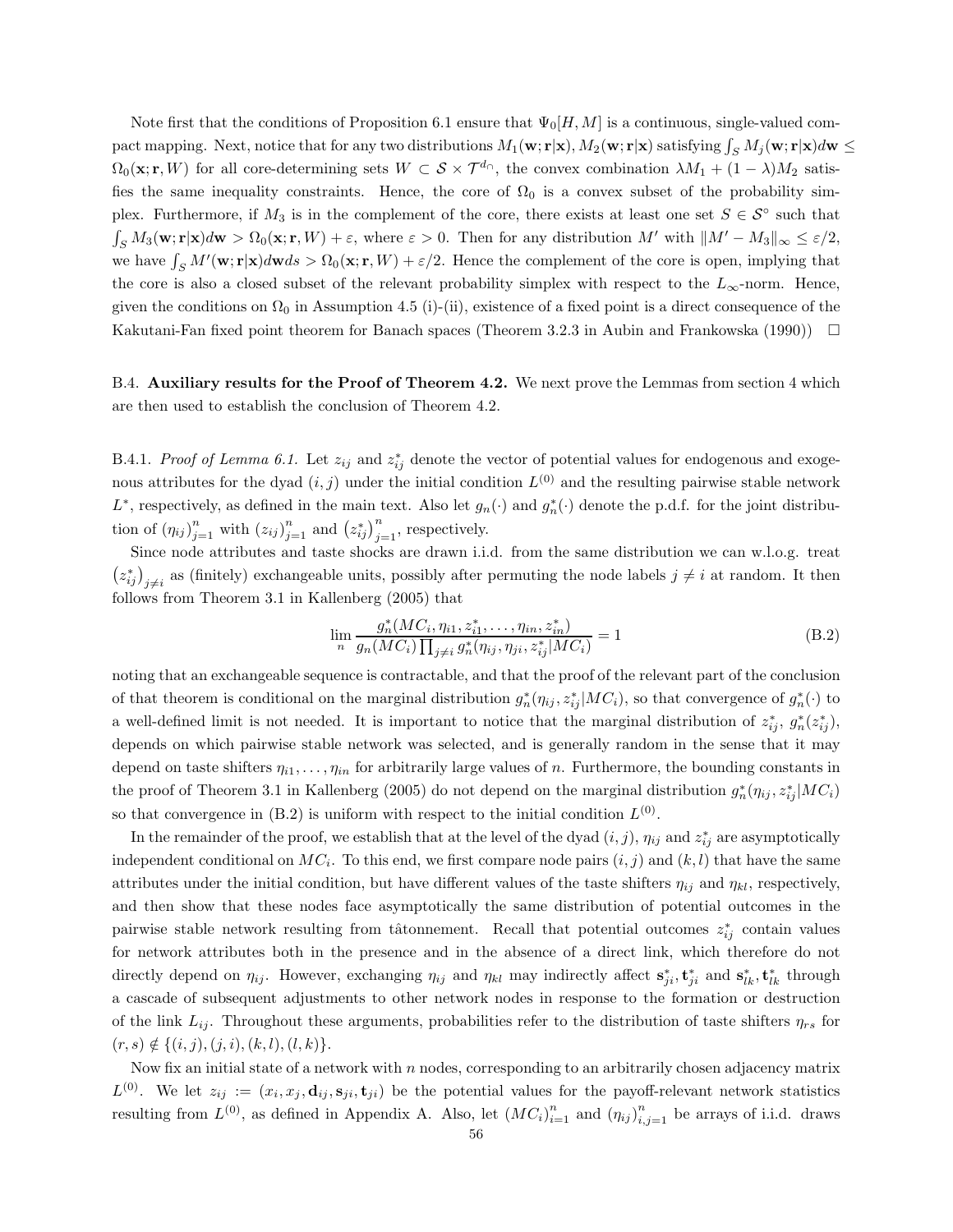from the unconditional distribution of node attributes and preference shocks. We also denote the marginal p.d.f. of dyad-level attributes with  $g_n(\eta_{ij}, z_{ij}, x_i, x_j, MC_i, MC_j) = g_n(z_{ij})g(MC_i, MC_j, \eta_{ij})w(x_i)w(x_j)$ .

We now consider the outcome of tâtonnment from this initial point, following the process defined in section 2.3. We assumes that this process stops if either a pairwise stable network is achieved, or it reaches a closed cycle, and denote the distribution of resulting potential values  $s_{lk}^*$ ,  $t_{lk}^*$  with the p.d.f.  $g_n^*(\eta_{kl}, z_{kl}^*|MC_k)$ . By the proof of Lemma 1 in Jackson and Watts  $(2002)$ , for a given network size n a myopic adjustment process of this kind is guaranteed to reach a pairwise stable network or closed cycle after finitely many iterations, so that the resulting distribution is always well-defined.

For the following, consider first the case in which attributes  $x_i$  and  $s'_{ji}$ ,  $t'_{ji}$  take finitely many values, where we let k, l be any pair of nodes with  $\{k, l\} \cap \{i, j\} = \emptyset$  such that  $x_k = x_i$ ,  $x_l = x_j$  and  $(\mathbf{d}'_{ji}, \mathbf{s}'_{ji}, \mathbf{t}'_{ij})' =$  $(\mathbf{d}'_{lk}, \mathbf{s}'_{lk}, \mathbf{t}'_{kl})'$ . Existence of such an alternative pair for a sufficiently large network is without loss of generality under the assumptions of the paper: Note that by Assumption 4.1 and unbounded support of taste shifters, there is a strictly positive probability that for the pair  $k, l$ , any pairwise stable network results in the same potential values for  $\mathbf{d}'_{lk}, \mathbf{s}'_l, \mathbf{t}_{kl}$ . In that event, tâtonnement from any arbitrary initial condition would reach those values in the first round of adjustments and leave them unchanged in all subsequent stages. Hence, setting the initial condition to these values would result in the same the pairwise stable network or closed cycle as from any other initial values for that pair. Also, the probability of uniqueness of these potential values is also bounded away from zero. Hence, for any pair of initial conditions  $L^{(1)}$ ,  $L^{(2)}$ , we can find alternative starting values  $\tilde{\mathbf{L}}^{(1)}$ ,  $\tilde{\mathbf{L}}^{(2)}$  that are equivalent with respect to the respective tâtonnement outcomes and such that the likelihood ratio  $g_n^{(1)}(z_{ij})/g_n^{(2)}(z_{ij})$  between the implied p.d.f.s of initial potential values can w.l.o.g. be assumed to be bounded from above and away from zero. Hence we can assume without loss of generality that as  $n$  grows such an alternative pair exists with probability bounded from below by a sequence converging to 1 uniformly in the initial condition  $L^{(0)}$ .

Now suppose that after starting tâtonnement from the initial condition chosen above, one chain of adjustments reaches a node p with attributes  $x_p$  and taste shocks  $\eta_{pj} := (\eta_{pj}, \eta_{pl}, MC_p)$  such that the previous stage resulted in a change to  $({\bf s}'_{pj}, {\bf t}'_{pj})'$ . Since by assumption the pair  $(k, l)$  has the same characteristics as  $(i, j)$ , the potential outcomes  $(\mathbf{s}'_{pj}, \mathbf{t}'_{pj})' = (\mathbf{s}'_{pl}, \mathbf{t}'_{pl})'$ .

Now, whether such an adjustment to the direct links to  $p$  results in changes in the potential outcomes  $(\mathbf{s}'_{ji}, \mathbf{t}'_{ij})'$  or  $(\mathbf{s}'_{lk}, \mathbf{t}'_{kl})'$  is fully determined by the potential outcomes  $(\mathbf{s}'_{pj}, \mathbf{t}'_{pj})' = (\mathbf{s}'_{pl}, \mathbf{t}'_{pl})'$  and the taste shocks  $\eta_{jp}, MC_j, \eta_{pj}, MC_p$  and  $\eta_{lp}, MC_l, \eta_{pl}, MC_p$ , respectively. Since the tuples  $(\eta_{jp}, MC_j, \eta_{pj}, MC_p)$  and  $(\eta_{lp}, MC_l, \eta_{pl}, MC_p)$  of payoff shocks follow the same distribution, the probability of a change to  $(\mathbf{d}'_{ji}, \mathbf{s}'_{ji}, \mathbf{t}'_{ij})'$ is equal to that of an equivalent adjustment of  $(\mathbf{d}'_{lk}, \mathbf{s}'_{lk}, \mathbf{t}'_{kl})'$  at any stage of the adjustment process, and independent of  $\eta_{ij}, \eta_{kl}$  and  $MC_i, MC_k$ . It follows that

$$
g_n^*(z_{kl}^*|z_{kl}, \eta_{kl}, MC_k) = g_n^*(z_{kl}^*|z_{kl}) = g_n^*(z_{ij}^*|z_{ij})
$$
\n(B.3)

so that

$$
g_n^*(\eta_{kl}, z_{kl}^* | z_{kl}, MC_k) = g_n^*(z_{kl}^* | z_{kl}, \eta_{kl}, MC_k)g(\eta_{kl} | z_{kl}, MC_k)
$$
  

$$
= g_n^*(z_{kl}^* | z_{kl})g(\eta_{kl} | z_{kl}) = g(\eta_{kl})g_n^*(z_{kl}^* | z_{kl})
$$
(B.4)

where the last step follows from the fact that the initial state  $z_{kl}$  was assumed to be exogenous by construction.

When some of the relevant attributes  $x_i$ ,  $\mathbf{s}_i$ ,  $\mathbf{t}_{ij}$  are continuously distributed, we can follow the same line of reasoning, except that we compare the distribution for the pair  $i, j$  to that of any other pair  $k, l$  with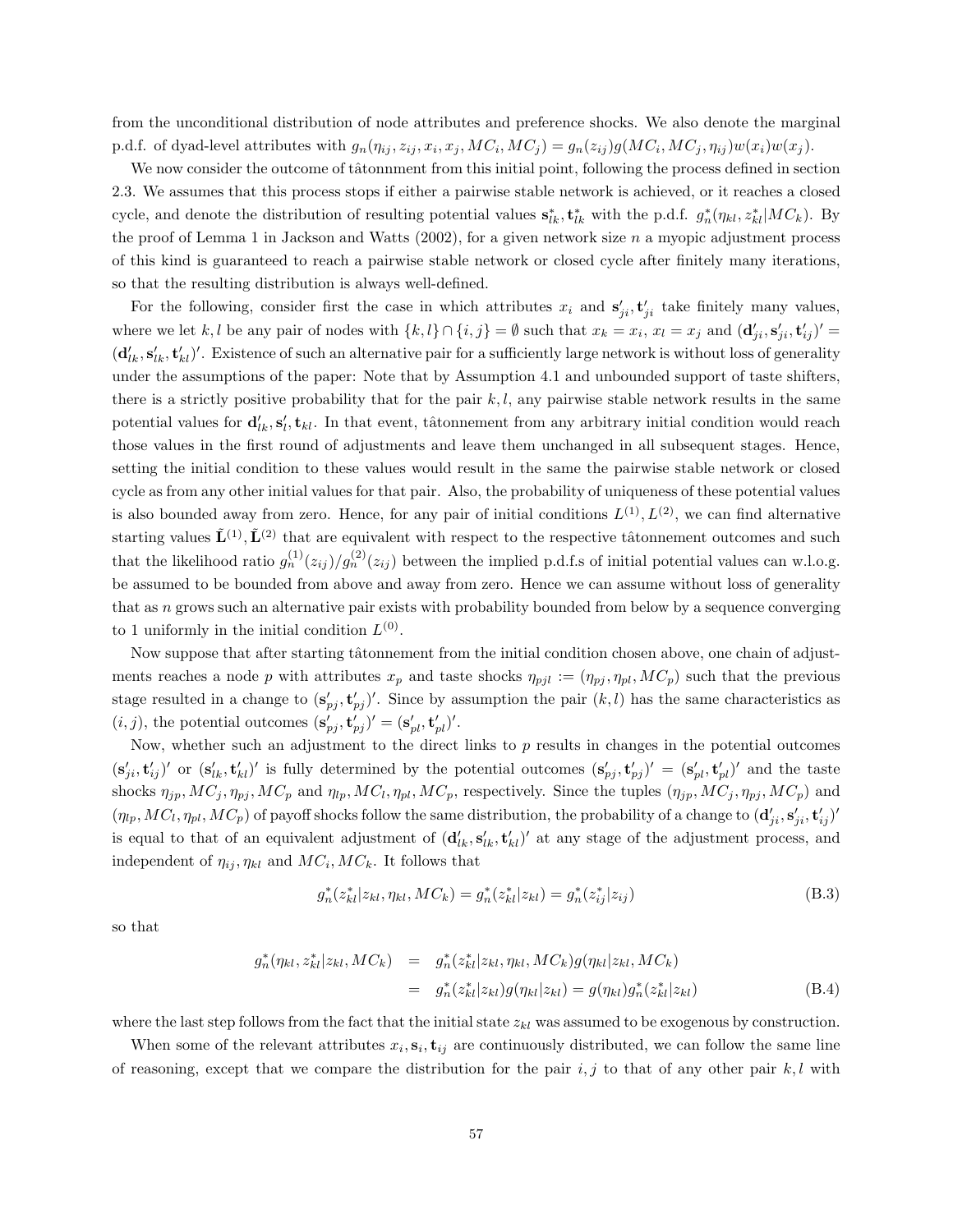$\{k, l\} \cap \{i, j\} = \emptyset$  such that the Euclidean distance

$$
||x_i - x_k|| + ||x_j - x_l|| + ||\mathbf{s}_i - \mathbf{s}_k|| + ||\mathbf{s}_j - \mathbf{s}_l|| + ||\mathbf{t}_{ij} - \mathbf{t}_{kl}|| \le \varepsilon
$$

for some small  $\varepsilon > 0$ . Since by Assumption 4.1,  $U(\cdot)$  is continuous in its arguments, (B.3) holds up to an approximation error that can be made arbitrarily small by choosing  $\varepsilon > 0$  small enough. Hence we can find a sequence  $\varepsilon_n \to 0$  such that at least one alternative pair exists with probability approaching 1, and at the same time the approximation error in the second step goes to zero as  $n$  grows large. By Assumption 4.1, that approximation error can be bounded by constants that do note depend on the initial condition  $L^{(0)}$ , so that convergence is also uniform in the initial condition.

Hence B.4 implies that

$$
\lim_{n\to\infty}\frac{g_n^*(\eta_{ij},z_{ij}^*|z_{ij},MC_i)}{g(\eta_{ij})g_n^*(z_{ij}^*|z_{ij})}=1
$$

in the discrete, continuous, or mixed continuous-discrete case. By Assumption 4.1 and 4.2, the conditional probability that a value of  $z_{ij}^*$  is the unique pairwise stable outcome given that it is supported by some pairwise stable network is bounded away from zero. Similarly, there is also strictly positive probability that it is not supported by any pairwise stable network, so that  $g_n^*(z_{ij}^*|z_{ij})/g_n^*(z_{ij}^*)$  is bounded away from zero and from above uniformly in the initial condition. Hence it follows from the dominated convergence theorem that

$$
\frac{g_n^*(\eta_{ij}, z_{ij}^*|MC_i)}{g(\eta_{ij})g_n^*(z_{ij}^*)} = \int \frac{g_n^*(\eta_{ij}, z_{ij}^*, z_{ij}|MC_i)}{g(\eta_{ij})g_n^*(z_{ij}^*)} dz_{ij} = \int \frac{g_n^*(\eta_{ij}, z_{ij}^*|z_{ij}, MC_i)}{g(\eta_{ij})g_n^*(z_{ij}^*)} g_n(z_{ij}) dz_{ij}
$$
\n
$$
= \int \frac{g_n^*(z_{ij}^*|z_{ij})}{g_n^*(z_{ij}^*)} g_n(z_{ij}) dz_{ij} + o_P(1) = 1 + o_P(1)
$$

Following similar steps,

$$
g_n^*(z_{ij}^*|MC_i) = \int g_n^*(z_{ij}^*|z_{ij}, MC_i)g(z_{ij})dz_{ij} = g_n^*(z_{ij})
$$

so that

$$
\lim_{n} \frac{g_n^*(\eta_{ij}|z_{ij}^*, MC_i)}{g(\eta_{ij})} = \lim_{n} \frac{g_n^*(\eta_{ij}, z_{ij}^*|MC_i)}{g(\eta_{ij})g(z_{ij}^*|MC_i)} = \lim_{n} \frac{g_n^*(\eta_{ij}, z_{ij}^*|MC_i)}{g(\eta_{ij})g(z_{ij}^*)} = 1
$$
\n(B.5)

Combining this result with (B.2) and independence of  $MC_i$  and  $\eta_{i1}, \ldots, \eta_{in}$  we then obtain

$$
\lim_{n} \frac{g_n(\eta_{i1},\ldots,\eta_{in},MC_i|z_{i1}^*,\ldots,z_{in}^*)}{g(\eta_{i1},\ldots,\eta_{in},MC_i)} = 1
$$

For the second part from the conclusion, it is sufficient to notice that the preceding argument can be extended to the joint distribution of taste shifters and network attributes for any finite number of nodes without any further adjustments to the proof.

B.4.2. Proof of Lemma 6.2. This result is a generalization of Lemma B.1 in Menzel (2015). We therefore refer to the proof of that result for some of the intermediate technical steps below. Define  $\tilde{U}_{ij}$  :=  $U^*(x_i, x_j; s_i, s_j, t_{ij})$  for  $j = 1, \ldots, n$ , where  $s_i, s_j, t_{ij}$  denote the potential outcomes of the respective network variables after setting  $L_{ij} = 1$ .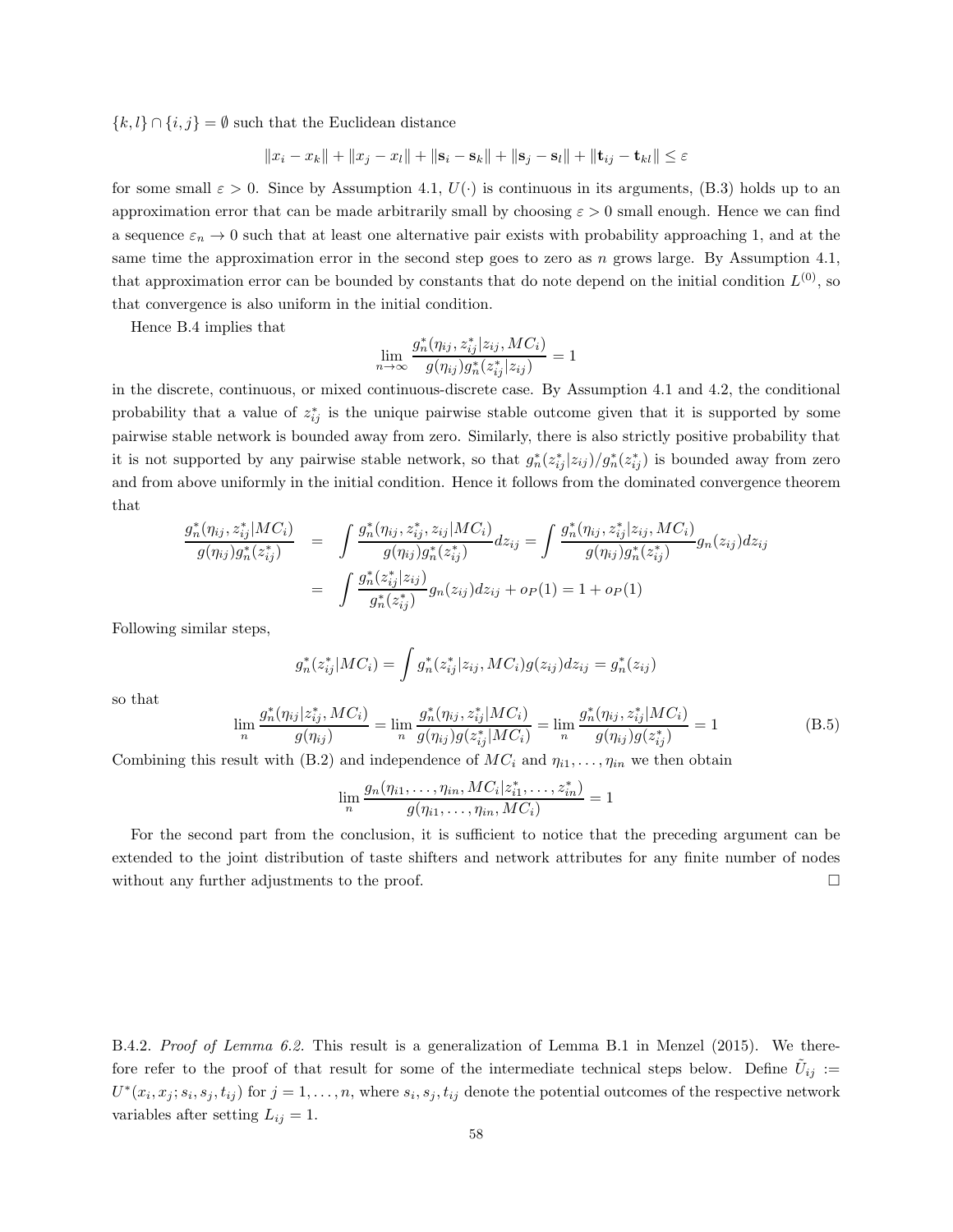By independence of  $\eta_{i1}, \ldots, \eta_{iN}$ ,

$$
J^{T}\Phi(i,j_{1},...,j_{r}|\mathbf{z}_{i}^{*}) = J^{T}P(U_{ij_{1}} \geq MC_{i},...,U_{ij_{r}} \geq MC_{i},U_{ij_{r+1}} < MC_{i},...,U_{ij_{J}} < MC_{i}|\mathbf{z}_{i}^{*})
$$
  
\n
$$
= J^{T} \int \left(\prod_{q=1}^{r} P(U_{ij_{q}} \geq \sigma s)\right) \left(\prod_{q=r+1}^{J} P(U_{ij_{q}} < \sigma s|\mathbf{z}_{i}^{*})\right) JG(s)^{J-1}g(s)ds
$$
  
\n
$$
= J^{T} \int \left(\prod_{q=1}^{r} (1 - G(s - \sigma^{-1}\tilde{U}_{ij_{q}}))\right) \left(\prod_{q=r+1}^{J} G(s - \sigma^{-1}\tilde{U}_{ij_{q}})\right) JG(s)^{J-1}g(s)ds
$$
  
\n
$$
= \int \left(\prod_{q=1}^{r} J(1 - G(s - \sigma^{-1}\tilde{U}_{ij_{q}}))\right) J\frac{g(s)}{G(s)}
$$
  
\n
$$
\times \exp\left\{J\log G(s) + \frac{1}{J} \sum_{q=r+1}^{J} J\log G(s - \sigma^{-1}\tilde{U}_{ij_{q}})\right\} ds
$$

Now let  $b_J := G^{-1}(1-\frac{1}{J})$  and  $a_J = a(b_J)$ , where  $a(\cdot)$  is the auxiliary function in Assumption 4.2 (ii). By Assumption 4.3 (iii),  $\sigma = \frac{1}{a(b_J)}$ , so that a change of variables  $s = a_J t + b_J$  yields

$$
J^{r}\Phi(i,j_{1},...,j_{r}|\mathbf{z}_{i}^{*}) = \int \left(\prod_{q=1}^{r} J(1-G(b_{J}+a_{J}(t-\tilde{U}_{ij_{q}})))\right) J \frac{a_{J}g(b_{J}+a_{J}t)}{G(b_{J}+a_{J}t)}
$$

$$
\times \exp\left\{J\log G(b_{J}+a_{J}t)+\frac{1}{J}\sum_{q=r+1}^{J} J\log G(b_{J}+a_{J}(t-\tilde{U}_{ij_{q}}))\right\} dt
$$

By Assumption 4.2 (ii),  $J(1 - G(b_J + a_J t)) \rightarrow e^{-t}$  and

$$
Ja_{J}g(b_{J} + a_{J}t) = Ja(b_{J})g(b_{J} + a(b_{J})t) = a(b_{J})\frac{1 - G(b_{J} + a_{J}t)}{a(b_{J} + a_{J}t)(1 - G(b_{J}))} \rightarrow e^{-t}
$$

where the last step uses Lemma 1.3 in Resnick (1987). Also, following steps analogous to the proof of Lemma B.1 in Menzel (2015), we can take limits and obtain

$$
\prod_{q=1}^{r} J(1 - G(b_J + a_J(t - \tilde{U}_{ij_q}))) \rightarrow \exp\left\{-rt + \sum_{q=1}^{r} \tilde{U}_{ij_q}\right\}
$$

$$
J \log G(b_J + a_J(t - \tilde{U}_{ij_q})) \rightarrow -e^{-t} \exp{\{\tilde{U}_{ij_q}\}}
$$

Combining the different components, we can take the limit of the integrand in (B.6),

$$
R_J(t) := \left(\prod_{q=1}^r J(1 - G(b_J + a_J(t - \tilde{U}_{ij_q})))\right) J \frac{a_J g(b_J + a_J t)}{G(b_J + a_J t)}
$$
  
 
$$
\times \exp\left\{J \log G(b_J + a_J t) + \frac{1}{J} \sum_{q=r+1}^J J \log G(b_J + a_J(t - \tilde{U}_{ij_q}))\right\}
$$
  

$$
= \exp\left\{-e^{-t} \left(1 + \frac{1}{J} \sum_{q=r+1}^J \exp\{\tilde{U}_{ij_q}\}\right) - (r+1)t + \sum_{q=1}^r \tilde{U}_{ij_q}\right\} + o(1) \tag{B.6}
$$

for all  $t \in \mathbb{R}$ . Using the same argument as in the proof of Lemma B.1 in Menzel (2015), pointwise convergence and boundedness of the integrand imply convergence of the integral by dominated convergence, so that we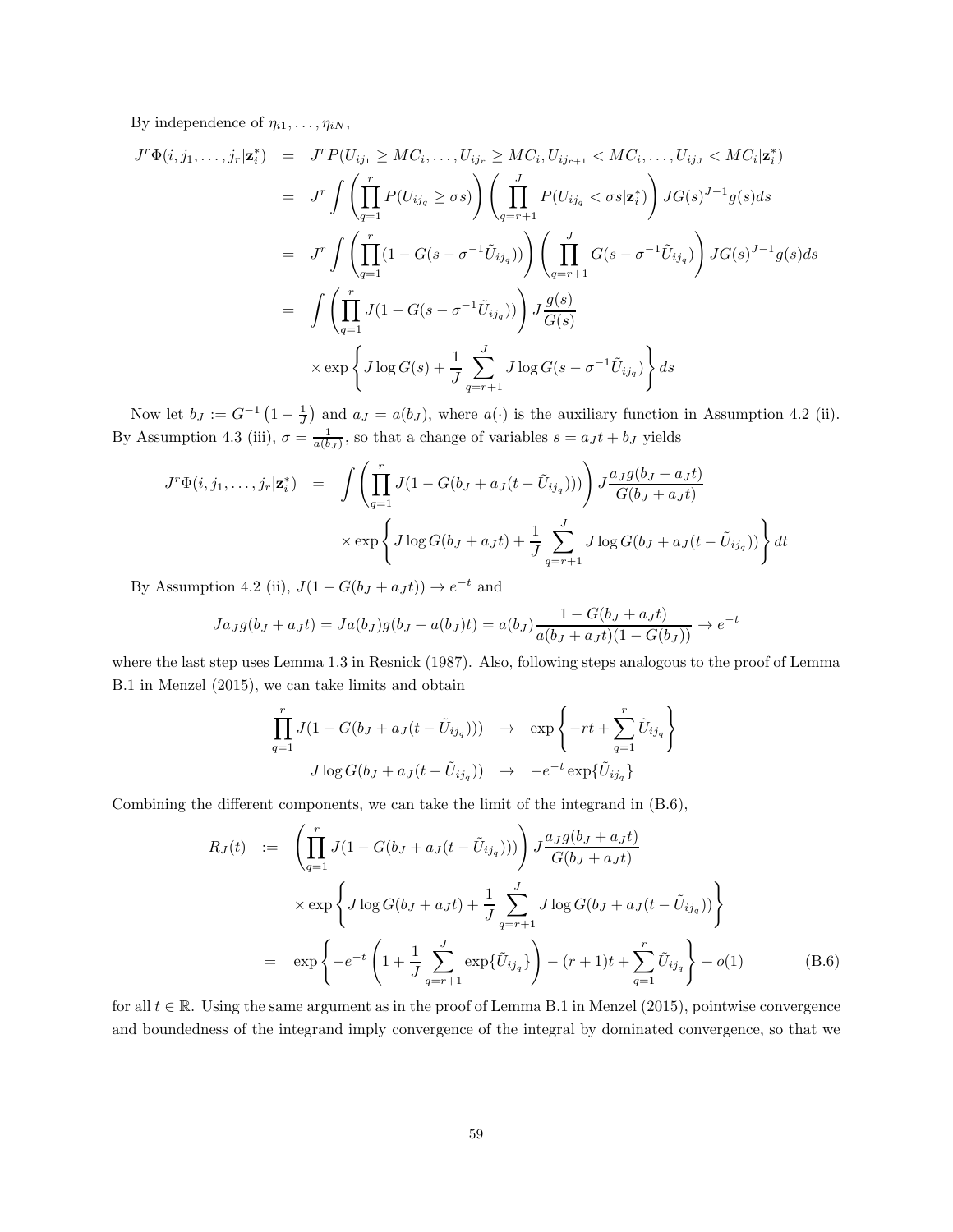obtain

$$
J^r \Phi(i, j_1, \dots, j_r | \mathbf{z}_i^*) \rightarrow \int_{-\infty}^{\infty} \exp \left\{-e^{-t} \left(1 + \frac{1}{J} \sum_{q=r+1}^J \exp\{\tilde{U}_{ij_q}\}\right) - (r+1)t + \sum_{q=1}^r \tilde{U}_{ij_q}\right\} dt
$$
  

$$
= \int_{-\infty}^0 \exp \left\{ s \left(1 + \frac{1}{J} \sum_{q=r+1}^J \exp\{\tilde{U}_{ij_q}\}\right) + \sum_{q=1}^r \tilde{U}_{ij_q}\right\} s^r ds
$$
  

$$
= \frac{r! \exp\{\sum_{q=1}^r \tilde{U}_{ik_q}\}}{\left(1 + \frac{1}{J} \sum_{q=r+1}^J \exp\{\tilde{U}_{ik_q}\}\right)^{r+1}}
$$

where the first step uses a change of variables  $s = -e^{-t}$ , and the last step can be obtained recursively via integration by parts. Furthermore, if  $\frac{r}{J} \to 0$ , boundedness of the systematic parts from Assumption 4.1 implies that

$$
\left| \frac{1}{J} \sum_{j=1}^{J} \exp\left\{ \tilde{U}_{ij} \right\} - \frac{1}{J} \sum_{q=r+1}^{J} \exp\left\{ \tilde{U}_{ik_q} \right\} \right| \to 0
$$

so that

$$
J^r \Phi(i, j_1, \dots, j_r | \mathbf{z}_i^*) \rightarrow \frac{r! \prod_{q=0}^r \exp{\{\tilde{U}_{ik_q}\}}}{\left(1 + \frac{1}{J} \sum_{j=1}^J \exp{\left{\{\tilde{U}_{ij}\right\}}\right)^{r+1}}
$$

which completes the proof

B.4.3. Proof of Lemma 6.3. Without loss of generality, we develop the formal argument only for the case in which the payoff-relevant network characteristic is binary,  $S = \{\underline{s}, \bar{s}\}\text{, where } U^*(x, x'; \underline{s}, s', t) \leq U^*(x, x'; \bar{s}, s', t)$ and  $U^*(x, x'; s, \underline{s}, t) \leq U^*(x, x'; s, \overline{s}, t)$  for all values of  $x, x', s', t$ . An extension to the general case follows the exact same steps but requires additional case distinctions. Also note that under Assumption 4.3 (iv), the effect of edge-specific interaction effects through  $U^*(\cdot,t_{ij}) - U^*(\cdot,t_0)$  on the inclusive value is negligible in the limit, so that in the following, we evaluate all systematic utilities at  $t = t_0$ .

Let  $S_i^* \subset \mathcal{S}$  denotes the set of values for  $s_i$  supported by the edge-level response for node i, and let

$$
B_0:=\{j:S^*_j=\mathcal{S}\}
$$

denote the set of nodes for whom both values for  $s_j$  are supported by j's edge-level response. For each node  $i$  we also define

$$
A_i := \{j: U^*(x_j, x_i; \underline{s}, s_i, t_0) \geq MC_j - \sigma \eta_{ji}\} \cap B_0
$$

and

$$
B_i := \{ j : U^*(x_j, x_i; \underline{s}, s_i, t_0) < MC_j - \sigma \eta_{ji} \le U^*(x_j, x_i; \overline{s}, s_i, t_0) \} \cap B_0
$$

be the set of nodes with a non-unique edge-level response that are available to i for any value of  $s_j$ . As a notational convention,  $i \notin A_i \cup B_i$ . Note that by Assumption 4.3 and Lemma 6.2,  $P(j \in A_i)$ ,  $P(j \in B_i)$  $O(n^{-1/2})$ .

Define  $a_{ij} := \mathbb{1}{j \in A_i} \exp\{U^*(x_i, x_j; s_i, \underline{s}, t_0)\}, b_{ij} := \mathbb{1}{j \in B_i} \exp\{U^*(x_i, x_j; s_i, \overline{s}, t_0)\}, \text{ and } c_{ij} :=$  $\mathbb{1}{j \in A_i}$  ( $\exp\{U^*(x_i, x_j; s_i, \bar{s}, t_0)\} - \exp\{U^*(x_i, x_j; s_i, \underline{s}, t_0)\}\)$ , and  $g_{ij} := b_{ij} + c_{ij}$ . Note that given  $x_i, x_j$ ,  $(b_{ij}, c_{ij})$  are conditionally independent across i, j. We also let  $\Delta_i a_{ij} := a_{ij} - \mathbb{E}[a_{ij}|x_i = x, s \in S_i^*]$  and  $\Delta_i g_{ij} := g_{ij} - \mathbb{E}[a_{ij}|x_i = x, s \in S_i^*].$ 

We now introduce the allocation parameter  $\alpha_j \in [0,1]$  corresponding to the probability with which node j is assigned to choose the edge-level response  $s_j = \overline{s}$ , so that  $s_j = \underline{s}$  will be chosen with probability  $1 - \alpha_j$ .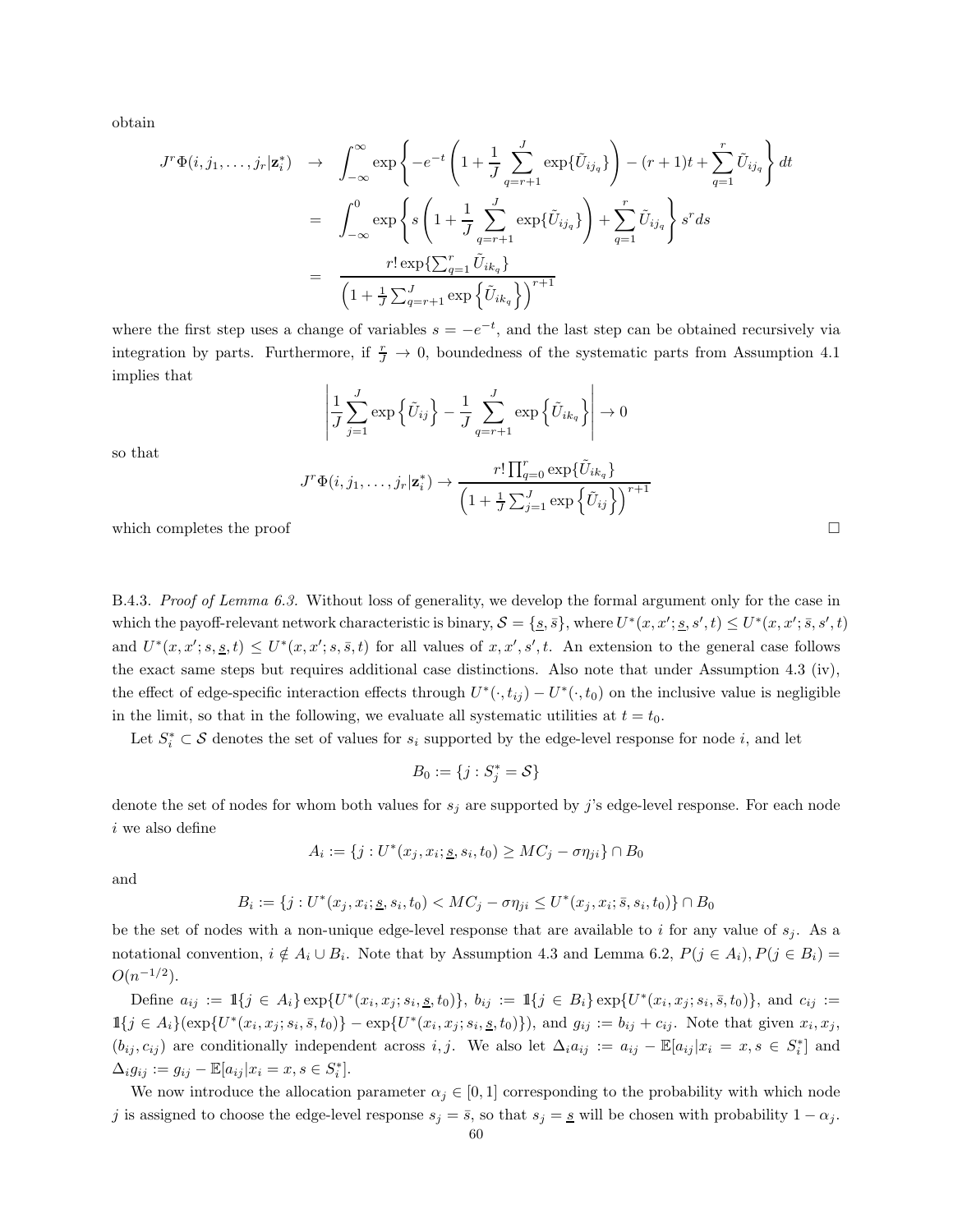In particular, for a given choice of  $\alpha := (\alpha_1, \ldots, \alpha_n)'$ , the inclusive value for agent i is given by

$$
I_i[\boldsymbol{\alpha}] = n^{-1/2} \sum_{j=1}^n (a_{ij} + \alpha_j g_{ij}),
$$

and the inclusive value function

$$
\hat{H}_n(x, s; \alpha) := n^{-1/2} \sum_{j=1}^n \left( \mathbb{E}[a_{ij} | x_i = x, s \in S_i^*] + \alpha_j \mathbb{E}[g_{ij} | x_i = x, s \in S_i] \right)
$$

Hence, we can write

$$
I_i[\alpha] - \hat{H}_n(x, s; \alpha) = n^{-1/2} \sum_{j=1}^n (a_{ij} - \mathbb{E}[a_{ij}|x_i = x, s \in S_i^*] + \alpha_j (g_{ij} - \mathbb{E}[g_{ij}|x_i = x, s \in S_i]))
$$
  
=  $n^{-1/2} \sum_{j=1}^n (\Delta_i a_{ij} + \alpha_j \Delta_i g_{ij})$ 

We can now measure the average dispersion of  $I_i$  about its conditional mean by

$$
\hat{V}_n[\boldsymbol{\alpha}] := \frac{1}{n} \sum_{i=1}^n (I_i[\alpha] - \hat{H}_n(x_i, s_i; \alpha))^2
$$

for a given value of  $\alpha$ . To find an upper bound for a given realization of payoffs, we can solve the problem

 $\max_{\mathbf{\alpha}} \hat{V}_n[\mathbf{\alpha}]$  subject to  $\alpha_1, \dots, \alpha_n \in [0, 1].$  (B.7)

This upper bound is generally not sharp since for some nodes  $j$  only either value of  $s_j$  may be supported by the edge-level response. Multiplying out the square, we obtain

$$
\hat{V}_n[\alpha] = \frac{1}{n} \sum_{i=1}^n \left( n^{-1/2} \sum_{j=1}^n (\Delta_i a_{ij} + \alpha_j \Delta_i g_{ij}) \right)^2
$$
\n
$$
= \frac{1}{n} \sum_{i=1}^n \left( n^{-1/2} \sum_{j=1}^n \Delta_i a_{ij} \right)^2 + 2 \left( n^{-1/2} \sum_{j=1}^n \Delta_i a_{ij} \right) \left( n^{-1/2} \sum_{j=1}^n \alpha_j \Delta_i g_{ij} \right) + \left( n^{-1/2} \sum_{j=1}^n \alpha_j \Delta_i g_{ij} \right)^2
$$

where by a LLN,  $n^{-1/2} \sum_{j=1}^{n} \Delta_i a_{ij} \to 0$  (see also Lemma B.5 in Menzel (2015) for a detailed proof), so that

$$
\max_{\alpha} \hat{V}_n[\alpha] = \frac{1}{n} \max_{\alpha} \sum_{i=1}^n \left( n^{-1/2} \sum_{j=1}^n \alpha_j \Delta_i g_{ij} \right)^2 + o_p(1)
$$

$$
= \frac{1}{n^2} \max_{\alpha} \sum_{j=1}^n \sum_{k=1}^n \alpha_j \alpha_k \sum_{i=1}^n \Delta_i g_{ij} \Delta_i g_{ik} + o_p(1)
$$

where in the last step we multiplied out the square and changed the order of summation.

Now, for  $j \neq k$ ,

$$
\text{Var}(\Delta_i g_{ij} \Delta_i g_{ik}) = \mathbb{E}[(\Delta_i g_{ij})^2 (\Delta_i g_{ik})^2] - (\mathbb{E}[\Delta_i g_{ij} \Delta_i g_{ik}])^2 = O(n^{-1}) - O(n^{-2})
$$

and

$$
Var(\Delta_i g_{ij}^2) = \mathbb{E}[(\Delta_i g_{ij})^4] - (\mathbb{E}[\Delta_i g_{ij}^2])^2 = O(n^{-1/2}) - O(n^{-1})
$$

Hence, we can use a CLT to conclude that for any  $j \neq k$ 

$$
Z_{jk,n} := \sum_{i=1}^{n} \Delta_i g_{ij} \Delta_i g_{ik} = O_p(1), \text{ and } Z_{jj,n} := n^{-1/4} \sum_{i=1}^{n} \Delta_i g_{ij}^2 = O_p(1)
$$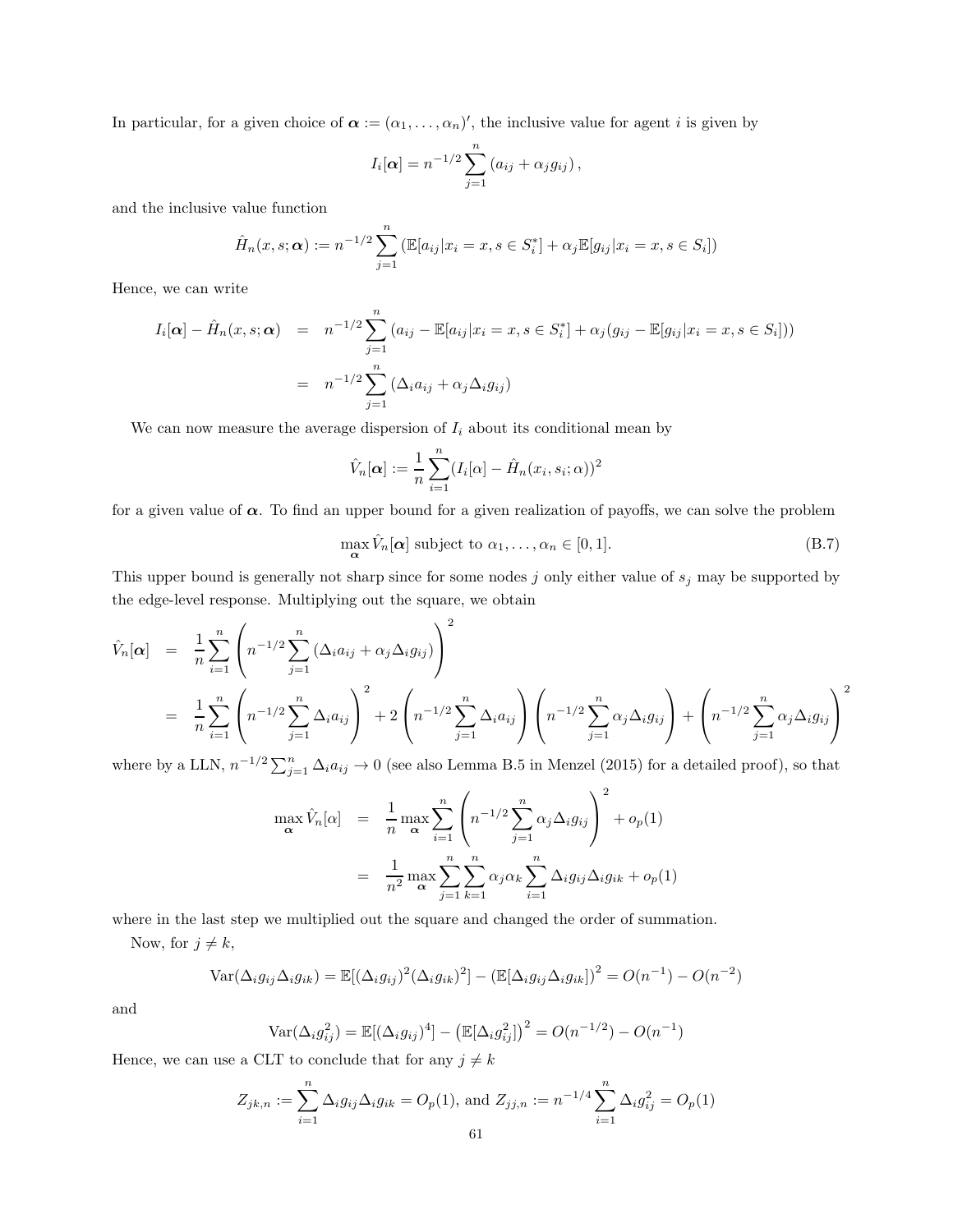where Assumption 4.1 implies that the asymptotic variances of  $Z_{jk,n}$  and  $Z_{jj,n}$  are bounded. Furthermore,  $\mathbb{E}[Z_{jk}] = 0$  for  $j \neq k$ , and  $Z_{jk,n}$  are independent across  $1 \leq j \leq k \leq n$ .

Next, we can bound the sum corresponding to the "diagonal" elements  $Z_{jj,n}$  by

$$
\frac{1}{n^2} \sum_{j=1}^n \alpha_j^2 \sum_{i=1}^n \Delta_i g_{ij}^2 \le \frac{1}{n^2} \max_{\mathbf{\alpha}} \sum_{j=1}^n \alpha_j^2 n^{1/4} Z_{jj,n} = n^{-7/4} \sum_{j=1}^n Z_{jj,n} = O_p(n^{-3/4})
$$

noting that  $Z_{jj,n} \geq 0$  a.s., so that the maximum in the second expression is attained at  $\alpha_1 = \cdots = \alpha_n = 1$ . In the following, we let  $\mathbf{Z}_n$  be the symmetric matrix whose  $(j, k)$ th element is  $Z_{jk,n}$  for  $j \neq k$ , and where we set  $Z_{ij}$  equal to zero.

Given these definitions, we can express the maximum in matrix notation and bound

$$
\max_{\alpha} \hat{V}_n[\alpha] = \frac{1}{n} \max_{\alpha} \frac{1}{n} \alpha' \mathbf{Z}_n \alpha + o_p(1) \le \frac{1}{n} \max_{\alpha} \frac{\alpha' \mathbf{Z}_n \alpha}{\alpha' \alpha} + o_p(1) \equiv n^{-1/2} \lambda_{max}(n^{-1/2} \mathbf{Z}_n) + o_p(1)
$$

where  $\lambda_{max}(\mathbf{A})$  denotes the largest eigenvalue of a symmetric matrix  $\mathbf{A}$ . For the second step, notice that  $|\alpha_j|^2 \leq 1$  for each j, so that the scalar product  $\alpha' \alpha \leq n$  for each permissible  $\alpha$ . Also,  $\mathbb{Z}_n$  is a symmetric matrix, where the diagonal (and off-diagonal, respectively) elements are independent, mean zero random variables. Furthermore, if we pre- and postmultiply the matrix  $\mathbf{Z}_n$  with the diagonal matrix  $H := \text{diag}(1/\sigma_i)$ , where  $\sigma_i^2 := \frac{1}{n} \sum_{j \neq i} \text{Var}(\Delta_i g_{ij}^2)$ , then the diagonal (off-diagonal, respectively) elements are also identically distributed. Noting that for each  $i = 1, \ldots, n, \sigma_i^2$  is bounded by a constant, it then follows from Theorem A of Bai and Yin (1988) that the maximal eigenvalue converges almost surely to a finite constant, so that

$$
\mathbb{E}\left[\max_{\alpha} \hat{V}_n[\alpha]\right] = O(n^{-1/2})\tag{B.8}
$$

which converges to zero.

Now let  $\tilde{j}$  be a uniform random draw from the set  $\{1, \ldots, n\}$ . Then we can use Chebyshev's Inequality to show that for an arbitrary selection from the edge-level responses, we can bound

$$
P\left((I_{\tilde{j}} - \hat{H}_n(x_{\tilde{j}}, s_{\tilde{j}}))^2 > \varepsilon^2\right) = \frac{1}{n} \sum_{i=1}^n P\left((I_i - \hat{H}_n(x_i, s_i))^2 > \varepsilon^2\right)
$$
  

$$
\leq \frac{1}{\varepsilon^2} \frac{1}{n} \sum_{i=1}^n \mathbb{E}[(I_i - \hat{H}_n(x_i, s_i))^2]
$$
  

$$
\leq \frac{1}{\varepsilon^2} \mathbb{E}\left[\max_{\alpha} \hat{V}_n[\alpha]\right] = o(1)
$$

where the right-hand side bound is uniform across all possible selections from pairwise stable networks and converges to zero by  $(B.8)$ . This establishes convergence that is pointwise in x, s but uniform in all selections from the best response.

This establishes claim (a) of the Lemma for the case in which  $S$  has only two elements. An generalization to the case in which S has  $K < \infty$  elements follows the exact same steps but requires additional case distinctions and an allocation parameter  $\alpha$  in the K-dimensional probability simplex. Finally, for the general case in which  $S$  may have infinitely many elements, note that by Assumption 4.1, the systematic part of payoffs only varies over a bounded interval  $[-\bar{U}, \bar{U}]$  as  $s_1, s_2$  vary. Furthermore,  $U(x_1, x_2; s_1, s_2; t_0)$  is Lipschitz in  $s_2$ , so that by compactness of S, we can cover the set of functions  $\{\exp\{U(x_1, x_2; s_1, s; t_0)\}: s \in S\}$  with a finite number K of  $L_2$ -norm brackets of width  $\varepsilon/2$ , using standard arguments (see e.g. Example 19.7 in van der Vaart (1998)). Identifying the kth bracket with an element  $\exp\{U(x_1, x_2; s_1, s^{(k)}; t_0)\}\,$  for any  $s \in \mathcal{S}$  we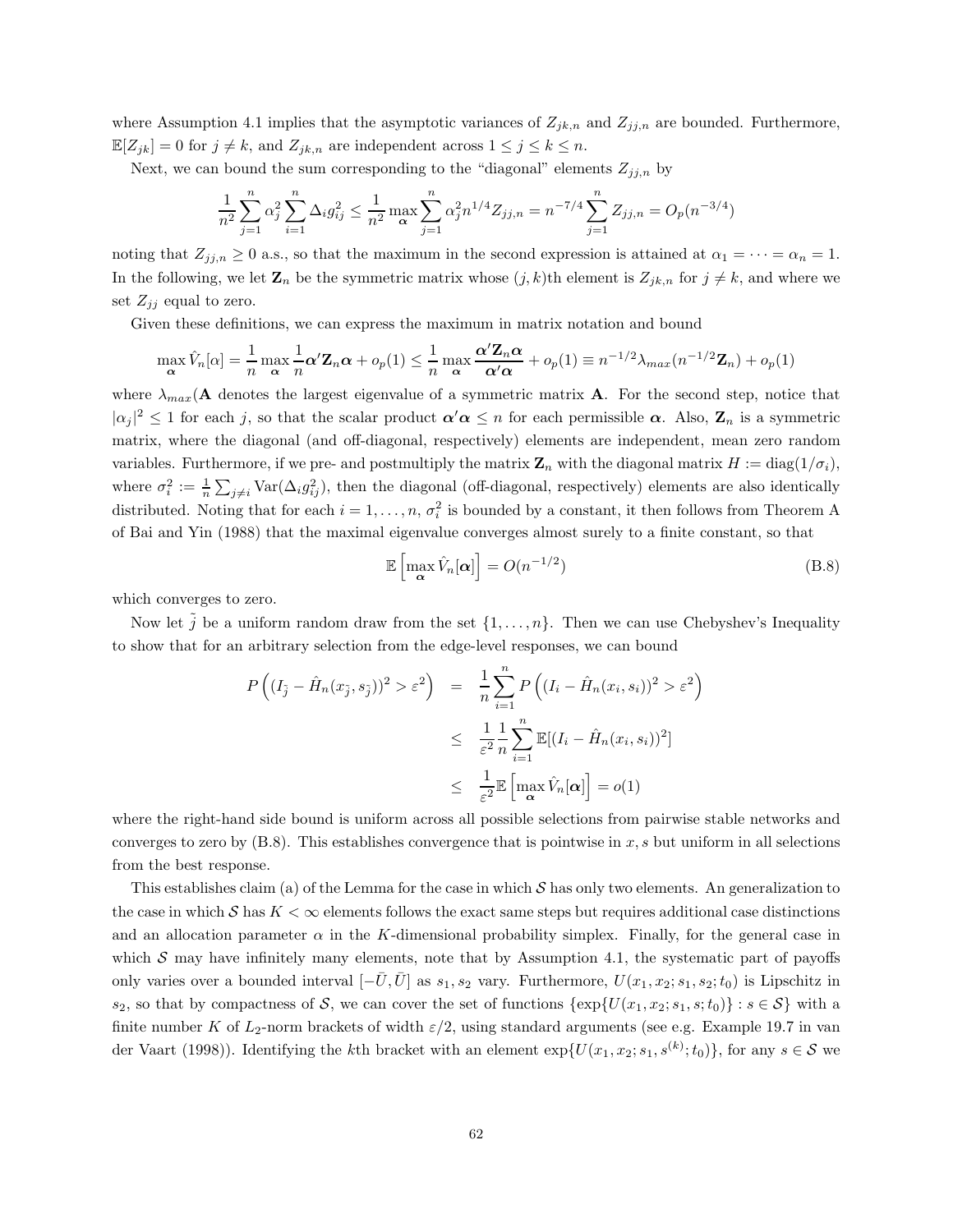can therefore find  $s^{(k)} \in \{s^{(1)}, \ldots, s^{(K)}\} \subset S$  such that

$$
\int |\exp\{U(x_1, x_2; s_1, s; t_0)\} - \exp\{U(x_1, x_2; s_1, s^{(k)}; t_0)\}|w(x_1)w(x_2)dx_1dx_2 < \varepsilon
$$

for each  $s_1 \in \mathcal{S}$ . A simple calculation then shows that the difference between the analogs of the worst-case bounds in B.7 for the discrete set  $s^{(1)},\ldots,s^{(K)}\subset S$  and the full set S is less than  $\varepsilon$ , which can be made arbitrarily small.

For claim (b), note however that the argument for point-wise convergence in part 1 still goes through after multiplying the contribution of node i with bounded weights  $\omega(x_i; s_i)$ . Uniformity with respect to  $\omega(\cdot)$ then follows from the GC condition and using arguments that are analogous as for part (b) of Lemma B.5 in Menzel (2015). For the case of  $2 < |\mathcal{S}| < \infty$ , the argument is identical except that allocation parameter  $\alpha_j$  is now (|S| − 1)-dimensional which increases the bounding constant by a finite multiple

B.4.4. Size of Opportunity Sets. The next auxiliary result concerns the rate at which the number of available potential spouses increases for each individual in the market. For a given PSN  $L^*$ , we let

$$
J_i^* := J_i[L^*] := \sum_{j=1}^n \mathbb{1}{U_{ji}(\mathbf{L}^*) \geq MC_j}
$$

denote the size of the link opportunity set available to agent i. Similarly, we let

$$
K_i^* = \sum_{j=1}^n \mathbb{1}\{U_{ij}(\mathbf{L}^*) \geq MC_i\}
$$

so that  $K_i^*$  is the number of nodes to whom i is available.

Lemma B.1 below establishes that in our setup, the number of available potential matches grows at a root-n rate as the size of the market grows.

Lemma B.1. Suppose Assumptions 4.1-4.3 hold. Then for any pairwise stable network,

$$
\exp\{-\bar{U} - B_T\} \leq n^{-1/2} J_i^* \leq \exp\{\bar{U} + B_T\}
$$
  

$$
\exp\{-\bar{U} - B_T\} \leq n^{-1/2} K_i^* \leq \exp\{\bar{U} + B_T\}
$$

for each  $i = 1, \ldots, n$  with probability approaching 1 as  $n \to \infty$ .

PROOF OF LEMMA B.1: Notice that in the absence of interaction effects across links,  $D_{ji}$  does not depend on the number of "proposals" that can be reciprocated, but only the magnitude of  $MC_i$ . Furthermore, by Assumption 4.1, the systematic parts of payoffs are uniformly bounded for all values of  $s_i, s_j$ . Hence the proof closely parallels the argument for the matching case. We therefore only demonstrate that externalities across links do not alter that conclusion, for the remaining technical steps we refer the reader to the proof of Lemma B.2 in Menzel (2015), which is the analogous result for the two-sided matching problem.

Fix  $i, j \leq n$ , and let  $\tilde{U}_{ij} := U^*(x_i, x_j, s_i, s_j, T^*_{ij})$ , where  $T^*_{ij} := T(\mathbf{L}_n^*, x_i, x_j, i, j)$ . By Assumption 4.1,  $|U^*(x_i, x_j, s_i, s_j, t_0)| \leq \overline{U}$ . Also, by Assumption 4.3 (iv) and Jensen's Inequality, we have

$$
\mathbb{E}\left[\exp\left\{|U^*(x_i,x_j,s_i,s_j,T^*_{ij})-U^*(x_i,x_j,s_i,s_j,t_0)|\right\}\right]\leq \exp\{B_T\}
$$

for n sufficiently large, so that, using the Law of iterated expectations and the triangle inequality,  $\mathbb{E}\left[\exp\left\{|\tilde{U}_{ij}|\right\}\right] \leq$  $\exp{\{\bar{U} + B_T\}}$  for *n* large enough.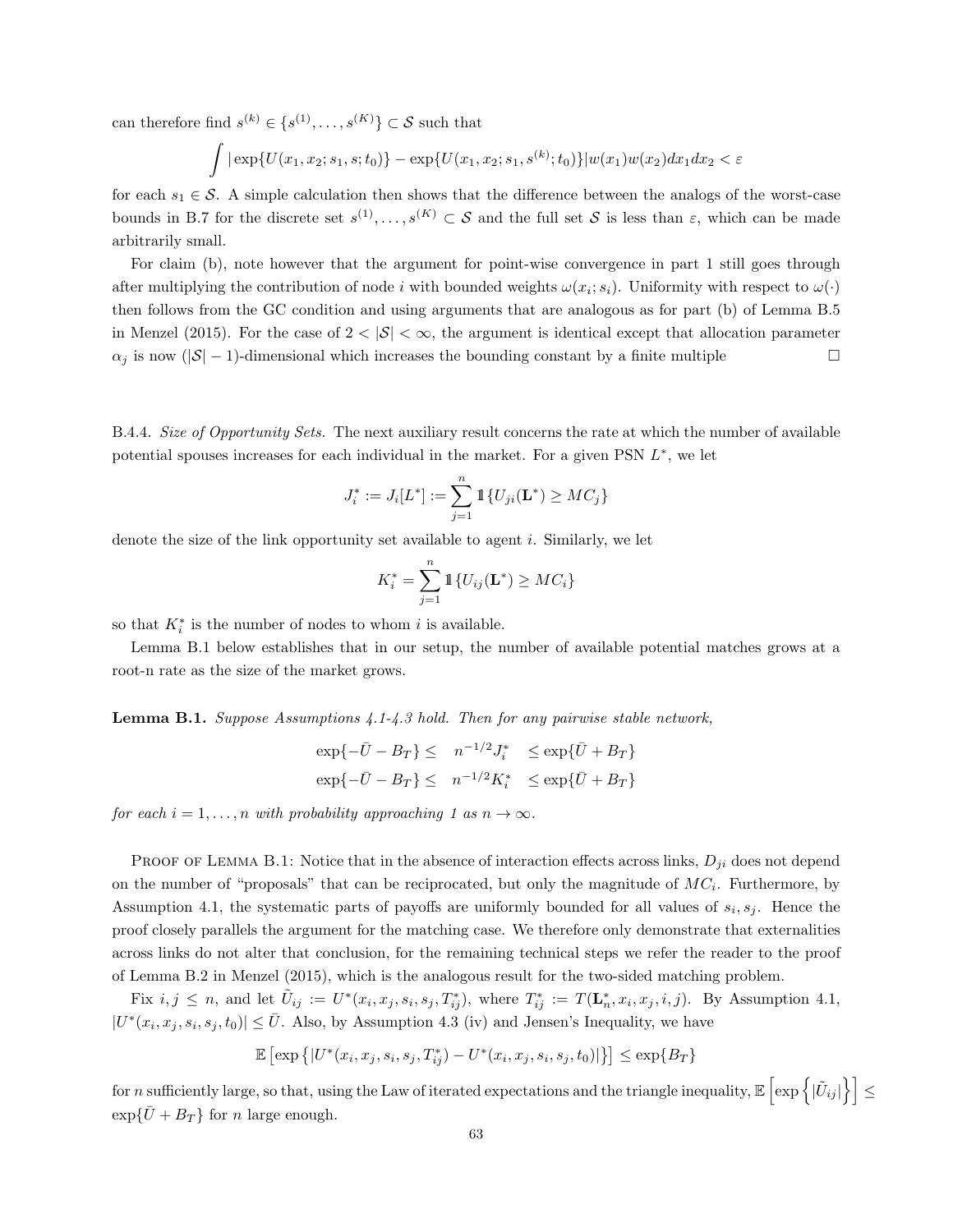Hence, following a similar series of steps as in the proof of Lemma 6.2, the marginal probability

$$
JP(U_{ij} \ge MC_i) = J \int_{-\infty}^{\infty} G^J(\tilde{U}_{ij} + s)g(s)ds
$$
  
\n
$$
\le \mathbb{E}\left[J \int_{-\infty}^{\infty} G^J(\bar{U} + |U^*(x_i, x_j, s_i, s_j, T^*_{ij}) - U^*(x_i, x_j, s_i, s_j, t_0)| + s)g(s)ds\right]
$$
  
\n
$$
\rightarrow \exp{\{\bar{U} + B_T\}}
$$

Similarly, we find that

=

$$
JP(U_{ij} \ge MC_i) \ge J \int_{-\infty}^{\infty} G^{J}(-\bar{U} + s)g(s)ds \to \exp{-\bar{U} - B_T}
$$

Since  $K_i^* := \sum_{j=1}^n \mathbb{1}{U_{ij} \geq MC_i}$ , we can bound the expectation,

$$
\exp\{-\bar{U} - B_T\} \le n^{-1/2} \mathbb{E}[K_i^*] \le \exp\{\bar{U} + B_T\}
$$

as n grows large. Similarly,  $J_i^* := \sum_{j=1}^n 1\!\!1\{U_{ji} \geq MC_j\}$  so that for n sufficiently large,

$$
\exp\{-\bar{U} - B_T\} \le n^{-1/2} \mathbb{E}[J_i^*] \le \exp\{\bar{U} + B_T\}
$$

These bounds are uniform for  $i = 1, 2, \ldots$ . Given these rates for the expectation of the upper and lower bounds for  $J_i^*$  and  $K_i^*$ , the conclusion of this lemma follows the same sequence of steps as in the proof of Lemma B.2 in Menzel  $(2015)$ 

B.4.5. Proof of Lemma 6.4. Aggregating over  $j \neq i$ , we obtain

$$
\hat{H}_n(x_i; s_i) = n^{-1/2} \sum_{j \neq i} \exp\{U^*(x_i, x_j; s_i, s_j, t_{ij})\} P(D_{ji} = 1 | W_j(\mathbf{L}^*))
$$
\n
$$
= n^{-1/2} \sum_{i \in W_j(\mathbf{L}^*)} \exp\{U^*(x_i, x_j; s_i, s_j, t_{ij})\} P(D_{ji} = 1 | W_j(\mathbf{L}^*))
$$
\n
$$
+ n^{-1/2} \sum_{i \notin W_j(\mathbf{L}^*)} \exp\{U^*(x_i, x_j; s_i, s_j, t_{ij})\} P(D_{ji} = 1 | W_j(\mathbf{L}^*))
$$

The asymptotic approximation to the edge-level response in Lemma 6.2 implies

$$
n^{1/2} P(D_{ji} = 1 | W_j(\mathbf{L}^*)) = n^{1/2} \mathbb{E}[\Phi(j, i_1, \dots, i_r | \mathbf{z}_j^*) | W_j(\mathbf{L}^*) \mathbb{1}\{i \in \{i_1, \dots, i_r\}\}]
$$
  
\n
$$
= n^{1/2} \sum_{r \geq 0} \sum_{i_1, \dots, i_r} \Phi(j, i_1, \dots, i_r | \mathbf{z}_j^*) \mathbb{1}\{i \in \{i_1, \dots, i_r\}\}
$$
  
\n
$$
\sum_{r \geq 0} \frac{(r+1)!}{r!} \frac{\exp\{U^*(x_j, x_i; (r, s_{2j}')', s_i, t_{ji}) + U^*(x_i, x_j; s_i, (r, s_{2j}')', t_{ji})\}(I_j^*)^r}{(1+I_j^*)^{r+2}} + o_p(1) < \infty
$$

Since the last expression is uniformly bounded in  $s_i$  and  $I_j^* \geq 0$ , it follows that

$$
n^{-1/2} \sum_{i \in W_j(\mathbf{L}^*)} \exp\{U^*(x_i, x_j; s_i, s_j, t_{ij})\} P(D_{ji} = 1 | W_j(\mathbf{L}^*)) = o_p(1)
$$

noting that by Lemma B.1,  $|\{j : i \in W_j(\mathbf{L}^*)\}|/n \to 0$  almost surely. Hence the contribution of nodes j such that  $i \in W_j(\mathbf{L}^*)$  to the inclusive value is negligible to first order.

Next consider the nodes j such that  $i \notin W_j(\mathbf{L}^*)$ . Note that in that case, a link proposal to i does not result in a new link, and therefore  $D_{ji}$  does not affect the network structure. Hence, for given values of  $s_i, s_j, t_{ij}$  and payoff shocks, the link proposal indicator  $D_{ji}$  is uniquely determined. Hence, using Lemma 6.2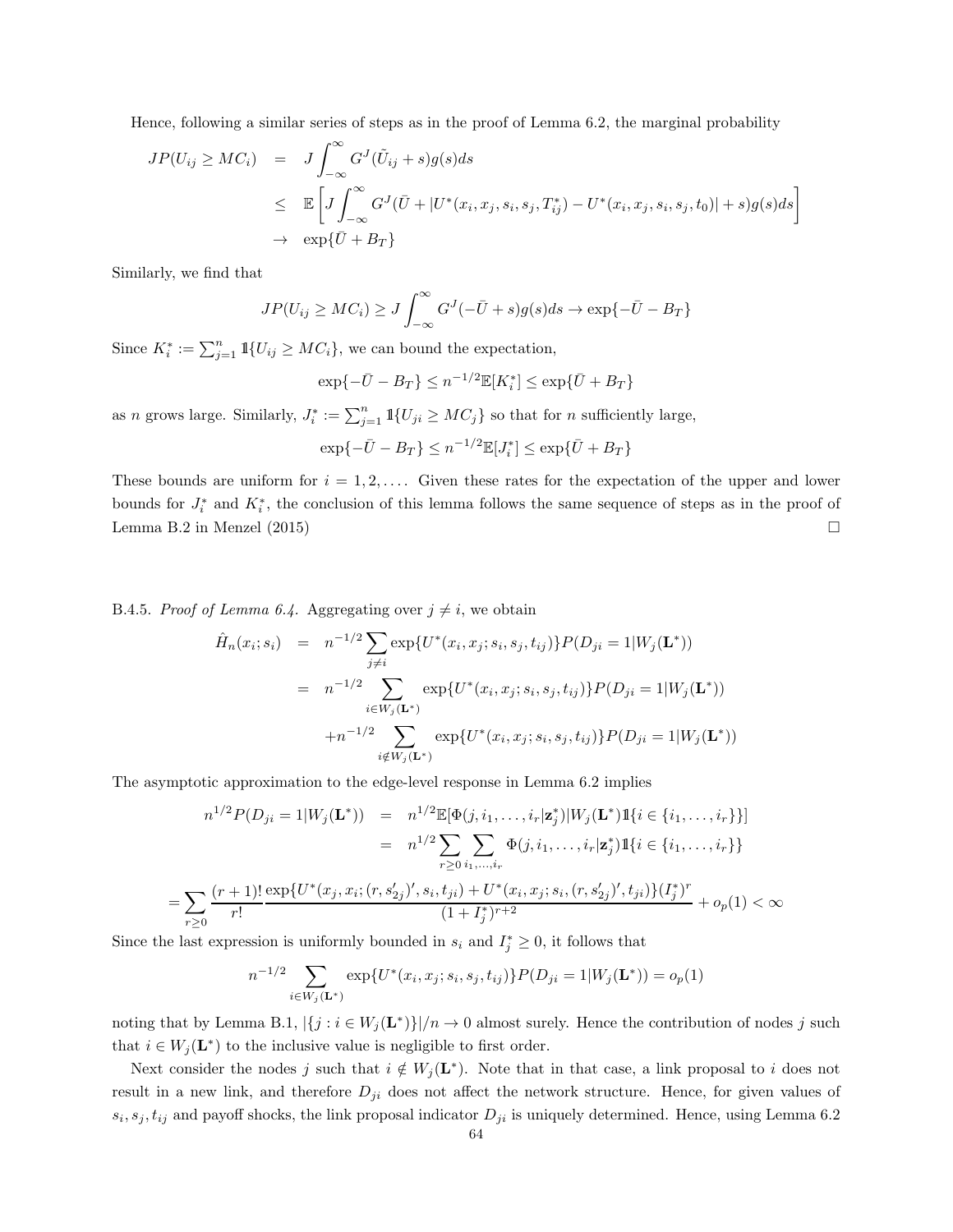again,

$$
\hat{H}_n(x_i; s_i) = n^{-1/2} \sum_{i \notin W_j(\mathbf{L}^*)} \exp\{U^*(x_i, x_j; s_i, s_j, t_{ij})\} P(D_{ji} = 1 | W_j(\mathbf{L}^*)) + o_p(1)
$$
\n
$$
= \frac{1}{n} \sum_{j=1}^n \frac{s_{1j, +i}^* \exp\{U^*(x_i, x_j; s_i, s_j, t_{ij}) + U^*(x_j, x_i; s_j, s_i, t_{ij})\}}{1 + I_j^*} + o_p(1)
$$

where the last expression depends on the empirical distribution of endogenous network characteristics given exogenous traits. Using Lemma 6.3 and noting that under Assumption 4.3 (iv), the effect of edge-specific interaction effects through  $U^*(\cdot,t_{ij}) - U^*(\cdot,t_0)$  on the inclusive value is negligible in the limit, we can now write

$$
\hat{H}_n(x_i; s_i) = \frac{1}{n} \sum_{j=1}^n \frac{s_{1j, +i}^* \exp\{U^*(x_i, x_j; s_i, s_j, t_0) + U^*(x_j, x_i; s_j, s_i, t_0)\}}{1 + \hat{H}_n(x_j; s_j)} + o_p(1)
$$
\n(B.9)

Substituting in the definition of  $\hat{\Psi}_n$  in (6.2), we obtain pointwise convergence in x, s. Uniformity follows from the Glivenko-Cantelli property of the systematic payoff functions, noting that  $I_j^*$  and  $\hat{H}_n$  are guaranteed to be nonnegative  $\Box$ 

B.4.6. Proof of Corollary 6.1: Given part (i) of Proposition 6.1, it is sufficient to show that  $\mathbb{E}[s_{1i}|x_i=x]$  is uniformly bounded for  $x \in \mathcal{X}$ . To this end, notice that for payoffs of the form  $U^*(x_1, x_2; s_1, s_2) = U^*(x_1, x_2)$ , the inclusive value function only depends on x, i.e.  $H^*(x; s) = H^*(x)$ . Furthermore, the edge-level response is unique so that the conditional degree distribution given  $x_i = x$  has p.d.f.  $P(s_{1i} = s | x_i = x) = \frac{H^*(x)^s}{(1 + H^*(x))^{s+1}}$ . Hence, the conditional expectation of  $s_{1i}$  is given by

$$
\mathbb{E}[s_{1i}|x_i = x] = \sum_{s=0}^{\infty} s \frac{H^*(x)^s}{(1 + H^*(x))^{s+1}} = \frac{1}{1 + H^*(x)} \sum_{s=0}^{\infty} s \left(\frac{H^*(x)}{1 + H^*(x)}\right)^s
$$

$$
=: \frac{1}{1 + H^*(x)} \sum_{s=0}^{\infty} s \delta^s = \frac{1}{1 + H^*(x)} \frac{\delta}{(1 - \delta)^2} = H^*(x)
$$

where  $\delta := \frac{H^*(x)}{1 + H^*(x)}$ . Finally, it remains to be shown that  $H^*(x)$  is uniformly bounded: from the fixed-point condition (3.2),

$$
\Psi[H, M](x) = \int \frac{s_{1j} \exp\{U^*(x, x_j; s, s_j) + U^*(x_j, x; s_j, s)\}}{1 + H(x_j)} M(s_j | x_j, x) w(x_j) ds_j dx_j
$$
  
\n
$$
= \int \frac{H^*(x_j) \exp\{U^*(x, x_j; s, s_j) + U^*(x_j, x; s_j, s)\}}{1 + H(x_j)} M(s_j | x_j, x) w(x_j) ds_j dx_j
$$
  
\n
$$
\leq \exp\{2\bar{U}\}
$$

where  $\bar{U} < \infty$  is the bound in Assumption 4.1. Hence the range of  $\Psi_0$  is uniformly bounded, so that the fixed point  $H^*$  also has to satisfy this bound  $\square$ 

B.4.7. Proof of Lemma 6.5. To accommodate the general set-valued case, we state and prove a strengthened version of the Lemma - let the set  $\hat{\mathcal{M}}_n^*$  be a solution to the fixed point problem

$$
\hat{\mathcal{M}}_n^* = \text{conv}\left(\bigcup_{M \in \hat{\mathcal{M}}_n^*} \text{core } \hat{\Omega}_n[H, M]\right) \tag{B.10}
$$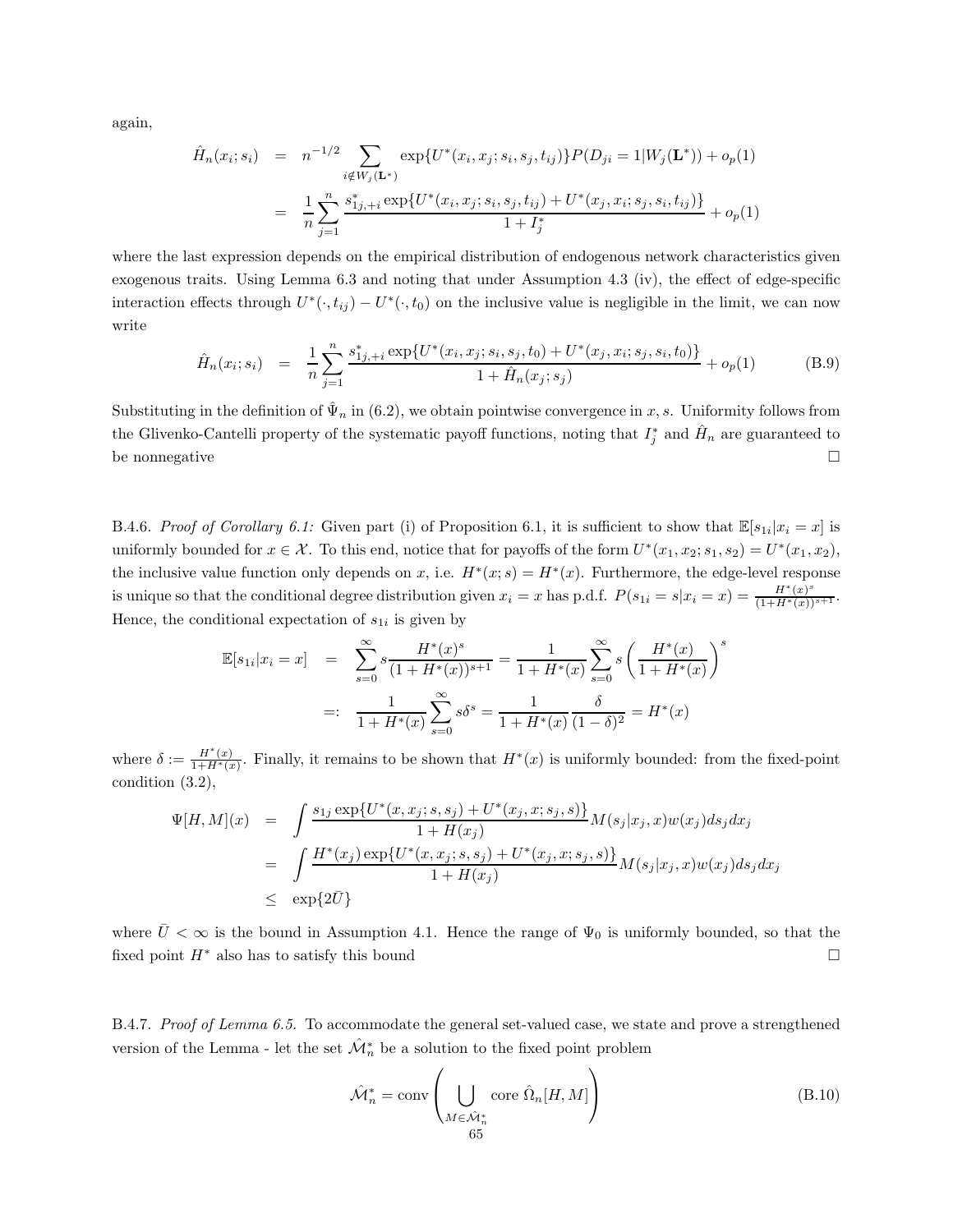Also, as in equation  $(A.4)$  let  $\mathcal{M}^*$  be a set solving

$$
\mathcal{M}^*=\textnormal{conv}\left(\bigcup_{M\in\mathcal{M}^*}\textnormal{core}\ \Omega_0[H,M]\right)
$$

Note also that the union  $\mathcal{M}^*_{max}$  of all sets satisfying (A.4) is in turn a solution to that fixed point condition.

We now state and prove the following strengthened version of Lemma 6.5:

Lemma B.2. Suppose that Assumptions 4.1-4.5 hold. Then for any stable network, the inclusive value function  $\hat{H}_n(x; s)$  satisfy the fixed-point conditions in (6.3), and the reference distributions are in a set  $\hat{\mathcal{M}}_n^*$ solving  $(B.10)$ . Moreover, there exist  $H^*$ ,  $M^*$  satisfying the population fixed-point conditions in (3.2) and  $(A.4)$  such that  $\|\hat{H}_n - H^*\|_{\infty} = o_p(1)$  and  $\sup_{M \in \mathcal{M}_n^*} d(M, \mathcal{M}_0^*) = o_P(1)$ .

PROOF: For the first claim of the Lemma, notice that the fixed point condition  $(6.3)$  is a direct consequence of Lemmas 6.3 and 6.4. Furthermore, (B.10) holds by construction of the capacity  $\hat{\Omega}_n$ , where the exact form of the fixed-point mapping has to be derived separately for the problem at hand. For the proof of the second claim, we first state the following Lemma:

Lemma B.3. Suppose the conditions for Proposition 6.1 hold. Then the mapping

$$
\hat{\Psi}_n[H,M](x;s) \stackrel{p}{\to} \Psi_0[H,M](x;s)
$$

uniformly in  $H \in \mathcal{G}$ ,  $M \in \mathcal{U}$ , and  $(x', s)' \in \mathcal{X} \times \mathcal{S}$  as  $n \to \infty$ .

This result is a straightforward extension of Lemma B.6 in Menzel (2015), a separate proof will therefore be omitted.

For the remainder of the proof of Lemma B.2, note that we can rewrite the fixed-point condition (A.4) in a more compact vector form,  $M^* \leq \Omega_0[H^*, M^*]$ , where the respective components  $M^*(W; \mathbf{r} | \mathbf{x}) :=$  $\int_W M^*(\mathbf{w}; \mathbf{r}|\mathbf{x})d\mathbf{w}$  and  $\Omega^*[H^*, M^*](\mathbf{x}; \mathbf{r}, W)$  are indexed by  $x \in \mathcal{X}$ ,  $\mathbf{r} \in \mathcal{R}$ , and  $W \subset \mathcal{S} \times \mathcal{T}^{d_{\cap}}$ , and we continue to use the notation introduced in the proof of Theorem 4.1.

Now let

$$
\mathcal{Z}^*:=\{(H^*,M^*): H^*\in \Psi_0[H^*,M^*], M^*\in \mathcal{M}_{max}^*\}
$$

be the set of fixed points of (3.2) and (A.4). Since by Assumption 4.5 (ii), the respective ranges of  $\Psi_0$  and  $\Omega_0$ are contained in G and U, respectively, any fixed points must be in  $\mathcal{G} \times \mathcal{U}$ , so that it is sufficient to consider the fixed-point mapping restricted to that compact space.

Now fix  $\delta > 0$  and define

$$
\eta := \inf \left\{ \inf_{M \in \mathcal{M}^*_{max} \mathbf{x}, \mathbf{r}, W} |M(W; \mathbf{r} | \mathbf{x}) - \Omega_0[H, M](\mathbf{x}; \mathbf{r}, W)|_+ + \sup_{x, s} |\Psi_0[H, M](x; s) - H(x; s)| : d((H, M), \mathcal{Z}^*) \ge \delta \right\}.
$$
\n(B.11)

By definition of  $\mathcal{Z}^*$ , we must have that either

$$
\inf_{M \in \mathcal{M}^*_{max}} \sup_{\mathbf{x}, \mathbf{r}, W} |M(W; \mathbf{r}|\mathbf{x}) - \Omega_0[H, M](\mathbf{x}; \mathbf{r}, W)|_+ > 0
$$

or

$$
\sup_{x,s} |\Psi_0[H, M](x;s) - H(x;s)| > 0
$$

for any  $(H, M) \notin \mathcal{Z}^*$ . Furthermore the  $\delta$ -enlargement  $(\mathcal{Z}^*)^{\delta} := \{(H, M) \in \mathcal{G} \times \mathcal{U} : d((H, M), \mathcal{Z}^*) < \delta\}$ is open, so that its complement is closed. Since any closed subset of a compact space is compact, the set  $\{(H, M) \in \mathcal{G} \times \mathcal{U} : d(H, M) \ge \delta\}$  is compact. Since furthermore the quantities  $\inf_{M \in \mathcal{M}_{max}^*} \sup_{\mathbf{x}, \mathbf{r}, W} |M(W; \mathbf{r} | \mathbf{x}) -$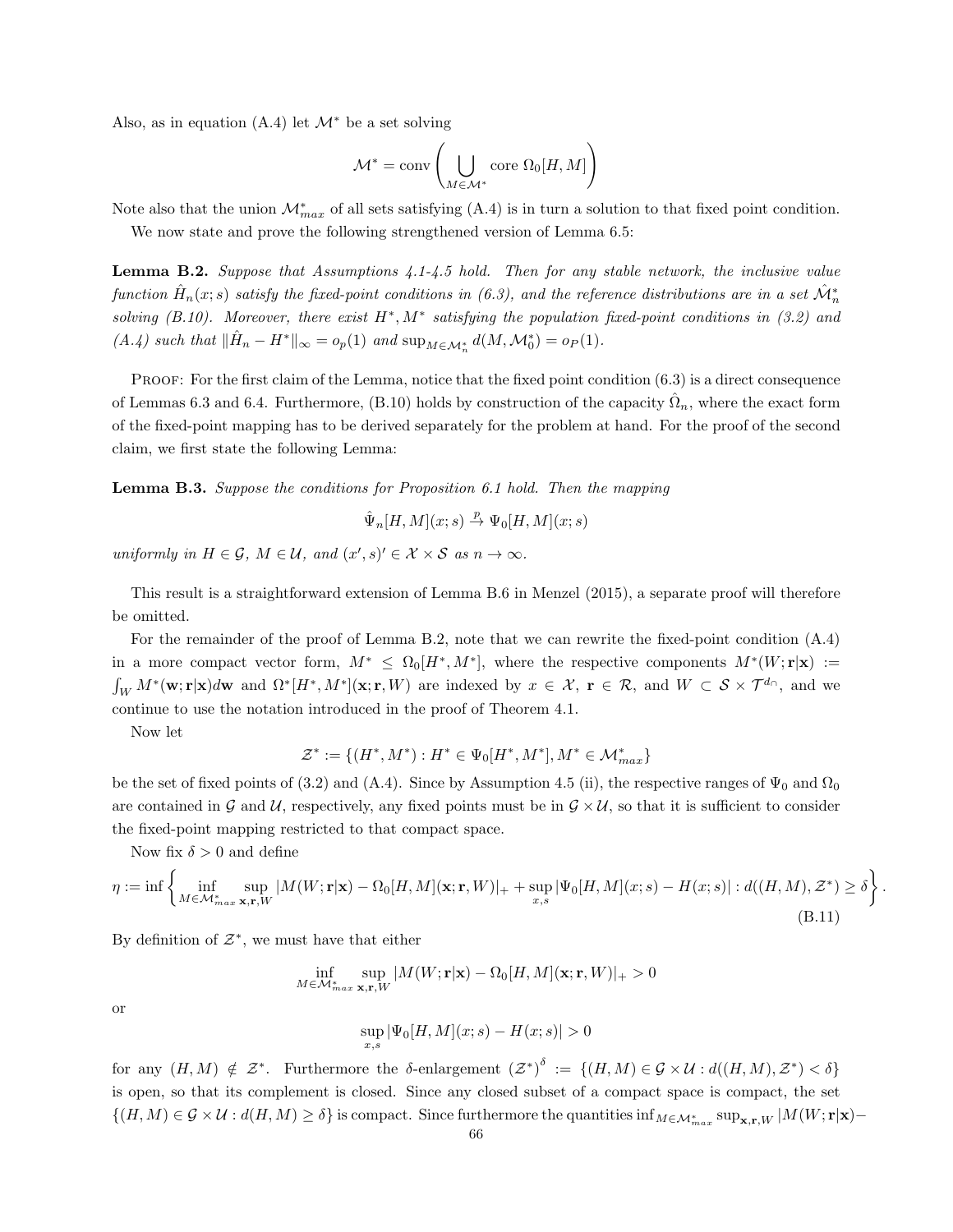$\Omega_0[H, M](\mathbf{x}; \mathbf{r}, W)|_+$  and  $\sup_{x,s} |\Psi_0[H, M](x; s) - H(x; s)|$  are continuous in H, M, the infimum in the definition of  $\eta$  in (B.11) is attained, which implies that  $\eta > 0$ .

Finally, by Lemma B.3 and Assumption 4.5 (iii), the fixed-point mappings  $\hat{\Omega}_n$  and  $\hat{\Psi}_n$  converge uniformly to the respective limits,  $\Omega_0$  and  $\Psi_0$ . In particular, for any  $\varepsilon > 0$ , we can find  $n_{\varepsilon} < \infty$  such that for all  $n \ge n_{\varepsilon}$ ,  $\sup_{M,H} \|\hat{\Omega}_n[H,M] - \Omega_0[H,M]\| < \eta/2$  and  $\sup \|\hat{\Psi}_n[H,M] - \Psi_0[H,M]\| < \eta/2$  with probability greater than  $1 - \varepsilon$ . It follows that as n increases, any point  $(\hat{H}, \hat{M}^*)$  satisfying the fixed point conditions (6.3) and (6.5) is contained in  $(\mathcal{Z}^*)^{\delta}$  w.p.a.1, establishing the second claim

B.5. **Proof of Theorem 4.2.** Consider a pair of nodes i, j drawn from N independently and uniformly at random. By Lemma B.1, the number of link opportunities available to either node is bounded from above by  $n^{1/2} \exp{\{\bar{U} + B_T\}}$ . By Lemma 6.1, *i* and *j*'s taste shifters are asymptotically independent of availability, so that by Lemma 6.2 the number  $R_{ij} := |\mathcal{N}_0|$  of nodes  $l \in \mathcal{N}$  such that  $\bar{U} + \eta_{kl} \geq MC_k$  and  $\bar{U} + \eta_{lk} \geq MC_l$ for any  $k \in \{i, j\}$ , is asymptotically tight.

Let l be a node drawn at random from the uniform distribution over  $\mathcal N$ . From the definition of the reference distribution, it follows that node *l*'s attributes, including the potential values for  $s_l$ , are distributed according to a p.d.f.  $\hat{M}_l^*(s_l|x_{ijl})w(x_l)$ , where  $\hat{M}_l^*(s_l|x_{ijl}) \in \hat{\mathcal{M}}_n^*$ . By Lemma B.2,  $d(\hat{M}_l, \mathcal{M}^*) = o_P(1)$ for some set  $\mathcal{M}_0^*$  satisfying the condition (A.4) and  $d(\hat{H}_n, H^*) = o_P(1)$  for an inclusive value function  $H^*$ satisfying condition (3.2).

Moreover, combining Lemmas 6.1 and 6.2, we have that for node l the probability  $n^{1/2}P(\bar{U} + \sigma \eta_{li} \geq$  $MC_l \rightarrow \frac{s_{1l} \exp{\{\bar{U}\}}}{1+H^*(x_l, s_l)}$ , and the conditional probability  $P(\tilde{U} + \sigma \eta_{li} \geq MC_l | \bar{U} + \sigma \eta_{li} \geq MC_l) \rightarrow \exp{\{\tilde{U} - \bar{U}\}}$  for any  $\tilde{U} \leq \tilde{U}$ . Since  $|\mathcal{N}_0|$  is asymptotically tight and the conclusion of Lemma 6.1 holds after conditioning on finitely many link opportunity sets  $\{W_l^*: l \in \mathcal{N}_0\}$ , availability is conditionally asymptotically independent across all nodes in  $\mathcal{N}_0$ .

To complete the stochastic representation of  $\mathcal{F}_0^*$ , let  $\eta_{km}^*$  and  $\eta_{k0j}^*$  be i.i.d. draws from the extremevalue type I distribution for  $k = i, j, m \in \mathcal{W}_k^*$  and  $j = 1, \ldots, J_k$ . It then follows from the main result in Dagsvik (1994) that the availability probabilities of the form  $\frac{s_{1k} \exp\{U^*(x_k, x_l; s_k, s_l, t_{kl})\}}{1 + H^*(x_k, s_k)}$  can be represented as the probability that  $U^*(x_k, x_l; s_k, s_l, t_{kl}) + \eta^*_{kl}$  is among the  $s_{1k}$  highest order statistics of the sample  $\{U^*(x_k, x_m; s_k, s_m, t_{km}) + \eta_{km}^*, \eta_{k0j}^* : m \in \mathcal{W}_k^*, j \leq J_k\}$  conditional on  $|\mathcal{W}_k^*| \geq s_{1k} + 1$ , which completes the proof the contract of the contract of the contract of the contract of the contract of  $\square$ 

B.6. Proof of Theorem 4.3. For this proof, note that the *tangent cone* to a set  $K \subset \mathcal{Z}$  (say) is defined as the set  $T_K(z) := \limsup_{h \downarrow 0} \frac{1}{h}(K - z)$  where  $K - z := \{(y - z) : y \in K\}$ . In particular, the tangent cone at a point z in the interior of K relative to  $Z$  is all of  $Z$ . The proof relies on a fixed point theorem for inward mappings, where the mapping  $\Upsilon_0$  is said to be *inward* on a convex set  $K \subset \mathcal{Z}$  if  $\Upsilon_0[z] \cap (z + T_K(z)) \neq \emptyset$  for any  $z \in K$  and  $T_K(z)$  denotes the tangent cone to K in  $\mathcal{Z}$ .

Since the contingent derivative of the mapping  $\Upsilon_0[\mathbf{z}] - \mathbf{z}$  is surjective by assumption, we can use Lemma C.1 in Menzel (2016) to conclude that  $\Upsilon_0$  is an inward mapping when restricted to a neighborhood of any of its fixed points. Furthermore,  $\Upsilon_0$  and  $\hat{\Upsilon}_n$  are also convex-valued mappings since the sets  $\hat{\Psi}_n$  and  $\Psi_0$  and core  $\Omega_0$  are convex by standard properties of the core. Finally,  $\hat{\Upsilon}_n$  converges uniformly to  $\Upsilon_0$  by Lemma B.3, so that w.p.a.1  $\hat{\Upsilon}_n$  is also locally inward. In complete analogy to the proof for Theorem 3.1 part (b) in Menzel (2016), local existence of a fixed point then follows by Theorem 3.2.5 in Aubin and Frankowska  $(1990)$ , noting that this fixed point result applies to general Banach spaces

**Proof of Proposition 5.1.** For notational simplicity, we let  $U_{i0} := MC_i$  which we can approximate by  $U_{i0} = \log J + \sigma \eta_{i0}^*$  as J grows large, where  $\eta_{i0}^*$  is a random draw from the same distribution as  $\eta_{i1}, \ldots, \eta_{iJ}$ .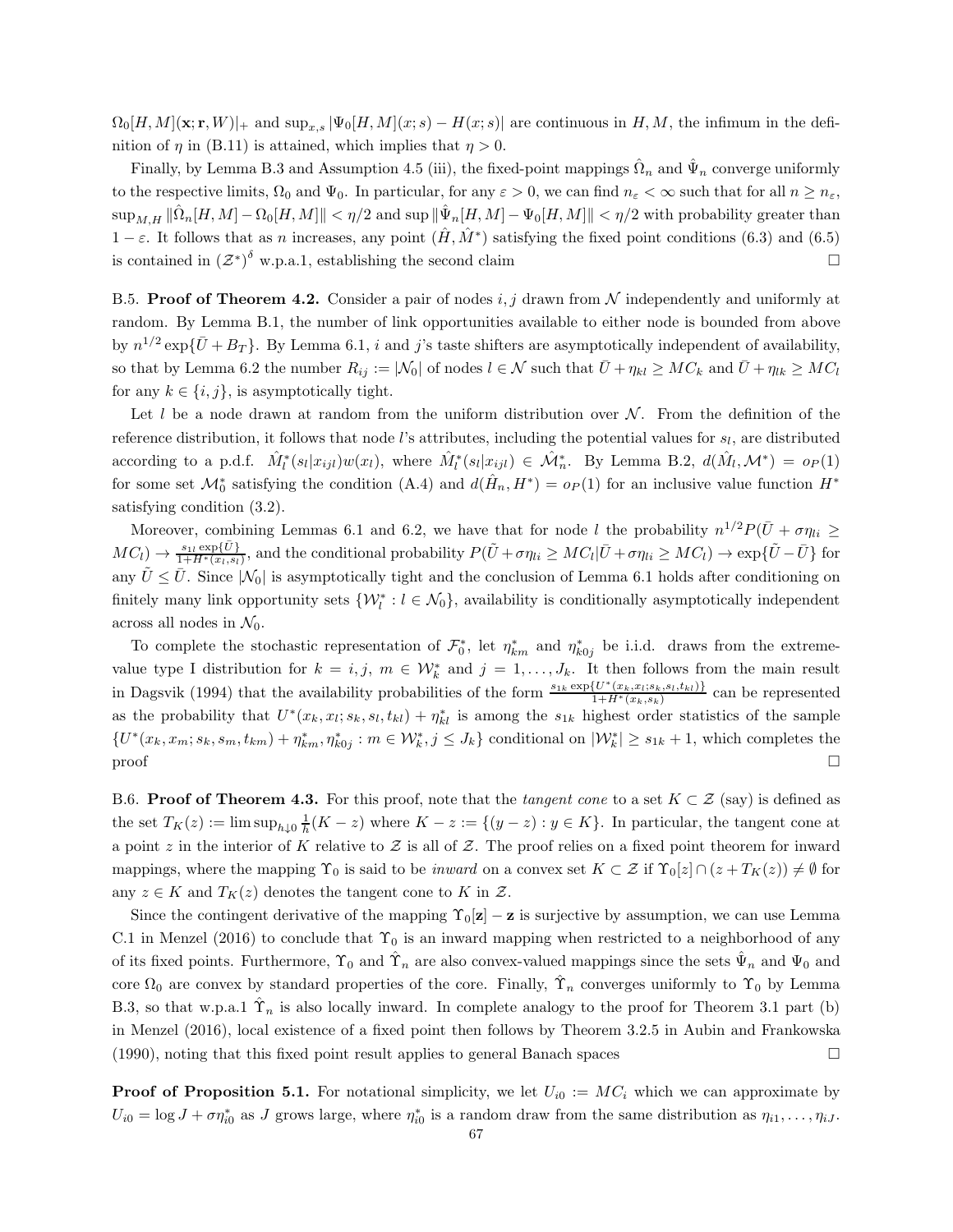We therefore let  $\tilde{U}_{i0} := \log J$ . Consider the case in which degree is equal to s, so that  $MC_i$  is the  $(s + 1)$ highest order statistic. Following Assumption 4.3 (ii), let  $J = n^{1/2}$  and denote the number of elements in  $W_i(\mathbf{L}^*)$  with  $J_W$ . Note also that by Lemma B.1,  $J_W = O_P(n^{1/2})$ , and by Lemma 6.1, taste shifters  $\eta_{ij}$  are asymptotically independent of  $W_i(\mathbf{L}^*)$ .

In the following we let  $A_i^+(r;s)$  denote the event that payoffs support  $s_i = s$  and network degree  $s_{1i} \geq r$ . From the law of iterated expectations, the partial mean of the rth order statistic  $U_{i,r}$  given  $A_i^+(r;s)$  is

$$
\mathbb{E} \left[ \left( U_{i;r} - \frac{1}{2} \log n \right) \mathbb{1}_{\{A_i^+(r;s)\}} \right] = \sum_{j=1}^{J_W} \mathbb{E}[(\tilde{U}_{ij} + \sigma \eta_{ij} - \log J) \mathbb{1}_{\{B_i^+(r;s), U_{i;r} = \tilde{U}_{ij} + \sigma \eta_{ij}\}}]
$$
\n
$$
= \frac{1}{J^{r-1}} \sum_{j=1}^{J_W} \sum_{j_1 \neq \dots \neq j_{r-1} \neq j} \int_{-\infty}^{\infty} s \left( \prod_{q=1}^r J(1 - G(s - \sigma^{-1} \tilde{U}_{ij_q}) \right) \left( \prod_{q=r+1}^{J_W} G(s - \sigma^{-1} \tilde{U}_{ij_q}) \right)
$$
\n
$$
\times g(\sigma^{-1}(s - \tilde{U}_{ij} + \log J)ds + o(1)
$$
\n
$$
= \frac{1}{(r-1)!} \int_{-\infty}^{\infty} s \left( \frac{1}{J} \sum_{j=1}^{J_W} \exp{\{\tilde{U}_{ij}\}} \right)^r \exp \left\{-rs - e^{-s} \left(1 + \frac{1}{J} \sum_{k=1}^{J_W} \exp{\{\tilde{U}_{ik}\}} \right) \right\} + o(1)
$$

where the last step follows from the approximation in equation  $(B.6)$ .

Now note that for any  $\lambda \geq 0$  we can write

$$
\left. \frac{d}{d\lambda} v^{\lambda} \right|_{\lambda = r} = \left. \log(v) v^{\lambda} \right|_{\lambda = r} = \log(v) v^{r}
$$

Hence, if we define  $a := \frac{1}{J} \sum_{j=1}^{J_W} \exp{\{\tilde{U}_{ij}\}}$ , and after a change of variables  $v = e^{-w}$ , we have

$$
\mathbb{E}\left[\left(U_{i;r} - \frac{1}{2}\log n\right)1\{A_i(r;s)\}\right] = \frac{1}{(r-1)!} \int_{-\infty}^{\infty} a^r w \exp\{-rw - (1+a)e^{-w}\} dw + o(1)
$$
  
\n
$$
= -\frac{1}{(r-1)!} \left(\frac{a}{1+a}\right)^r \int_0^{\infty} \left[\log(v) - \log(1+a)\right] v^{r-1} e^{-v} dv + o(1)
$$
  
\n
$$
= \left(\frac{a}{1+a}\right)^r \left(\frac{1}{(r-1)!} (\log(1+a)\Gamma(r) - \Gamma'(r)) + o(1)\right)
$$
  
\n
$$
= \left(\frac{a}{1+a}\right)^r \left(\log(1+a) + \gamma - \sum_{q=1}^{r-1} \frac{1}{q} + o(1)\right)
$$

where  $\Gamma(r+1) := \int_0^\infty v^r e^{-v} dv$  denotes the Gamma function. Since  $P(A_i^+(r;s)) = \left(\frac{a}{1+a}\right)^{n}$  $\int$ <sup>r</sup>, it follows that

$$
\lim_{n} \mathbb{E}\left[\left(U_{i;r} - \frac{1}{2}\log n\right) \middle| A_{i}^{+}(r;s)\right] = \log(1+a) + \gamma - \sum_{q=1}^{r-1} \frac{1}{q}
$$

Finally note that by Lemmas 6.3 and 6.5,  $\frac{1}{J}\sum_{j=1}^{J_W} \exp{\{\tilde{U}_{ij}\}} \stackrel{p}{\to} H^*(x_i; s_i)$ . Since the draws  $U_{i:1}(s), \ldots, U_{i:J_W}(s)$ are independent, this also establishes the first claim of the Lemma.

Similarly, the partial mean of  $MC_i$  given that  $MC_i$  is the  $(s + 1)$ th order statistic is given by

$$
\mathbb{E}\left[\left(MC_i - \frac{1}{2}\log n\right)1\{A_i(t;s)\}\right] = \frac{1}{s!} \int_{-\infty}^{\infty} a^s w \exp\{-(s+1)w - (1+a)e^{-w}\} dw + o(1)
$$

$$
= \frac{a^s}{(1+a)^{s+1}} \left(\log(1+a) + \gamma - \sum_{q=1}^s \frac{1}{q} + o(1)\right)
$$

where  $P(A_i(r;s)) = \frac{a^s}{(1+a)}$  $\frac{a^{s}}{(1+a)^{s+1}}$ , which establishes the second claim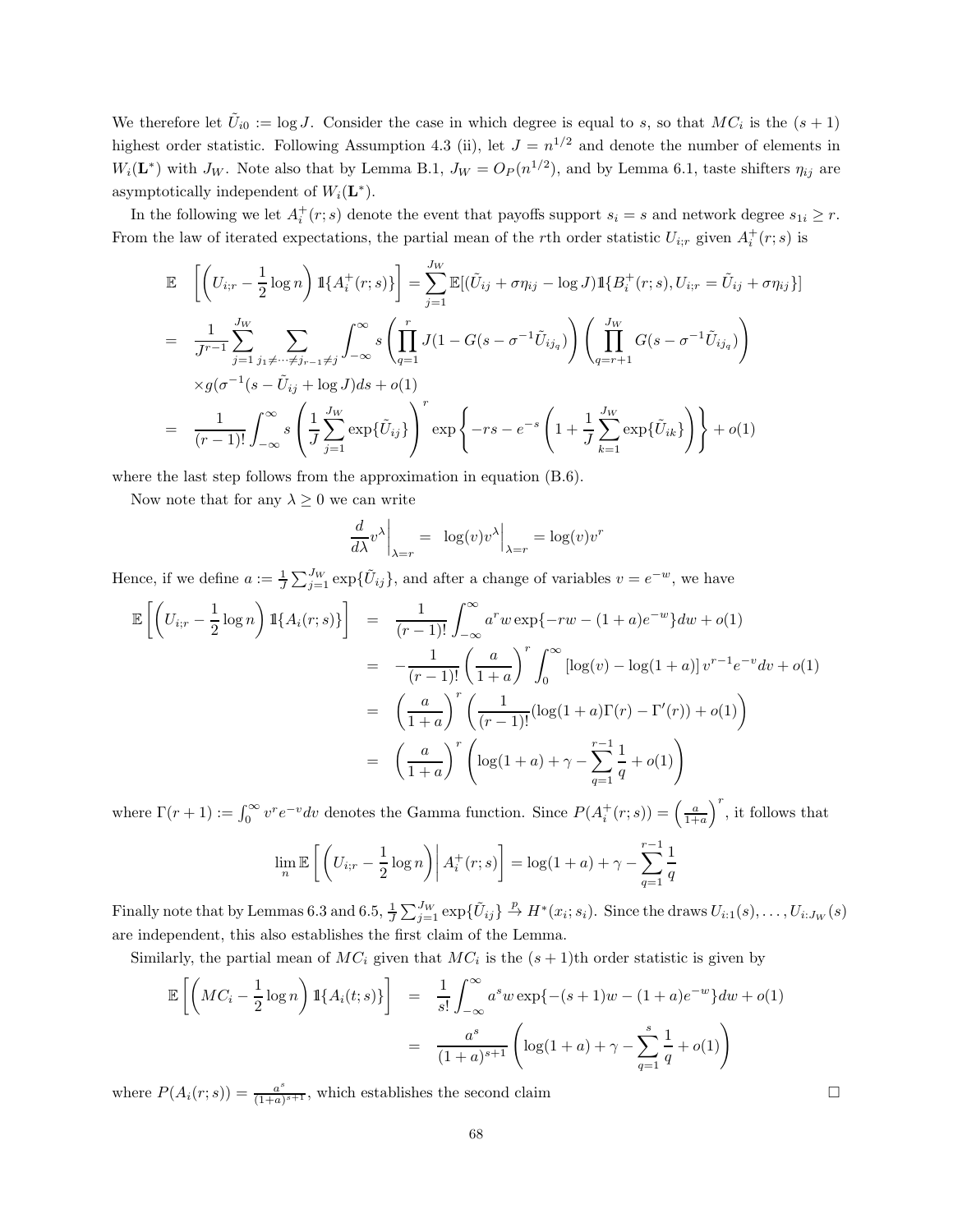#### **REFERENCES**

AUBIN, J., AND H. FRANKOWSKA (1990): Set-Valued Analysis. Birkhäuser.

- Badev, A. (2016): "Discrete Games in Endogenous Networks: Theory and Policy," working paper, Federal Reserve Board of Governors.
- Bai, Z., and Y. Yin (1988): "Necessary and Suficient Conditions for Almost Sure Convergence of the Largest Eigenvalue of a Wigner Matrix," Annals of Probability, 16(4), 1729–1741.
- Bajari, P., L. Benkard, and J. Levin (2007): "Estimating Dynamic Models of Imperfect Competition," Econometrica, 75(5), 1331–1370.
- Beresteanu, A., I. Molchanov, and F. Molinari (2011): "Sharp Identification Regions in Models with Convex Moment Predictions," Econometrica, 79(6), 1785–1821.
- Bickel, P., A. Chen, and E. Levina (2011): "The Method of Moments and Degree Distributions for Network Models," Annals of Statistics, 39(5), 2280–2301.
- BOUCHER, V., AND I. MOURIFIÉ (2012): "My Friend Far Far Away: Asymptotic Properties of Pairwise Stable Networks," working paper, University of Toronto.
- Chandrasekhar, A., and M. Jackson (2011): "Tractable and Consistent Random Graph Models," working paper, Stanford.
- (2016): "A Network Formation Model Based on Subgraphs," working paper, Stanford.
- Chandrasekhar, A., and R. Lewis (2011): "The Econometrics of Sampled Networks," working paper, Stanford and Google Research.
- CHOQUET, G. (1954): "Theory of Capacities," Annales de l'Institut Fourier, 5, 131-295.
- Christakis, N., J. Fowler, G. Imbens, and K. Kalyanaraman (2010): "An Empirical Model for Strategic Network Formation," working paper, Harvard University.
- Ciliberto, F., and E. Tamer (2009): "Market Structure and Multiple Equilibria in Airline Markets," Econometrica, 77(6), 1791–1828.
- Currarini, S., M. Jackson, and P. Pin (2009): "An Economic Model of Friendship: Homophily, Minorities, and Segregation," Econometrica, 77(4), 1003–1045.
- Dagsvik, J. (1994): "Discrete and Continous Choice, Max-Stable Processes, and Independence from Irrelevant Attributes," Econometrica, pp. 1179–1205.
- $-$  (2000): "Aggregation in Matching Markets," *International Economic Review*, 41(1), 27–57.
- DE PAULA, A., S. RICHARDS-SHUBIK, AND E. TAMER (2014): "Identification of Preferences in Network Formation Games," working paper, UCL, CMU, and Harvard.
- Dzemski, A. (2014): "An empirical model of dyadic link formation in a network with unobserved heterogeneity," working paper, University of Gothenburg.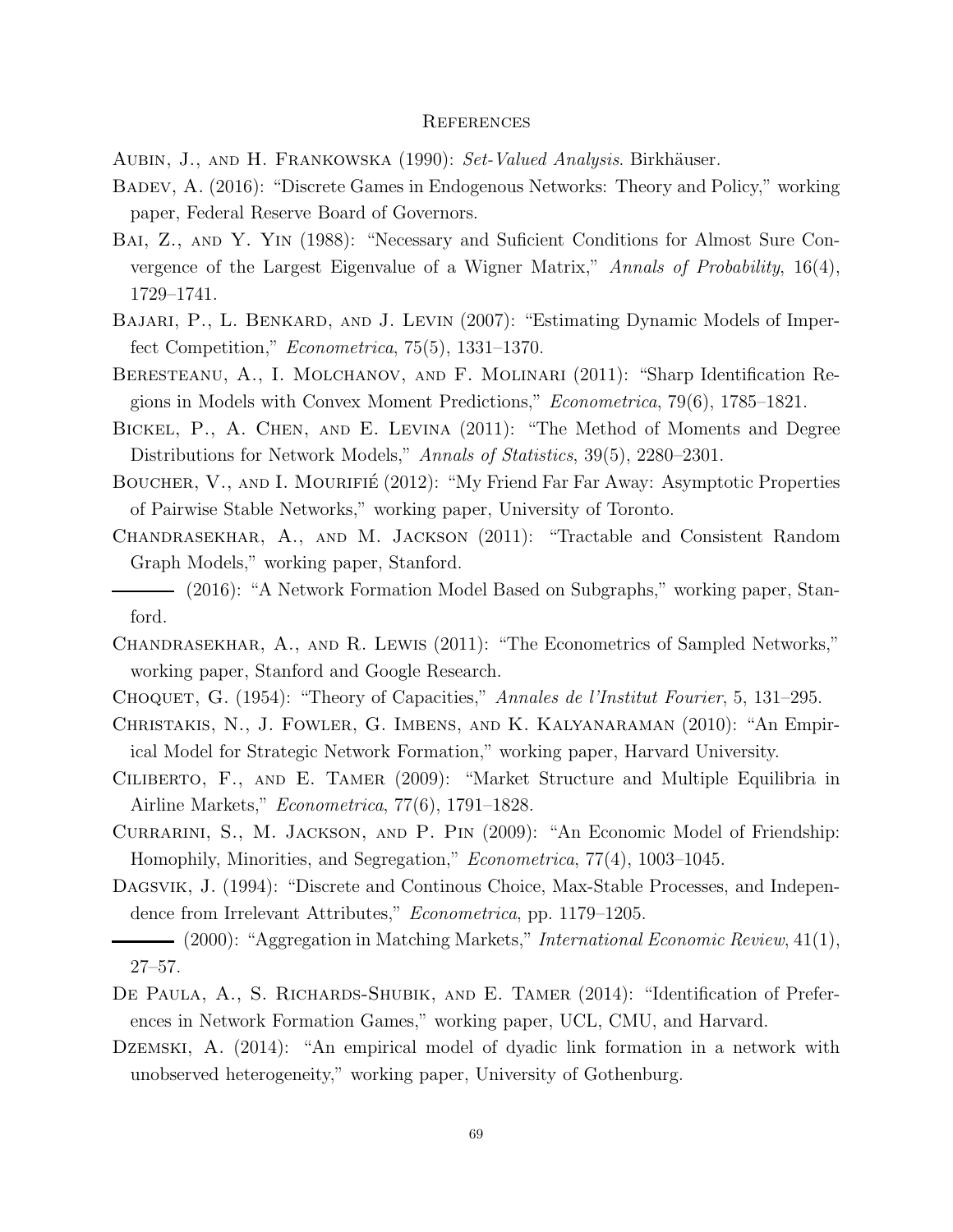- Frank, O., and D. Strauss (1986): "Markov Graphs," Journal of the American Statistical Association, 81, 832–842.
- GAGNON, J., AND S. GOYAL (2016): "Networks, Markets and Inequality," American Economic Review, 107(1), 1–30.
- GALE, D., AND L. SHAPLEY (1962): "College Admissions and the Stability of Marriage," The American Mathematical Monthly, 69(1), 9–15.
- Galichon, A., and M. Henry (2011): "Set Identification in Models with Multiple Equilibria," Review of Economic Studies, 78, 1264–1298.
- GOLDSMITH-PINKHAM, P., AND G. IMBENS (2012): "Social Networks and the Identification of Peer Effects," Journal of Business and Economic Statistics, 31, 253–264.
- GOYAL, S., AND F. VEGA-REDONDO (2005): "Network Formation and Social Coordination," Games and Economic Behavior, 50, 178–207.
- Graham, B. (2012): "Homophily and Transitivity in Dynamic Network Formation," working paper, UC Berkeley.
- (2014): "An econometric model of link formation with degree heterogeneity," working paper, UC Berkeley.
- HOFF, P., A. RAFTERY, AND M. HANDCOCK (2002): "Latent Space Approaches to Social Network Analysis," Journal of the American Statistical Association, 97, 1090–1098.
- Hotz, J., and R. Miller (1993): "Conditional Choice Probabilities and the Estimation of Dynamic Models," Review of Economic Studies, 60, 497–529.
- Jackson, M. (2008): Social and Economic Networks. Princeton University Press.
- JACKSON, M., T. RODRIGUEZ-BARRAQUER, AND X. TAN (2012): "Social Capital and Social Quilts: Network Patterns of Favor Exchange," American Economic Review, 102(5), 1857–1897.
- Jackson, M., and B. Rogers (2007): "Meeting Strangers and Friends of Friends: How Random are Social Networks?," American Economic Review, 97, 890–914.
- JACKSON, M., AND A. WATTS (2002): "The Evolution of Social and Economic Networks," Journal of Eonomic Theory, 106, 265–295.
- Jackson, M., and A. Wolinsky (1996): "A Strategic Model of Social and Economic Networks," Journal of Economic Theory, 71, 44–74.
- KALLENBERG, O. (2005): Probabilistic Symmetries and Invariance Principles. Springer.
- Leung, M. (2016): "A Weak Law for Moments of Pairwise-Stable Networks," working paper, USC.
- Lovasz, L. (2012): "Large Networks and Graph Limits," in AMS Colloquium Publications, vol. 60. American Mathematical Society, Providence, RI.
- Luce, R. (1959): Individual Choice Behavior. Wiley, New York.
- LUENBERGER, D. (1969): *Optimization by Vector Space Methods*. Wiley & Sons, New York.